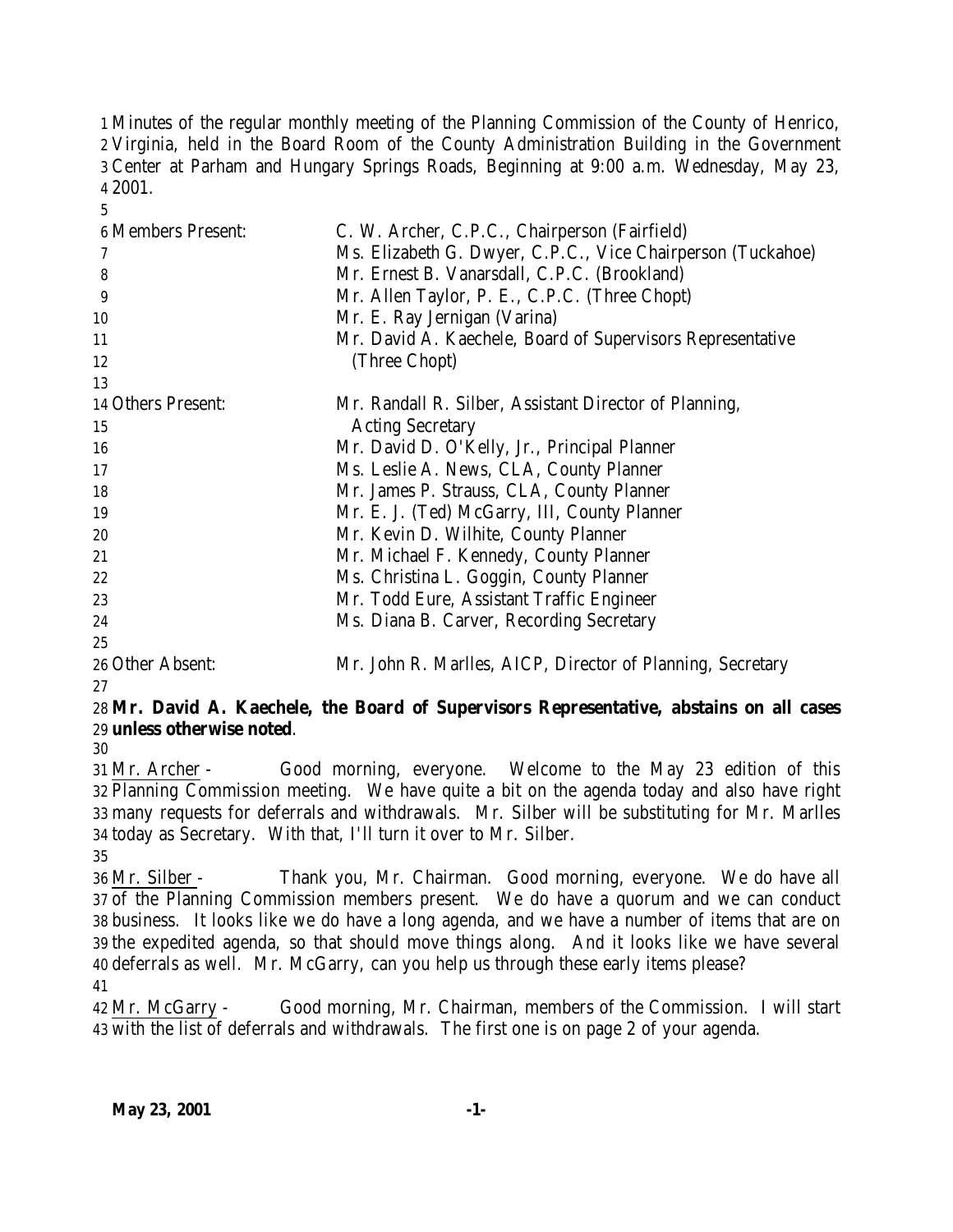### 44 **TRANSFER OF APPROVAL**

| ٠ | I<br>v |
|---|--------|
|   |        |

| 45                                                                                       |                                                                                                                                                                                                                                                                                                                                                                                                                                                                                                                                                            |
|------------------------------------------------------------------------------------------|------------------------------------------------------------------------------------------------------------------------------------------------------------------------------------------------------------------------------------------------------------------------------------------------------------------------------------------------------------------------------------------------------------------------------------------------------------------------------------------------------------------------------------------------------------|
| POD-34-73<br>Days Inn -<br>5500 Williamsburg Road                                        | <b>Kantilal M. Patel:</b> Request for approval of a transfer of<br>approval, as required by Chapter 24, Section 24-106 of the<br>Henrico County Code, from Day Realty of Richmond, Inc. and<br>Cecil Associates Limited Partnership to Kantilal M. Patel. The<br>2.06 acre site is located at 5500 Williamsburg Road, on the<br>northeast corner of Williamsburg Road (U.S. Route 60) and<br>Sanburne Parkway on parcel 163-0F-B-9. The zoning is B-3,<br>Business District and ASO (Airport Safety Overlay) District.<br>County water and Sewer. (Varina) |
| 46                                                                                       |                                                                                                                                                                                                                                                                                                                                                                                                                                                                                                                                                            |
| 47 Mr. McGarry -<br>48                                                                   | The applicant requests deferral to your June 27, 2001, meeting.                                                                                                                                                                                                                                                                                                                                                                                                                                                                                            |
| 49 Mr. Archer -<br>50 of approval, POD-34-73, Days Inn? No opposition.<br>51             | All right. Is there anyone here in opposition to this deferral for transfer                                                                                                                                                                                                                                                                                                                                                                                                                                                                                |
| 52 Mr. Jernigan -<br>53 of approval, to June 27, 2001, by request of the applicant.      | Mr. Chairman, I make motion we defer POD-34-73, Days Inn, transfer                                                                                                                                                                                                                                                                                                                                                                                                                                                                                         |
| 54<br>55 Mr. Vanarsdall -<br>Second.                                                     |                                                                                                                                                                                                                                                                                                                                                                                                                                                                                                                                                            |
| 56<br>57 Mr. Archer -<br>58 All in favor say ayeall opposed say nay. The motion carries. | The motion was made by Mr. Jernigan and seconded by Mr. Vanarsdall.                                                                                                                                                                                                                                                                                                                                                                                                                                                                                        |
| 59                                                                                       | 60 At the request of the applicant, the Planning Commission deferred the transfer of approval<br>61 request for POD-34-73, Days Inn, to its June 27, 2001, meeting.                                                                                                                                                                                                                                                                                                                                                                                        |
| 62                                                                                       | 63 TRANSFER OF APPROVAL (Deferred from the April 25, 2001, Meeting)                                                                                                                                                                                                                                                                                                                                                                                                                                                                                        |
| 64                                                                                       |                                                                                                                                                                                                                                                                                                                                                                                                                                                                                                                                                            |
| POD-14-97<br>Rite-Aid, Westwood Retail<br>Center                                         | McCandlish Kaine for Sky, Inc.: Request for approval of a<br>transfer of approval, as required by Chapter 24, Section 24-106<br>of the Henrico County Code, from Richmond Horsepen, LLC<br>to David W. Clarke, Esquire for Sky, Inc. The 1.837 acre site<br>is located at 6221 W. Broad Street (U.S. Route 250) on parcels<br>103-4-28-10 and 103-A-1. The zoning is B-2C, Business<br>District (Conditional). (Three Chopt)                                                                                                                               |
| 65                                                                                       |                                                                                                                                                                                                                                                                                                                                                                                                                                                                                                                                                            |
| 66 Mr. McGarry -<br>67 notice.                                                           | On this particular request, the applicant requests deferral until further                                                                                                                                                                                                                                                                                                                                                                                                                                                                                  |
| 68<br>69 Mr. Archer -                                                                    | All right. Is there anyone here in opposition to this deferral for transfer<br>70 of approval, POD-14-97, Rite-Aid, Westwood Retail Center? No opposition. Mr. Taylor.                                                                                                                                                                                                                                                                                                                                                                                     |
| 71<br>72 Mr. Vanarsdall -                                                                | Before we have the motion, Mr. Chairman.                                                                                                                                                                                                                                                                                                                                                                                                                                                                                                                   |

**May 23, 2001 -2-**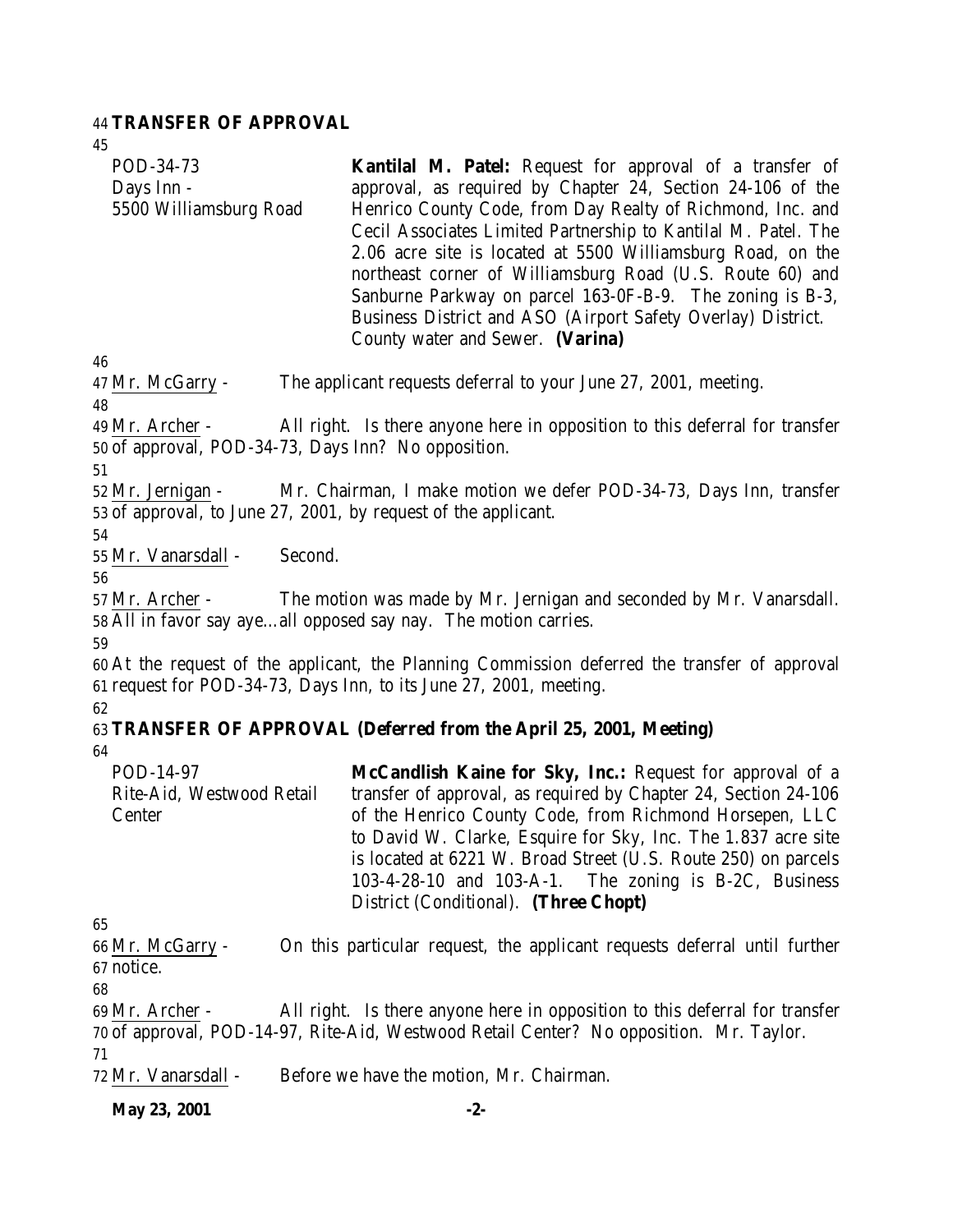Mr. Archer - Yes. Mr. Vanarsdall - How do we defer something until further notice? I mean, will this come up every month on the agenda and we go ahead and defer it until further notice. Mr. Archer - I have no idea, Mr. Vanarsdall. Mr. Silber - Ted, can you elaborate on what the issue is. Mr. McGarry - I'll have to refer to Ms. Goggin, the planner that's handling this particular case. Ms. Goggin - Good morning. When our inspectors went out to inspect the site for deficiencies there were about \$2000 worth of deficiencies noted. The two parties were coming to an agreement as to who should be responsible for the deficiencies and that is what is tying up this transfer right now. Mr. Vanarsdall - So, you are saying they may have an agreement by the time we meet again? Ms. Goggin - Or they may not. Ms. Dwyer - Well, I think, Mr. Vanarsdall, what we need is a certain date. Mr. Silber - I think we either need a date or else we need to just pull it from the agenda. I don't think we can just defer it indefinitely. Ms. Dwyer - Okay. Six months or in that range. Ms. Goggin - They indicated that once they resolve the issue as to who is going to be responsible for the replacement of the landscaping that they would come back to us. Mr. Archer - Ms. Goggin, do you have any idea how long that should take? Ms. Goggin - No, sir, none at all. They were not very forthcoming with information. 109 Mr. Vanarsdall - Is the applicant here? 111 Ms. Goggin - No, sir. Mr. Silber - I would suggest that we just pull it from the agenda and then when it's ready to come forward we will put it back on the agenda. Or, else the Planning Commission will have to defer it to a specific date. Ms. Goggin - Okay. Pulling sounds good.

**May 23, 2001 -3-**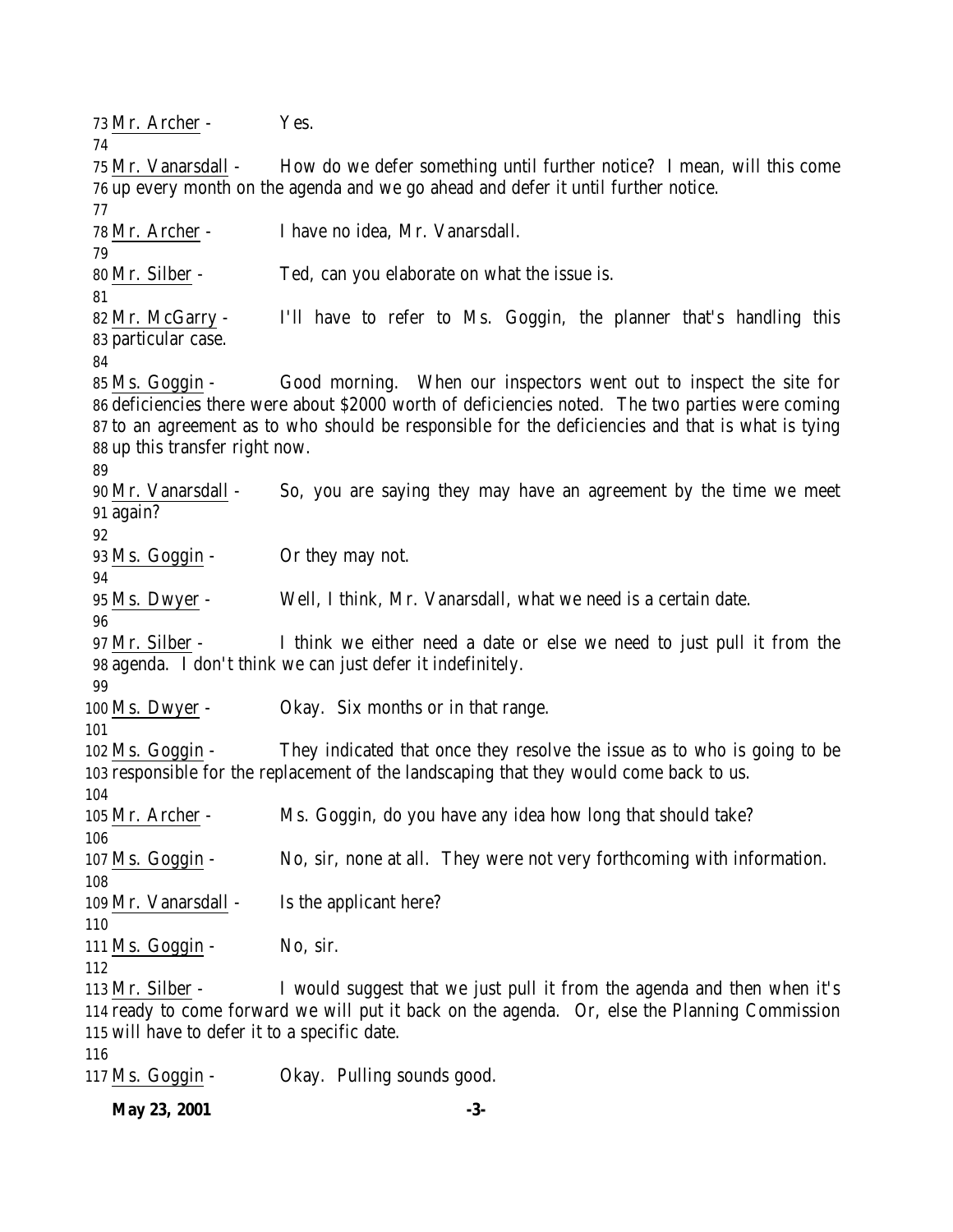| 118 Mr. Silber -         | I would suggest that it be pulled from the agenda.                    |
|--------------------------|-----------------------------------------------------------------------|
| 119                      |                                                                       |
| 120 Mr. Archer -         | Okay. With no motion.                                                 |
| 121                      |                                                                       |
| 122 Mr. Silber -         | There will be no need for a motion. We will just bring it back to you |
| 123 when it is ready.    |                                                                       |
| 124                      |                                                                       |
| 125 Mr. Archer -         | Okay. Let's move on with the next item.                               |
| 126                      |                                                                       |
|                          | 127 PLAN OF DEVELOPMENT RECONSIDERATION                               |
| 128                      |                                                                       |
| POD-111-77               | <b>IMTT-Richmond:</b> Request for a reconsideration of a              |
| Swann Oil Company - Fuel | previously approved plan of development, as required by               |
| Oil Storage Terminal -   | Chapter 24, Section 24-106 of the Henrico County Code to              |
| New Market Road          | approve a change in condition No. 18 (POD-111-77) to allow a          |

approve a change in condition No. 18 (POD-111-77) to allow a change in paint color of above ground storage tanks. The 5.8 acre site is located on the southeast corner of Osborne Turnpike (State Route 5) and Bickerstaff Road on parcel 170-A-9. The zoning is M-3, Heavy Industrial District. County water and sewer. **(Varina)**

129

130 Mr. McGarry - The applicant requests deferral to your June 27, 2001, meeting.

131

132 Mr. Archer - All right. Is there anyone here in opposition to this deferral POD-111- 133 77, Swann Oil Company - Fuel Oil Storage Terminal? No opposition. Mr. Jernigan.

134

135 Mr. Jernigan - Mr. Chairman, I make a motion to defer POD-111-77, Swann Oil 136 Company, to June 27, 2001, meeting, by request of the applicant.

137

138 Mr. Vanarsdall - Second.

139

140 Mr. Archer - The motion was made by Mr. Jernigan and seconded by Mr. Vanarsdall. 141 All in favor say aye…all opposed say nay. The motion carries.

142

143 At the request of the applicant, the Planning Commission deferred POD-111-77, Swann Oil 144 Company - Fuel Oil Storage Terminal, to its June 27, 2001, meeting.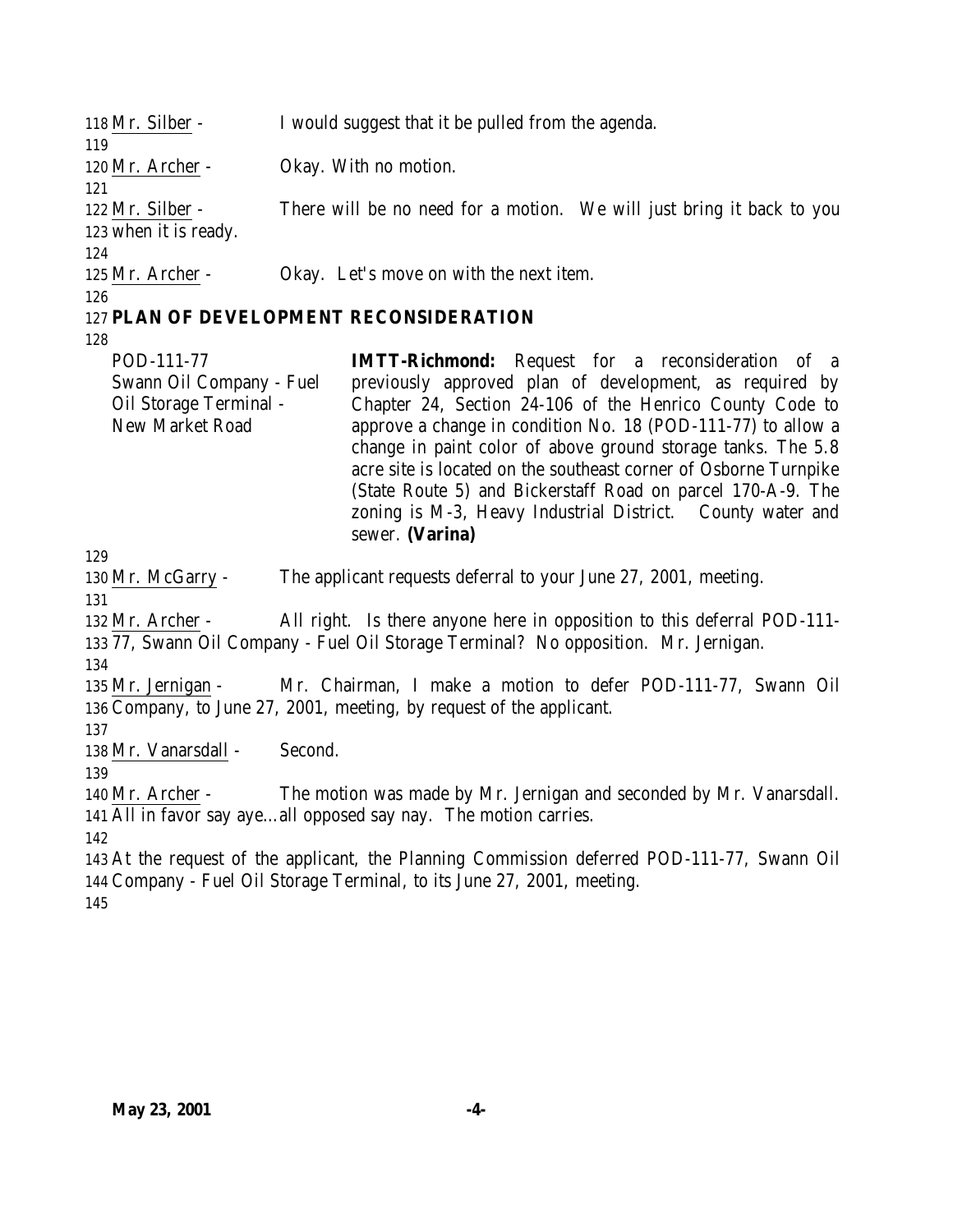#### 146 **LANDSCAPE & LIGTING PLAN**

147

LP/POD-42-00 Springfield Commons - Springfield Road **Higgins Gerstenmaier**: Request for approval of a landscape and lighting plan, as required by Chapter 24, Sections 24-106 and 24-106.2 of the Henrico County Code. The 4.29 acre site is located along the west line of Springfield Road (State Route 157) approximately 900 feet north of W. Broad Street (U.S. Route 250) on parcel 48-A-23B. The zoning is O-2C, Office District (Conditional). **(Three Chopt)**

148

149 Mr. McGarry - The applicant requests deferral to your June 27, 2001, meeting.

150

151 Mr. Archer - All right. Is there anyone here in opposition to this deferral, landscape 152 and lighting plan LP/POD-42-00, Springfield Commons? No opposition. Mr. Taylor.

153

154 Mr. Taylor - Mr. Chairman, I move LP/POD-42-00, Springfield Commons, be 155 deferred to June 27, 2001, at the applicant's request.

156

157 Ms. Dwyer - Second.

158

159 Mr. Archer - The motion was made by Mr. Taylor and seconded by Ms. Dwyer. All 160 in favor say aye…all opposed say nay. The motion carries.

161

162 At the request of the applicant, the Planning Commission deferred the landscape and lighting 163 plan for LP/POD-42-00, Springfield Commons, to its June 27, 2001, meeting. 164

### 165 **LANDSCAPE & LIGTING PLAN**

166

LP/POD-93-00 Capitol Floors & **Decorations TIMMONS:** Request for approval of a landscape and lighting plan, as required by Chapter 24, Sections 24-106 and 24-106.2 of the Henrico County Code. The 3.0 acre site is located along the east side of Brookriver Drive on part of parcels 37-4-A-2B and 47-4-A-2. The zoning M-1C, Light Industrial District (Conditional) and WBSO (W. Broad Street Overlay) District. **(Three Chopt)**

167

168 Mr. McGarry - The applicant requests deferral to your June 27, 2001, meeting.

169

 Mr. Archer - All right. Is there anyone here in opposition to this deferral LP/POD- 93-00, Capitol Floors & Decorations? No opposition. Hearing none, I move deferral of LP/POD-93-00, Capitol Floors & Decorations, to the June 27, 2001, meeting, at the applicant's request.

174

175 Mr. Vanarsdall - Second.

176

**May 23, 2001 -5-**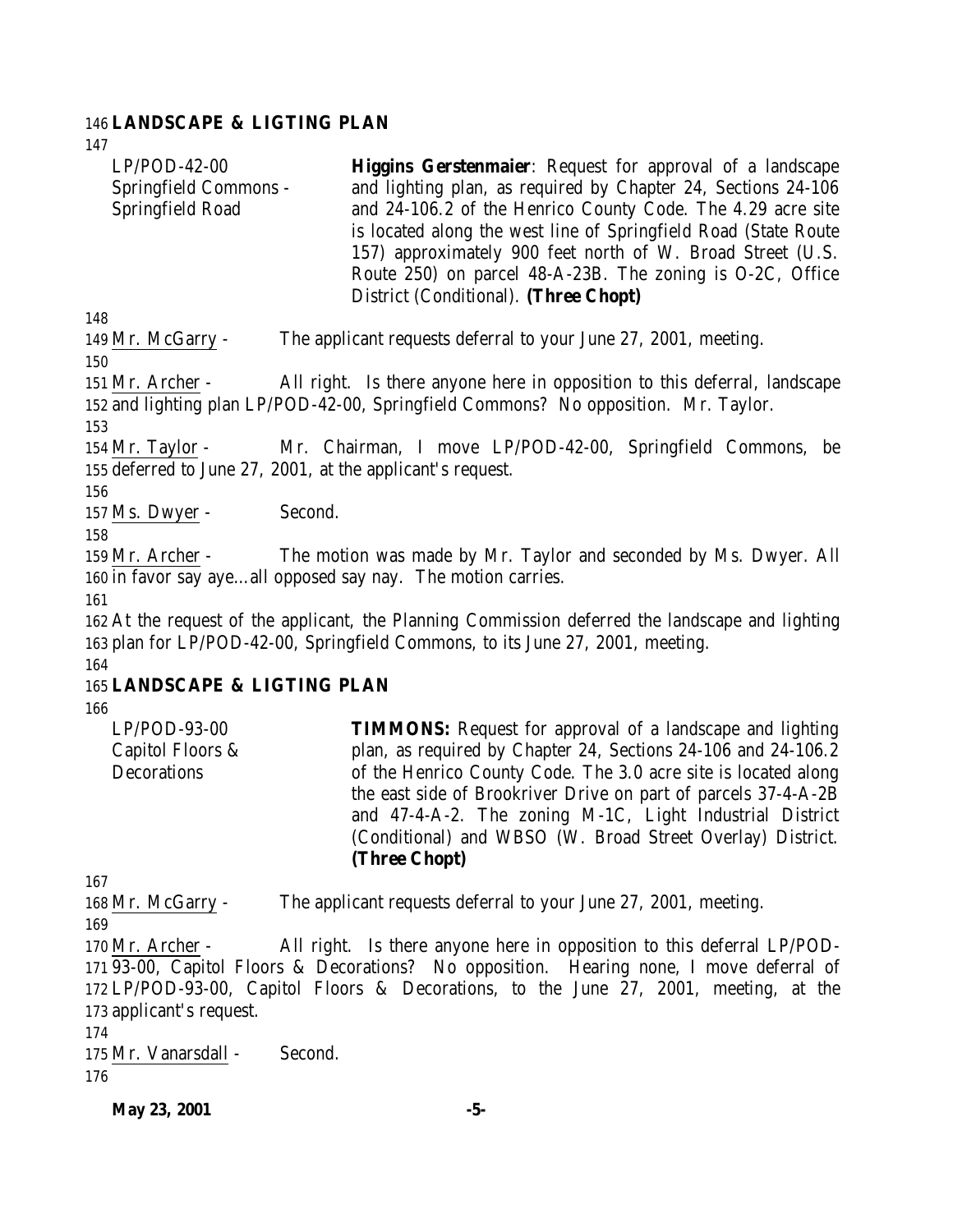Mr. Archer - The motion was made by Mr. Archer and seconded by Mr. Vanarsdall. All in favor say aye…all opposed say nay. The motion carries. At the request of the applicant, the Planning Commission deferred the landscape and lighting plan for LP/POD-93-00, Capitol Floors & Decorations, to its June 27, 2001, meeting. Mr. Archer - Hold up, one second, Mr. McGarry. This is a Three Chopt item and I just carried it. I thought that was in Fairfield. Why did I think that? Mr. Vanarsdall - That's all right. That's all right with you isn't it, Mr. Taylor? Mr. Taylor - That's all right with me. Mr. Archer - Do you accept my motion, Mr. Taylor? 192 Mr. Taylor - Yes, sir. 194 Mr. Archer - Okay. Mr. Vanarsdall - And I'll second it, if it helps you. Mr. Archer - Oh, I see where I got that from now. The pre-agenda does show it as being in Fairfield. Mr. Silber - You are absolutely correct. Mr. Archer - Okay. Mr. Taylor, you owe me a motion but that's all right. Okay. Next. **PLAN OF DEVELOPMENT** POD-36-01 First Union National Bank - Westgate @ Wellesley **TIMMONS for Wellesley Center, L. C. and First Union National Bank:** Request for approval of a plan of development, as required by Chapter 24, Section 24-106 of the Henrico County Code to construct a one-story, 4,410 square foot bank building with drive thru facilities. The 2.56 acre site is located along the south line of W. Broad Street (U.S. Route 250), approximately 490 feet west of Spring Run Drive on part of parcels 36-A-49A and 50. The zoning is B-1C, Business District (Conditional), B-2C, Business District (Conditional) and W.B.S.O (W. Broad Street Overlay) District. County water and sewer. **(Three Chopt)**

 Mr. McGarry - The applicant requests deferral to your June 27, 2001, meeting. 

**May 23, 2001 -6-**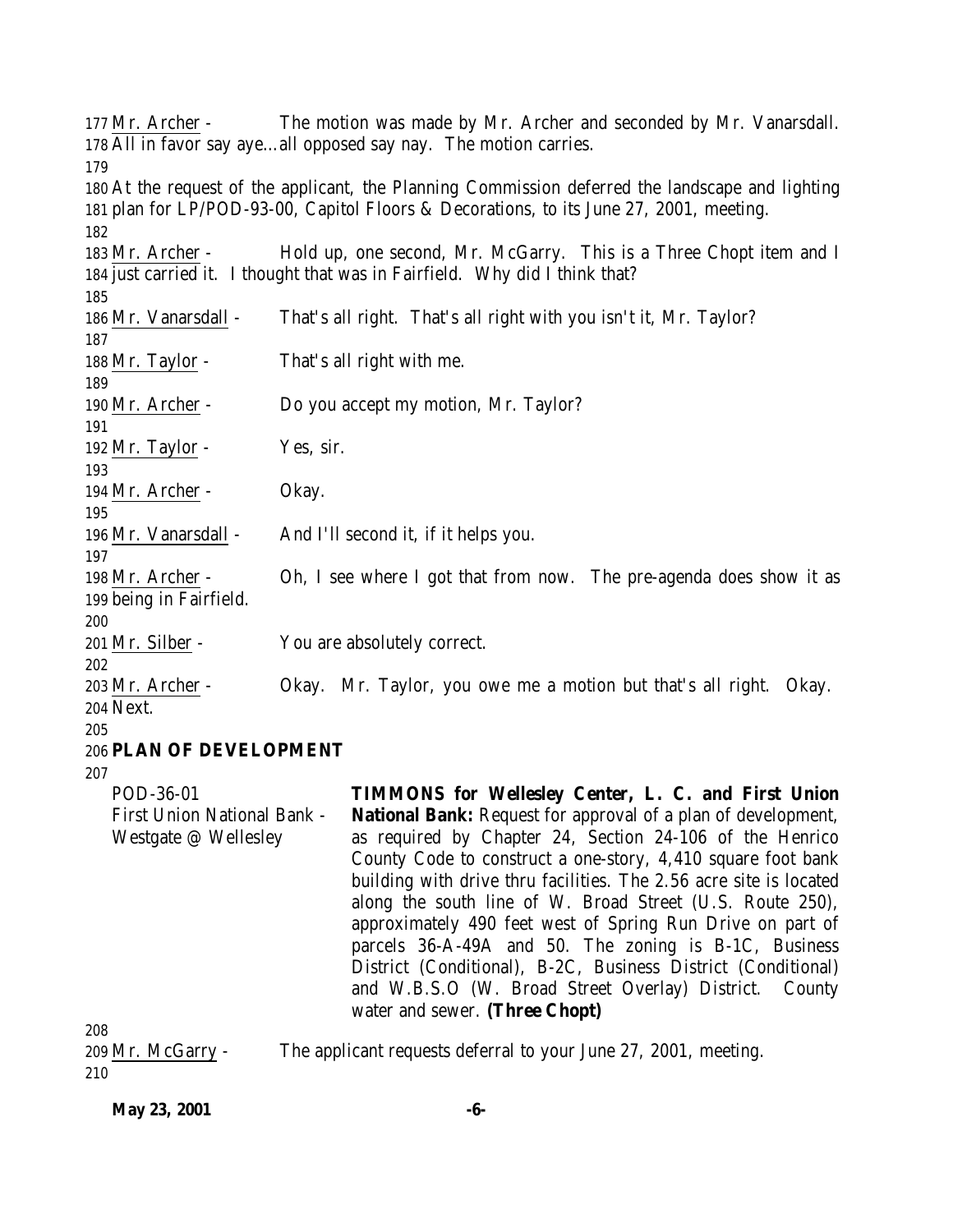Mr. Archer - All right. Is there anyone here in opposition to this deferral POD-36-01, First Union National Bank? No opposition. Mr. Taylor.

 Mr. Taylor- Mr. Chairman, I move POD-36-01, First Union National Bank be deferred to June 27, 2001, at the applicant request.

Mr. Vanarsdall - Second.

 Mr. Archer - The motion was made by Mr. Taylor and seconded by Mr. Vanarsdall. All in favor say aye…all opposed say nay. The motion carries.

 At the request of the applicant, the Planning Commission deferred POD-36-01, First Union National Bank @ Wellesley, to its June 27, 2001, meeting.

### **LANDSCAPE & LIGHTING PLAN**

LP/POD-81-00 Extra Attic Mini Storage - Springfield Road **Bay Design Group:** Request for approval of a landscape and lighting plan, as required by Chapter 24, Sections 24-106 and 24-106.2 of the Henrico County Code. The 4.33 acre site is located at the northeast intersection of Springfield Road (State Route 157) and Huron Avenue on parcel 49-A-33. The zoning is M-1C, Light Industrial District (Conditional). **(Brookland)**

Mr. McGarry - The applicant requests deferral to your June 27, 2001, meeting.

 Mr. Archer - All right. Is there anyone here in opposition to this deferral LP/POD-81-00, Extra Attic Mini Storage? No opposition. Mr. Vanarsdall.

 Mr. Vanarsdall - Mr. Chairman, I move that LP/POD-81-00, Extra Attic Mini Storage, be deferred at the applicant's request until June 27, 2001.

Mr. Taylor - Second.

 Mr. Archer - The motion was made by Mr. Vanarsdall and seconded by Mr. Taylor. All in favor say aye…all opposed say nay. The motion carries.

 At the request of the applicant, the Planning Commission deferred the landscape and lighting plan for LP/POD-81-00, Extra Attic Mini Storage, to its June 27, 2001, meeting.

 Mr. McGarry - Staff has become aware of one additional deferral request. It's on page 10 of your agenda.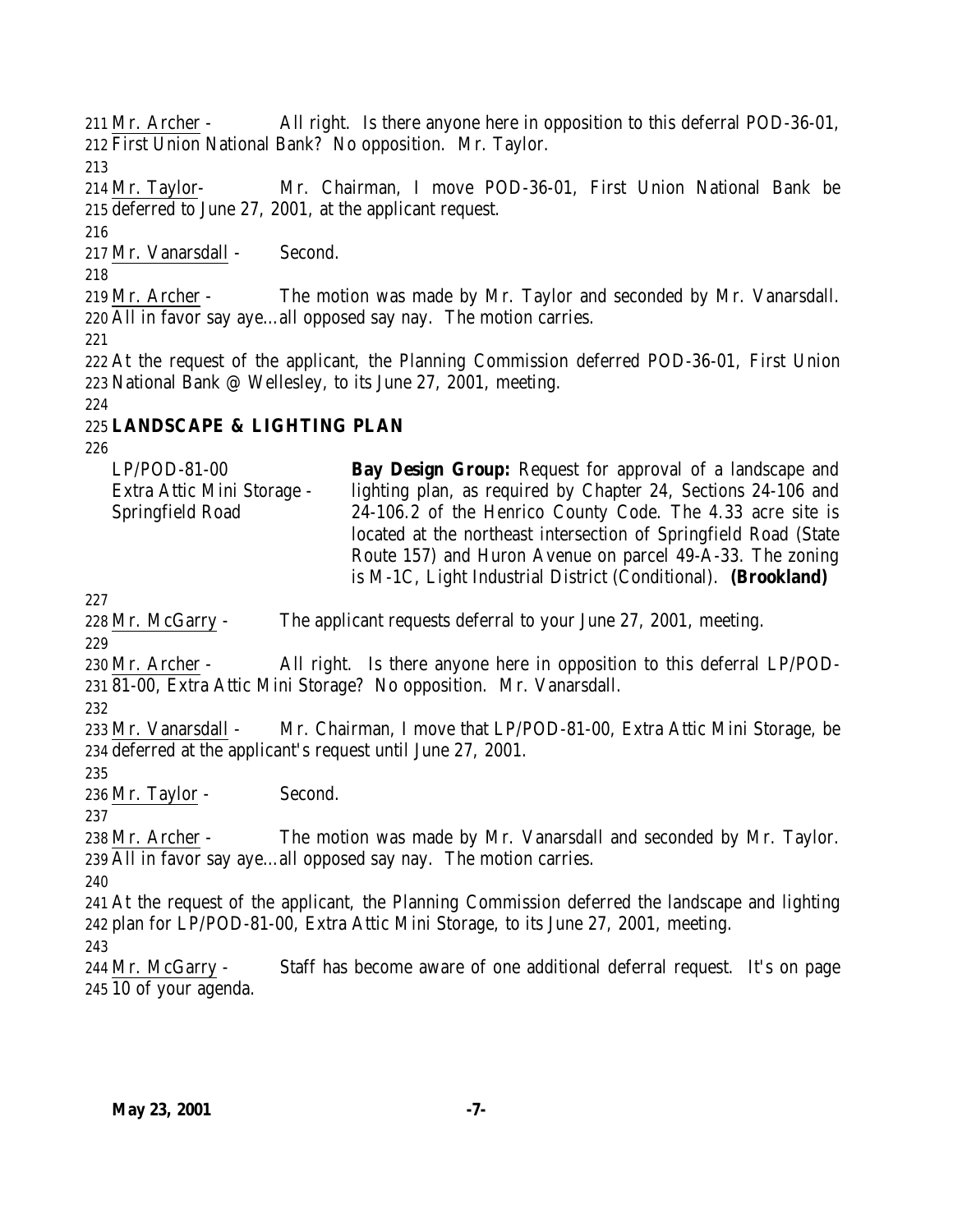# 246 **PLAN OF DEVELOPMENT (Deferred from the March 28, 2001, Meeting)**

| 247                                                   |                                                                                                  |
|-------------------------------------------------------|--------------------------------------------------------------------------------------------------|
| POD-95-00                                             | Foster & Miller, P. C. and Harry Pradham For Superstar,                                          |
| Superstar, Inc. Service                               | Inc.: Request for approval of a revised plan of development, as                                  |
| Center - 9999 Brook Road                              | required by Chapter 24, Section 24-106 of the Henrico County                                     |
| (POD-3-96 Revised)                                    | Code to construct a one-story, two service bay addition to an                                    |
|                                                       | existing convenience store with fuel pumps. The 1.316 acre site                                  |
|                                                       | is located at 9999 Brook Road at the southeast corner of Brook                                   |
|                                                       | Road (U.S. Route 1) and J.E.B. Stuart Parkway on parcel 33-                                      |
|                                                       | A-3C. The zoning is B-3C, Business District (Conditional).                                       |
|                                                       | County water and sewer. (Fairfield)                                                              |
| 248                                                   |                                                                                                  |
| 249 Mr. McGarry -                                     | The applicant requests deferral to your June 27, 2001, meeting.                                  |
| 250                                                   |                                                                                                  |
| 251 Mr. Archer -                                      | All right. Is there anyone here in opposition to this deferral POD-95-00,                        |
|                                                       | 252 Superstar, Inc. Service Center? No opposition. I move deferral of POD-95-00 to the June 27,  |
| 253 2001, meeting, at the applicant's request.<br>254 |                                                                                                  |
| 255 Mr. Jernigan -                                    | Second.                                                                                          |
| 256                                                   |                                                                                                  |
| 257 Mr. Archer -                                      | The motion was made by Mr. Archer and seconded by Mr. Jernigan. All                              |
|                                                       | 258 in favor say ayeall opposed say nay. The motion carries.                                     |
| 259                                                   |                                                                                                  |
|                                                       | 260 At the request of the applicant, the Planning Commission deferred POD-95-00, Superstar, Inc. |
|                                                       | 261 Service Center (POD-3-96 Revised), to its June 27, 2001, meeting.                            |
| 262                                                   |                                                                                                  |
| 263 Mr. Silber -                                      | Mr. McGarry, are there any more requests for deferrals<br>and                                    |
| 264 withdrawals?                                      |                                                                                                  |
| 265                                                   |                                                                                                  |
| 266 Mr. McGarry -                                     | That is all of which staff is aware of.                                                          |
| 267                                                   |                                                                                                  |
| 268 Mr. Silber -                                      | All right. We can now move on to the expedited agenda.                                           |
| 269                                                   |                                                                                                  |
| 270 Mr. McGarry -                                     | On page 4 of your agenda this is a transfer of approval request.                                 |
| 271                                                   |                                                                                                  |
| 272 TRANSFER OF APPROVAL                              |                                                                                                  |
| 273                                                   |                                                                                                  |
| POD-32-88<br>Wachovia Bank - West Park                | <b>TIMMONS FOR Wachoiva Bank, N.A.: Request for</b>                                              |
|                                                       | approval of a transfer of approval, as required by Chapter 24,                                   |
| <b>Shopping Center</b>                                | Section 24-106 of the Henrico County Code, from Central                                          |
|                                                       | Fidelity National Bank to Wachovia Bank. The .89 acre site is                                    |
|                                                       | located at 9801 W. Broad Street (U. S. Route 250) parcel 48-                                     |
|                                                       | 10-B-1. The zoning is B-2C, Business District (Conditional).                                     |
|                                                       | County water and sewer (Three Chopt)                                                             |

274

**May 23, 2001 -8-**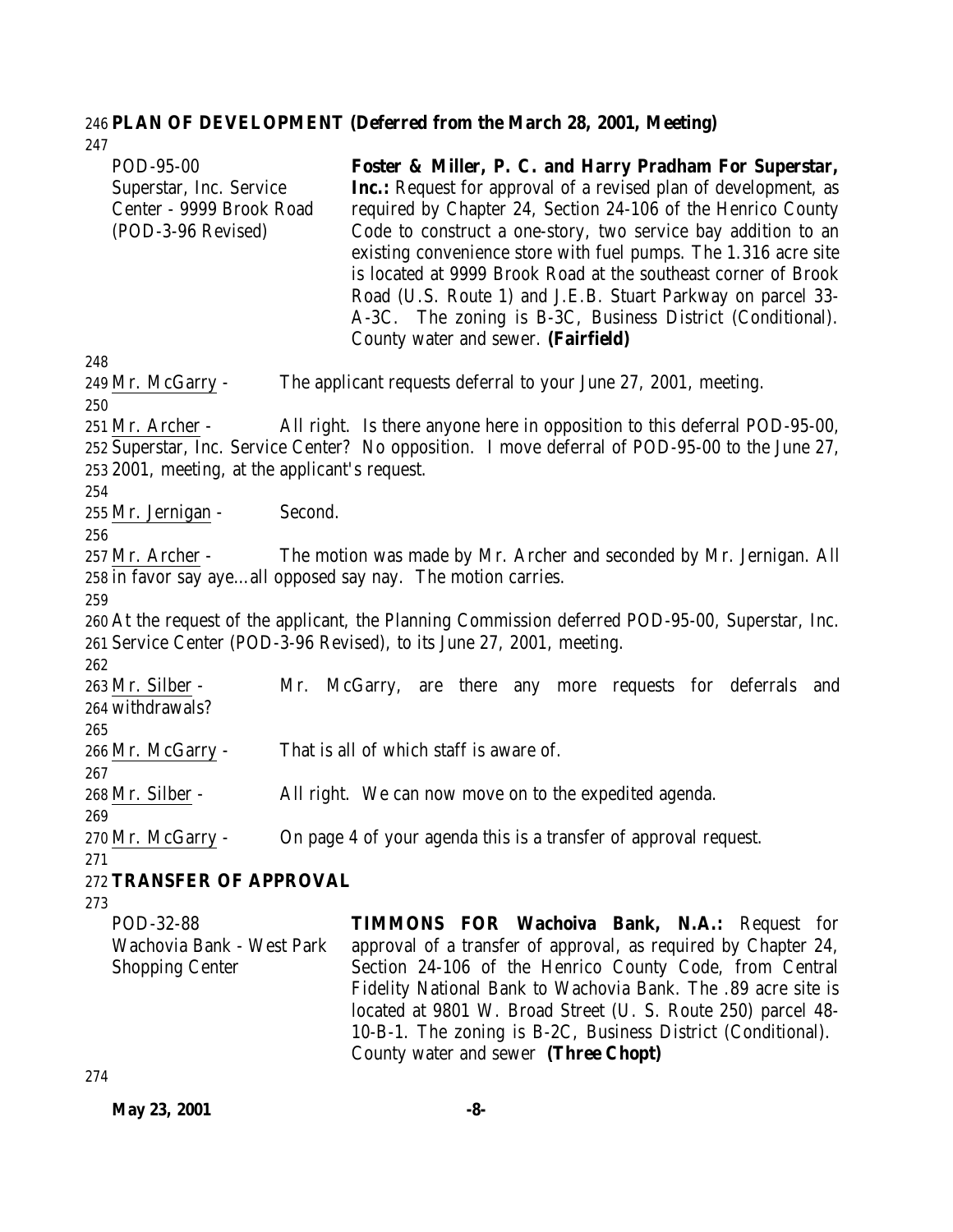Mr. Archer - Is there anyone in the audience in opposition to POD-32-88, Wachovia Bank, transfer of approval? No opposition. Mr. Taylor.

 Mr. Taylor - Mr. Chairman, I move approval of POD-32-88, Wachovia Bank, subject to the standard conditions, additional conditions and the annotations on the plan.

Mr. Vanarsdall - Second.

 Mr. Archer - The motion was made by Mr. Taylor and seconded by Mr. Vanarsdall. All in favor say aye…all opposed say nay. The motion carries.

 The Planning Commission approved the transfer of approval request for POD-32-88, Wachovia Bank, subject to the standard and additional conditions approved on the original plan and the annotations on the plan. The deficiencies as identified in the inspector's report dated May 3, 2001, shall be corrected per the submitted administrative plan dated May 7, 2001. 

## **TRANSFER OF APPROVAL**

| POD-69-00                 | Hirschler, Fleischer, Weinberg, Cox & Allen for Kings            |
|---------------------------|------------------------------------------------------------------|
| Kings Crossing, Phase 5 - | <b>Crossing V, L.C.:</b> Request for approval of a transfer of   |
| Castile Road              | approval, as required by Chapter 24, Section 24-106 of the       |
|                           | Henrico County Code, from Weinstein Associates to Kings          |
|                           | Crossing V, L.C. The 11.6 acre site is located on the south line |
|                           | of Castile Road, approximately 630 feet east of Pump Road on     |
|                           | parcels 99-A-7, 58C and part of 89-A-28B. The zoning is $R-5$ ,  |
|                           | General Residence District. (Tuckahoe)                           |
|                           |                                                                  |

 Mr. Archer - Is there anyone in the audience in opposition to POD-69-00, Kings Crossing, Phase 5, transfer of approval? No opposition. Ms. Dwyer.

 Ms. Dwyer - Mr. Chairman, I move that the transfer of approval for Kings Crossing, Phase 5, POD-69-00, be approved.

Mr. Vanarsdall - Second.

 Mr. Archer - The motion was made by Ms. Dwyer and seconded by Mr. Vanarsdall. All in favor say aye…all opposed say nay. The motion carries.

 The Planning Commission approved the transfer of approval request for POD-69-00, Kings Crossing, Phase 5, subject to the standard and additional conditions approved on the original plan and the annotations on the plan. The new owner accepts and agrees to be responsible for continued compliance with the conditions of the original approval.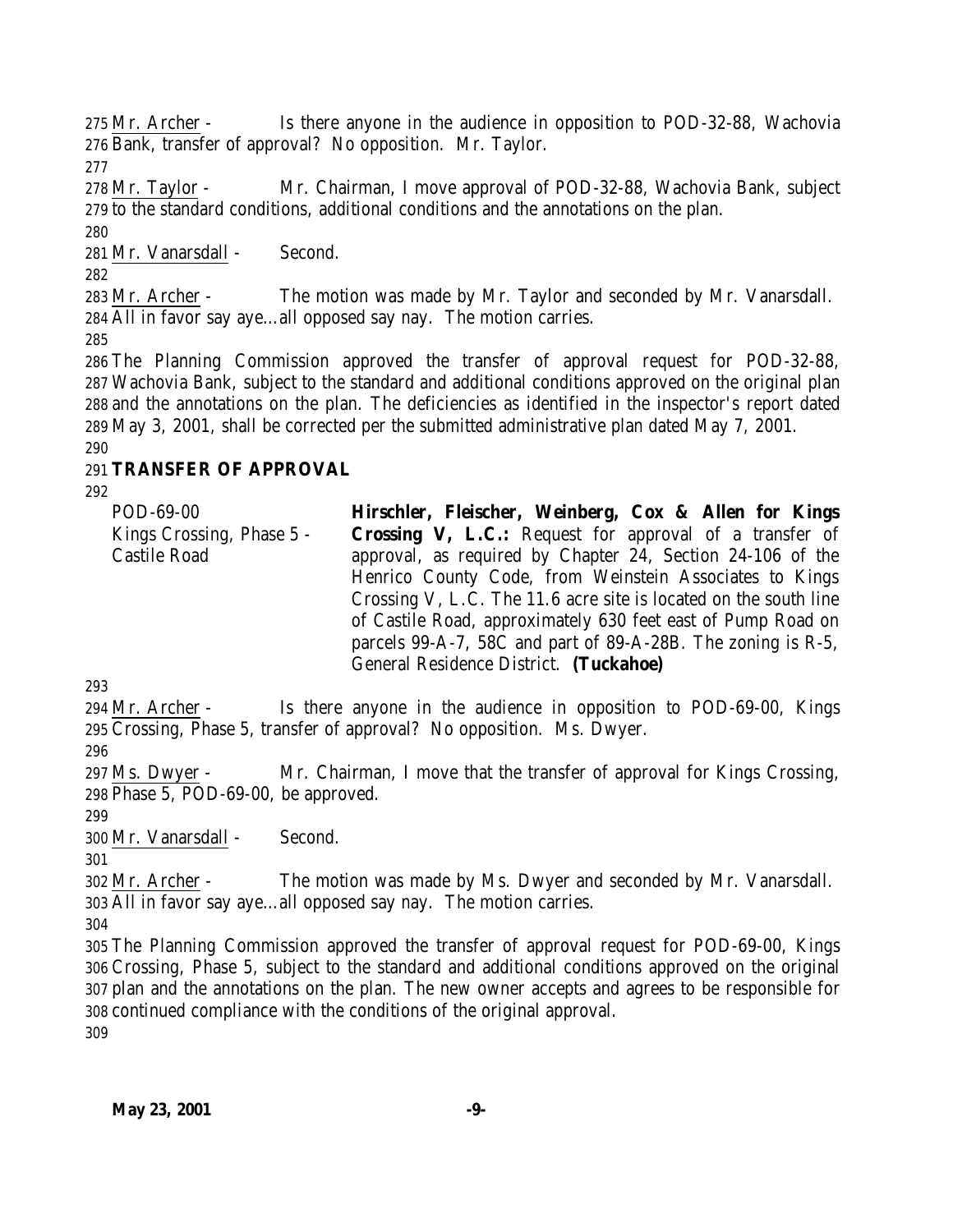#### **PLAN OF DEVELOPMENT**

| POD-33-01                  | Foster & Miller, P. C. for C. F. Joyner, Jr. & Sons LLC:       |
|----------------------------|----------------------------------------------------------------|
| 1901 Dabney Road -         | Request for approval of a plan of development, as required by  |
| <b>Warehouse Expansion</b> | Chapter 24, Section 24-106 of the Henrico County Code to       |
|                            | construct a one-story, 9,000 square foot warehouse expansion.  |
|                            | The 1.72 acre site is located on the east line of Dabney Road, |
|                            | approximately 210 feet north of the intersection of Dabney     |
|                            | Road and Westwood Avenue on parcels 116-A-66 and 67. The       |
|                            | zoning is M-1, Light Industrial District. County water and     |
|                            | sewer. (Brookland)                                             |
|                            |                                                                |

 

 Mr. Archer - Is there anyone in the audience in opposition to POD-33-01, 1901 Dabney Road - Warehouse Expansion? No opposition. Mr. Vanarsdall.

 Mr. Vanarsdall - Mr. Chairman, I move that POD-33-01, 1901 Dabney Road, be approved on the expedited agenda, with the annotations on the plans, and also I would like to add No. 9 amended and additional conditions Nos. 23 through 27.

Mr. Taylor - Second.

 Mr. Archer - The motion was made by Mr. Vanarsdall and seconded by Mr. Taylor. All in favor say aye…all opposed say nay. The motion carries.

 The Planning Commission approved POD-33-01, 1901 Dabney Road - Warehouse Expansion, subject to the standard conditions attached to these minutes for developments of this type, the annotations on the plan and the following additional conditions.

 **9. AMENDED** - A detailed landscaping plan shall be submitted to the Planning Office for review and Planning Commission approval prior to the issuance of any occupancy permits.

 23. The developer shall provide fire hydrants as required by the Department of Public Utilities and Division of Fire.

- 24. Any necessary off-site drainage and/or water and sewer easements must be obtained in a form acceptable to the County Attorney prior to final approval of the construction plans.
- 25. Deviations from County standards for pavement, curb or curb and gutter design shall be approved by the County Engineer prior to final approval of the construction plans by the Department of Public Works.
- 26. Insurance Services Office (ISO) calculations must be included with the plans and approved by the Department of Public Utilities prior to the issuance of a building permit.
- 27. Approval of the construction plans by the Department of Public Works does not establish the curb and gutter elevations along the Henrico County maintained right-of-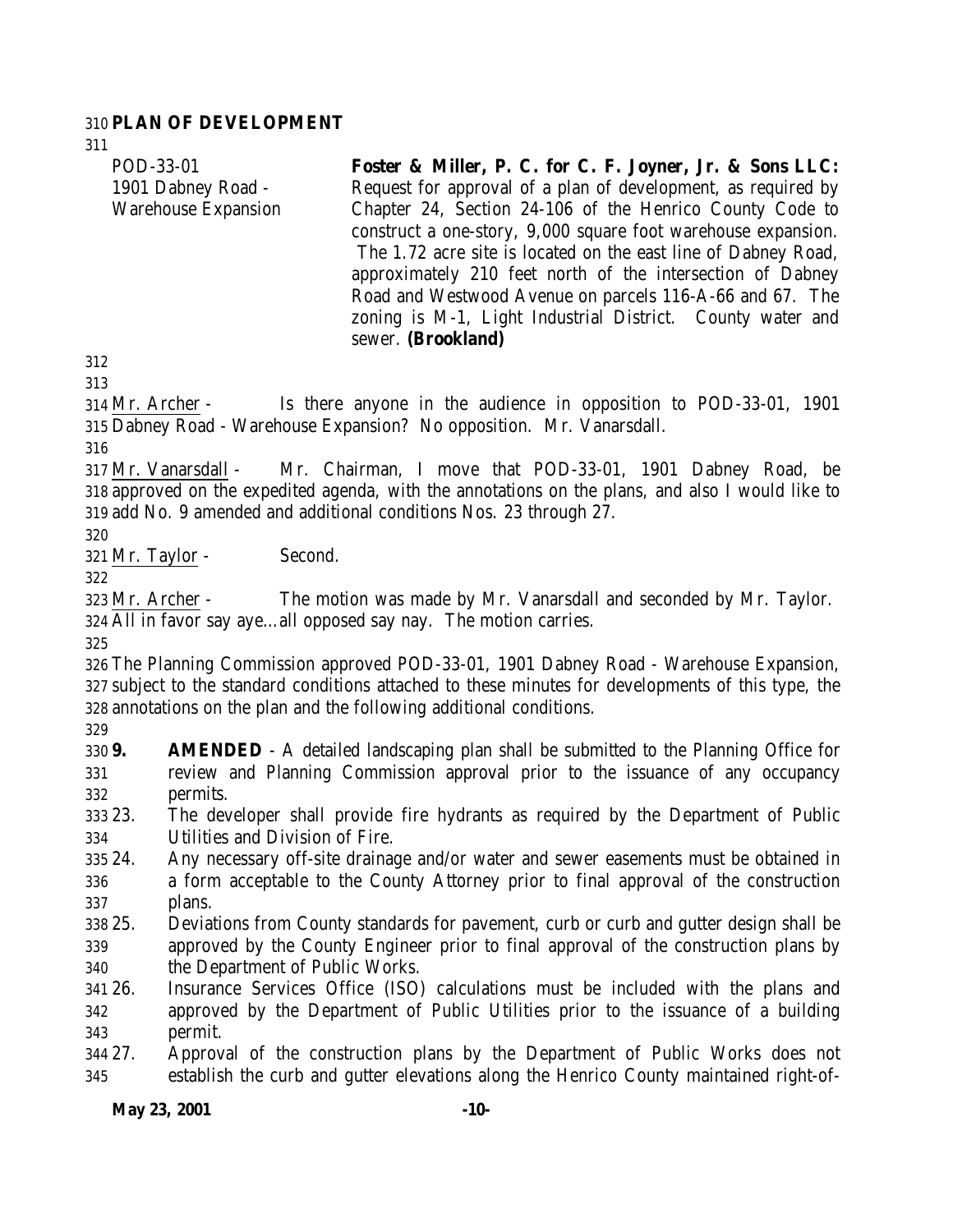### way. The elevations will be set by Henrico County.

#### 

# **PLAN OF DEVELOPMENT, LANDSCAPE AND LIGHTING PLAN**

| POD-38-01                   | Hulcher & Associates, Inc. for Church of Jesus Christ of            |
|-----------------------------|---------------------------------------------------------------------|
| Church of Jesus Christ of   | <b>Latter Day Saints:</b> Request for approval of a revised plan of |
| Latter Day Saints - Parking | development, landscape and lighting plan, as required by            |
| Addition -2500 Pump Road    | Chapter 24, Sections 24-106 and 24-106.2 of the Henrico             |
| (POD-60-88 Revised)         | County Code to construct a parking area on 0.6 acre which           |
|                             | would net 67 additional parking spaces for a total of 254. The      |
|                             | 6.08 acre site is located at 2500 Pump Road, opposite               |
|                             | Crowncrest Drive on parcel 66-A-7B. The zoning is A-1,              |
|                             | Agricultural District. County water and sewer. (Tuckahoe)           |

 Mr. Archer - Is there anyone in the audience in opposition to POD-38-01, Church of Jesus Christ of Latter Day Saints? No opposition. Ms. Dwyer.

 Ms. Dwyer - I move approval of lighting and landscape plan POD-38-01, Church of Jesus Christ of Latter Day Saints, subject to the annotations on the plans, the standard conditions for developments of this type, and additional conditions Nos. 11B, 23 and 24, on the expedited agenda.

Mr. Vanarsdall - Second.

 Mr. Archer - The motion was made by Ms. Dwyer and seconded by Mr. Vanarsdall. All in favor say aye…all opposed say nay. The motion carries.

 The Planning Commission approved POD-38-01, Church of Jesus Christ of Latter Day Saints - Parking Addition and landscape and lighting (POD-60-88 Revised), subject to the standard conditions attached to these minutes for developments of this type, landscape and lighting, the annotations on the plan and the following additional conditions.

 11B. Prior to the approval of an electrical permit application and installation of the site lighting equipment, a plan including light spread and intensity diagrams, and fixture specifications and mounting heights details shall be revised as annotated on the staff plan and included with the construction plans for final signature.

 23. Any necessary off-site drainage and/or water and sewer easements must be obtained in a form acceptable to the County Attorney prior to final approval of the construction plans.

 24. Deviations from County standards for pavement, curb or curb and gutter design shall be approved by the County Engineer prior to final approval of the construction plans by the Department of Public Works.

**May 23, 2001 -11-**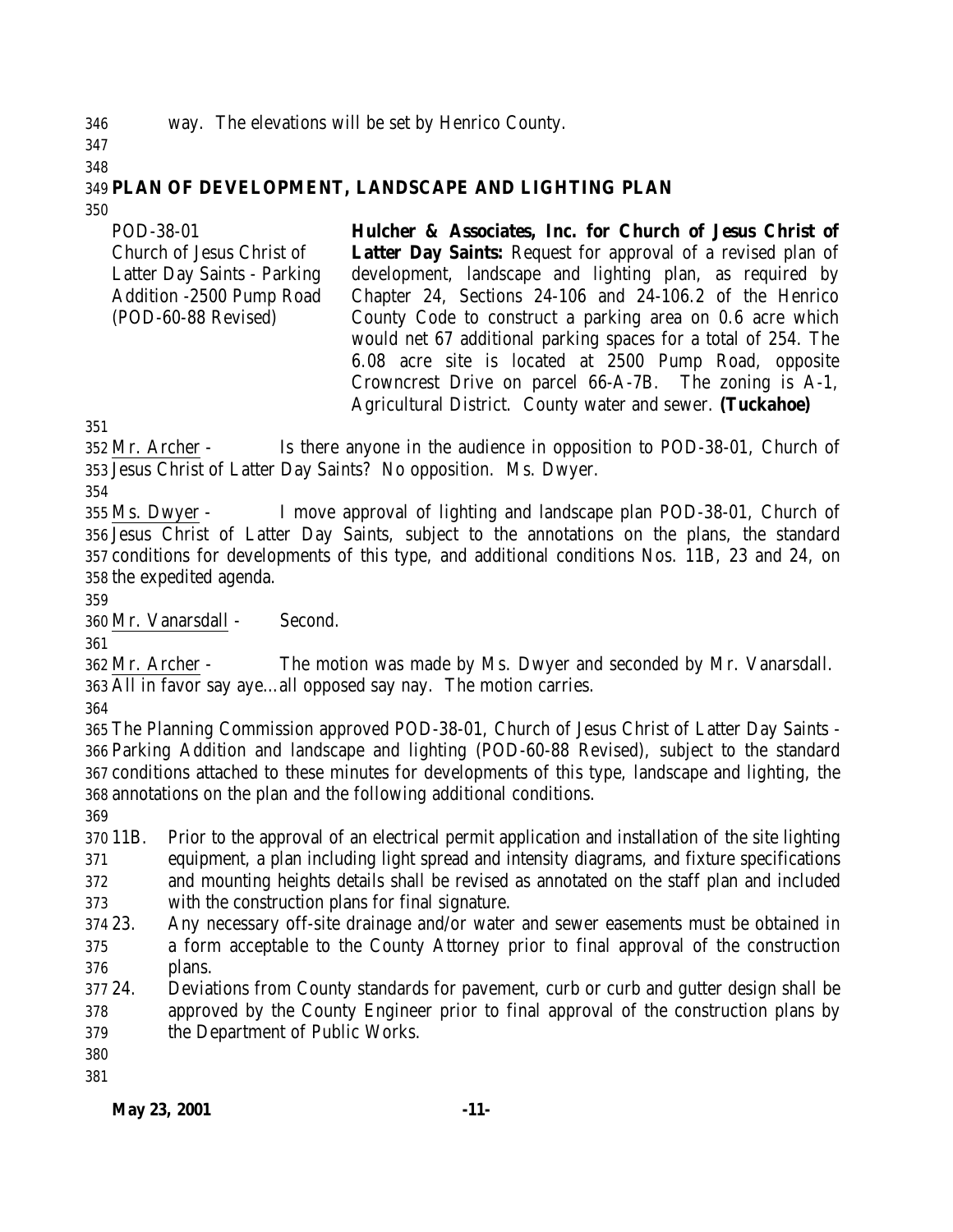#### **LANDSCAPE PLAN**

 LP/POD-18-00 Overlook at Brook Run Apartments - Brook Road **Koontz-Bryant P. C.:** Request for approval of a landscape plan, as required by Chapter 24, Sections 24-106 and 24-106.2 of the Henrico County Code. The 53.4 acre site is located on the west line of Wilmer Avenue on parcels 95-A-2C, 95-A-1, 84-A-5NR and part of 84-A-5G. The zoning is R-6, General Residence District. **(Fairfield)** Mr. Archer - Is there anyone in the audience in opposition to the landscape plan LP/POD-18-00, Overlook at Brook Run Apartments? No opposition. Mr. Silber - Mr. McGarry, is there a revision to the caption on this case? Mr. Archer - There is also an addendum item also, I believe. The addendum item recommends approval of phase 1 of the landscape plan. Mr. Strauss - That is correct. The Commission can only take action on the part of the project that is under construction, so phase 2 would be a later approval. Mr. Silber - So, what's being approved today is only phase 1. Mr. Strauss - That's correct. Mr. Archer - All right, with that, I move approval of phase 1 of LP/POD-18-00, Overlook at Brook Run Apartments, subject to the standard conditions and the annotations on the plan. Mr. Vanarsdall - Second. Mr. Archer - The motion was made by Mr. Archer and seconded by Mr. Vanarsdall. All in favor say aye…all opposed say nay. The motion carries. The Planning Commission approved the landscaping plan for the Phase 1 portion only for LP/POD-18-00, Overlook at Brook Run Apartments, subject to the standard conditions attached to these minutes for landscape plans and the annotations on the plan.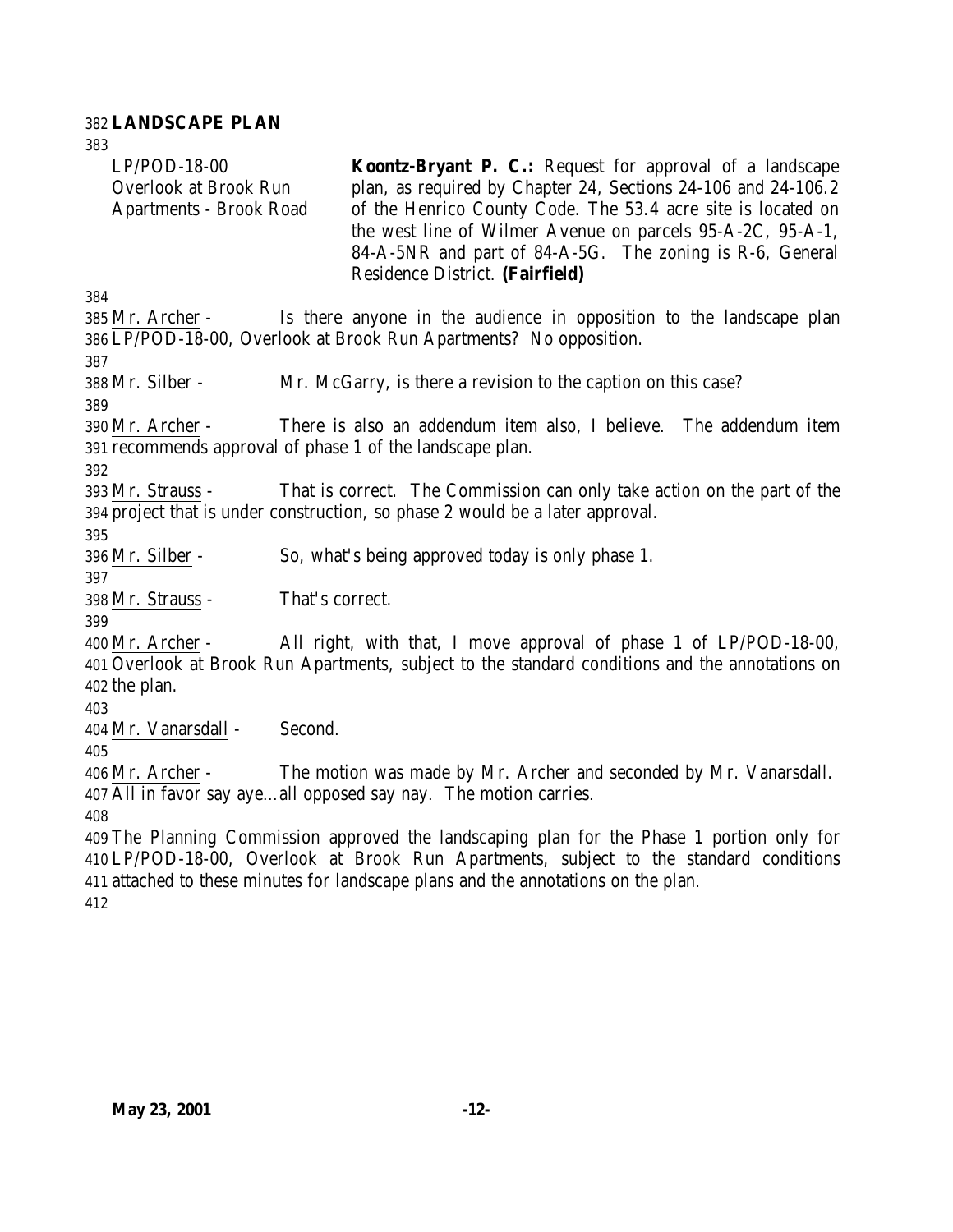### **PLAN OF DEVELOPMENT**

| 414                                                                                                          |                                                                                                                                                                                                                                                                                                                                                                                                                                                                                                                                                                                                                                               |
|--------------------------------------------------------------------------------------------------------------|-----------------------------------------------------------------------------------------------------------------------------------------------------------------------------------------------------------------------------------------------------------------------------------------------------------------------------------------------------------------------------------------------------------------------------------------------------------------------------------------------------------------------------------------------------------------------------------------------------------------------------------------------|
| POD-34-01<br><b>Mount Vernon Baptist</b><br>Church Phases 2A and 2B<br>(POD-24-95 Revised) -<br>Nuckols Road | Youngblood, Tyler & Associates, P. C. for Mount Vernon<br><b>Baptist Church:</b> Request for approval of a revised plan of<br>development, as required by Chapter 24, Section 24-106 of the<br>Henrico County Code to construct a two-story, 29,500 square<br>foot, first phase, education building; two, 28,677 square foot,<br>second phase, temporary modular building; permanent parking<br>spaces and relocation of a portion of existing gravel parking<br>area. The 45.62 acre site is located at 11220 Nuckols Road on<br>parcels 18-A-24N and 27. The zoning is A-1, Agricultural<br>District. County water and sewer. (Three Chopt) |
| 415                                                                                                          |                                                                                                                                                                                                                                                                                                                                                                                                                                                                                                                                                                                                                                               |
| 416 Mr. Archer -                                                                                             | All right. Is there anyone here in opposition to POD-34-01, Mount<br>417 Vernon Baptist Church Phases 2A and 2B? No opposition. Mr. Taylor.                                                                                                                                                                                                                                                                                                                                                                                                                                                                                                   |
| 418                                                                                                          |                                                                                                                                                                                                                                                                                                                                                                                                                                                                                                                                                                                                                                               |
| $419$ Ms. Dwyer -                                                                                            | Mr. Chairman, I have one question about this. We had elevations for<br>420 two stories and one-story buildings. Are they going to build the first story and then add the                                                                                                                                                                                                                                                                                                                                                                                                                                                                      |
| 421 second story at a later phase?<br>422                                                                    |                                                                                                                                                                                                                                                                                                                                                                                                                                                                                                                                                                                                                                               |
| 423 Mr. Kennedy -                                                                                            | Two A is actually the one-story building and then they are going to come<br>424 back with 2B and add the second story to the same exact footprint.                                                                                                                                                                                                                                                                                                                                                                                                                                                                                            |
| 425                                                                                                          |                                                                                                                                                                                                                                                                                                                                                                                                                                                                                                                                                                                                                                               |
| $426$ Ms. Dwyer -<br>427                                                                                     | Okay. It looked like the same footprint.                                                                                                                                                                                                                                                                                                                                                                                                                                                                                                                                                                                                      |
| 428 Mr. Kennedy -<br>429                                                                                     | It was confusing, yes.                                                                                                                                                                                                                                                                                                                                                                                                                                                                                                                                                                                                                        |
| $430$ Ms. Dwyer -<br>431                                                                                     | Okay. Thank you.                                                                                                                                                                                                                                                                                                                                                                                                                                                                                                                                                                                                                              |
| 432 Mr. Archer -<br>433                                                                                      | All right, Mr. Taylor                                                                                                                                                                                                                                                                                                                                                                                                                                                                                                                                                                                                                         |
| 434 Mr. Taylor-<br>437 the plan.<br>438                                                                      | Mr. Chairman, I move approval of POD-34-01, Mount Vernon Baptist<br>435 Church Phases 2A and 2B, on the expedited agenda, subject to the standard conditions for<br>436 developments of this type, and additional conditions Nos. 23 through 33 and the annotations on                                                                                                                                                                                                                                                                                                                                                                        |
| 439 Mr. Vanarsdall -                                                                                         | Second.                                                                                                                                                                                                                                                                                                                                                                                                                                                                                                                                                                                                                                       |
| 440<br>441 Mr. Archer -                                                                                      | The motion was made by Mr. Taylor and seconded by Mr. Vanarsdall.<br>442 All in favor say ayeall opposed say nay. The motion carries.                                                                                                                                                                                                                                                                                                                                                                                                                                                                                                         |
| 443<br>447                                                                                                   | 444 The Planning Commission approved POD-34-01, Mount Vernon Baptist Church, Phases 2A<br>445 and 2B (POD-24-95 Revised), subject to the standard conditions attached to these minutes for<br>446 developments of this type, the annotations on the plans and the following additional conditions.                                                                                                                                                                                                                                                                                                                                            |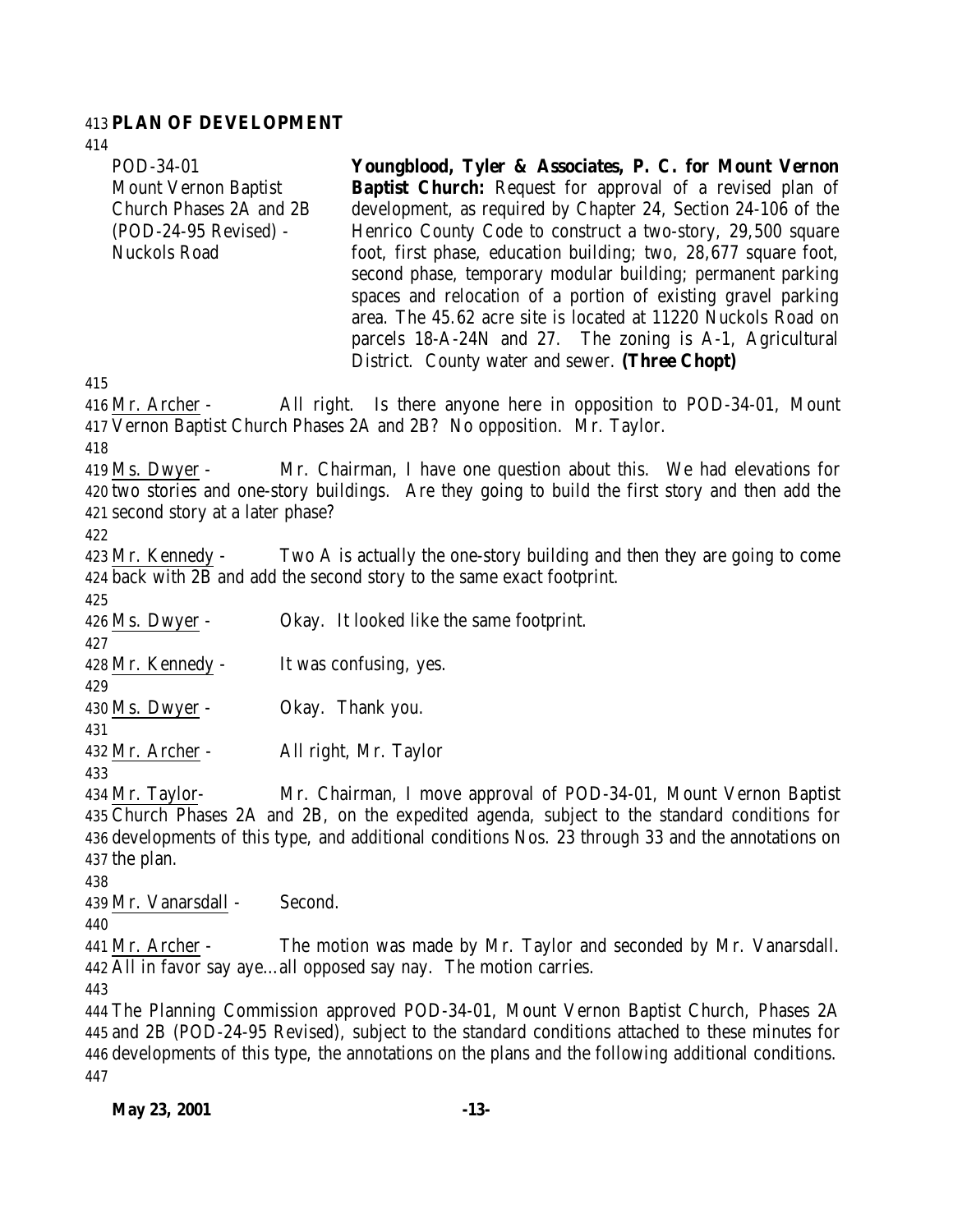23. The right-of-way for widening of Nuckols Road as shown on approved plans shall be dedicated to the County prior to any occupancy permits being issued. The right-of-way dedication plat and any other required information shall be submitted to the County Real Property Agent at least sixty (60) days prior to requesting occupancy permits.

 24. The easements for drainage and utilities as shown on approved plans shall be granted to the County in a form acceptable to the County Attorney prior to any occupancy permits being issued. The easement plats and any other required information shall be submitted to the County Real Property Agent at least sixty (60) days prior to requesting occupancy permits.

25. The developer shall provide fire hydrants as required by the Department of Public Utilities

and Division of Fire.

- 26. Deviations from County standards for pavement, curb or curb and gutter design shall be approved by the County Engineer prior to final approval of the construction plans by the Department of Public Works.
- 27. The temporary parking areas shall be properly compacted and maintained at all times.

 28. The temporary trailers and related improvements shall be removed from the site on or before **May 28, 2003**.

 29. Storm water retention, based on the 50-10 concept, shall be incorporated into the drainage plans.

 30. Insurance Services Office (ISO) calculations must be included with the plans and approved by the Department of Public Utilities prior to the issuance of a building permit.

31. Approval of the construction plans by the Department of Public Works does not establish the

 curb and gutter elevations along the Henrico County maintained right-of-way. The elevations will be set by Henrico County.

 32. Evidence of a joint ingress/egress and maintenance agreement must be submitted to the Planning Office and approved prior to issuance of a certificate of occupancy for this development.

 33. The conceptual master plan, as submitted with this application, is for planning and information purposes only. All subsequent detailed plans of development and construction plans needed to implement this conceptual plan may be administratively reviewed and approved and shall be subject to all regulations in effect at the time such subsequent plans are submitted for review/approval.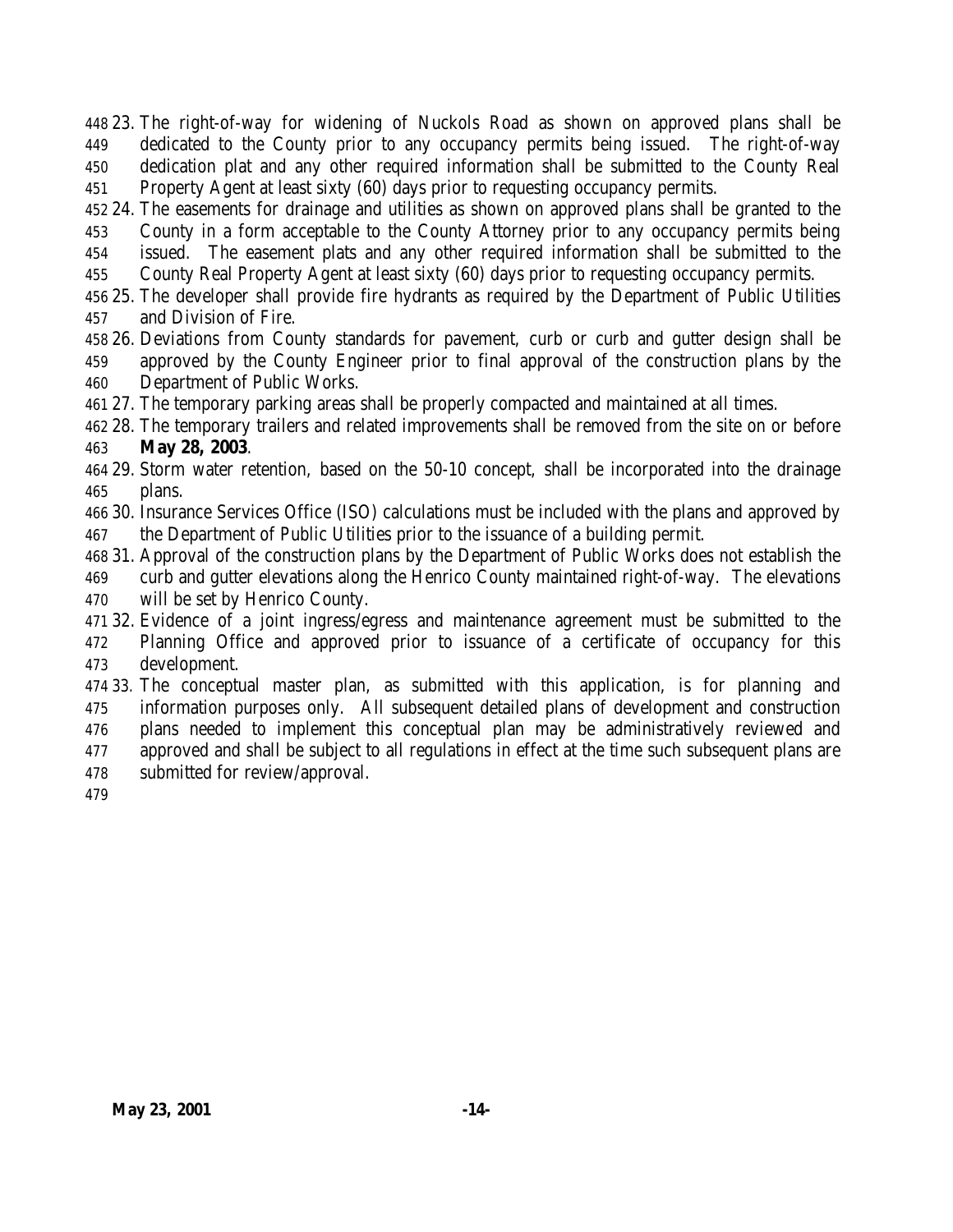#### **SUBDIVISION**

The Townes at Meredith Creek (May 2001 Plan) **Koontz-Bryant, P.C. for Ima M. Liesfield Family Limited Partnership and Wilton Real Estate & Development Corporation:** The 29.77 acre site is located on the northeast corner of the intersection of Hungary Road and Springfield Road on parcel 38-A-44. The zoning is RTHC, Residential Townhouse District (Conditional). County water and sewer. **(Three Chopt) 98 Lots**

 Mr. McGarry - There is an addendum on this case and the addendum states two things. First. There is a plan that has been revised to add sufficient parking to satisfy the parking requirements contained in the recently adopted multi-family design standards, and secondly, it recommends staff's approval.

 Mr. Archer - All right. Is there anyone here in opposition to subdivision The Townes at Meredith Creek (May 2001 Plan)? No opposition. Mr. Taylor.

 Mr. Taylor - Mr. Chairman, I move approval of subdivision The Townes at Meredith Creek subject to the standard conditions for subdivision served by public utilities, additional conditions Nos. 13 through 15 and the annotations on the plan and addendum item No. 1.

Ms. Dwyer - What is the addendum item?

Mr. Silber - There is a revised plan, Mr. Taylor, that provides for sufficient parking.

 Mr. Kennedy - There is a revised plan in your packet. The plan has been revised to add sufficient parking to satisfy the parking requirements contained in the recently adopted multi- family design standards. Basically, what happened when it introduces the paper for the rezoning, it was introduced before the multi-family standard were adopted but actually got adopted after the multi-family standards.

 Mr. Silber - So, Mr. Kennedy, there are no additional conditions, just conditions 13 through 15 with the revised plan that shows sufficient parking.

Mr. Kennedy - Exactly.

 Mr. Taylor - So do I need to correct it with the addendum or do I need to move with the addendum?

 Mr. Silber - I think the motion should state "with the revised plan." So the motion would be to approve the POD with the standard conditions, added conditions Nos. 13 through 15 and the revised plan that's been submitted as a part of the addendum.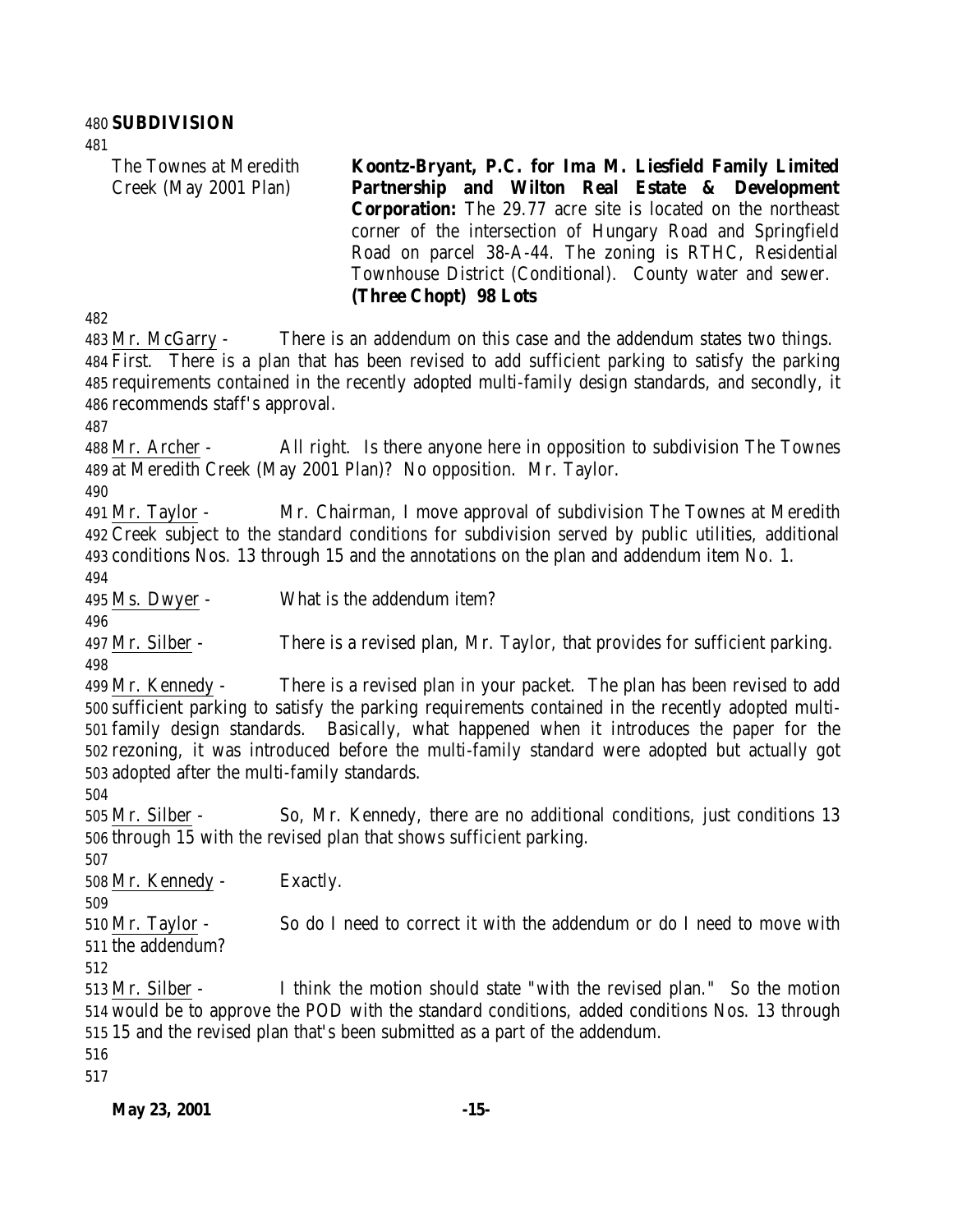Mr. Taylor - All right. Let me make the motion over. I move approval of the subdivision for The Townes at Meredith Creek (May 2001 Plan) subject to the standard conditions, additional conditions, the annotations on the plan and the revised plan for parking. 

Mr. Vanarsdall - Second.

 Mr. Archer - The motion was made by Mr. Taylor and seconded by Mr. Vanarsdall. All in favor say aye…all opposed say nay. The motion carries.

 The Planning Commission granted conditional subdivision approval to The Townes at Meredith Creek (May 2001 Plan) subject to the standard conditions attached to these minutes for subdivisions served by public utilities, the annotations on the revised plan and the following additional conditions.

13. A County standard sidewalk shall be constructed along the north side of Hungary Road.

 14. The proffers approved as part of zoning case C-80C-00 shall be incorporated in this approval.

15. The limits and elevation of the 100-year frequency flood shall be conspicuously noted

on the plat and construction plans and labeled "Limits of 100-Year Floodplain."

Dedicate floodplain as a "Variable Width Drainage & Utility Easement."

### **SUBDIVISION**

Brandyview (May 2001 Plan) **Balzer & Associates, Inc. for Anne J. Foster and Tummillo Builders, Inc.:** The 2.42 acre site is located on the northwest corner of Church Road and Clary Preston Drive on parcel 56- A-13A. The zoning is R-3C, One-Family Residence District (Conditional). County water and sewer **(Three Chopt) 7 Lots**

 Mr. Archer - All right. Is there anyone here in opposition to Brandyview? No opposition. Mr. Taylor

 Mr. Taylor - Mr. Chairman, I move approval of the subdivision plan for Brandyview (May 2001 Plan) subject to the standard conditions for subdivisions of this type, the annotations on the plans, additional conditions Nos. 12 through 15.

Mr. Jernigan - Second.

 Mr. Archer - The motion was made by Mr. Taylor and seconded by Mr. Jernigan. All in favor say aye…all opposed say nay. The motion carries.

 The Planning Commission granted conditional approval to Brandyview (May 2001 Plan) subject to the standard conditions attached to these minutes for subdivisions served by public utilities, the annotations on the plan and the following additional conditions.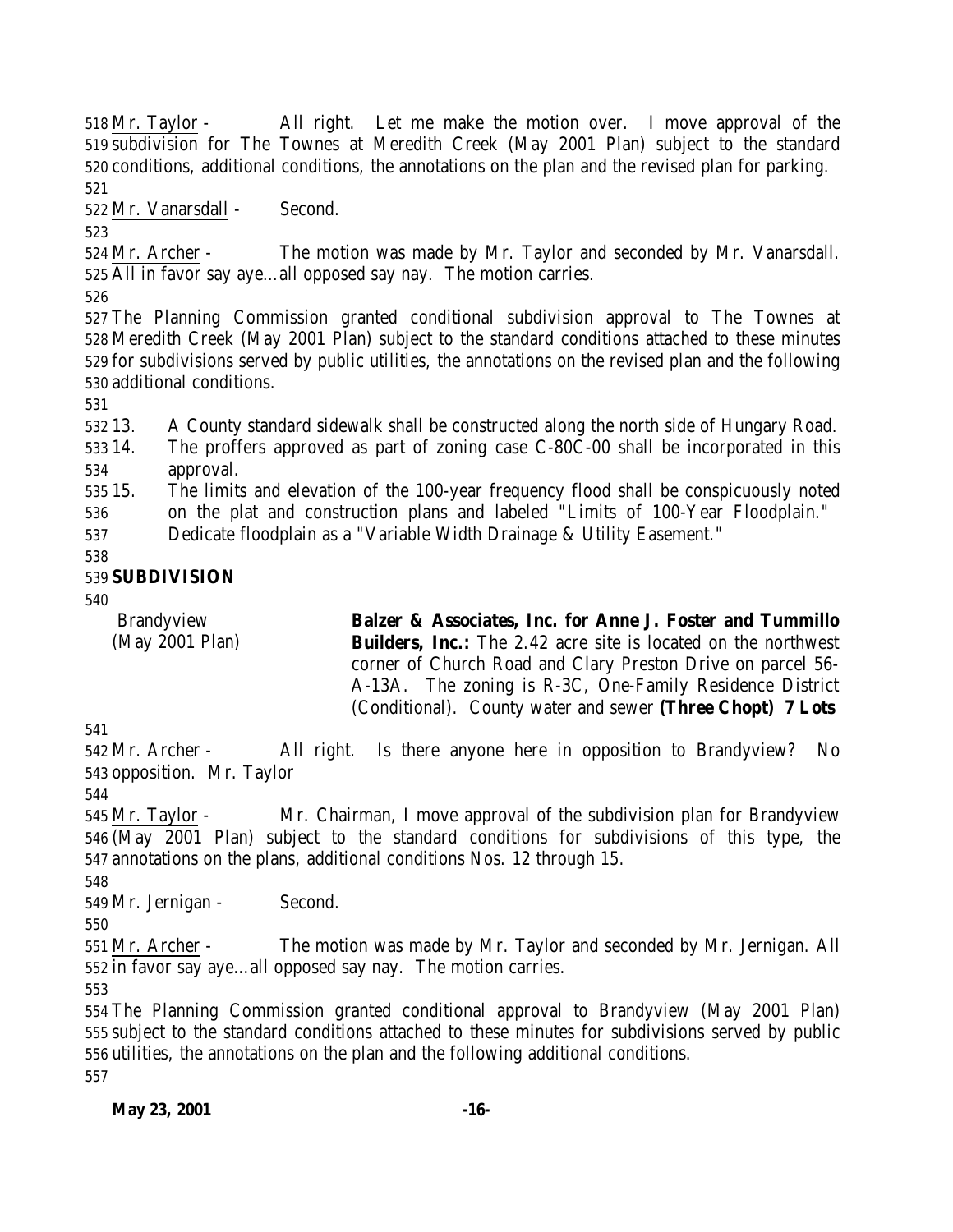12. Each lot shall contain at least 11,000 square feet.

13. The detailed plant list and specifications for the landscaping to be provided within the 25-

 foot-wide planting strip easement along Church Road shall be submitted to the Planning Office for review and approval prior to recordation of the plat.

 14. The proffers approved as part of zoning case C-8C-01 shall be incorporated in this approval.

 15. Prior to requesting the final approval, a draft of the covenants and deed restrictions for the maintenance of the common area by a homeowners association shall be submitted to the Planning Office for review. Such covenants and restrictions shall be in form and substance satisfactory to the County Attorney and shall be recorded prior to recordation of the subdivision plat.

### **SUBDIVISION**

Estates of Hampshire (May 2001 Plan) **Bay Design Group, P.C. for Gregory Windsor and Wilton Real Estate & Development Corporation:** The 14.82 acre site is located approximately 400 feet south of Nuckols Road and 1,450 feet west of Shady Grove Road on part of parcels 10-A-12, 17C, 17B and 10-1-2-10. The zoning is R-2C, One-Family Residence District (Conditional), R-2AC, One-Family Residence District (Conditional) and C-1C, Conservation District (Conditional). County water and sewer **(Three Chopt) 17 Lots**

 Mr. Archer - All right. Is there anyone here in opposition to Estates of Hampshire (May 2001 Plan)? No opposition. Mr. Taylor.

 Mr. Taylor - Mr. Chairman, I move approval of subdivision Estates of Hampshire (May 2001 Plan) subject to the standard conditions for developments of this type, additional conditions Nos. 12 through 15 and the annotations on the plans.

Mr. Vanarsdall - Second.

 Mr. Archer - The motion was made by Mr. Taylor and seconded by Mr. Vanarsdall. All in favor say aye…all opposed say nay. The motion carries.

 The Planning Commission granted conditional approval to subdivision Estates of Hampshire (May 2001 Plan) subject to the standard conditions attached to these minutes for subdivisions served by public utilities, the annotations on the plans and the following additional conditions. 

 12. The limits and elevations of the 100-year frequency flood shall be conspicuously noted on the plant and construction plans and labeled "Limits of 100-Year Floodplain." Dedicate floodplain as a "Variable Width Drainage & Utility Easement."

 13. The proffers approved as part of zoning cases C-71C-00, C-39C-00 and C-48C-90 shall be incorporated in this approval.

**May 23, 2001 -17-**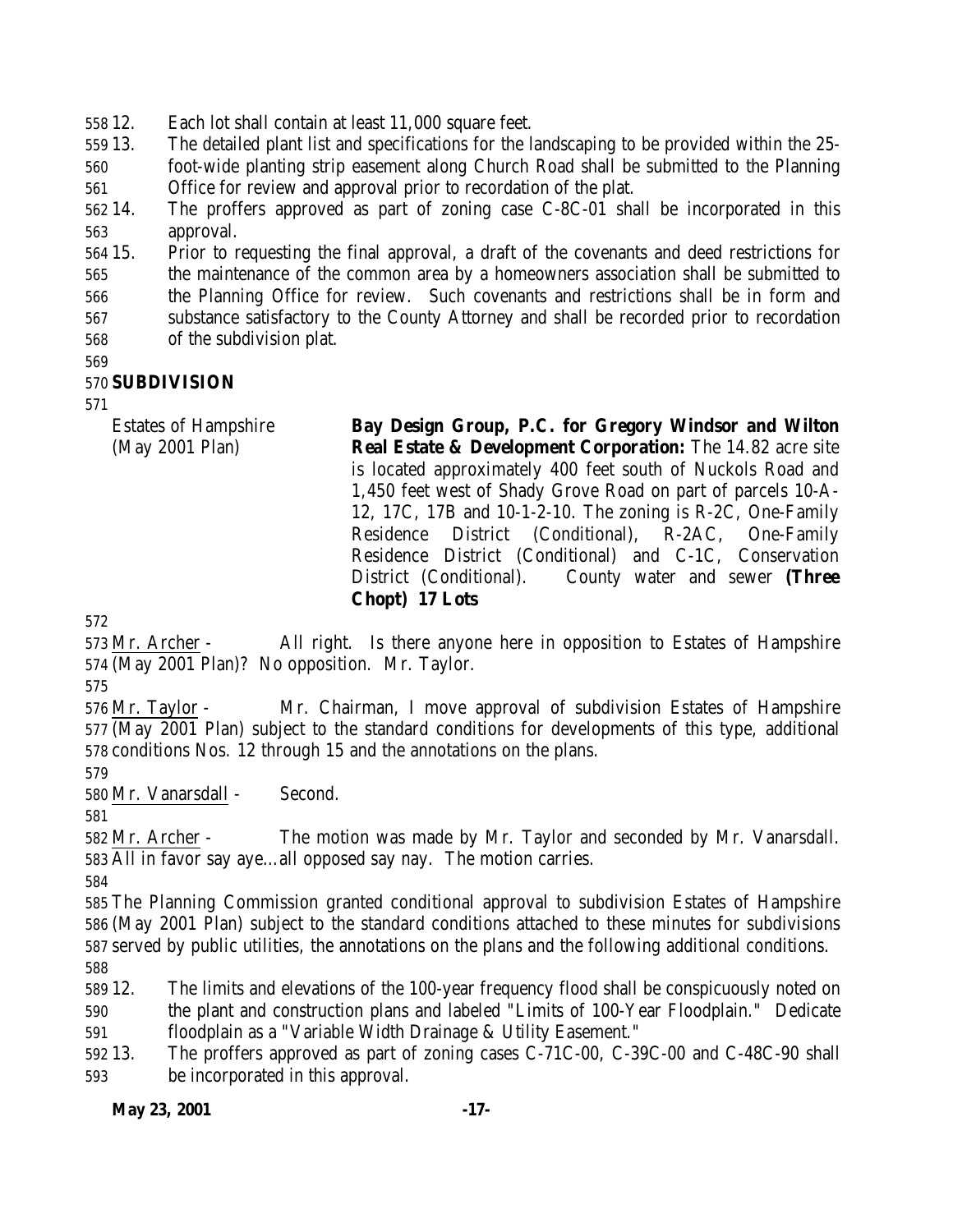14. Prior to requesting the final approval, a draft of the covenants and deed restrictions for the maintenance of the common area by a homeowners association shall be submitted to the Planning Office for review. Such covenants and restrictions shall be in form and substance satisfactory to the County Attorney and shall be recorded prior to recordation of the subdivision plat.

 15. The developer shall provide signage, the wording and location as deemed appropriate by the Director of Public Works, which addresses the possible future extension of any stub street.

### **SUBDIVISION**

 Hampshire (May 2001 Plan) **Bay Design Group, P. C. for W. L. Jones, Jr., Dominion Land & Development, Gregory Windsor, Robert P. Bain, JAD, L.L.C. and Wilton Real Estate & Development:** The 35.27 acre site is located approximately 950 feet south of Nuckols Road and 1,200 feet west of Shady Grove Road on part of parcels 10-(1)2-10, 17-A-9, 9A; 10-A-15, 17A , 17B and 17C. The zoning is R-2AC, One-Family Residence District (Conditional), R-2C, One-Family Residence District (Conditional) and A-1, Agricultural District. County water and sewer **(Three Chopt) 75 Lots**

 Mr. McGarry - There is an addendum item on this case and the addendum basically states that there is a revised recommendation for approval and it adds condition No. 15. 

 Mr. Archer - All right. Is there anyone here in opposition to Hampshire (May 2001 Plan)? No opposition. Mr. Taylor.

 Mr. Taylor - Mr. Chairman, I move approval of the subdivision Hampshire (May 2001 Plan) subject to the standard conditions for subdivisions of this type, additional conditions Nos. 12 through 14 and the addendum adding No. 15 and the annotations on the plan.

Mr. Vanarsdall - Second.

 Mr. Archer - The motion was made by Mr. Taylor and seconded by Mr. Vanarsdall. All in favor say aye…all opposed say nay. The motion carries.

 The Planning Commission granted conditional approval to subdivision Hampshire (May 2001 Plan) subject to the standard conditions attached to these minutes for subdivisions served by public utilities, the annotations on the plans and the following additional conditions. 

 12. The limits and elevations of the 100-year frequency flood shall be conspicuously noted on the plant and construction plans and labeled "Limits of 100-Year Floodplain." Dedicate floodplain as a "Variable Width Drainage & Utility Easement."

#### **May 23, 2001 -18-**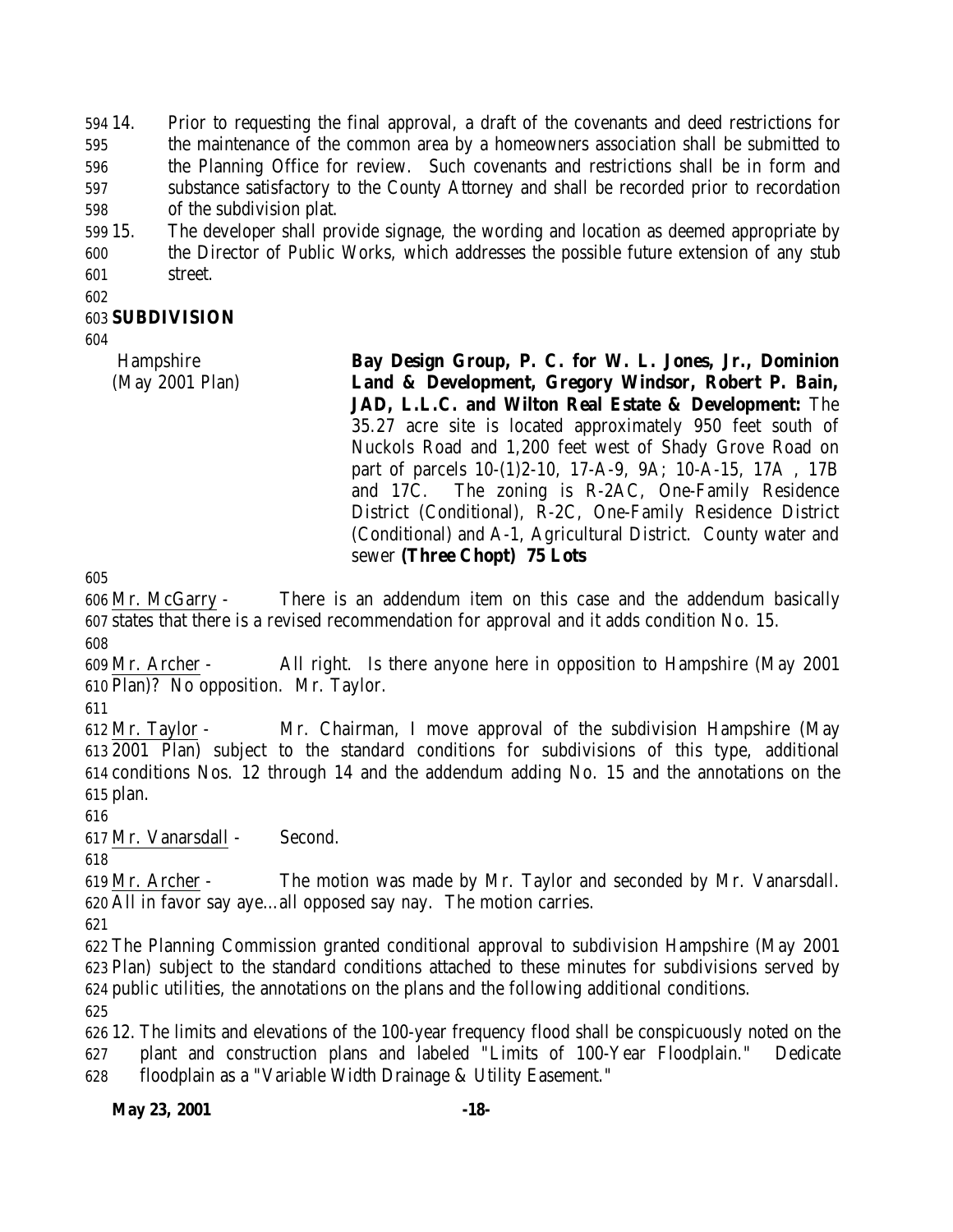13. The proffers approved as part of zoning cases C-71C-00, C-40C-00 and C-39C-90 shall be incorporated in this approval.

 14. Prior to requesting the final approval, a draft of the covenants and deed restrictions for the maintenance of the common area by a homeowners association shall be submitted to the Planning Office for review. Such covenants and restrictions shall be in form and substance satisfactory to the County Attorney and shall be recorded prior to recordation of the subdivision plat.

 15. Final approval shall not be granted for any portion of this subdivision impacted by the existing right-of-way of Old Nuckols Road until such time that said right-of-way has been vacated and ownership transferred to the developer.

#### **SUBDIVISION**

Patch Hills

(May 2001 Plan)

**QMT Corporation for Jimmie L. Pittman and Robert P. Bain:** The 5.92 acre site is located on the west line of Patch Road, approximately 100 feet north of Greenwood Road on parcels 7-A-15 and 20. The zoning is A-1, Agricultural District. Individual well and septic tank/drainfield. **(Brookland) 5 Lots**

 Mr. McGarry - There has been an additional condition No. 13 that has been added on the addendum for this case. That's on page 12 of your addendum if you want to see it. 

 Mr. Archer - All right. Is there anyone here in opposition to Patch Hills (May 2001 Plan)? No opposition. Mr. Vanarsdall.

 Mr. Vanarsdall - I move that subdivision Patch Hills (May 2001 Plan) be approved, with the annotations on the plan the standard conditions for subdivisions of this type, additional conditions Nos. 11 and 12 and then from the addendum add condition No. 13.

Mr. Taylor - Second.

 Mr. Archer - The motion was made by Mr. Vanarsdall and seconded by Mr. Taylor. All in favor say aye…all opposed say nay. The motion carries.

 The Planning Commission granted conditional approval to subdivision Patch Hills (May 2001 Plan) subject to the standard conditions attached to these minutes for subdivisions not served by public utilities, the annotations on the plans and the following additional conditions.

11. Each lot shall contain at least 1 acre.

 12. The plan must be redesigned to provide at least the 150 foot minimum lot width required and as regulated by Chapter 24 of the Henrico County Code.

 13. Prior to final approval of Lots 1 and 2, the applicant shall determine the legal status and ownership of the 30-foot road/easement and provide this information to the Director of Planning and the County Attorney. The road shall be abandoned, vacated or rights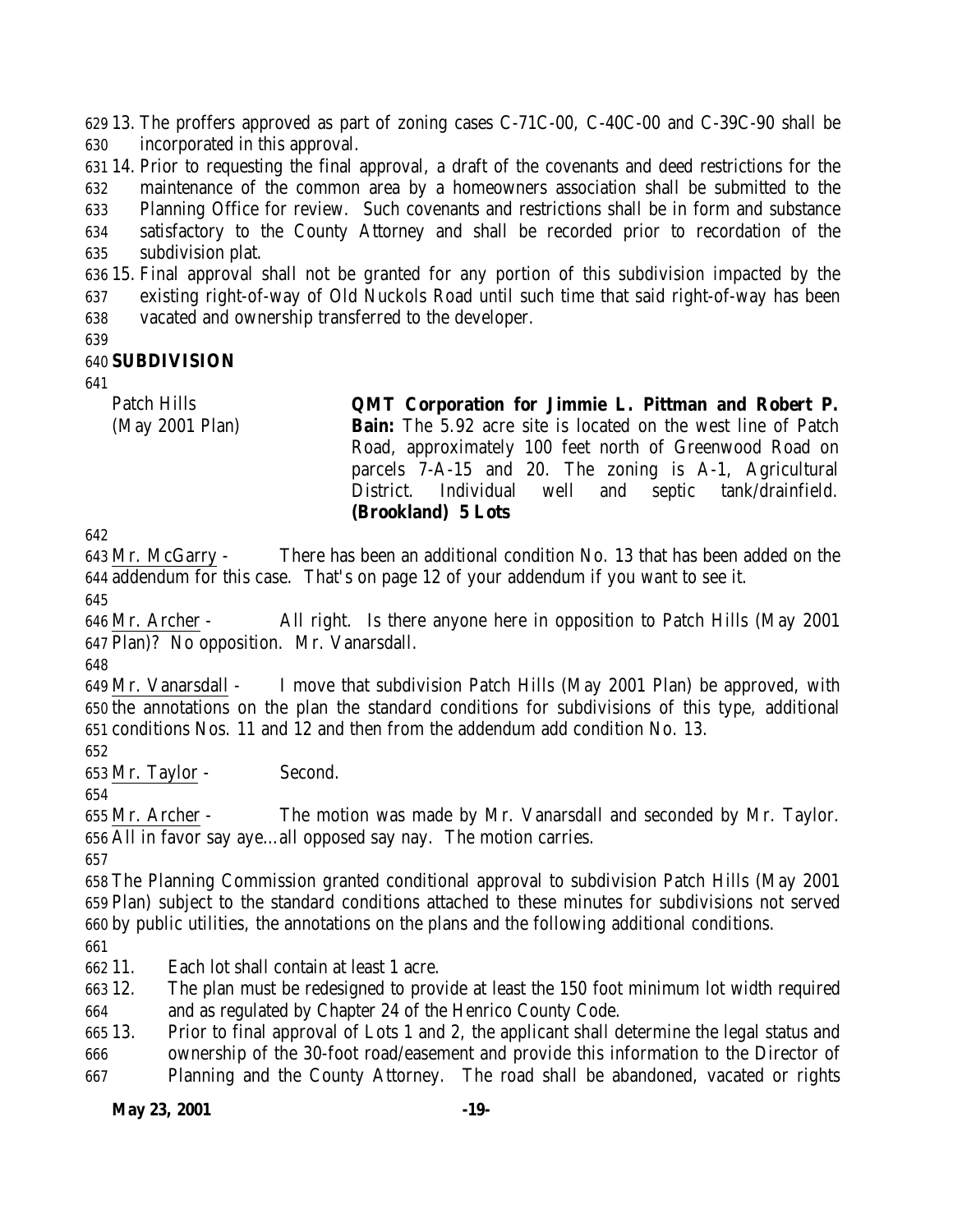thereto quitclaimed if necessary prior to recordation of the plat.

 Mr. McGarry - This is the last case on the expedited agenda that the staff is aware of. 

**SUBDIVISION**

- 
- Sadler Glen (May 2001 Plan)

**Youngblood, Tyler & Associates, P. C. for Queen Esther Bush, Lillie B. Morton Estate, T-N Corporation of Virginia, James A. Ryan and Sadler Green, LLC:** The 7.80 acre site is located along the north line of Wonder Road (private), approximately 1,000 feet west of Sadler Road on part of parcels 27-A-29, 31, 32, 34 , 35 and 37-A-14 .The zoning is R-3C, One-Family Residence District (Conditional). County water and sewer **(Three Chopt) 14 Lots**

 Mr. McGarry - There is an addendum item on this case. The addendum revises condition No. 13 to delete the reference to a County standard sidewalk and just permit a sidewalk, which will be built in a common area buffer.

 Mr. Archer - All right. Is there anyone here in opposition to subdivision Sadler Glen (May 2001 Plan)? No opposition. Mr. Taylor.

 Mr. Taylor - Mr. Chairman, I move approval of Sadler Glen (May 2001 Plan) subject to the standard conditions for subdivisions of this type, additional conditions Nos. 12 and 18 and the addendum revising condition No. 13.

Mr. Vanarsdall - Second.

 Mr. Archer - The motion was made by Mr. Taylor and seconded by Mr. Vanarsdall. All in favor say aye…all opposed say nay. The motion carries.

 The Planning Commission granted conditional approval to subdivision Sadler Glen (May 2001 Plan) subject to the standard conditions attached to these minutes for subdivisions served by public utilities, the annotations on the plans and the following additional conditions.

 12. The detailed plant list and specifications for the landscaping to be provided within the 20-foot-wide common area buffer along Sadler Grove Road shall be submitted to the Planning Office for review and approval prior to recordation of the plat.

697 13. A County standard sidewalk shall be constructed along the north and south side of Wonder Road.

 14. The proffers approved as part of zoning cases C-2C-01 and C-78C-99 shall be incorporated in this approval.

 15. Prior to requesting the final approval, a draft of the covenants and deed restrictions for the maintenance of the common area by a homeowners association shall be submitted to the Planning Office for review. Such covenants and restrictions shall be in form and substance satisfactory to the County Attorney and shall be recorded prior to recordation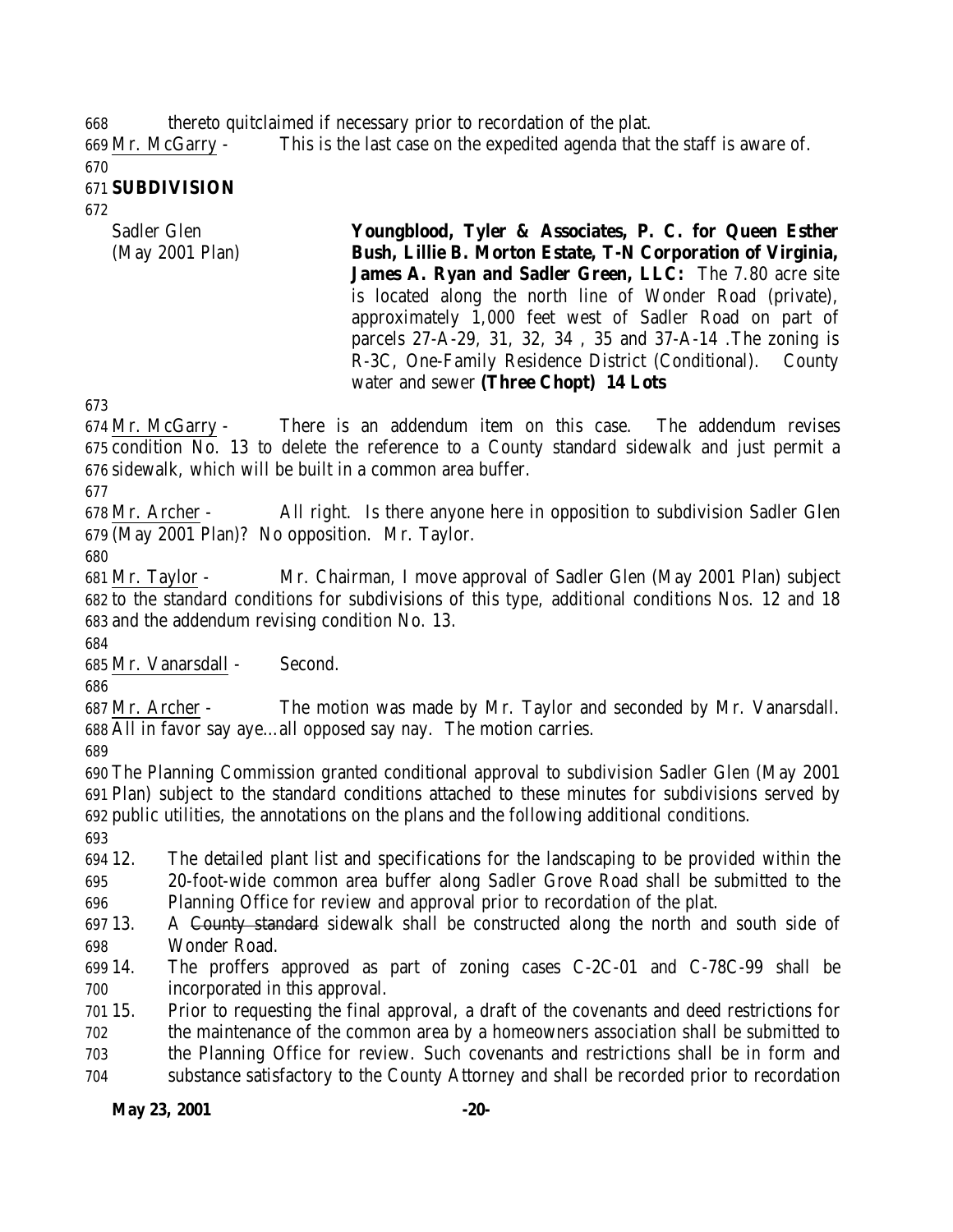705 of the subdivision plat.

706 16. The developer shall provide signage, the wording and location as deemed appropriate 707 by the Director of Public Works, which addresses the possible future extension of any 708 stub street.

709 17. Prior to final subdivision approval, the applicant shall provide evidence satisfactory to 710 the County Attorney of its legal right to construct a public road over top of Wonder 711 Road (private).

712 18. The applicant shall quitclaim his interest in Wonder Road and any other private access 713 roads or easements within the bounds of this development prior to recordation of the 714 subdivision plat.

715

716 Mr. Archer - Are you sure you don't have any more on the expedited agenda, Mr. 717 McGarry?

718

719 Mr. McGarry - That's a good strike at this long agenda.

720

 Mr. Silber - Our agenda has just become shorter. The next item on the agenda is the subdivision extensions for conditional approval. There are three listed for informational purposes only on your agenda, Echo Lake Ridge, Summerfield Woods and University Court. These do not require any action by the Planning Commission. However, there is one at the bottom of page 1 that shows the need for Commission consideration, Elinor Springs (May 1999 Plan). Mr. Wilhite, do you have anything to add?

727

728 **SUBDIVISION EXTENSIONS OF CONDITIONAL APPROVAL**

729 **(Presented by Kevin Wilhite)**

730

### 731 **(FOR INFORMATIONAL PURPOSE ONLY)**

732

| <b>Subdivision</b>                            | <b>Magisterial</b><br><b>District</b> | Original No.<br>of Lots | <b>Remaining</b><br>Lots | <b>Previous</b><br><b>Extensions</b> | Year(s)<br><b>Extended</b> |
|-----------------------------------------------|---------------------------------------|-------------------------|--------------------------|--------------------------------------|----------------------------|
| <b>Echo Lake Ridge</b><br>(May 2000 Plan)     | <b>Three Chopt</b>                    | 35                      | 35                       | 0                                    | 1 Year<br>05/22/02         |
| <b>Summerfield Woods</b><br>(April 1998 Plan) | <b>Fairfield</b>                      | $\mathbf 5$             | $\mathbf 5$              | 2                                    | 1 Year<br>05/22/02         |
| <b>University Court</b><br>(May 1900 Plan)    | <b>Tuckahoe</b>                       | 3                       | 3                        |                                      | 1 Year<br>05/22/02         |

733

734 **FOR PLANNING COMMISSION APPROVAL**

| <b>Subdivision</b>                       | <b>Magisterial</b><br><b>District</b> | Original No.<br>of Lots | <b>Remaining</b><br>Lots | <b>Previous</b><br><b>Extensions</b> | Year(s)<br><b>Extended</b>         |
|------------------------------------------|---------------------------------------|-------------------------|--------------------------|--------------------------------------|------------------------------------|
| <b>Elinor Springs</b><br>(May 1995 Plan) | <b>Three Chopt</b>                    | 33                      | 33                       | 5                                    | <b>Recommen-</b><br>dation Made at |
| May 23, 2001                             |                                       | $-21-$                  |                          |                                      |                                    |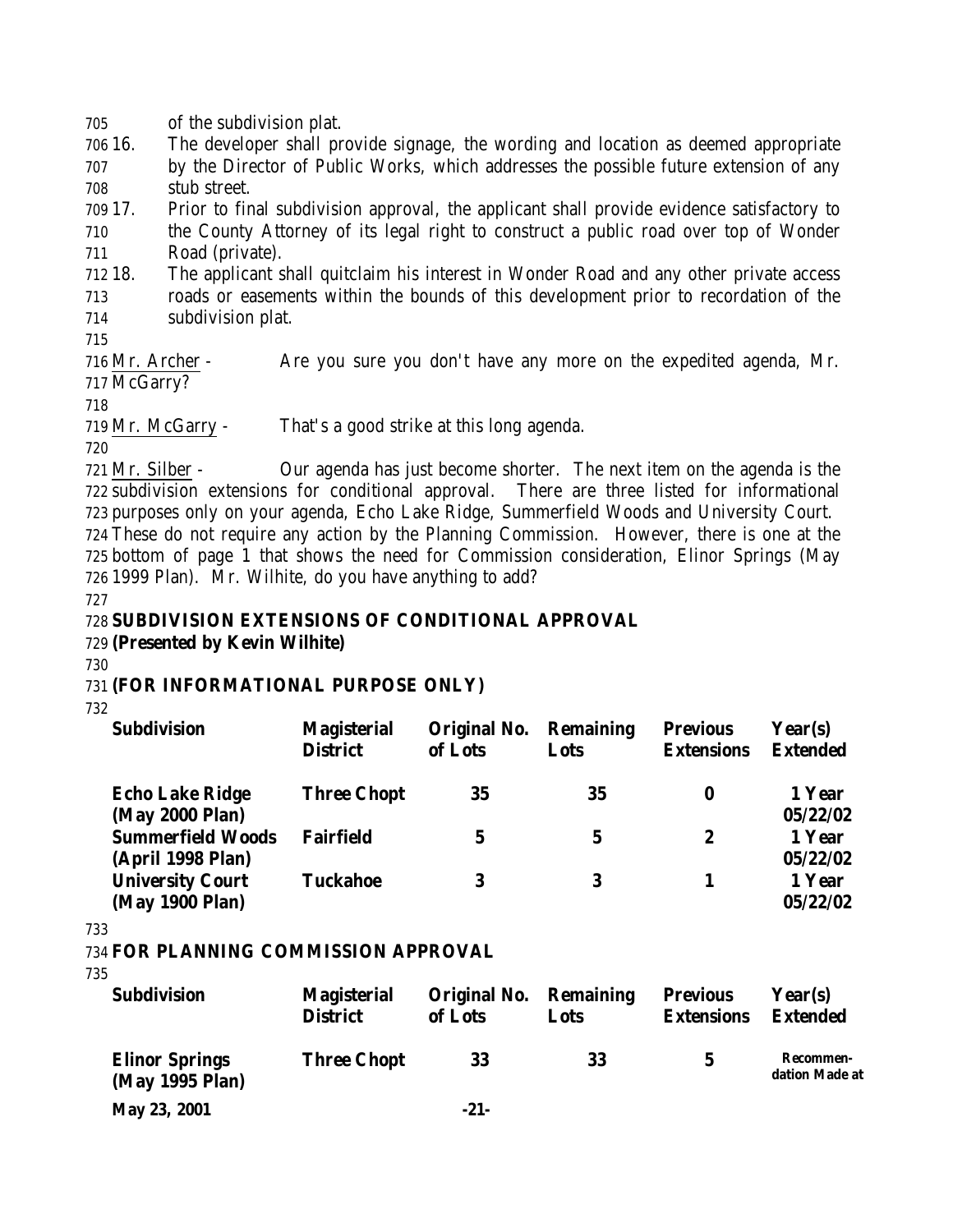#### **Meeting**

 Mr. Wilhite - Yes, sir. First of all, on the subdivision extensions being done administratively, University Court is being removed. I talked to the property owner and this property is in the process of being sold and she does not wish to extend the approval of the subdivision. So, that would drop off of the agenda. As well, the one that was up for Planning Commission extension, Elinor Springs, staff has made numerous attempts to contact both the engineer and the owner and have not heard a response back. We have not gotten a request for extension therefore this would be allowed to expire at this point.

 Ms. Dwyer - Mr. Wilhite, I notice on the Tuckahoe case that this has had a lot of extensions because it is the May 1900 plan.

 Mr. Wilhite - Yes, ma'am. That was an error and we would have corrected that but it's being pulled off. It should have been May 1999 Plan and not 1900.

 Mr. Silber - All right. There is no action necessary. We will now move to the next item for consideration on the agenda. The next item is on page 5 of the agenda. 

### **TRANSFER OF APPROVAL**

POD-57-95 and POD-10-96 Cameron Crossing Apartments - Phase I and II **General Services Corporation for TCRD, L.L.C.:** Request for approval of a transfer of approval, as required by Chapter 24, Section 24-106 of the Henrico County Code, from John L. Liesfield and Security Capital Atlantic Inc. to TCRD, L.L.C. The 29.21 acre site is located at the northwest corner of Cox Road and Three Chopt Road on parcels 47-A-53 and 57. The zoning is R-6C, General Residence District (Conditional). **(Three Chopt)**

 Mr. Silber - I believe there is an addendum item relating to this with an additional condition. Mr. Wilhite.

 Mr. Wilhite - Thank you. Staff has been out to the property and completed an inspection within the last couple of days. We met with the applicant yesterday. We have identified quite an extensive list of landscaping that's either missing or dead on site. It needs to be replaced. There are a few other deficiencies as far as some handicapped parking spaces missing, some fencing around the BMP needs to be repaired. We have a bond posted to cover the deficiencies, and we are recommending, at this point, approval of the transfer request with the condition that appears on your addendum. That has to deal with the landscaping deficiencies would be corrected by November 30, 2001. The other deficiencies within 30 days, by June 30, 2001.

 Mr. Archer - Is there anyone here in opposition to this transfer request? No opposition. Are there any questions of Mr. Wilhite by Commission members?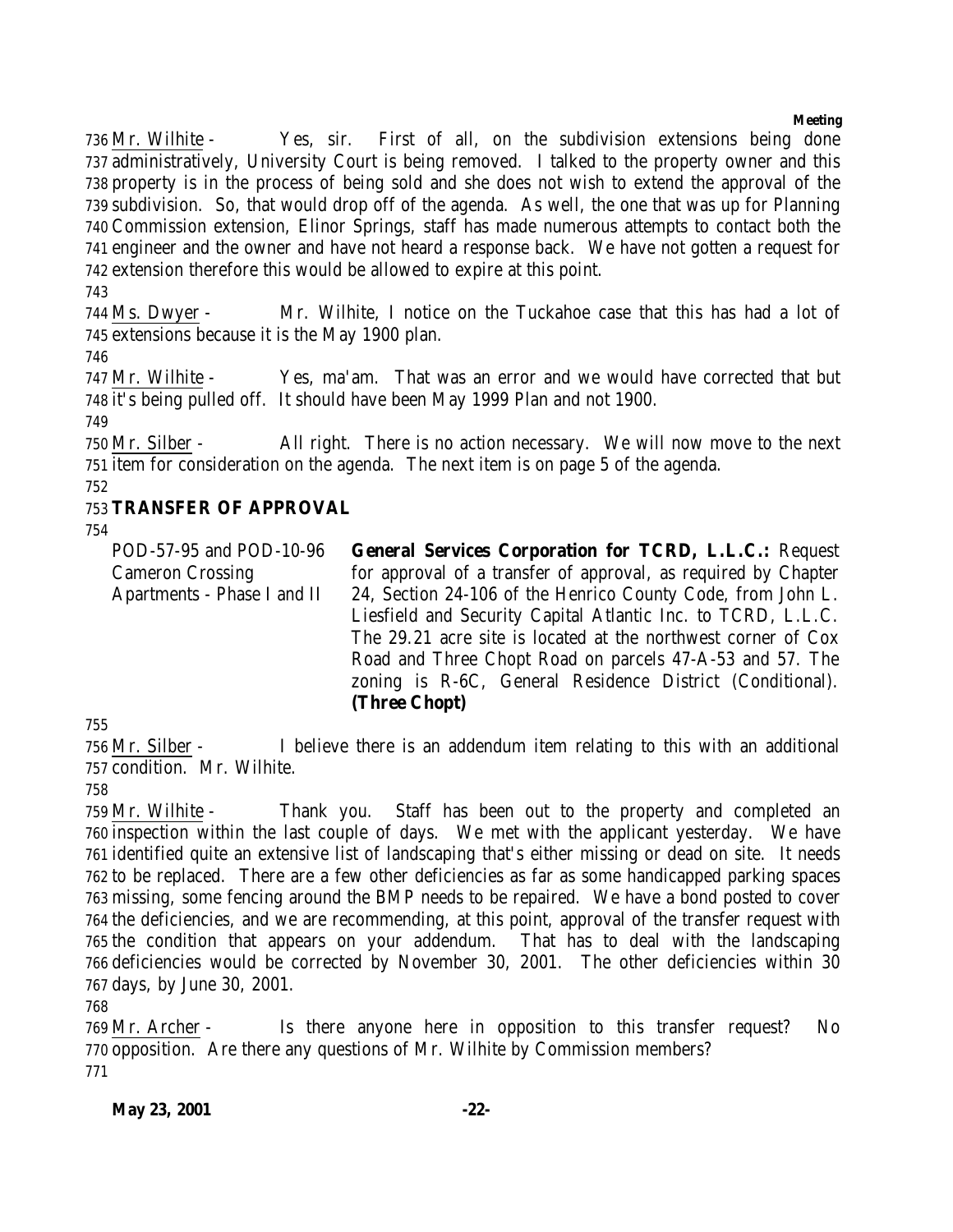| 772 Mr. Taylor -  | Where is that condition on the addendum? |
|-------------------|------------------------------------------|
| 773 Mr. Wilhite - | It appears on page one of your addendum. |
| 774               |                                          |

Mr. Vanarsdall - Are you ready for a motion?

 Mr. Taylor - Yes. Mr. Chairman, I move approval of transfer of approval for POD- 57-95 and POD-10-96, Cameron Crossing Apartments - Phase I and II, subject to the standard conditions, additional conditions and addendum item No. 1.

Mr. Vanarsdall - Second.

 Mr. Archer - The motion was made by Mr. Taylor and seconded by Mr. Vanarsdall. All in favor say aye…all opposed say nay. The motion carries.

 The Planning Commission approved the transfer of approval request for POD-57-95 and POD- 10-96, Cameron Crossing Apartments - Phases I and II, subject to the standard and additional conditions approved originally, and the following additional condition.

 1. The landscaping deficiencies, as identified in the inspector's report dated May 17, 2001, shall be corrected by November 30, 2001. All other site deficiencies identified shall be corrected by **June 30, 2001**.

### **TRANSFER OF APPROVAL**

POD-40-96 and POD-82-96 The Madison at Spring Oak-Phases I and II **SHLP Simpson Housing Limited Partnership for SHLP Madison Development LLC:** Request for approval of a transfer of approval, as required by Chapter 24, Section 24-106 of the Henrico County Code, from Merry Land and Investment Co. and Polar-BEK Co. to Simpson Housing Limited Partnership SHLP Madison Development LLC. The 37.36 acre site is located on the north line of Three Chopt Road, approximately 500 feet west of Pump Road on parcels 36-A-50A and 46-A-1W. The zoning is R-5C, General Residence District (Conditional) and WBSO, West Broad Street Overlay District. **(Three Chopt)**

 Mr. Archer - Is there anyone here in opposition to this transfer? No opposition. Mr. Wilhite.

 Mr. Wilhite - On your addendum, also on page 1, there is a revised caption. The correct name of the owner is now SHLP Madison Development LLC. Staff is recommending approval of this transfer.

 Mr. Archer - Are there any questions of Mr. Wilhite? 

**May 23, 2001 -23-**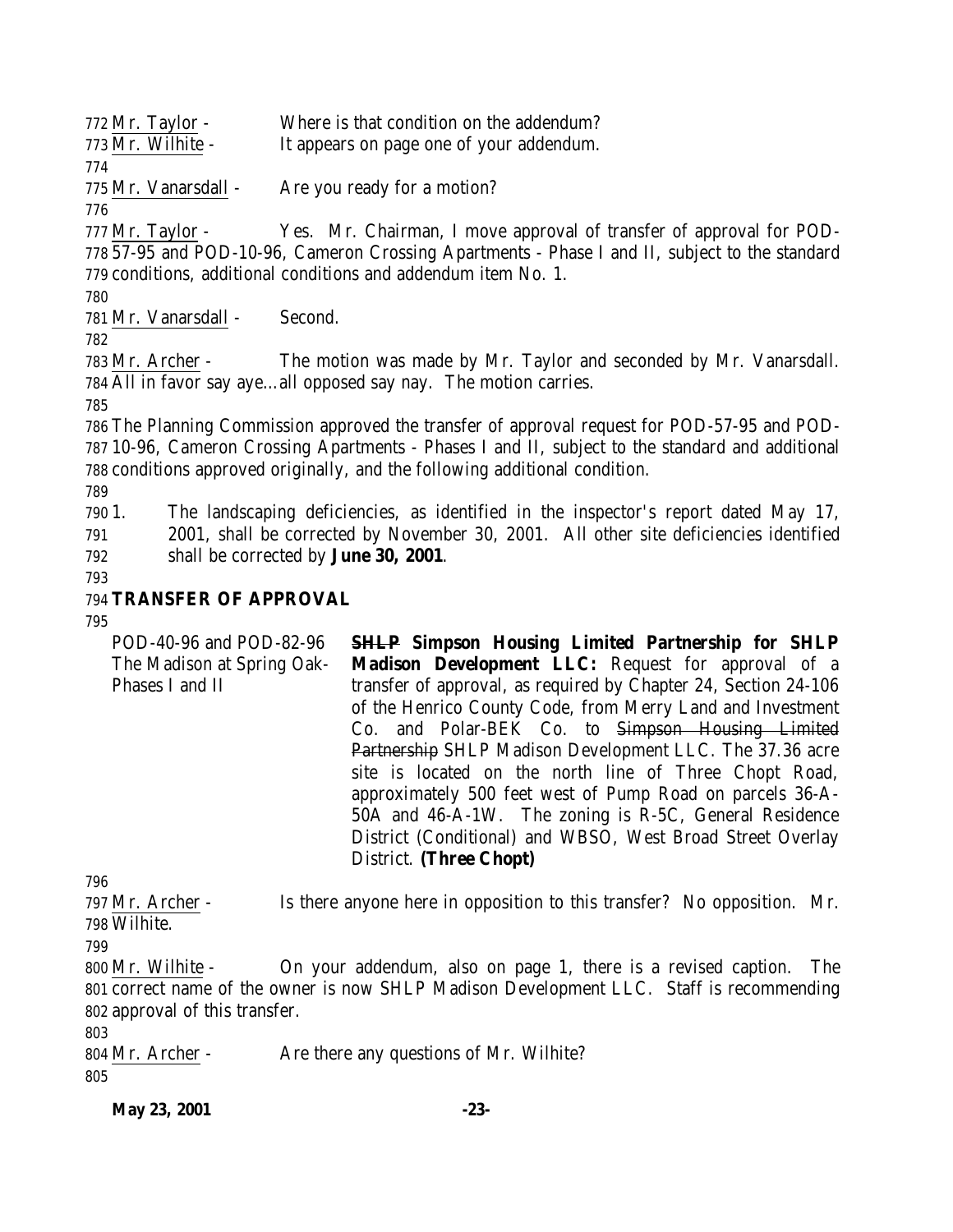Mr. Taylor - Mr. Chairman, I will move approval of transfer of approval for POD-40- 96 and POD-82-96, The Madison at Spring Oak - Phases I and II from Merry Land and Investment Co. and Polar-BEK Co. to SHLP Madison Development LLC.

Mr. Vanarsdall - Second.

 Mr. Archer - The motion was made by Mr. Taylor and seconded by Mr. Vanarsdall. All in favor say aye…all opposed say nay. The motion carries.

 The Planning Commission approved the transfer of approval request for POD-40-96 and POD- 82-96, The Madison at Spring Oak - Phases I and II with the new owner accepting and agreeing to be responsible for continued compliance with the conditions of the original approvals.

## **TRANSITIONAL BUFFER DEVIATION**

POD-72-97 W. Broad Street Mitsubishi - Car Storage Lot - W. Broad **Street E. D. Lewis & Associates for W. Broad Mitsubishi:** Request for approval of a transitional buffer deviation, as required by Chapter 24, Sections 24-106.2 of the Henrico County Code. The .55 acre site is located on the north side of W. Broad Street (U. S. Route 250) at the intersection of Emerywood Drive on parcels 81-11-E-12, 15 and 16. The zoning is B-3C, Business District (Conditional). County water and sewer. **(Brookland)**

 Mr. Archer - Is there anyone here in opposition to the transitional buffer deviation for POD-72-97, W. Broad Street Mitsubishi Car Storage Lot? No opposition. Mr. Strauss. 

 Mr. Strauss - The applicant has submitted a revised POD for administrative review and this plan is for approval of a car storage lot. Staff has determined that this plan requires a transitional buffer deviation as a 10-foot buffer is proposed with a six-foot fence and the ordinance requires a 23-foot buffer with a six-foot fence. The applicant's plan is the same plan that was reviewed at the time of rezoning, which was just approved this last February 15. Staff is not aware of any public opposition to this proposal and indeed there was no opposition to the rezoning case, therefore, staff has no objection as long as the landscape plan is submitted as part of the review of the final plans for this project and there is an addendum item stipulating that condition. So with that, I'll be happy to answer any questions you may have. 

 Mr. Archer - Thank you, Mr. Strauss. Are there questions from the Commission? 

838 Ms. Dwyer - Mr. Strauss, I don't have the code in front of me but my recollection was that the buffer required, is it 35 feet here?

 Mr. Strauss - It's 35 feet and that's discounted with the provision of a fence as an alternative and it's twice the height of the fence.

**May 23, 2001 -24-**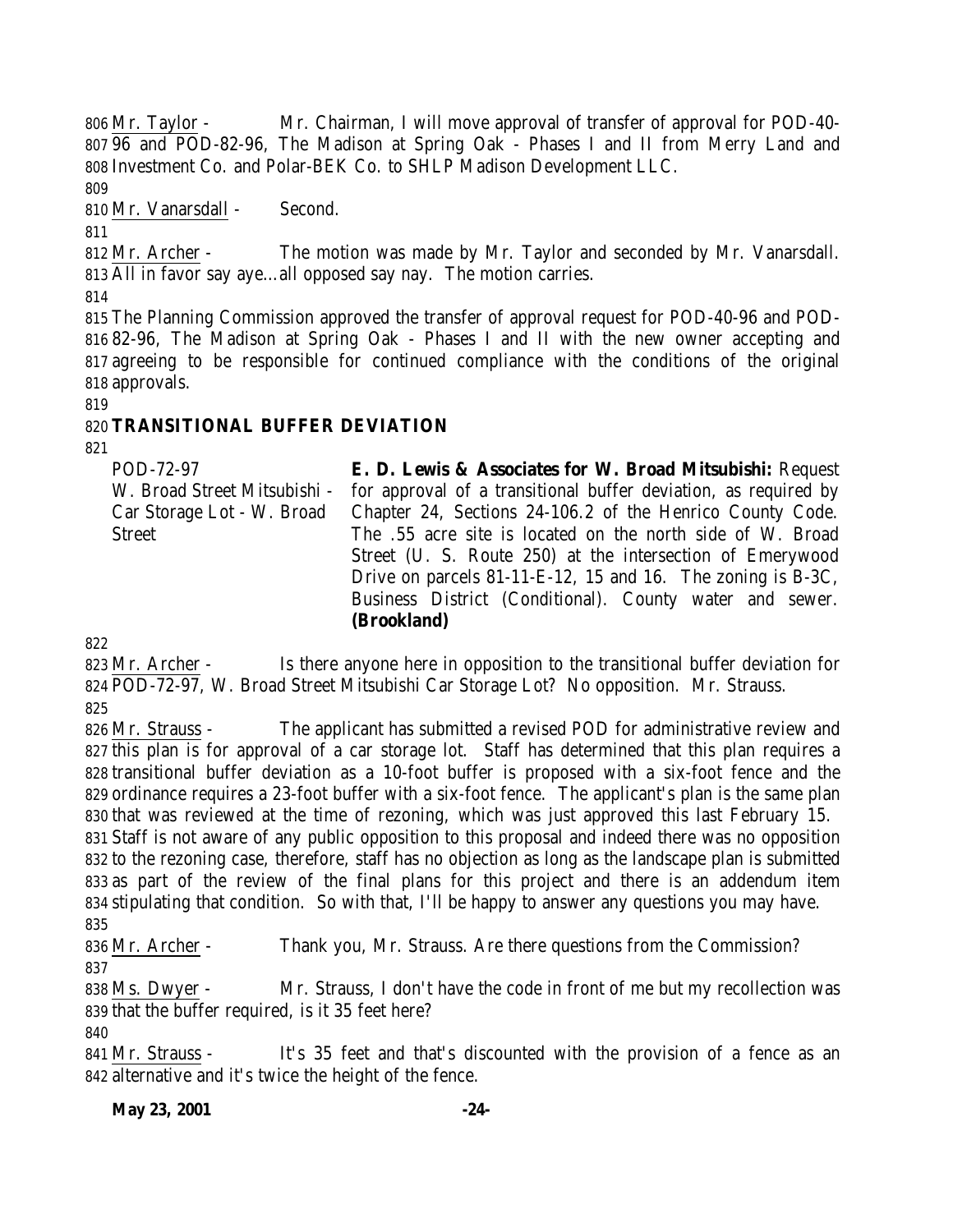Ms. Dwyer - Which would make it down to 23. 846 Mr. Strauss - Right. Ms. Dwyer - So do we have the authority to further reduce it beyond the 23? Mr. Strauss - Yes, that's up to the Commission provided that the intent is met with the landscape plan submission. Now, we don't have a landscape plan at this point, that's why we have asked for a landscape plan. Ms. Dwyer - I didn't realize we could further reduce it beyond the 23 feet. Mr. Silber - Yes. By right, the fence allows the applicant to take it down to 23 feet by right. The Commission then can reduce that to whatever amount. Ms. Dwyer - Okay. Mr. Silber, I have just a general question. As I look at the zoning map in the front of our case packets. I know that this particular encroachment into the residential area, it's probably not a problem but if you look further west on Broad Street, what is the Planning staff's idea about how far we will allow this business area on Broad Street to encroach on the residential areas as we travel further west? Is there a logical in point to this kind of expansion of the business areas? Mr. Silber - That raises a good question. This was contemplated when the zoning came up and I think the question really is how far should it move west but also how far should it move… I guess when you are saying west you are talking up toward Deep Run Avenue. And I guess the question is also how far should it go and I would say to the east over toward Harrison Avenue. This is an area that has some vacant parcels. The remaining homes in this area are old. There is some logic to having this transition and other uses besides single-family residential. I think our concern more is how far should the business zoning go to the east more so than to the north. Ms. Dwyer - You mean towards Bethlehem when you say east. Mr. Silber - Right. There is some question as to what uses should spread toward Bethlehem. I understand where you are coming from because Fountain Avenue at some point look as though that was sort of a diving line between the business and the residential and now

 Mr. Vanarsdall - And in keeping along those lines, up above Bethlehem there is another residential area. We had a request for a car lot and we put a brick masonry wall behind it and cut it off from the neighborhood. This was almost in a man's backyard. And then the wall, we left two openings on each side and went back and asked them to fill that in with a wrought iron type fence and they did that. So, what we have been doing is kind of like piece milling it

we are back to Harrison Avenue. But I think as the zoning comes forward and as we study the

land uses, those can be considered.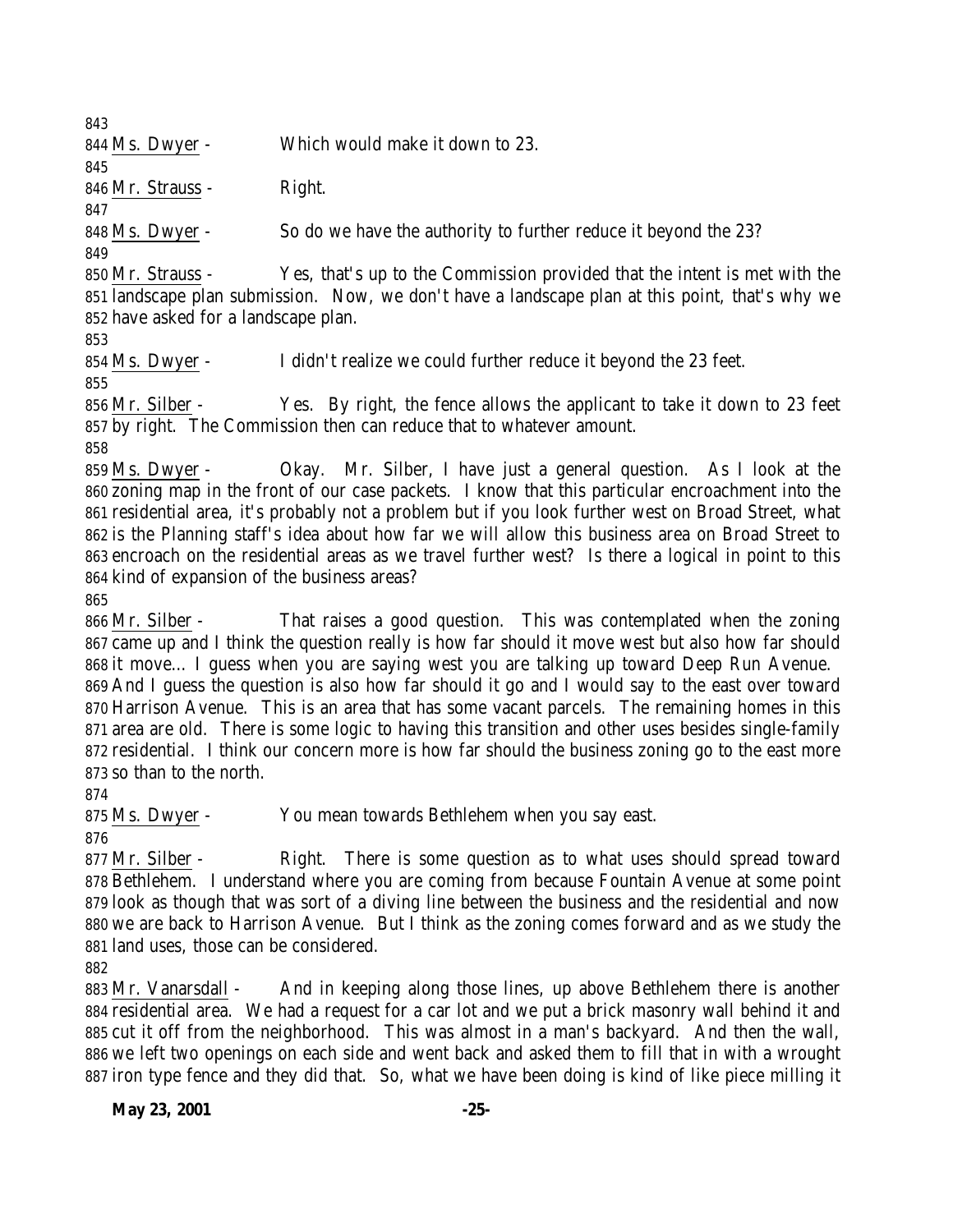because after this there is no more on Broad Street, after that other area. So, we have tried to look out for the neighbors pretty good along there. This one is kind of unusual because there is really nobody back there, but that doesn't mean we have to drop the standards. That's a good question you had, Ms. Dwyer. Are you ready, Mr. Chairman?

Mr. Archer - Yes, sir, whenever you are.

 Mr. Vanarsdall - I move we approve the transitional buffer deviation for POD-72-97, W. Broad Street Mitsubishi, with the standard conditions for this type and the annotations on the plan. And then on the addendum the staff recommends approval on the condition that a landscape and fence plan be submitted for staff review and approval, and meets the spirit and intent of the zoning ordinance.

Mr. Taylor - Second.

 Mr. Archer - The motion was made by Mr. Vanarsdall and seconded by Mr. Taylor. All in favor say aye…all opposed say nay. The motion carries.

 The Planning Commission approved the transitional buffer deviation request for POD-72-97, W. Broad Street Mitsubishi - Car Storage Lot.

#### **PLAN OF DEVELOPMENT AND ALTERNATIVE FENCE HEIGHT (Deferred from the April 25, 2001, Meeting)**

POD-23-01 Northside Recreation Banquet Hall - Meadowbridge Road **Charles H. Fleet & Associates for M. L. Pinchback:** Request for approval of a plan of development and alternative fence height, as required by Chapter 24, Section 24-106 and 24-95(l)(5)b of the Henrico County Code to convert an existing retail building to a catering hall and construct a 308 square foot bathroom addition and a parking lot. A six-foot high fence would be located within the required front yard along Meadowbridge Road. The 0.4869 acre site is located at 3708 Meadowbridge Road at Savannah Avenue on parcel 117-6-A-23. The zoning is B-3, Business District. County water and sewer. **(Fairfield)**

 Mr. Silber - I would like to point out that there is an addendum on page 4 of your addendum.

 Mr. Archer - Is there anyone in the audience in opposition to POD-23-01, Northside Banquet Hall? We have opposition. Mr. Kennedy.

 Mr. Kennedy - Ladies and gentlemen of the Commission, I would like to draw your attention to the fact that there are two attachments to the addendum. One is entitle "Standard Lease Terms and Rules" for the Northside Banquet Hall dated May 23, 2001. And the second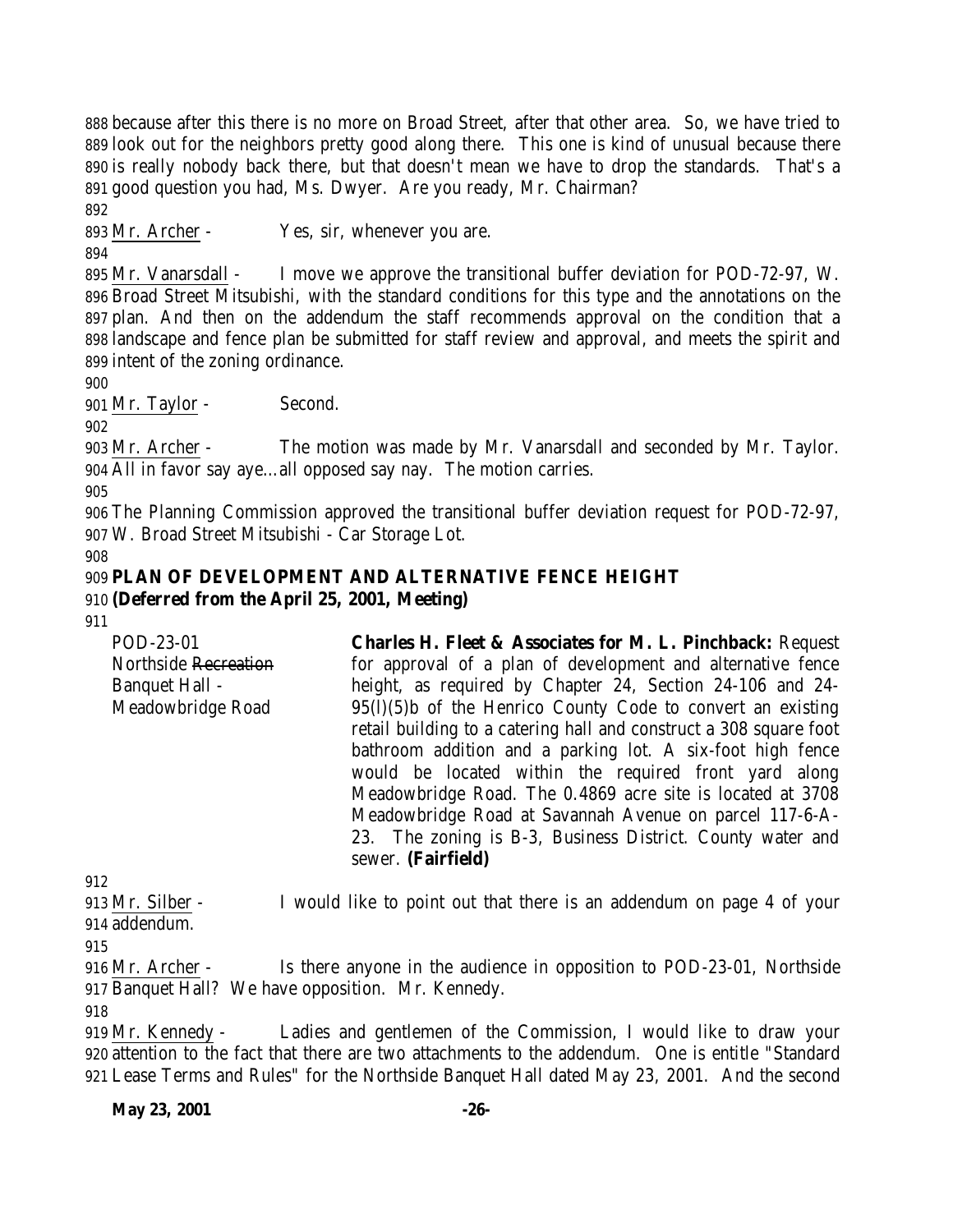one is the Planning and Police Departments security standards that we normally adopt for provision use permits and that address the conditions regarding security cameras. I want to make sure that you see those two items as well. In the audience as well we have, because there are a lot of concerns about security issues, Kim Vann who is the CPTED Crime Prevention Police thru environmental design planner is here. And Steve LaPrade who is the community officer for the area is also here along with Mr. Pinchback. There is some opposition I understand. I just wanted to make you aware of those things.

 This came up at the last meeting and it was deferred at the applicant's request so that the applicant could meet with the neighborhood to discuss the security concerns with converting this existing retail establishment, which is a dry cleaning establish, which is now defunct and has been closed for several years, to a banquet hall or catering hall. There were a lot of concerns expressed by the neighborhood about securing the area. Staff had also expressed some of those same concerns and we have worked with Mr. Pinchback to provide for security through the physical design of the facility and there are annotations on the plan to that affect. In addition, at Mr. Archer's request, we have incorporated these two additional conditions onto the addendum agenda that the owner shall install and maintain a video surveillance system designed in accordance with the County's security standards, that was described in the attachment. That provides for the monitoring of that security system so that he has to maintain tapes for a period of four months and make them available to the Police.

 The second condition that we have added is that the owner shall incorporate into every lease or rental agreement terms substantially consisted with the terms contained in the document title "Northside Banquet Hall Standard Lease Terms and Rules." Those are rules that we have worked out with the applicant with input from Police and the Police planner to provide for a safe operation of the facility. There is still some community opposition. The basic community opposition revolves around the issuance of an ABC license. Unfortunately, that's not something that's the purview of the Commission or the staff, that is a State item. The State has responsibility for ABC licenses. As far as the serving of alcohol, this property is zoned B-3. There are no proffers on the property so we can't restrict his operation in that regard because the State controls those laws. What we have tried to do is work with the applicant to make sure that we provide for a safe operation of the facility. If you want, I can summarize some of the rules for the record, but I think they speak clearly to the operation with respect to serving of alcohol and just a safe operation. The applicant has met with the community on two occasions. Staff has met with the community on at least three occasions. We have tried to take into account the community's concerns in the creation of these rules. Staff feels by incorporating these rules into these conditions of approval that they will be carried forward by subsequent owners as opposed to just an annotation. As a condition, if Mr. Pinchback should sell to someone else who my not be as responsible as he is, we have a way of maintaining those rules in the process. If you have any further questions of myself or Officer LaPrade or Kim Vann, we will be happy to answer them.

 Mr. Archer - Thank you, Mr. Kennedy. You did note that there was opposition here? Mr. Kennedy - Yes.

**May 23, 2001 -27-**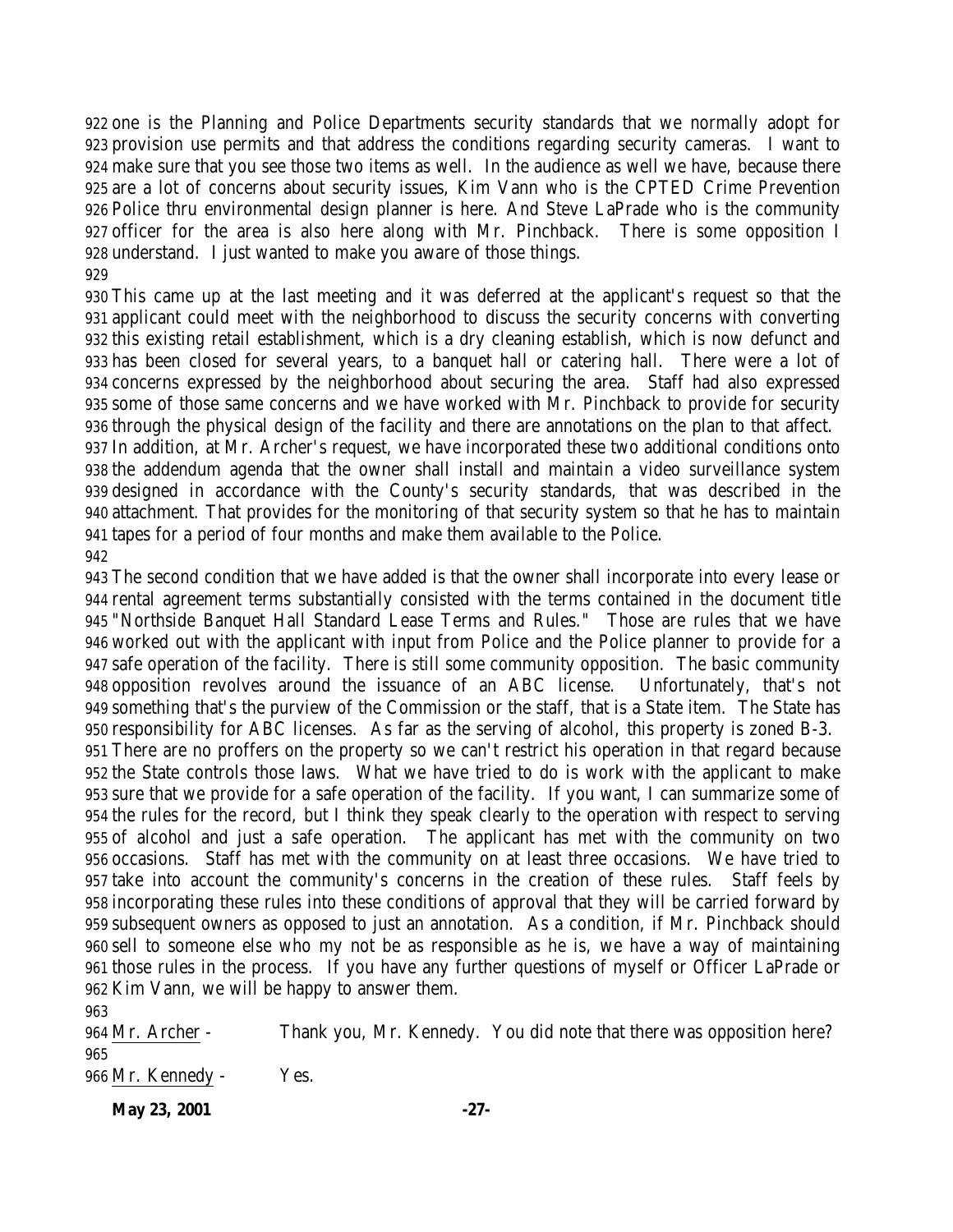Mr. Archer - I don't have any questions, specifically, but some of the other Commission members might. Mr. Vanarsdall - I have one. On No. 6 I think it should be in quotations "No loitering signs." It looks like no loitering signs will be posted on the premises. Mr. Archer - Meaning, none. We can fix that. Mr. Kennedy - It should have been quotes "No loitering" comma, or parentheses. Yes, we will correct that. Ms. Dwyer - Can you show me where the new fencing will be? I assume that they are taking the existing fencing down. Or, will there be new fencing? Ms. Dwyer - I see a new fence around the trash receptacle but I didn't see one around the property. Mr. Kennedy - The fence will be located around the entire back of the property. It will be from the rear of the building back to the rear property line and then back along the alley. The intention is to enclosed the entire rear of the building so that there wouldn't be any place for someone to hang out behind the building unless it's under the control of the management. The fence would enclose the entire parking area and the landscape area. So, it would run along the alley. Along the front, there will be gates provided to secure the parking lot at night when it is not operating. Ms. Dwyer - Can you show me with your finger because I'm not sure what you mean by rear of the building? Mr. Kennedy - I'm having trouble showing this on the computer. 998 Mr. Silber - Mike, why don't you show it from the document table? Mr. Kennedy - Here and here (referring to rendering on the document table). Ms. Dwyer - So then the gates will be locked when the building is not in use. Mr. Kennedy - The gates will be locked when the building is not in use. And Mr. Pinchback has agreed that as soon as the function is over, that's one of the rules, that the property will have to be vacated within a half-hour of the event. Ms. Dwyer - And what type of fencing will this be? Mr. Kennedy - It will be chain link along the sides and the back and will have basically just swing gates in the front. It will be like a farm type gate, it's just a vehicle barrier.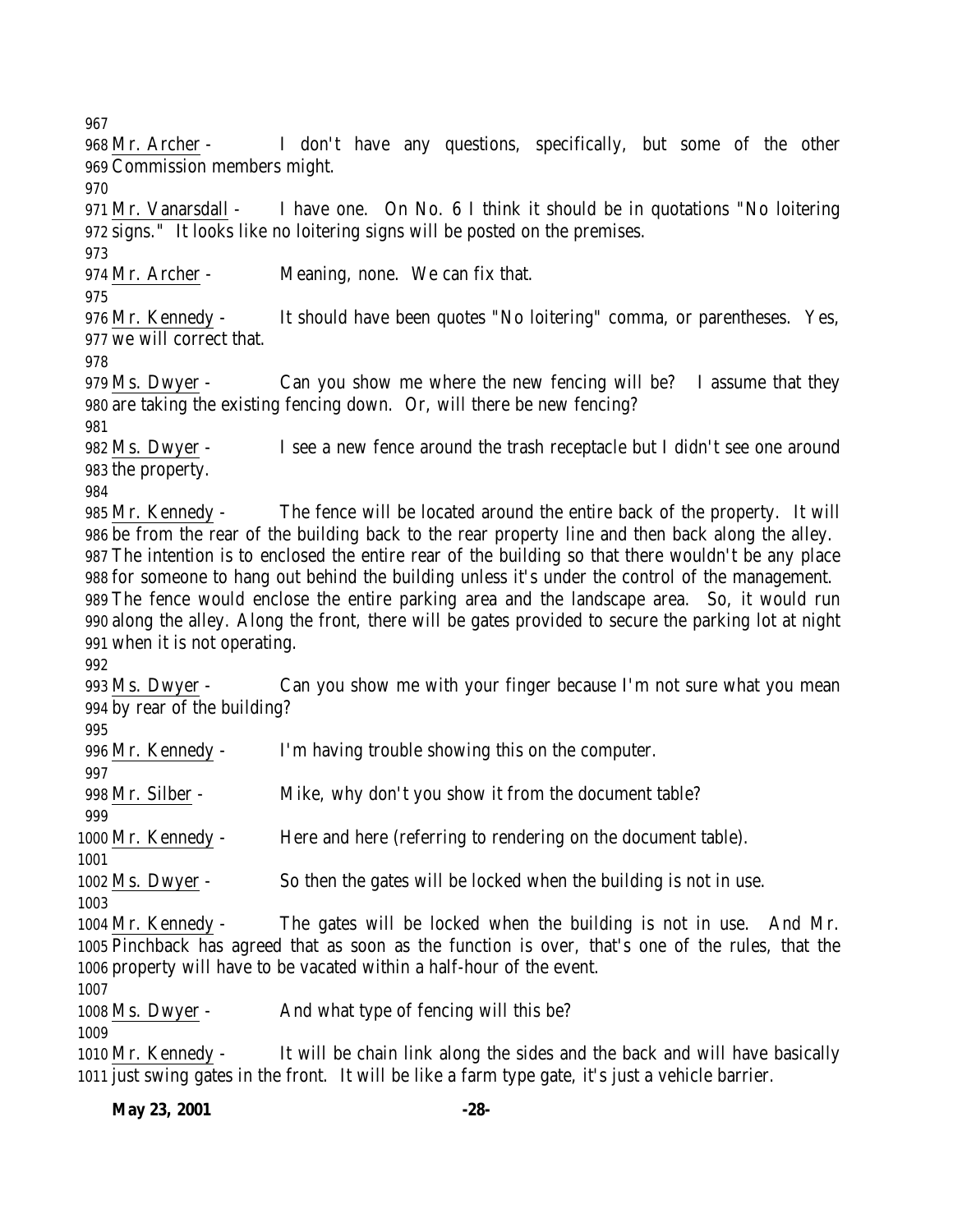Ms. Dwyer - And how about landscaping at least along the roadway.

 Mr. Kennedy - He has a transitional buffer on both sides. We've talked about the type of landscaping that would be put in because he's got residential on the other side. What we would do is put in landscaping that would be kind of high and not something low that would hide somebody but would screen the affect of the fence. That is our intention.

 Ms. Dwyer - I notice in the Standard Lease Terms and Rules, No. 16 says, "Any event having more than 125 guests that offsite parking and valet parking will be provided." But there are only 28 parking spaces.

 Mr. Kennedy - That's right there are 28 parking spaces. We realize that would put a lot of people on the street. Basically, he is meeting the parking requirement of the Code, which is 28. It was our feeling that what ordinarily happens with events like this, people would end up parking within the parking lot and just stacking within the access aisle for most events. They would probably accommodate probably 35 cars within the property.

 Ms. Dwyer - What about fire access and that kind of thing if they are stacking in the drive aisle?

 Mr. Kennedy - Well, they have full access along Savannah because there will be no parking on Savannah Avenue because it is too narrow. There will be no parking on Meadowbridge Road and it's only a one-story building, so we didn't feel that that was going to be a problem.

Ms. Dwyer - What's the maximum occupancy of the building?

 Mr. Kennedy - It depends upon on whether or not if persons are seated or if they don't have tables and chairs. The occupancy changes. They haven't completed the full building design yet. When we spoke to Building Inspection, they estimated with tables and chairs it would be approximately 125 people. So, if they have tables and chairs, set up for a banquet, it would be somewhere in the range of 125 persons. If they took away those tables and chairs and have people standing, like for a dance party, then it would be probably about 200 or so people.

| 1048 Ms. Dwyer -               | And our parking requirement is only 28 spaces?                     |
|--------------------------------|--------------------------------------------------------------------|
| 1049                           |                                                                    |
| 1050 Mr. Kennedy -             | That's right.                                                      |
| 1051                           |                                                                    |
| 1052 Ms. Dwyer -               | We should look at our parking requirements.                        |
| 1053                           |                                                                    |
| $1051$ M <sub>1</sub> $T_{21}$ | $M_{\odot}$ ll actualler extraor signification $M_{\odot}$ Q it as |

 Mr. Taylor - Well, actually, when you go to item No. 8 it addresses parking but only part way, in that the guest are on their own to park responsibly and shall not block fire hydrants, fire lanes or drive ways. The question I have is will that duty fall to the Henrico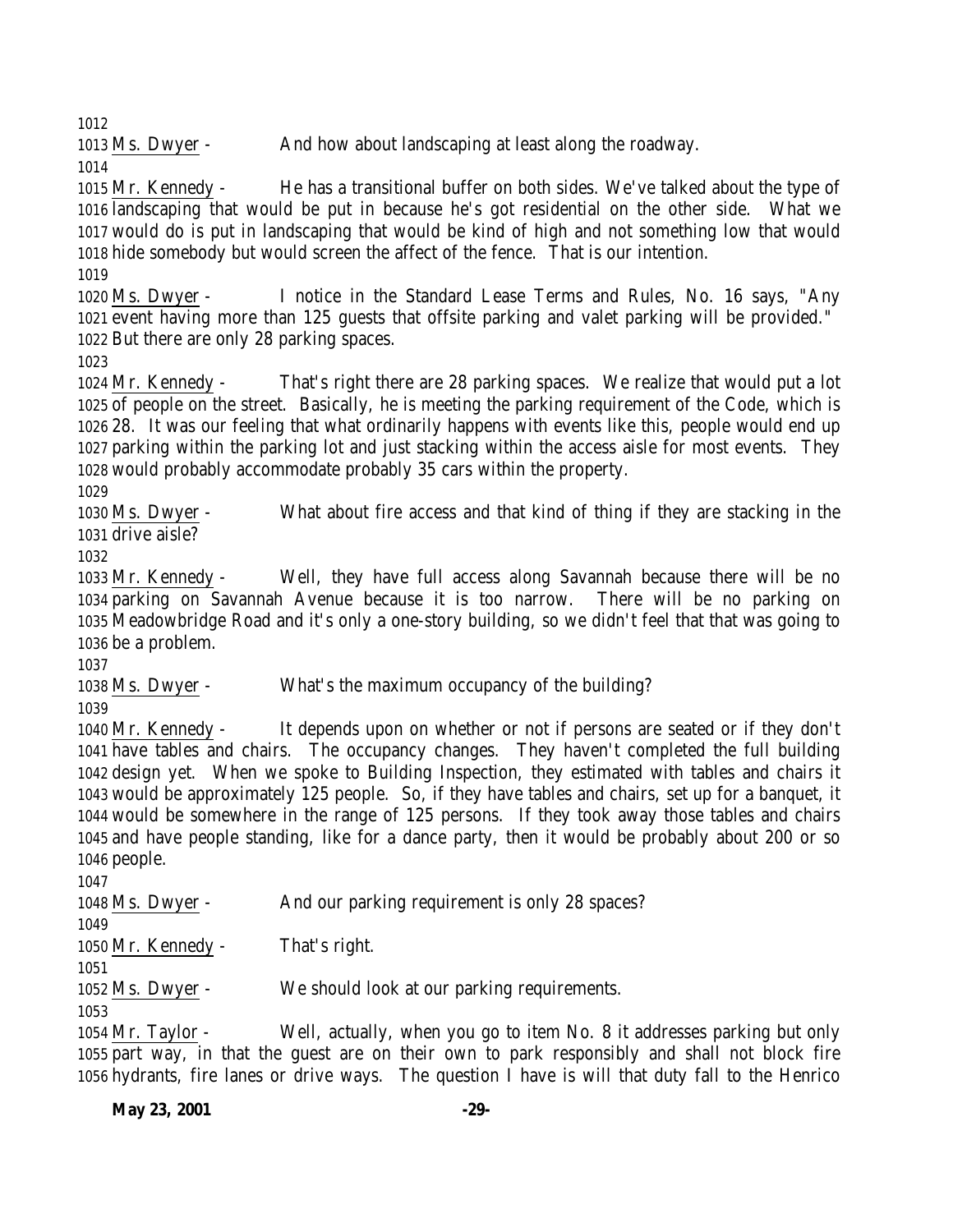Police Department? Or, in cases where there are more than 125 guests, will we require that the owner actually hire security attendants to help with parking, because in that range conflict with the neighbors is almost inevitable. 

 Mr. Kennedy - That's why with 125 persons or more he is providing valet parking to make sure that there will be someplace off site. So, indeed he will have to have attendants moving cars off site. As far as, under 125, there is still going to be a high potential for causing significant congestion. It's anticipated that for larger events that the owner will eventually work out an agreement with some of the surrounding property owners. There are some businesses across the street. There's a church across the street, that if he allows them to park on his property, hopefully he'll be able to work out some sort or reciprocal agreement that they can share parking for larger events so that it want impact the neighborhood. There is some vacant property along Savannah Avenue, that if he has a successful business, I'm sure Mr. Pinchback would hope to increase his parking availability in closer proximity. That property is also zoned B-3 so there is a potential for providing parking in the future should the demand require it.

 Mr. Archer - All right. Are there any further questions? Thank you, Mr. Kennedy. There is opposition to this case and I would like to ask the applicant if he would like to address the Commission prior to hearing from the opposition.

 Mr. Pinchback - Mr. Chairman and members of the Commission, because there is possibly someone in opposition to the project, I would prefer waiting until after they speak before I make any comments.

 Mr. Archer - All right. Mr. Secretary, do you think we need to state the 10-minute rule, or I can do it? There are 10 minutes allowed to each side and I guess you are reserving your whole 10 minutes, Mr. Pinchback, to address the opposition?

Mr. Pinchback - Yes, sir.

1088 Mr. Archer - And the opposition needs to know also that there is a collective 10 minutes for you to speak. Thank you, Mr. Pinchback, we will hear from you after the opposition. All right. Anyone care to speak for the opposition? 

 Mr. Gaines - Good morning. I'm Walter Gaines, president of the Providence Park Civic Association. We applaud Mr. Pinchback meeting with us on two occasions. We applaud the staff meeting with us on three occasions. We were before you last month with some opposition. Thus far some of those have been satisfied. We met on Monday past and we agreed that No. 24, in addition to this document that you have, that the sentiment of the neighborhood be No. 24. In his contract that he is to sign with those who might lease the property that the renters might know the sentiments of the neighborhood. This would allow for some consideration. Thank you.

Mr. Kennedy - It was added.

**May 23, 2001 -30-**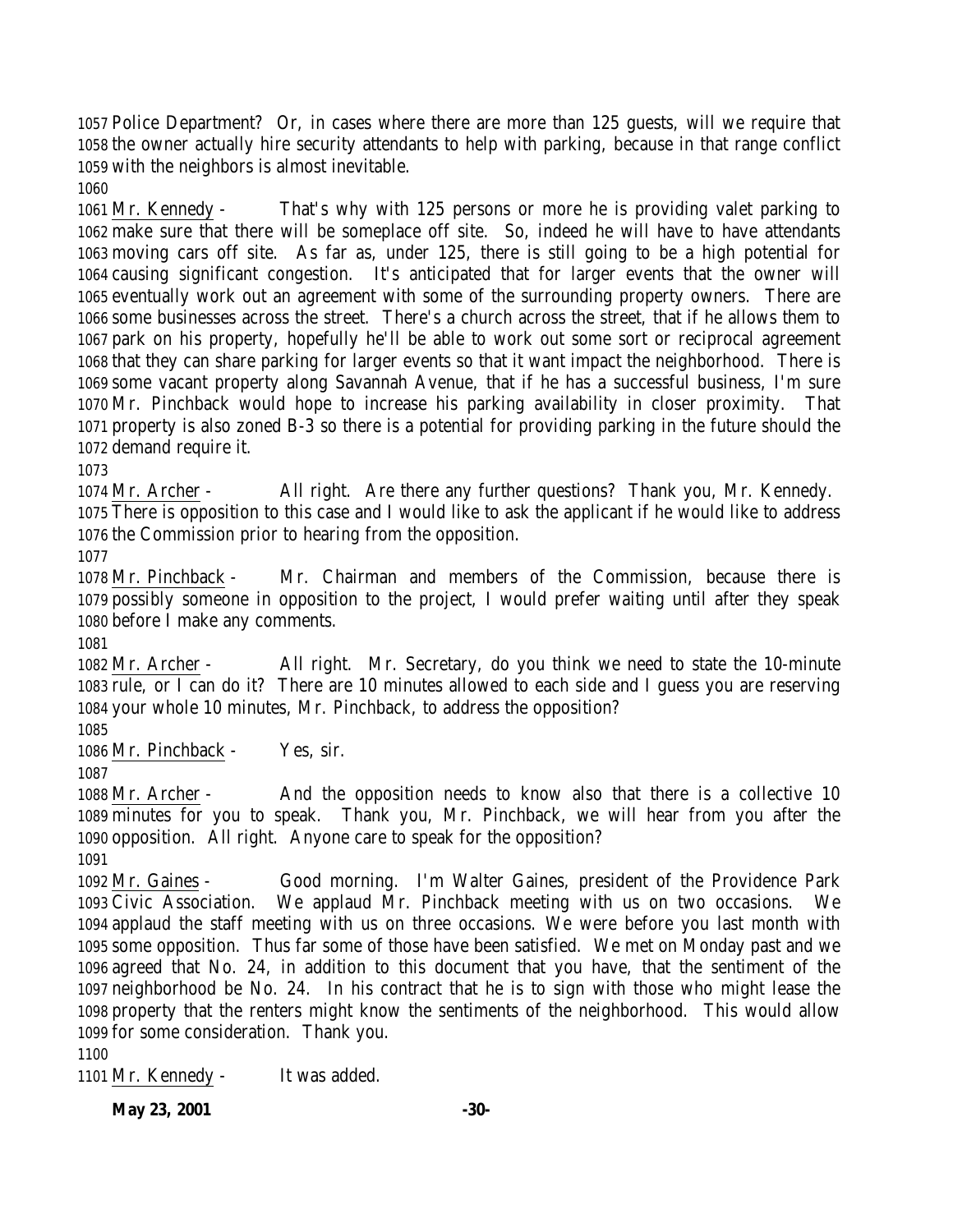#### 

 Mr. Gaines - It was added? Thank you, because that was the agreement that we made on Monday past. There was still some continuing opposition to some things. I think you address one of them, parking. We do have a lady that lives right behind this place, across the street, who donated 10 feet of her property to allow the street to be maintained by the County. It was too narrow at first but with her giving up 10 feet of her property to allow for the minimum standards of a street to be maintained by the County, Ms. Edwards. She was at that meeting also. She is 96 years old. Providence Baptist Church is located a block away and another church, who is very instrumental in the neighborhood. They stand for a good cause and they will speak to the issues that is of some concern to them. Thank you very much. 

 Mr. Archer - Thank you, Mr. Gaines. Are there any questions of Mr. Gaines before he takes his seat? Thank you, sir.

 Ms. Epps - Good morning. My name is Jeanette Epps and I represent Life-Line for Jesus Community Church, which is across the street from the establishment that we are talking about this morning. Yes, we have met with Mr. Pinchback and we have listened to what he wants to do. And also because we are a church, and because of the environment in this particular community, and is, in this particular area, more of a minority type area. And because of a lot of drug transactions and things that are going on, one of our concerns was that the additional flow of people, if this is approved, and Mr. Pinchback has stated that he is willing to put up a fence a security camera and all of these sorts of things, the main concern of the people in the community, and especially the elderly people, is that they wish he had put something else there instead of this establishment, which gears mostly toward a party or some sort. But, it is also the alcohol which was mentioned earlier and we know that we can't stop you from approving this particular building and all but we have stated, also with Mr. Pinchback, our concerns. If he could have this type of establishment without applying for an ABC license. The police are often in this area. The crime rate is high. We also know that with this type of establishment, that it will draw various types of people. And, yes, he does have laws that they could go by but his main concern is, we understand, the money that he can make from this and that would be with the ABC license. We don't mind the building, we don't mind the recreation, but when he wants to apply for the ABC license to put up a fence and, all that is good, but to me it also draws more attention. Why is there a fence up around this building? It draws attention to the area. And the more people you have, and if they come in, if they are drinking or whatever, they can have valet parking or all of these types of things. He even said that there would be someone there not to serve after a person is drunk or highly intoxicated but who is to determine when a person is at that stage. I understand that you all don't control the ABC license but with the approval of this building, and he is already determined to go forward with that, I see more trouble within the community. I might be wrong, and I hope that I am wrong, but that is the concern. Not a recreation, not a banquet hall, but what he wants to do with it after he gets it. Thank you. 

 Mr. Archer - Are there any questions of Ms. Epps from the Commission? Thank you, ma'am, no questions. Is there anyone else to speak from the opposition? All right, Mr. Pinchback it is your time.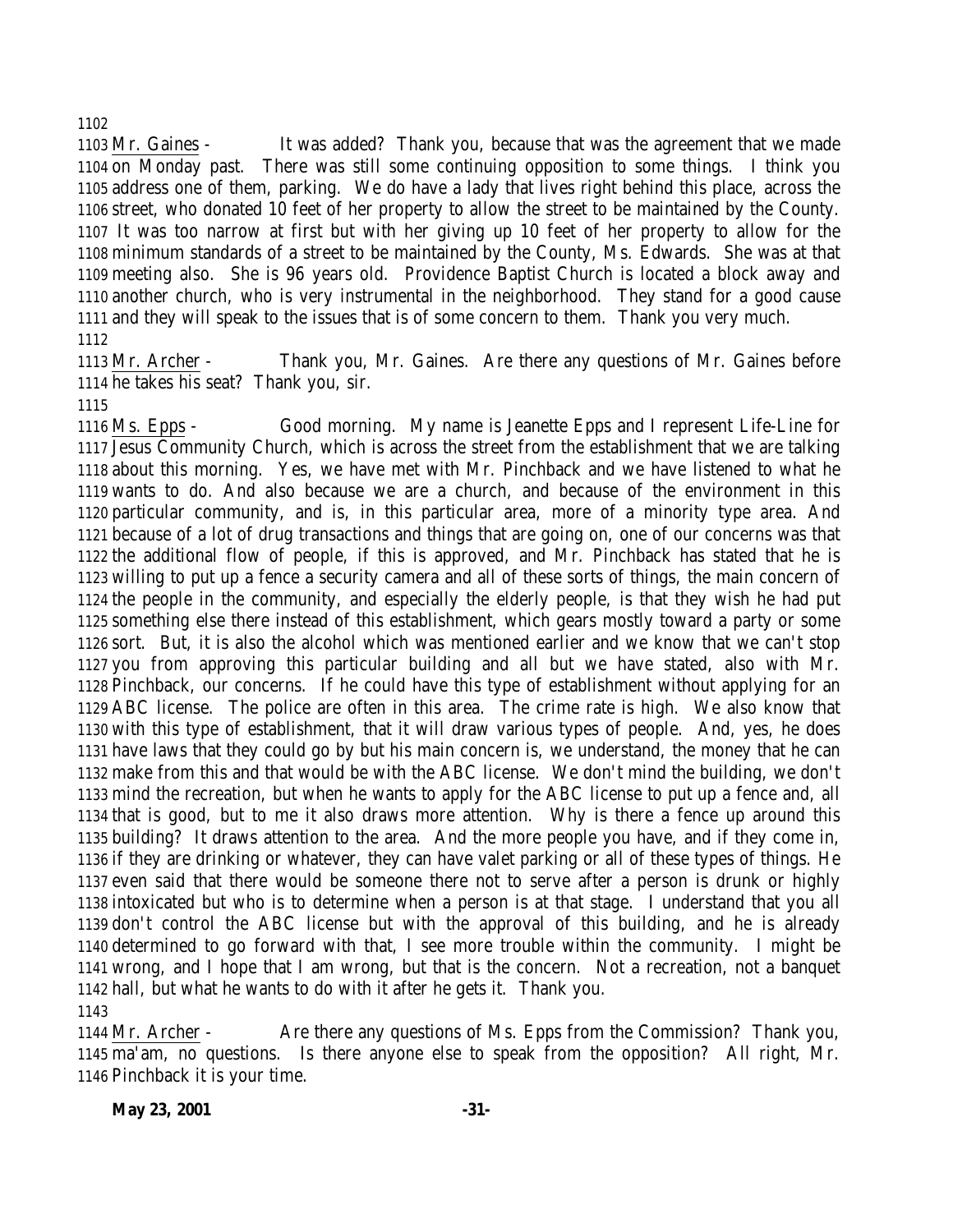Mr. Pinchback - My name is Mr. M. L. Pinchback. I am the owner of the establishment at 3708 Meadowbridge Road. I met with the Crime Prevention Department, I met with the Police Department and I've met with the Planning Commission. We have gone over a group of stipulations and rules. I think that among the Police Department and Crime Prevention, they have written me out a list and we discussed it orally on several occasions. I have not, but naturally, because it is written those rules would have to be obeyed by. I have also informed the church members, that I did attend the two meetings, the criteria pertaining to having the place safe. It is not that large amount of people will be coming there everyday. It's an invitational type situation. It is not a general rule for loiters to be hanging around for the same activity every night. I'm quite sure that the establishment will not be open every night or every day. I wish that it would be but unfortunately it is not. Therefore, I have talked to the people of the community, within the church, of providing the most safest area and parking so that it will not fill over into any neighbor itself. If there are any questions from anyone pertaining to this I will be happy to answer.

 Mr. Archer - So, Mr. Pinchback, there will no regular program or event of any type going on. Everything will be done by contractual lease on a per event bases.

 Mr. Pinchback - Precisely. There will not be a general every night type thing. At all the time, it will be different personal.

Mr. Vanarsdall - So, there won't be any walk-in traffic?

 Mr. Pinchback - No. There will be no walk-in traffic at all. As a matter of fact, it is in the contract that there must be someone from that event to be at the side door, which is going to be considered the main entrance, to verify their identification and invitation type things. There will not be any loiters coming in off the street.

 Ms. Dwyer - Who will be managing it? Will it be you or an employee of yours who will be there? Mr. Pinchback - It probably won't be me every time. It will probably be someone else. Mr. Taylor - Who will provide the security every time? Mr. Pinchback - The individuals that's renting the place will be providing the security. And among the security there will be a list of licensed security agents and the Police Department. They will have to choose from that particular list in which I have interviewed. Mr. Archer - And that will be a contractual obligation with each party that rents your space. Mr. Pinchback - That is absolutely correct.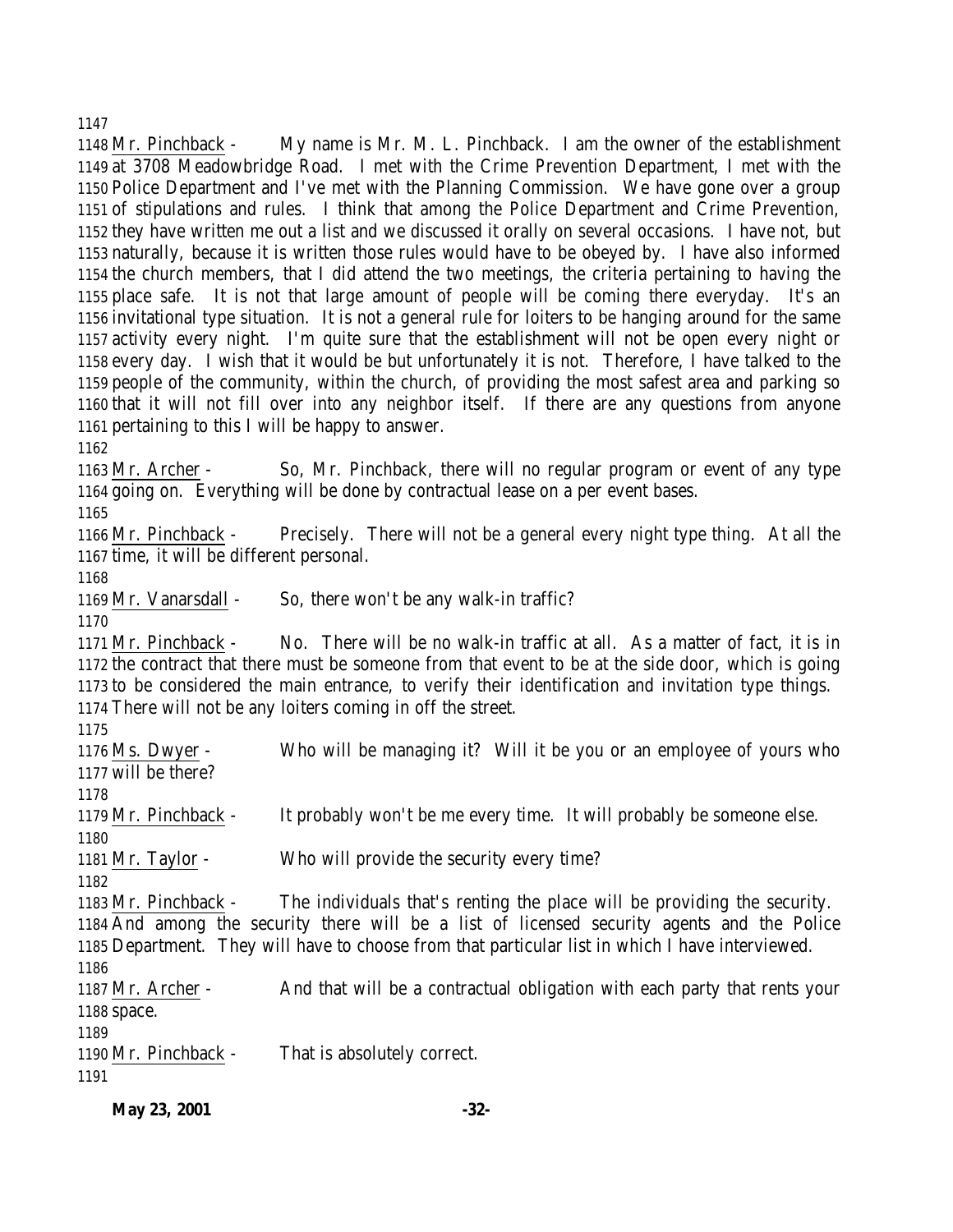Ms. Dwyer - Where will the overflow parking go if we have 125 or 200 people and 28 parking spaces? Where will those people park? What is your plan for that? Mr. Pinchback - Just like the Planning Commissioner say that because of the fact that the people across the street that have the church have been parking on the area. The minister and I have discussed whether or not it would be all right for them to park over there. I have not gotten together with him to ask him for the favor for the overflow, if there are any. Ms. Dwyer - Well, the church is in opposition to this use, so where else would you look for parking if the church doesn't want to accommodate you? Mr. Pinchback - Well, there is a vacant lot directly across the street on Savannah Avenue. I will probably, if I need it, I will probably be applying to buy if it is for sale. And there is a vacant house on Ladies Mile Road that's adjoining the property on Meadowbridge Road. No one lives there in the house, and the house has been vacant and demolished for years. So, I assume if I need it I can also purchase or even rent the property after destroying the house itself. I understand that it can't be replaced by another residence it will have to be replaced by a business. Mr. Taylor - Mr. Pinchback, you will not sell any liquor on the site, directly? 1213 Mr. Pinchback - No, not directly. 1215 Mr. Taylor - But it says anybody who has a catered function must bring their own.... Mr. Pinchback - They must apply. 1219 Mr. Taylor - They can not resale. Mr. Pinchback - No. There is no transaction of money as far as ABC is concerned, as

 this particular time. There may be times wherein that I will have to apply because at some time, in visiting other functions pertaining to banquets and anniversaries, I've notice that the party does not have alcoholic beverages themselves; therefore, the establishment provide the alcohol to be served to the individuals.

 Mr. Taylor - Now, while the function is in process, be it a wedding or a social function, I haven't had time to read all of these provisions, but will you have a full time manager representing you on site?

 Mr. Pinchback - Every time there is a function, yes. There has to be someone there, 21 years of age or older.

 Mr. Taylor - Someone 21 years or older in control of the police function and monitoring ABC and working to protect the neighborhood and being, let's say, in opinion of first resort that people can come to and say that there's something wrong here. These people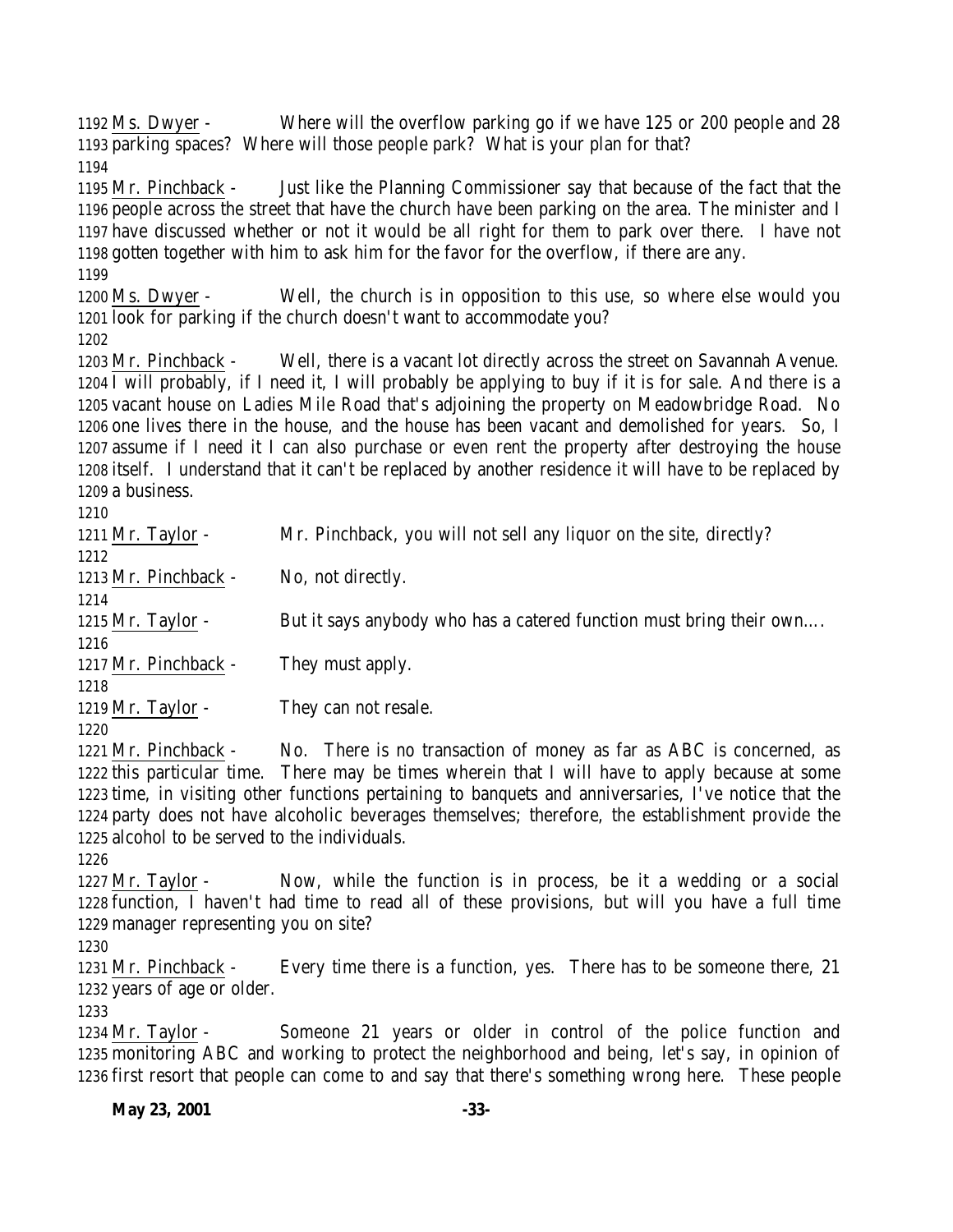**May 23, 2001 -34-** In what provisions would you have there to stop that? Would you have a gate monitor or a door monitor to make sure that everybody at that function is in fact an invited guest? Mr. Pinchback - There will be a monitor from the event person, from the person that's renting the establishment at the door, which is considered the main entrance for identification and to identify all persons that have been invited. There will not be any tickets sold at the door, period. So, it would not be somewhat of a thing that I want to buy a ticket, they have to be invited before they come to the establishment. Mr. Taylor - And that person at the door will be from both your staff and from the renter's staff or user's staff? There will be effectively one person there to monitor that everybody there is an invited guest. Mr. Pinchback - Yes. 1254 Mr. Taylor - And, two, there is your representative there to make sure that all activities at that function are in accordance with the written guidelines and the standards that are here. Mr. Pinchback - Right. Mr. Taylor - Thank you. 1262 Mr. Archer - All right, are there any further questions? Mr. Jernigan - Yes. Mr. Pinchback, you said that you have not cut a deal with the minister on the parking lot. Mr. Pinchback - No, I have not talked to him in reference to parking there but he has talked to me pertaining to parking over on my establishment. 1270 Mr. Jernigan - How many spots do he have over there? Mr. Pinchback - I'll say about 25 or 30, something of that nature, maybe a little less. Mr. Jernigan - So, you will still need additional parking for a large benefit? Mr. Pinchback - For a large party, but until those things happen I will not book anything that will not facilitate my parking lot until I communicate with the particular party. Mr. Kaechele - Now, Mr. Pinchback, will you be the one that does the booking or do you have a manager that handles that? 

 are drinking too much or becoming rowdy or the inevitable possibility that I see is someone who is not invited to the function, without adequate security, might gain unauthorized access.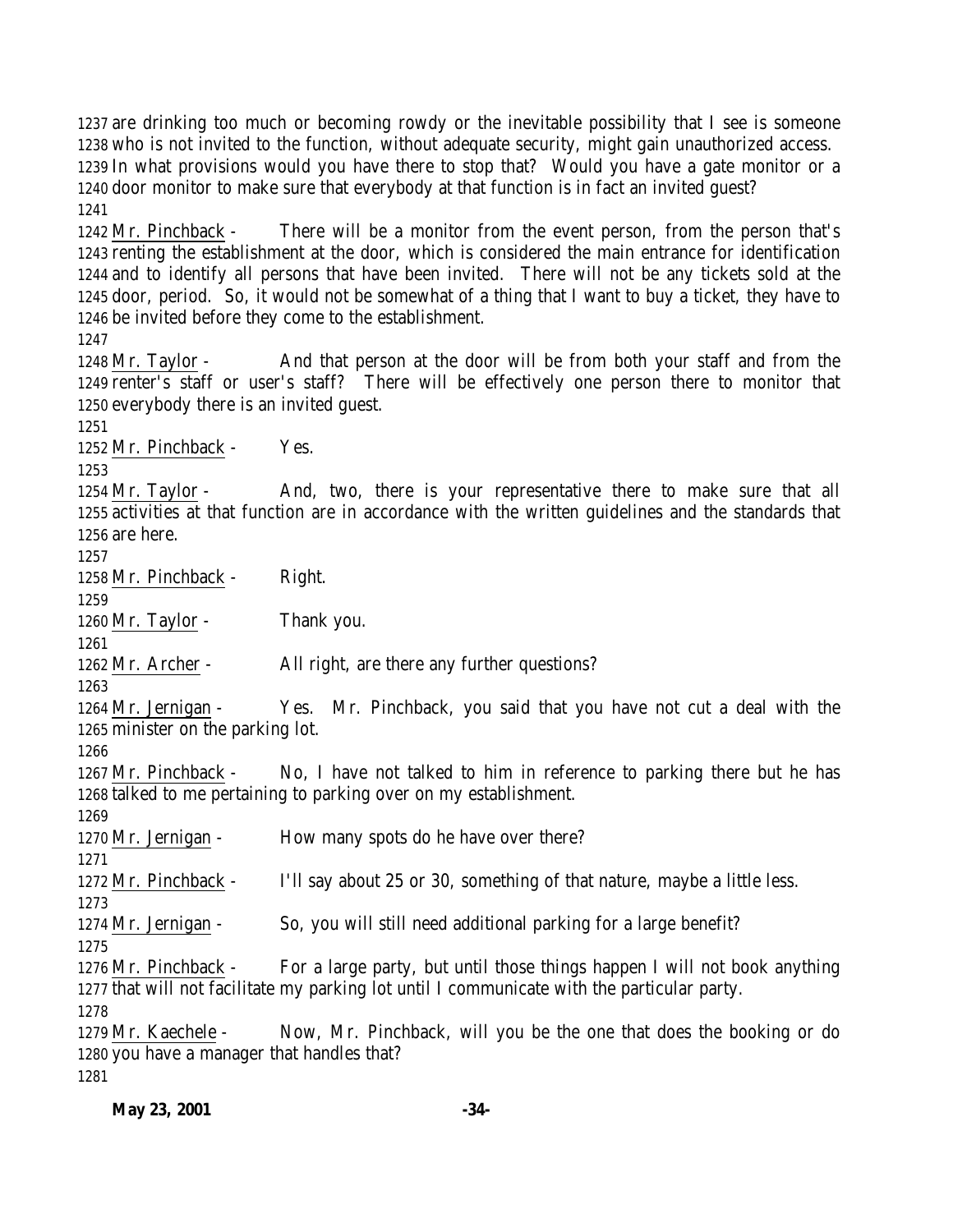Mr. Pinchback - Right now I do not have an additional employee to do it, so I will be doing it myself. Mr. Kaechele - That's your responsibility that these rules in terms of lease are explained to anybody coming to you. Mr. Pinchback - Yes, sir.

 Mr. Kaechele - All right. 

 Mr. Vanarsdall - Mr. Pinchback, there is a saying in Planning that "if you can't police it, don't pass it." But, in this particular case the property is already zoned to what you want to do. And there is no way possible that this can be policed by our Police Department, inside, until they are called, unless you do have good security. As I see this, you have a lot of things on here. For example, anyone drunk won't drive a motor vehicle. That's going to take a lot of watching. In other words, I see this, in the sense of this, your input and the manager, the person you hire is going to really have to watch everything in that place, the serving of 21 year olds, the 125 guests and parking. There are a lot of things on here that are really going to have to be enforced. I suggest that when you first open your door you enforce these and let the reputation follow you that you won't tolerate a lot of things on there. Although, it is not walk-in traffic, you are still going to have trouble with parties, because you don't know who's in the party that is going to act up, nobody can. I think that would be the secret to it. 

 Mr. Archer - All right, any further discussion? All right. Thank you, Mr. Pinchback. 1306 Mr. Secretary, do we have to handle these separately with regard to the fence height or can it all be done in one motion?

 Mr. Silber - I think one motion can handle it but just clarify the fence height in your motion.

 Mr. Archer - Let me just make a few remarks, if I may, before we take any action on this. This has been a particularly difficult case to work and I want to applaud Mr. Kennedy for his hard work in attending these meetings and trying to ameliorate the differences between the two parties. This is one of those unfortunate cases where we have commercial zoning that abuts a residential neighborhood. And unlike a zoning case, there's just not a lot we can do in terms of whether we approve or deny this case, as it falls within the constraints of the zoning that fits the property. We can't deny this plan of development. And in all fairness to Mr. Pinchback, and in looking at the Standard Lease Terms and Rules, somebody would want to have a party pretty bad to do this. So, I would assume that this would certainly make the person who leases the space responsible. But, at the same time, we can't control people's actions whether it's at this location or any other location that people go to where alcohol is served. I think this will put quite a bit of responsibility and will require a lot of scrutiny by various departments of the County to make sure that these things are enforced. But, in terms of working out the lease arrangements we appreciate the fact that the two parties did get together and meet and you all were able to work these things out. And I might say, this is

**May 23, 2001 -35-**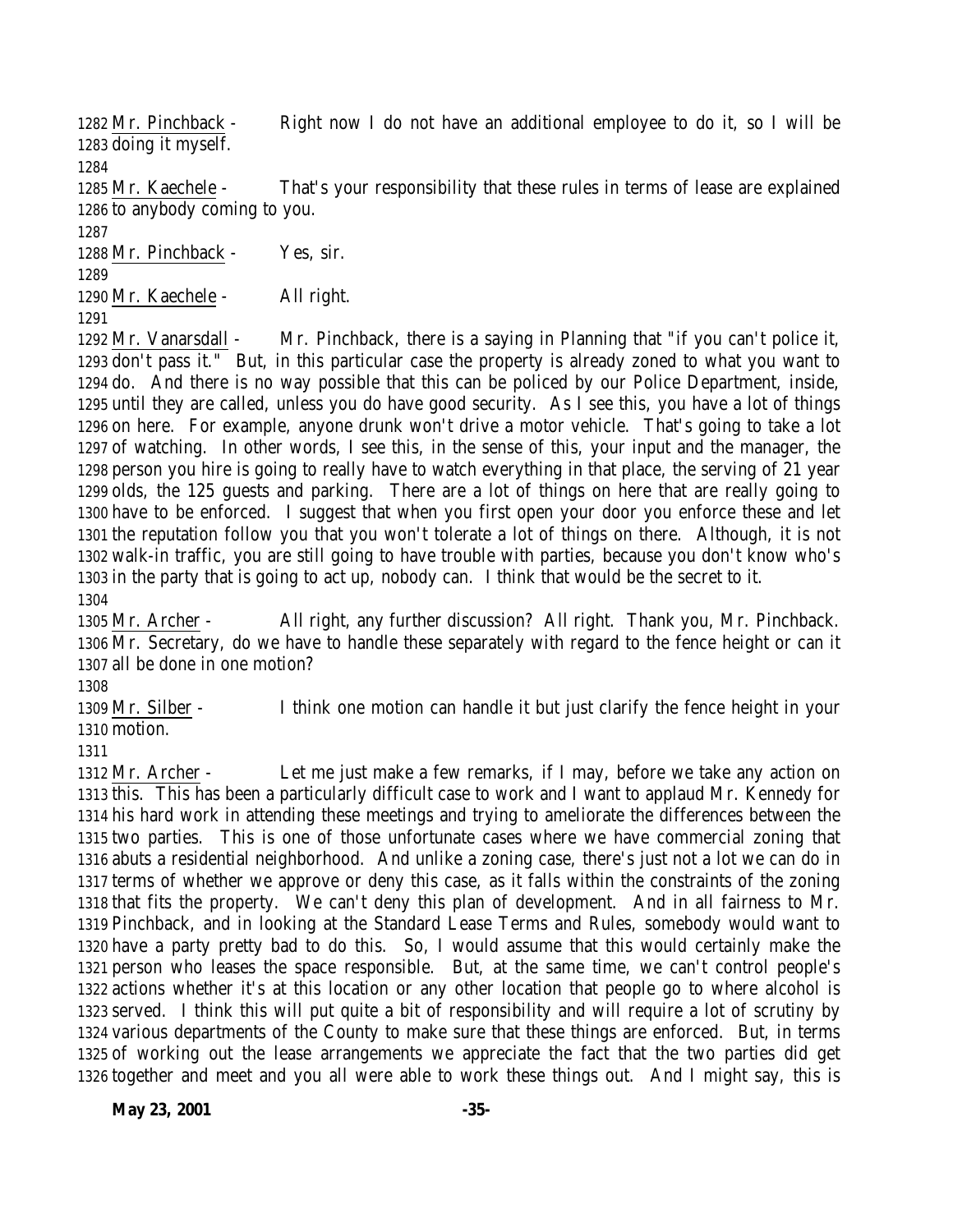going to also involve some scrutiny from the neighbors in the community. You will have to be the watchful ones to make sure that these things are going as they should be. The things that happen at this kind of operation are always complaint driven. If nobody complains apparently nothing will be done. So, we will have to put the owness on everybody including Mr. Pinchback to make sure that the terms of his own lease arrangements are adhere to. 

 Mr. Taylor - Mr. Chairman, before we go ahead, I would like to offer a postscript to your comments, agreeing with them wholeheartedly. I do not see in here, and with a quick read I might have passed over it, but Mr. Pinchback might consider, and in my judgement, it would be wise to consider keeping real open communications with the neighborhood and establishing some kind of a governing board or governing body that incorporates people from the neighborhood as a sounding board to how the neighborhood feels about the continued operation. So, that you can make course adjustments very quickly based not on your perception of how the management and use of this facility is going, but how the community views it. And, also having that there would be access available to the Henrico Police Department to be either an official member of that group so that they can be apprised of problems you are having very early and adjust their behavior accordingly. And keep an open communication flow between you and the neighbors and other interested people to make sure that this doesn't get out of hand. I think that everybody who is affiliated with it, everybody who lives in the neighborhood, and certainly the members of the Planning Commission are concerned that this, well it looks benign and it looks like it could be a real burn and all of us understand that it's somewhat of a powder keg if it gets out of hand. So I would urge that kind of oversight which is more than normal but I think in this particular case with the concerns by the members of the community you would be wise to have a board of governors that actively takes a role in this besides yourself. And, perhaps, even workers to assist you while there are functions to double up on their own vigilance and their own communications to you if they see a problem or know of a problem. Just a way to keep that communication open to keep that under control.

 Mr. Archer - Thank you very much for those remarks, Mr. Taylor. Mr. Vanarsdall - Mr. Chairman, I failed to ask Mr. Pinchback, have you applied for your alcohol license, ABC license? Mr. Pinchback - No I have not, sir. Mr. Vanarsdall - Well, you will have to consult the neighbors for that too. Mr. Pinchback - Of course. 

 Mr. Vanarsdall - And I want you to know, I think somebody thought that maybe we had something to do with the license, the Planning Commission has nothing to do with it. And the other thing I want to suggest to you, that through security cameras and the video system, I know you are not familiar if you haven't had a place with it before. Ms. Kim Vann is in the back of the auditorium who handles all the cameras and security. She's a planner for the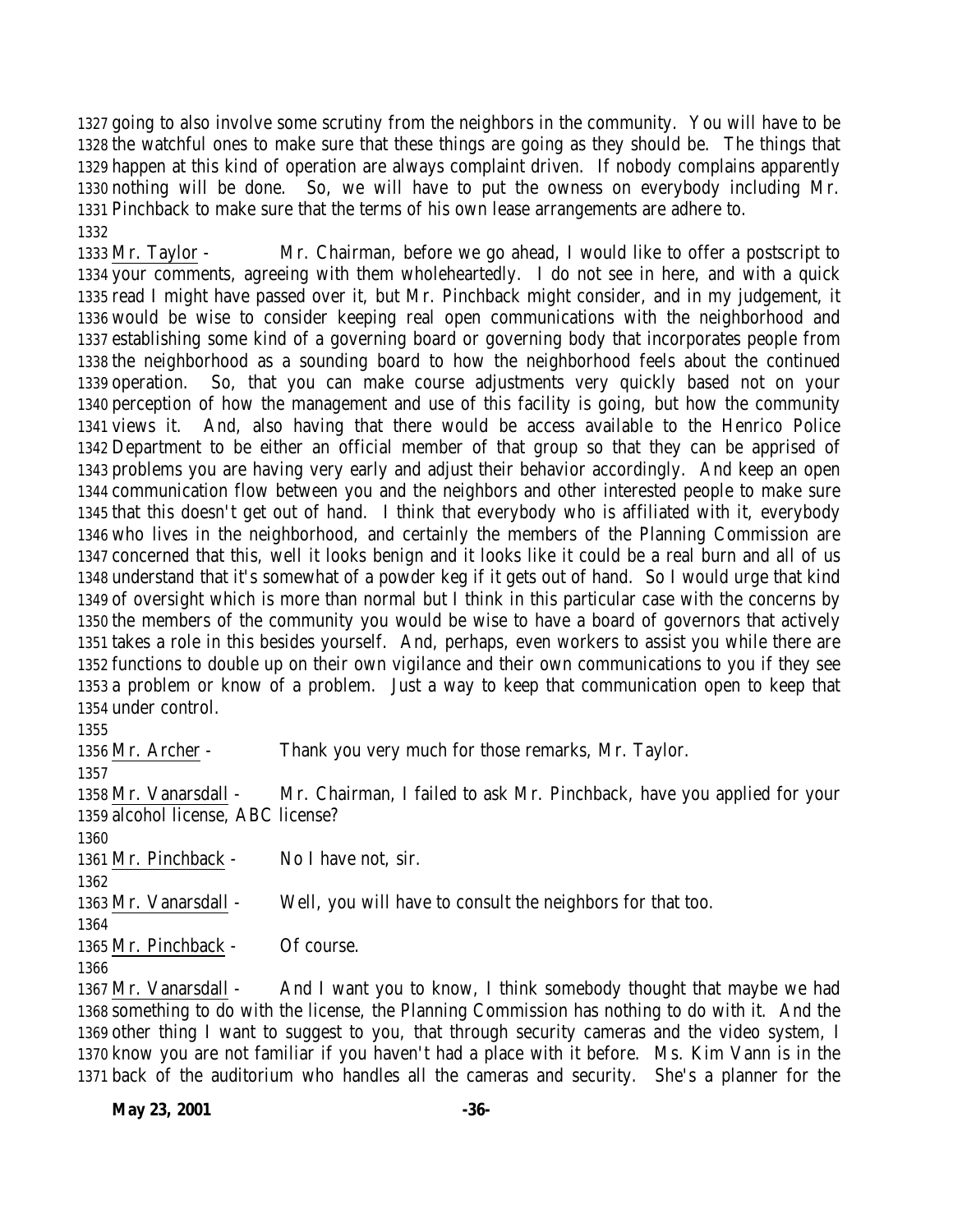Police Department. And I would suggest that you get in touch with her, or she get in touch with you and she can help you with that to make the place safer and catch the people in the act. That's all I have.

Mr. Pinchback - Thank you very much.

 Mr. Archer - Thank you, Mr. Pinchback. Let me just wrap this up by saying I don't think that it is fair to Mr. Pinchback to automatically make the assumption that this place is going to be rowdy and out of control. I don't think we should do that until it is giving an opportunity to get on line and start running. Let's not make that assumption at this point in time but, to defer to what Mr. Taylor said, the lines of communication have been open with the community and I think we ought to keep that open and have periodic meetings with the church and the surrounding community to make sure that everybody is watching. So, with that, I will move approval of POD-23-01including the alternative fence height plan subject to the standard conditions for developments of this type, the additional conditions Nos. 23 through 27 and Nos. 28 and 29 as referred to on the addendum.

1389 Mr. Taylor - Second.

 Mr. Archer - The motion was made by Archer and seconded by Mr. Taylor. All in favor say aye…all opposed say nay. The motion carries.

 The Planning Commission approved POD-23-01, Northside Banquet Hall, subject to the standard conditions attached to these minutes, the annotations on the plan and the following additional conditions.

 23. The developer shall provide fire hydrants as required by the Department of Public Utilities and Division of Fire.

 24. A standard concrete sidewalk shall be provided along the west side of Meadowbridge Road.

 25. Deviations from County standards for pavement, curb or curb and gutter design shall be approved by the County Engineer prior to final approval of the construction plans by the Department of Public Works.

 26. Insurance Services Office (ISO) calculations must be included with the plans and approved by the Department of Public Utilities prior to the issuance of a building permit.

 27. Approval of the construction plans by the Department of Public Works does not establish the curb and gutter elevations along the Henrico County maintained right-of-way. The elevations will be set by Henrico County.

 28. The owner shall install and maintain a video camera surveillance system, designed by a security specialist, in accordance with the "Security Standards" policy dated **February 28, 2000** (copy attached).

 29. The owner shall incorporate into every lease or rental agreement terms substantially consistent with the terms contained in the document entitled "Northside Banquet Hall - Standard Lease Terms and Rules" dated **May 23, 2001** (copy attached).

**May 23, 2001 -37-**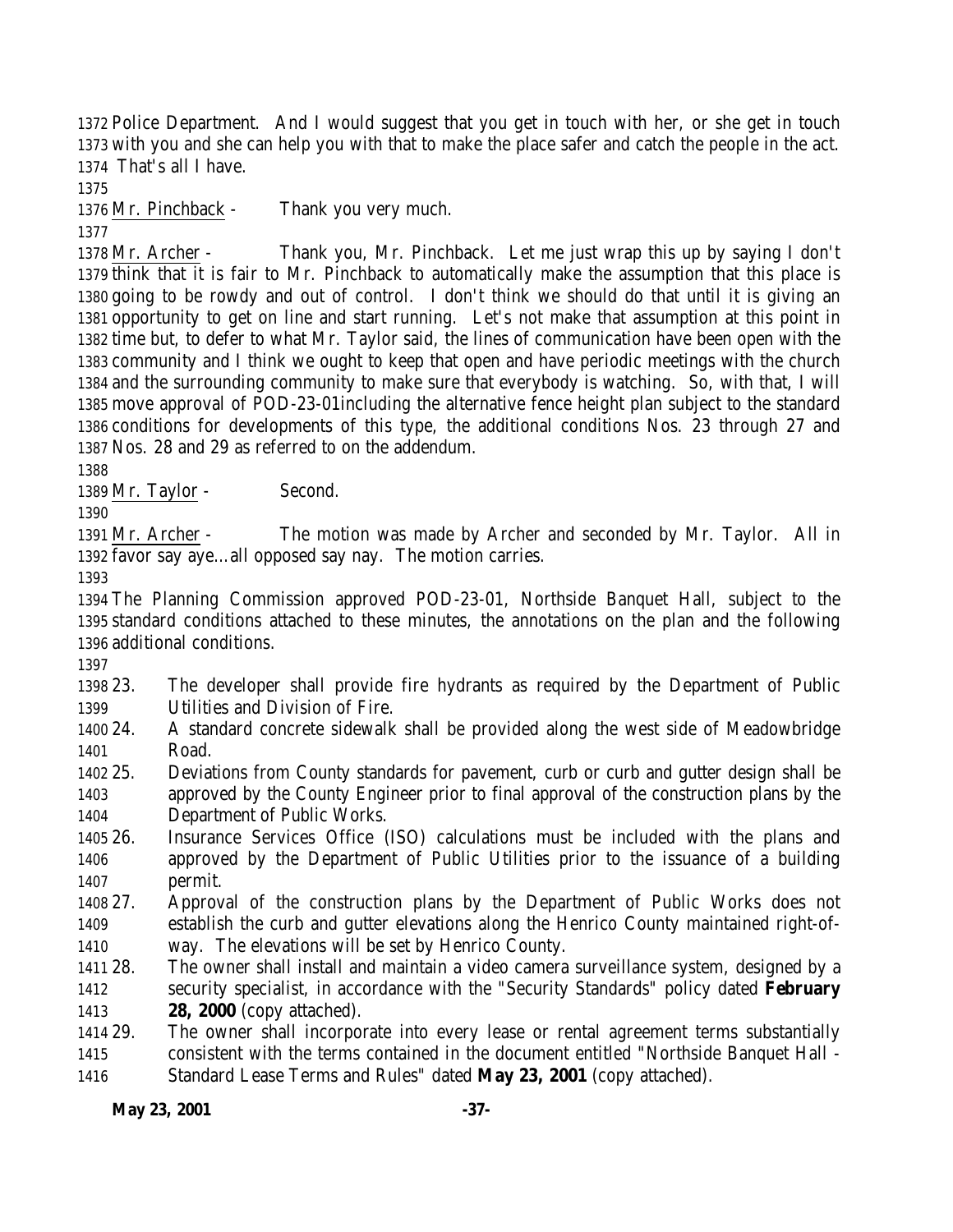#### 

## **THE PLANNING COMMISSION TOOK A BREAK AT THIS TIME**

 Mr. Archer - The Commission will come to order. Mr. Secretary, I believe we have a withdrawal that we can dispense with, do we not?

 Mr. Silber - Yes, sir. We have just learned that there has been a request for withdrawal. This is on Page 23 of the agenda.

## **SUBDIVISION & STEM LOT EXCEPTION**

Hallwood Farm - Resubdivision of Lot 36 **Engineering Design Associates for H. W. Owens Inc.:** Request for approval of a stem lot exception as required by Chapter 24, Section 24-95(w) and Chapter 19 Section 19- 4(c) of the Henrico County Code to resubdivide an existing lot and create one standard cul-de-sac lot and one stem lot. The 0.957 acre site is located at the western terminus of Hallwood Road (under construction) on parcel 140-7-A-36. The zoning is R-3AC, One-Family Residence District (Conditional) and ASO (Airport Safety Overlay) District. County water and sewer **(Varina) 2 Lots**

 Mr. Silber - The engineer handling this has requested that this be withdrawn. It will take Planning Commission action to withdraw this.

Mr. Archer - OK, and that is because it is on the agenda. Mr. Jernigan.

 Mr. Jernigan - Mr. Chairman, I make a motion that we withdraw Hallwood Farm subdivision from the agenda.

1437 Ms. Dwyer - I will second that.

 Mr. Archer - Motion by Mr. Jernigan and seconded by Ms. Dwyer. All in favor of the withdrawal say aye. All opposed say no. The withdrawal has been done.

 The Planning Commission, at the request of the applicant, withdrew Subdivision Hallwood Farm – Resubdivision of Lot 36 from the agenda.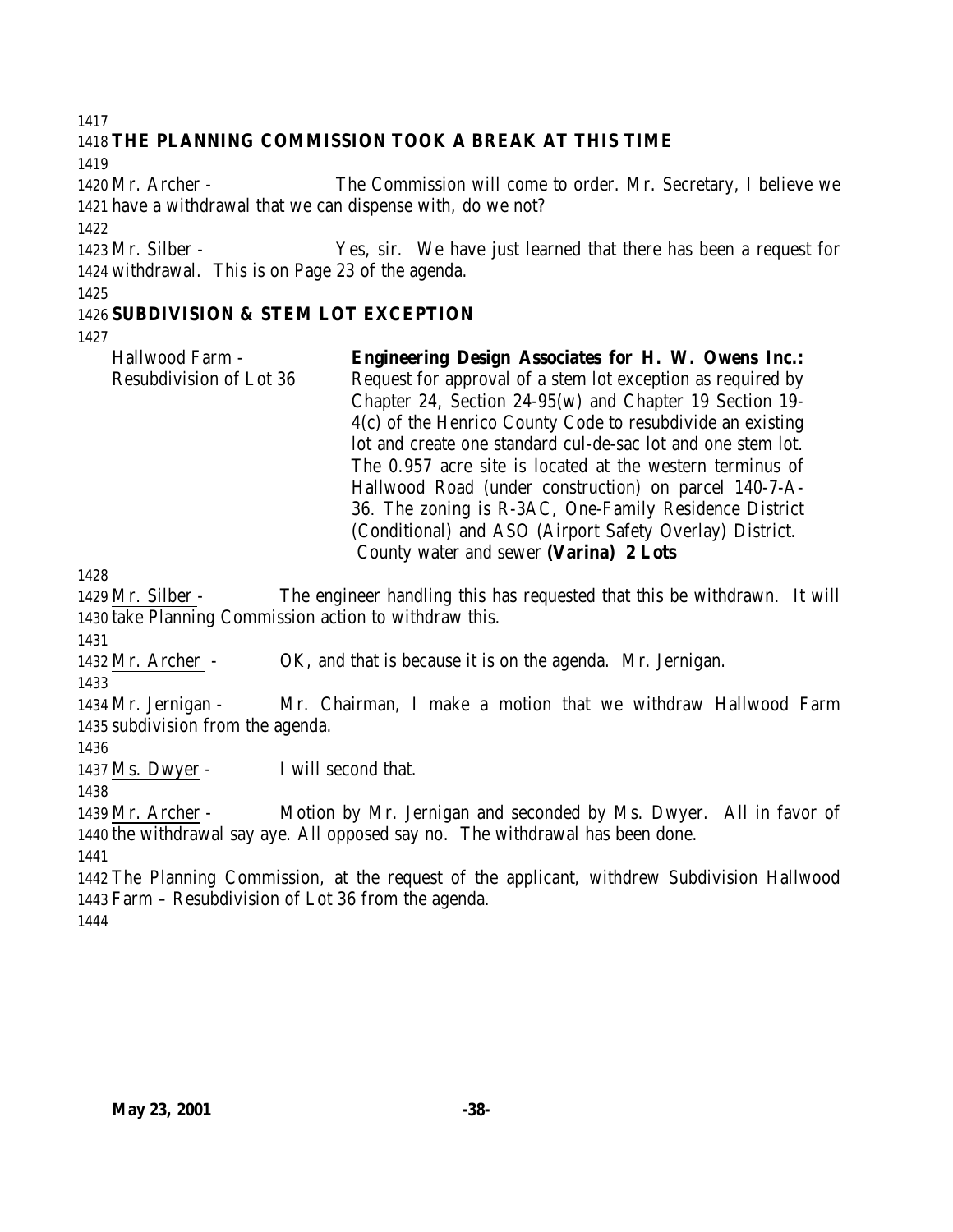#### **PLAN OF DEVELOPMENT**

POD-35-01 Gayton Baptist Church - N. Gayton Road (POD-98-90 Revised) **C. E. Duncan & Associates, for Gayton Baptist Church:** Request for approval of a revised plan of development, as required by Chapter 24, Section 24-106 of the Henrico County Code to construct a two-story, 6,000 square foot classroom addition (phase 1), a one-story, 14,400 square foot sanctuary with 900 seats (phase 2), and a two-story, 20,800 square foot gymnasium and fellowship hall (phase 3) at an existing church. The 11.75 acre site is located along the east line of Gayton Road, approximately 1,200 feet south of W. Broad Street (U.S. Route 250) on parcel 35-A-28A. The zoning is A-1, Agricultural District. County water and sewer. **(Three Chopt)** Mr. Silber - Mr. Chairman, there has been a request to move an item up on the agenda if that is agreeable to the full Commission. You have the right to do that. This is on Page 26. There has been a request to have that moved up and acted on sooner rather than later. Mr. Archer - Does that meet everyone's approval? Mr. Vanarsdall - That is up to the Chairman. Mr. Silber - It was a request from someone in the audience who has plans for something that they need to attend to. Ms. Dwyer - Probably everybody has other plans. Usually we do it if someone has a plane to catch or something. Mr. Silber - I don't know the circumstances. Mr. Taylor, do you know more of the circumstances? 

 Mr. Taylor - No, I am not sure, but the question did come up and it was a matter of accommodating some neighbors who are here on this particular case that wanted to express themselves and had some other commitments, so, frankly, Mr. Chairman, I have no objection. 

Mr. Archer - OK. If there is no objection, we will do it.

 Mr. Archer - Is there opposition to POD-35-01? There is? Thank you. Mr. Wilhite. 

 Mr. Wilhite - Thank you, sir. As identified on the annotations on the plan, there are a number of issues that are being worked out, and are still being addressed within the last couple of days. Firstly, there was more information requested by staff dealing with the water quality requirements on site. We have received that and it has been looked at by staff. Concerning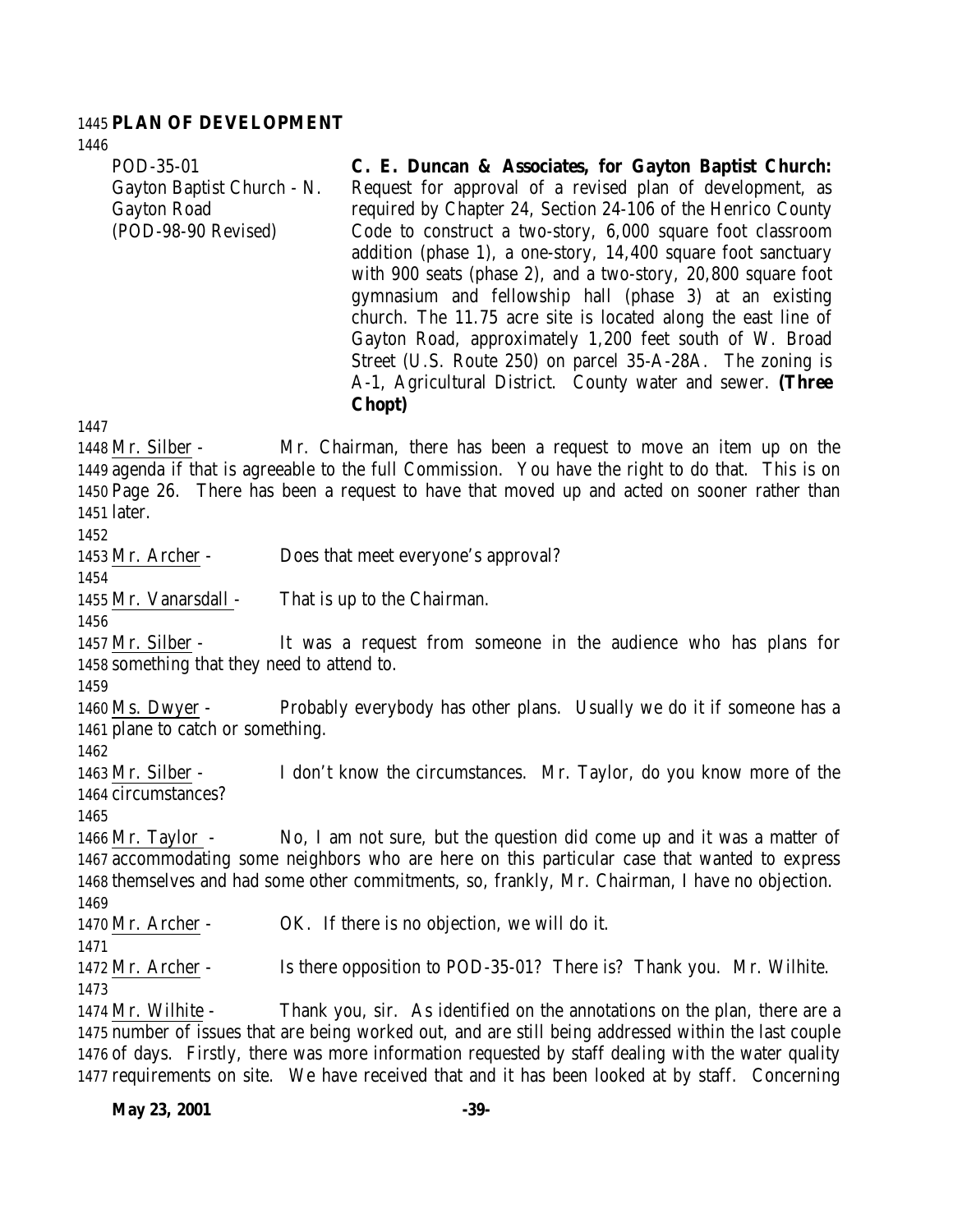the size and location of the BMP, there were some conflicts with existing easements along the rear of the property bordering the Wellesley neighborhood to the east. Basically, what is being proposed are two bio retention basins, roughly about six inches to one foot in depth. These will be areas that will be heavily landscaped there. They are dug out with trees, shrubs and bushes. There has also been identified a third possible area for a BMP within the groupings of three buildings. There were also a number of concerns that staff had dealing with the construction of the buildings. The information that we got on architecturals was very sketchy. The applicant has been working with the Building Inspections' office to determine the type of construction of these buildings. They are in agreement now that there is going to be at least a 31 foot separation between the education wing, which is on the east side of the site in the rear, and the sanctuary building. That appears as Phase 2 on this plan. In order to accommodate that, the sanctuary building is going to be reduced in depth by 20 feet, in order to avoid having the building sprinkled. The size the building of both the education wing and the sanctuary will not exceed 12,000 square feet. As I noted, there was quite a bit of lack of information on architectural design of these buildings. We did get complete architectural plans for the education wing, which is the first phase. Those were handed out to you. This is primarily a brick building with asphalt shingles. The design is very similar to the existing church, which is primarily brick with some drivit architectural details. We do not have very much information as far as the elevations of both the Phase 2 and Phase 3 buildings. Phase 2 is a 900 seat sanctuary. The one elevation they did give us was a sketch. That did show that it was going to be brick as well. We did not get elevations for the other three sides. For the gymnasium, which is the Phase 3, the type of material was not even identified on the plan that we did receive. That is the one concern that staff has left at this point, which is the design of the buildings themselves. Staff would recommend that the buildings be brick and the same architectural style as the existing church, and that is something that the applicant will need to address at this time. I will be happy to answer any questions you might have.

 Mr. Archer - Thank you, Mr. Wilhite. Are there questions from the Commission? No questions. All right, Mr. Taylor, would you like to hear from the applicant?

1508 Mr. Taylor - Yes, sir.

Mr. Archer - Would you come forward, sir?

 Mr. Taylor - I understand, Mr. Chairman, that there is some opposition here. You may want to hear from the opposition.

 Mr. Archer - Well, I think we will hear from the applicant first, in order that he can reserve some time for rebuttal.

1518 Mr. Taylor - Fine.

 Mr. Archer - While you are coming forward, we will remind you of the 10-minute rule. There are 10 minutes allotted to the opposition and to the applicant, and, sir, if you'd like to reserve some of your time for rebuttal, let us know how much.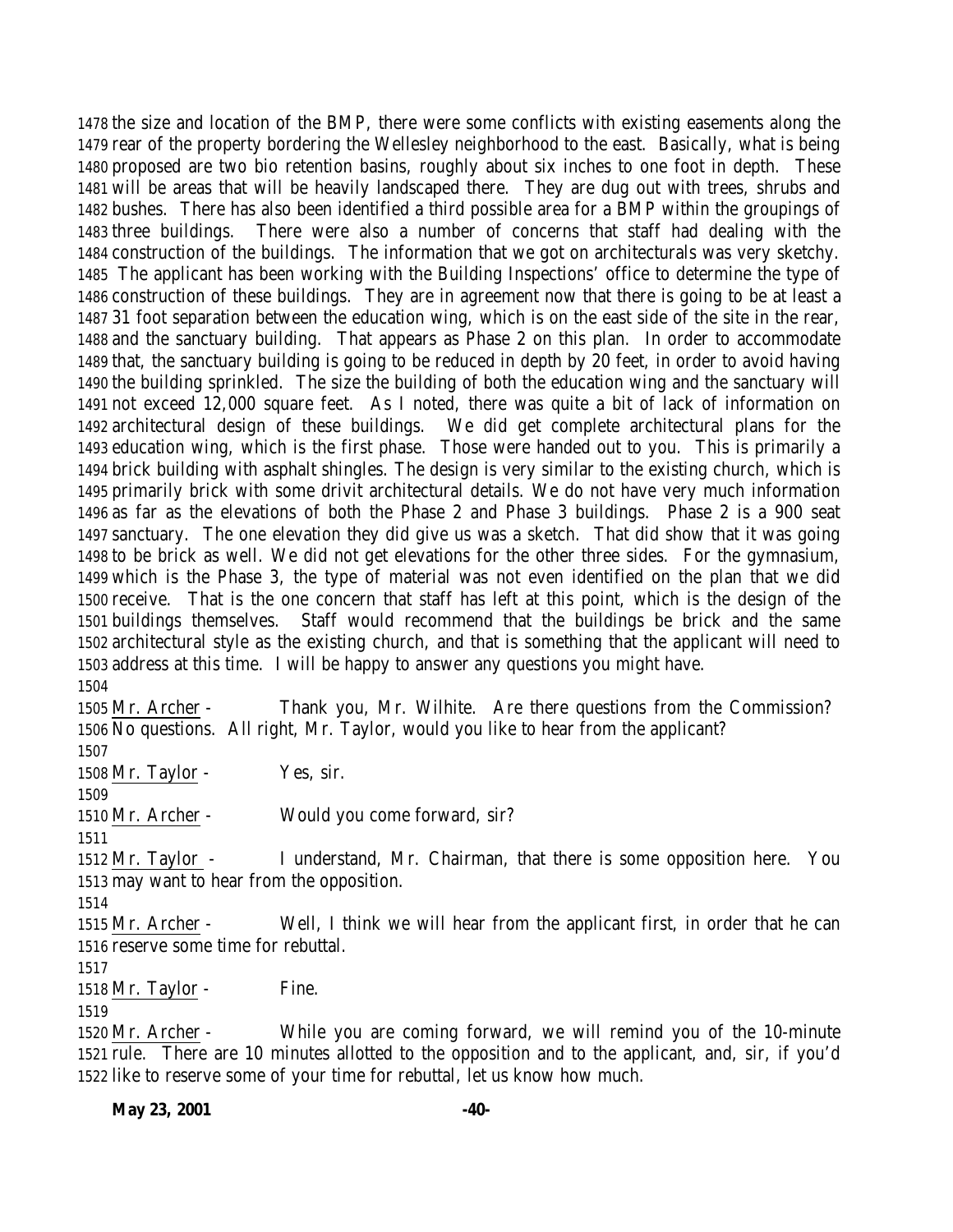|                                   | 1524 Mr. Carl Duncan - I will reserve it all other than what you require of me for answering any         |
|-----------------------------------|----------------------------------------------------------------------------------------------------------|
| 1525 questions that you may have. |                                                                                                          |
| 1526                              |                                                                                                          |
| 1527 Mr. Archer -                 | You don't have any remarks to make at all?                                                               |
| 1528                              |                                                                                                          |
| 1529 Mr. Kaechele -               | One thing, how much parking is involved with Phase 1? Is that the                                        |
| 1530 shaded portion?              |                                                                                                          |
| 1531                              |                                                                                                          |
| 1532 Mr. Duncan                   | Yes, that is the shaded portion.                                                                         |
| 1533                              |                                                                                                          |
| 1534 Mr. Archer -                 | Pardon me. Would you state your name for the record, please.                                             |
| 1535                              |                                                                                                          |
| 1536 Mr. Duncan -                 | Carl Duncan with Duncan and Associates.                                                                  |
| 1537                              |                                                                                                          |
| 1538 Mr. Archer -                 | OK. Thank you.                                                                                           |
| 1539                              |                                                                                                          |
| 1540 Mr. Silber -                 | I was just going to say that you may want to address the staff's identified                              |
| 1541 concerns.                    |                                                                                                          |
| 1542                              |                                                                                                          |
| 1543 Mr. Duncan -                 | Yes, OK. We just conferred back there and the staff's concern about the                                  |
|                                   | 1544 type of material of the Phase 3 gymnasium building. We do not have a problem with making            |
|                                   | 1545 that brick veneer similar to what is already on site.                                               |
| 1546                              |                                                                                                          |
| $1547$ Mr. Taylor -               | Mr. Duncan, with regard to that, the building that I have,<br>the                                        |
|                                   | 1548 educational wing is going to be brick and it looks like cedar shake.                                |
| 1549                              |                                                                                                          |
| 1550 Mr. Duncan -                 | It should be asphalt shingles, I believe.                                                                |
| 1551                              |                                                                                                          |
| $1552$ Mr. Taylor -               | Asphalt shingles. On the side of that, it looks like a fire exit of wood?                                |
|                                   | 1553 Is that correct in the elevation – the south elevation? What material is that? It looks like a fire |
| 1554 exit structure.              |                                                                                                          |
| 1555                              |                                                                                                          |
| 1556 Mr. Duncan -                 | It is a metal staircase and balcony.                                                                     |
| 1557                              |                                                                                                          |
| 1558 Mr. Taylor -                 | And that meets the Code? And then on the elevation for the gymnasium,                                    |
|                                   | 1559 which shows in the plan, really that looked like it was going to be a metal building.               |
| 1560                              |                                                                                                          |
| 1561 Mr. Duncan -                 | I think the intention at the time was probably with a gymnasium-type                                     |
|                                   | 1562 structure, but that was pre-engineered-type metal building, but given the concerns, we              |
|                                   | 1563 certainly can make that a brick veneer and asphalt shingles to match the buildings on site.         |
| 1564                              |                                                                                                          |
| $1565$ Mr. Taylor -               | I am looking at the front elevation of that and quite frankly as I looked at                             |
|                                   | 1566 it, it looks like an interesting gymnasium, but in that particular area, that particular site, my   |
|                                   | 1567 thought would be we should do something more with the architecture to make it compatible            |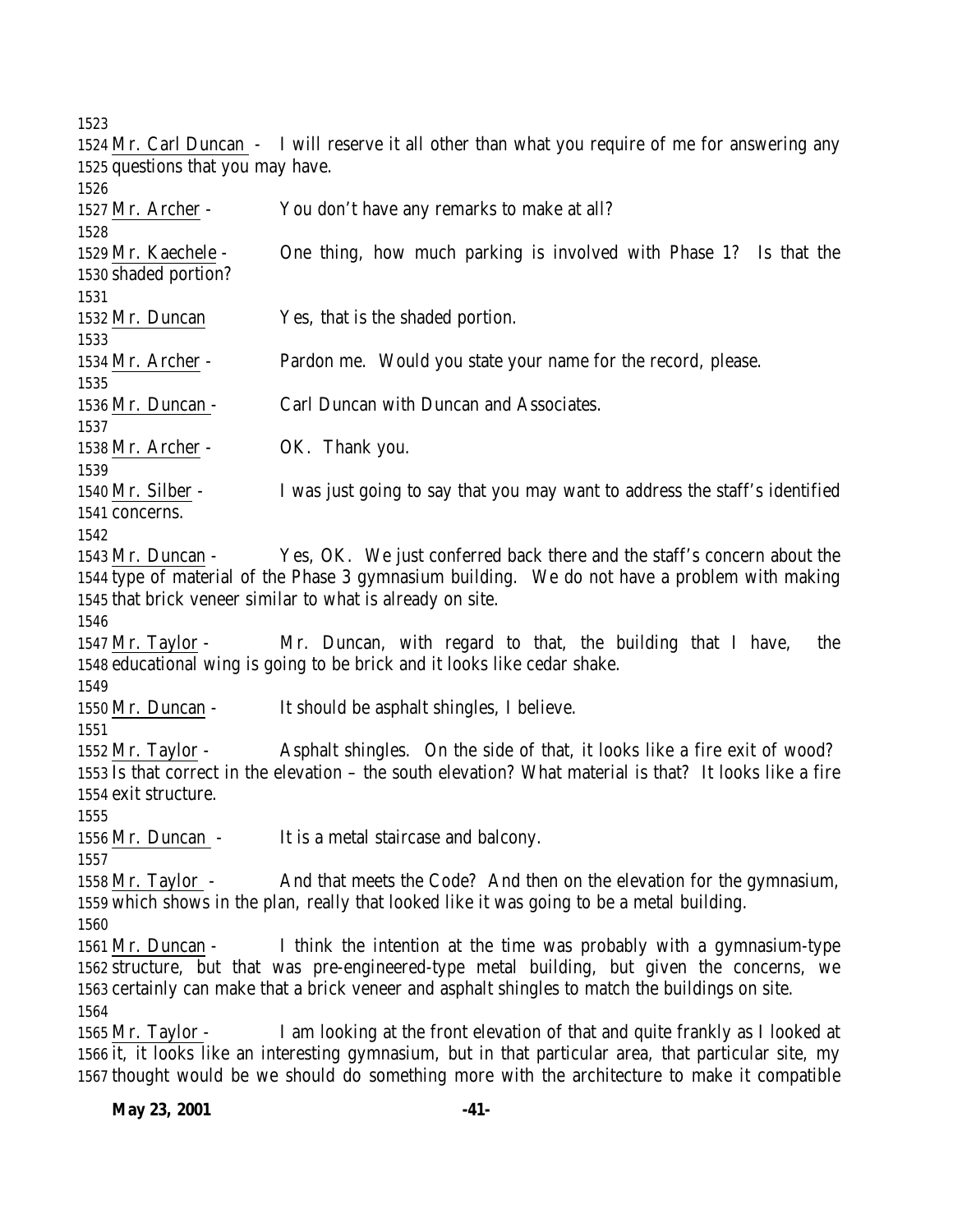with the architecture of the church and the architecture of the neighborhood and high quality of the adjacent residential area. Mr. Duncan - OK, certainly. And we would be willing to work with staff in accommodating that request. Mr. Taylor - Now, another point I had is in the plan view, which is sheet 2, I had just a little difficulty between the educational wing and the new sanctuary, and another phantom square that has been imposed here. Mr. Duncan - Oh, that is the existing playground area that is to removed. The, it looks like line with a zero in it, forming a square in it. Is that the one we are talking about? 1581 Mr. Taylor - Yes. Mr. Duncan - That is an existing playground that will be removed and not relocated on site. Mr. Taylor - OK, then the dotted line going from the educational wing to the existing building and in fact to the new sanctuary. Is that going to be a new set of walls or is that going to be an alley way? What is that? Mr. Duncan - That – the dashed line will be the existing building except for where the new sanctuary is we have erroneously shown it connecting to the new sanctuary, and, in reality, it is about 20 feet or so gap between the existing building and the new sanctuary building. Mr. Taylor - OK. Thank you. Now I can understand it all. I was having trouble with what that structure was going to be. But you have proffered now to change the family life center to a brick structure? 1599 Mr. Duncan - Yes. Mr. Taylor - And the architectural details on that that show a certain lack of symmetry, can we correct that? Mr. Duncan - Sure, we can work with staff to meet their needs on that. Mr. Taylor - I really think a redesign of that in terms of material and architectural styles would be in order. Mr. Duncan - At this stage, that building is very conceptual, so we will, we are OK with any changes like that.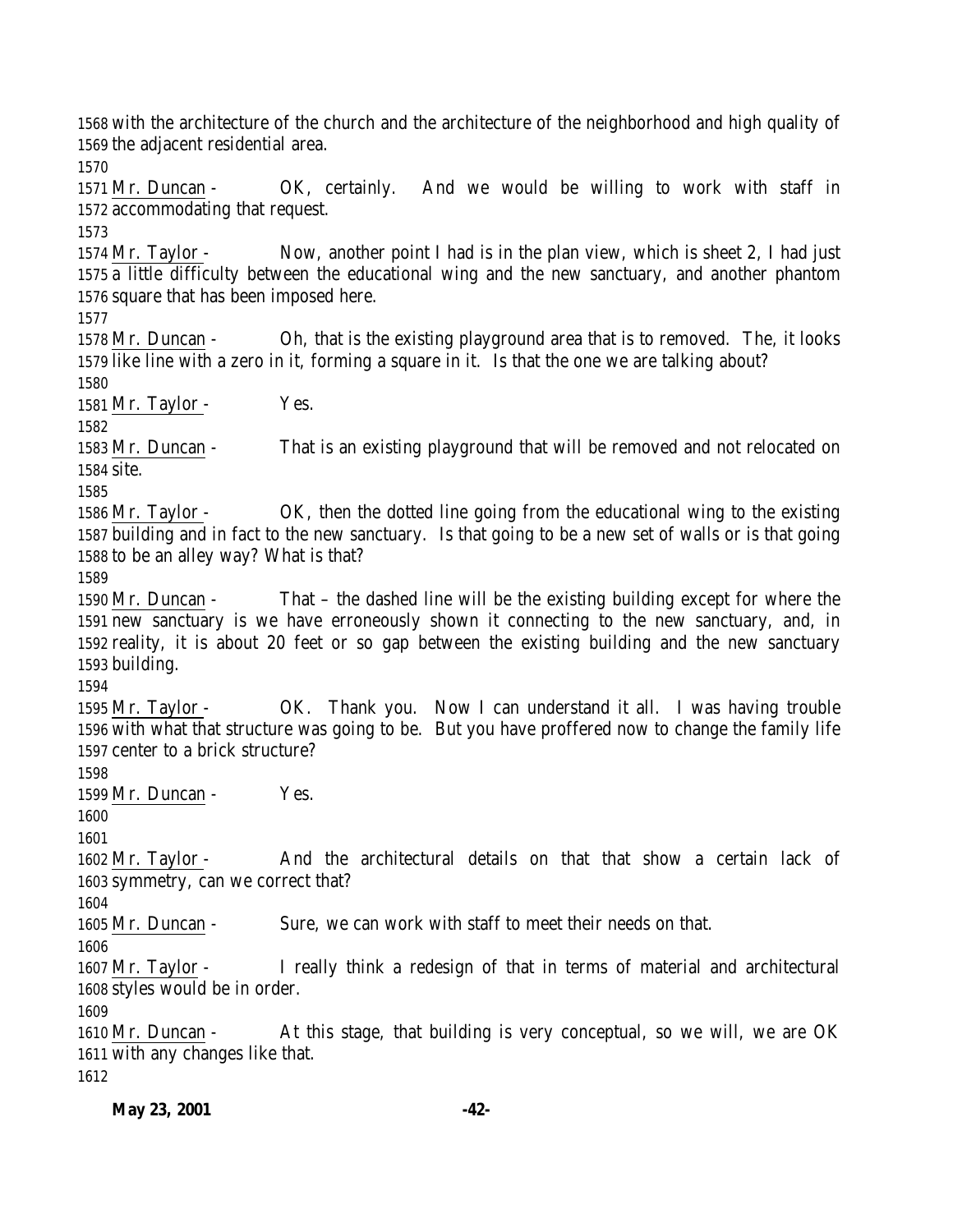Mr. Taylor - Those were the things that jumped off the sheet on my first review of that. I am glad to hear that you will accommodate those changes.

 Ms. Dwyer - One observation I would make, it really is just a thought, but as I look at the elevations for the sanctuary and compare it to the elevations for the educational wing, the educational wing looks like what we refer to, with the grab-bag term, as Colonial Style or Georgian, maybe, and then the sanctuary is fairly contemporary in style, so it might create a more cohesive appearance and have a more similar architectural style among the buildings, as long as you are looking at that, with regard to the…

 Mr. Duncan - Certainly. I think the educational wing more mimicked what is already out there, and the other two, the sanctuary and the gymnasium, are still very conceptual as far as what we have done, so we certainly will work with staff and whoever to accommodate that. 

Ms. Dwyer - I am not saying one is preferable, but just the style…

1629 Mr. Duncan - Certainly.

 Ms. Dwyer - And the BMP, I wasn't clear on Mr. Wilhite's comment. Is it still uncertain as to where it is going to go? Might it be along Gayton Road or do you know? 

 Mr. Wilhite - I think the general location has been determined, not the exact size and it could shift back a little bit. There are a number of existing easements along the east boundary of the site that they have to work within. So, two different basins have been identified. This is our most recent sketch plan. Those are the rectangles up here at the top of the plan just on the other side of the parking areas. Roughly, these basins are 40 x 140 feet and 40 x 110 feet. 

Ms. Dwyer - It looks like trees would have to come down to accommodate those.

 Mr. Wilhite - Yes, there would be trees that would have to be removed, but these are not just open basins. These are bio retention basins and they are going to be heavily landscaped as well, so you may end up having more dense vegetation than is currently existing right now.

 Ms. Dwyer - I was observing the one at Grove Avenue Baptist Church the other day and it looks like it is thriving, so a smaller one than this…

 Mr. Wilhite - There are some good examples around. We can address this so this will be a plus, too.

 Mr. Taylor - And they actually, Commissioner Dwyer, the relief on this particular site is just reasonable. It probably drops from the road back to the site by 30 or 40 feet, which works to the advantage of the buildings in the back. Actually, stepping down as you go down the site and (unintelligible) drainage into those basins, so I think that the basins in the back will be effective, but they are also a very good buffer between the church and the adjacent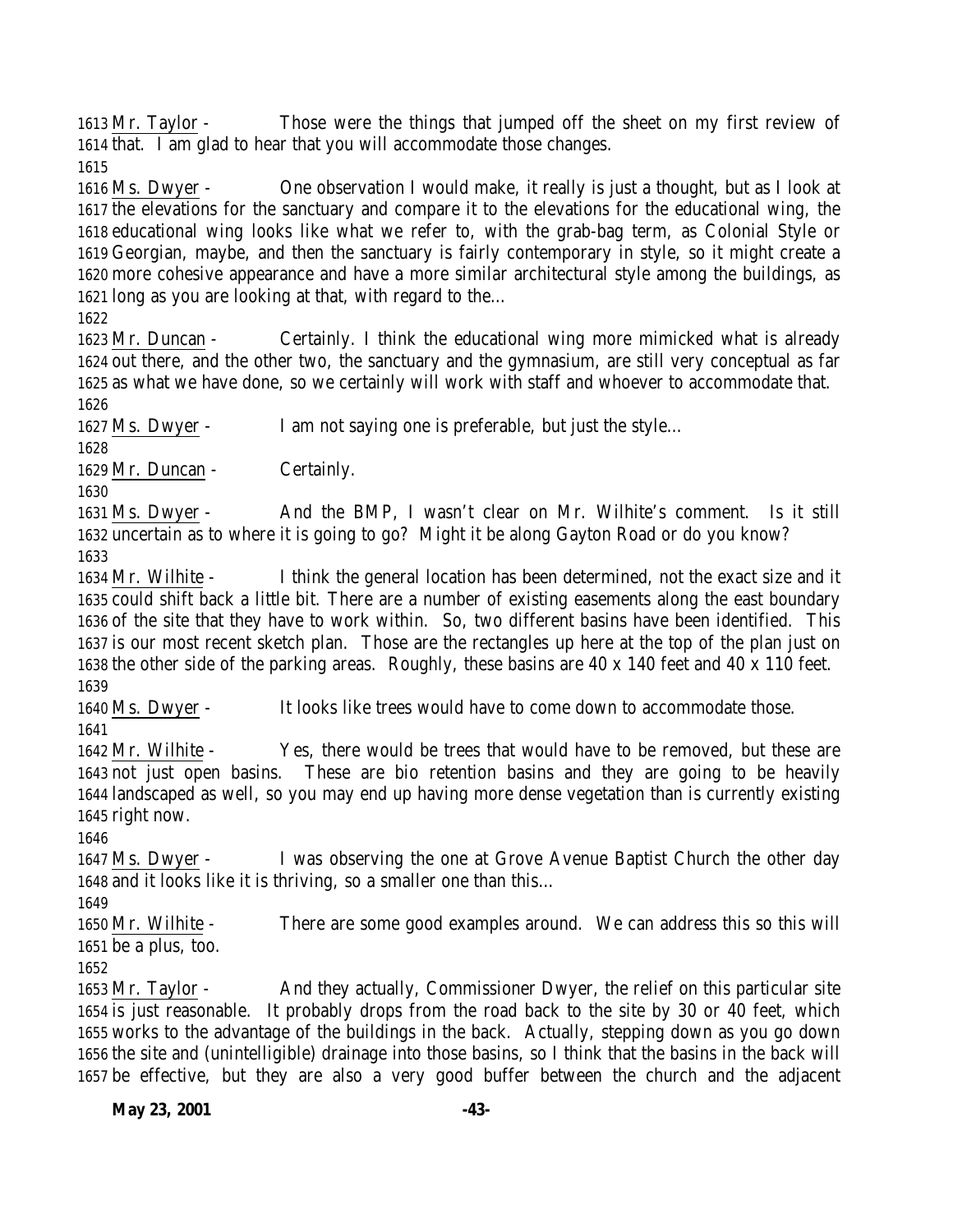residential area.

 Ms. Dwyer - Well, looking at the trees, I was thinking about the neighbors there and how they would be effected by that.

 Mr. Wilhite - At this point, from the most recent sketch plan that we have, the closest that the interior contour of the basin would be within 70 feet of the property line at the closest point, and grading for that basin would come probably 50 feet at the closest point, but those are subject to change.

 Mr. Duncan - I'd like to add, that if you look at the drawing, there are a couple of drainage and sewer easements there, and we are trying to keep the development towards our side of those easements, so that they act like a natural buffer for us, too. We can't cross them. Obviously there are cleared areas already, so all of the natural vegetation between this and the property line, which is the creek, is proposed to stay in place.

Ms. Dwyer - Thank you.

 Mr. Archer - All right. Any further questions before we hear from the opposition? All right. We have opposition. Please state your name for the record and be reminded of the 10 minute rule, and also questions that we ask you, we will deduct that time from your time. 

 Mr. William Deeb - Is it OK if the other households that are a part of this opposition come forward?

 Mr. Archer - They can as long as they stay within the 10 minutes. 

Mr. Deeb - So each of us will be restricted to 10 minutes?

Mr. Archer - No. All of you, collectively.

 Mr. Deeb - OK. This is my first appearance. I didn't know the protocol here. My name is William Deeb and I am a resident at Wellesley @ Shelborne subdivision, and with me today is Eileen Davis, who represents one of the households and Sam Sears represents the other household. We had intentionally, initially, three other households, because of scheduling problems, were not able to attend today. We appreciate you bringing this up on the agenda, also, and also appreciate that courtesy extended to us, and one of the things of concern that we had upon hearing of this revised plan that was submitted several years back; first of all, I'd like to take an opportunity to applaud Kevin, who has been really cordial in working with us and has really bent over backwards to assist us in some of our questions – so, thanks Kevin. 

 When we initially took a look at the plans, one of the concerns that we had, and I want to address something after the fact. Several years ago they cut a sewage line that they talked about. No. 1, we received no notification of that sewage line being cut, and all of a sudden, one day I was out on my deck and I looked and there were heavy tractors back there just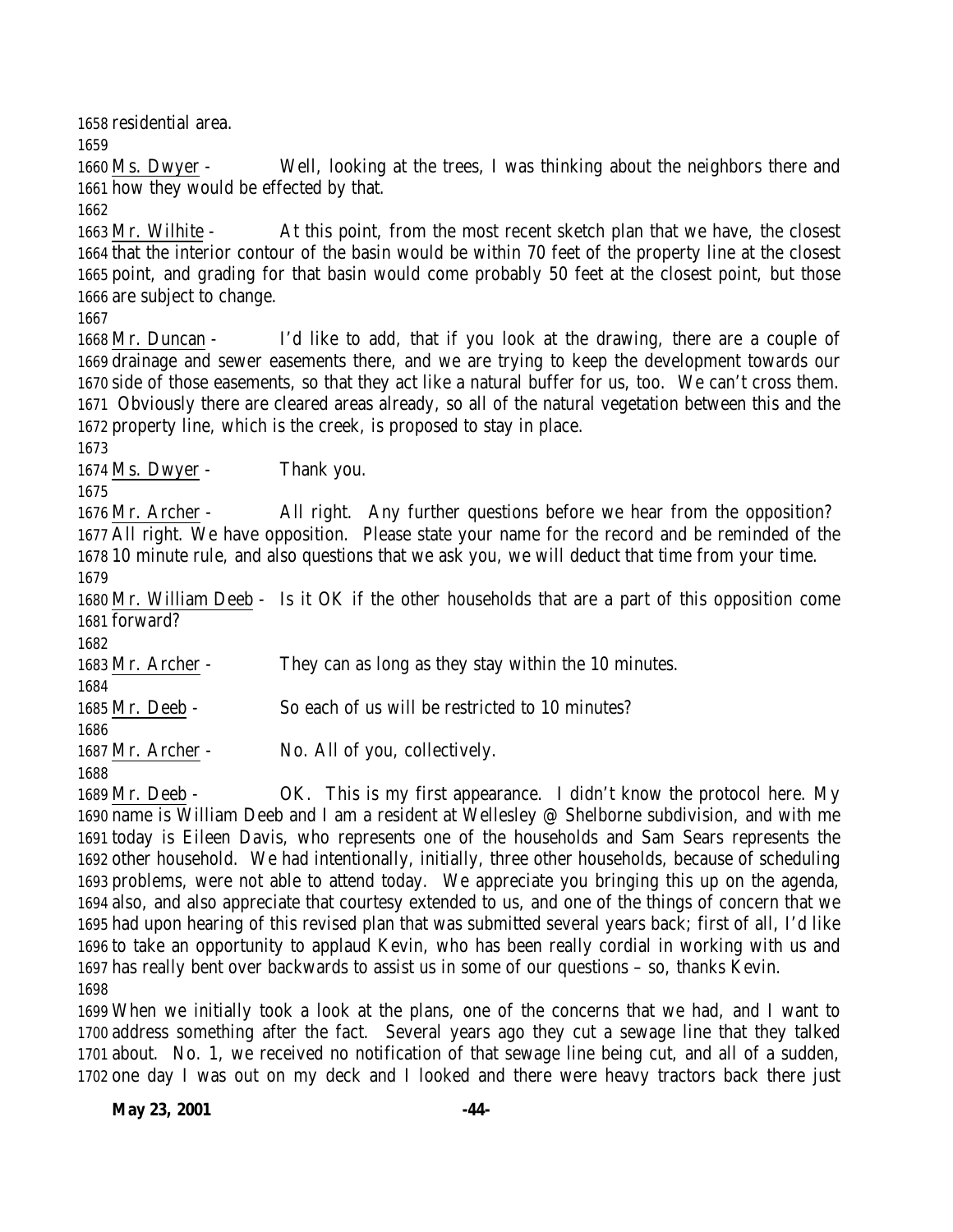knocking down every tree in sight to cut this sewage line that connects to Sedgmoor Oaks, and so at that time I called the County to find out what was going on. I called the church. The church evidently had granted permission for that cut-through to take place that came all the way behind our property. I called Mr. Kaechele trying to find an answer to what was going on. Obviously, that was the first that we heard of it; nothing was done. The silt fence that is currently in place still has not come down. I talked with the developer. He said the County has not released it yet, but the bottom line was it was just, to us, done in very poor taste, just total disregard for the residents and the beautiful scene that we have behind us that is called woods is vacant, and it is like a hole there, and nothing was done to replace any of the taken-down trees that was a concern to us.

 1714 Ms. Dwyer - Can I ask you a question about that? Mr. Deeb - Sure. Ms. Dwyer - Was this work done on your property at all? 

 Mr. Deeb - It was not on our property. We submit that it is not our property. We 1722 respect that this property does belong to the church. The concern that we have, first of all, is the church is not, it has been quite surprising, has not contacted any of the residents to sit down and talk regarding this expansion. This is the first that we have heard. We were notified by the County. Some of the major concerns that we have, #1 is, we respect the growth and it is great to see that they are having progress and that their congregation is growing, but we would also like to be able to maintain the integrity of the buffered landscaped area between our property and the church, which is slowly diminishing, based on #1, that sewerage line that was cut through. Also, we have concerns relative to the Chesapeake Bay Protection Act, the creek that is in between our property and the church that is protected by that Act. Eileen Davis is going to talk relative to that particular concern, and, again, this is our first. We saw the plans today for the first time and we saw a representative from the church who had to leave for another meeting, and he said he was willing to sit down with us to talk about some of the changes that are taking place. I am going to go ahead and turn this over, since we have a 10-minute time limit, and let Eileen talk about the Chesapeake Bay Preservation Act.

 Mr. Kaechele - Before you leave, did you contact the church and ask them to meet with you?

 Mr. Deeb - I went up to the church last week to look at the plat that they had in their foyer and I happened to run into the pastor. And he was trying to explain to me what was going on. I am not the greatest at reading blueprints or any type of plats, but, you know, he was cordial. He did not indicate to me at that time that they were going to sit down with the residents and discuss this project.

1747 Mr. Kaechele - But, if you requested it, I presume they would.

**May 23, 2001 -45-**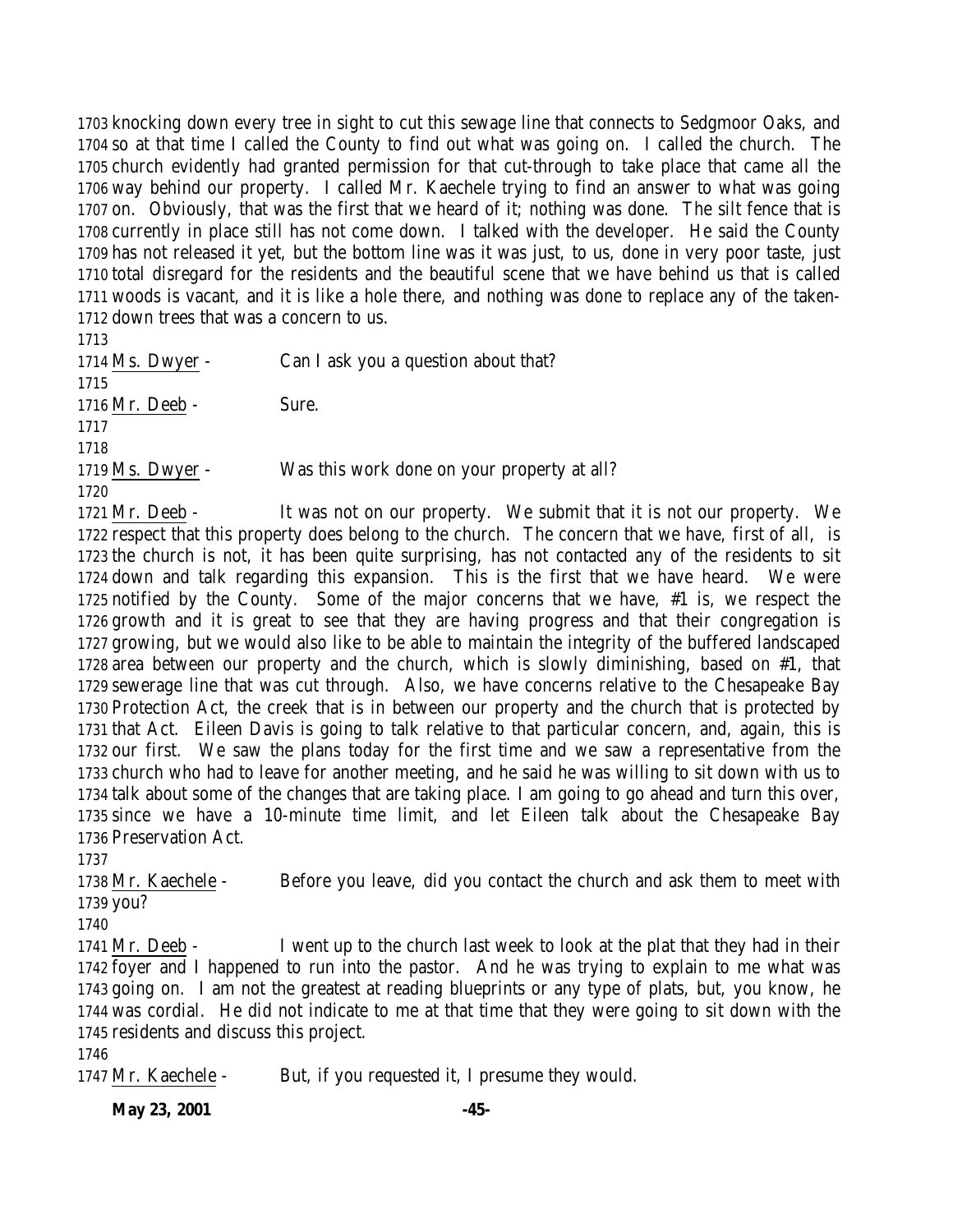1749 Mr. Deeb - I would assume they would. I would have thought that they would have contacted us. You can flip-flop it however you want. Let me go ahead and let Sam.. 

 Mr. Sears - Just a quick comment, and again, I don't have great opposition to the building itself, although I am starting to have some concerns a little bit about it. It doesn't seem to be very well planned out.

Mr. Taylor - I missed your name.

 Mr. Sears - Sam Sears. I do have some concerns about the plans. However, I guess, #1, I am interested in the buffer, especially with the easement now and the trees being taken down. And second, the development of the drainage ponds there. The drainage pond that is now in place is directly behind my house and if you look at that, actually what it is is a berm. It does have vegetation in it; however, it has gravel at the back of it, and there is basically an 18 inch to two-foot deep ditch where it just runs right straight from the parking lot, through a culvert into the drainage pond, down the hill, and into the creek. It is nothing but a big erosion thing that is going right straight into the creek, and if this is what is going to be in this parking lot, then we are going to have some problems. I will let Eileen speak. 

 Ms. Eileen Davis - My name is Eileen Davis and I live behind, I am lot 19, which is behind one of the proposed basins that are on your site map. I actually would like to say to Ms. Dwyer that I appreciate her comment on her concern about the aesthetics of that building, of its size and structure. I would agree with you. I think that is really something they need to look at.

 I am here today to specifically talk about the creek and about the grading of the land. As it happens, my daughter did a study on this creek, Effective Urbanization on a Tributary to the Chesapeake Bay, over a three-year period. It was a longitudinal study. It was presented at the Metro Richmond Science Fair for two years and took first place and went on to Virginia Junior Academy of Science. I say that because it was looked at by a lot of environmental scientists and it was considered to be scientifically valid. In that study, that creek directly behind the house is the Chesapeake Bay protected tributary, and the land directly behind that, the creek area directly behind those two BMPs are in the buffer zone, the 200-foot buffer zone, and what I have here is on this one map over here…I don't know if you can see it. It is a site map. She tested four sites and three and four are the area directly behind the proposed building. 

 As you can see by the basic bar graph, that over that three-year study, specifically what I am concerned about mostly is the tributary levels. Because the Chesapeake Bay Protection Act is in place, one of the things that it says is that when there is an increased grading of the land surrounding the tributary, special consideration has to be made to amend the ability to build upon that area. The grade behind this property, the grade of this property, is not really being…he mentioned it a little bit with regards to the grading, but it is a rather sharp incline. I have a 3-story house and when I'm on the third floor of my house looking out the window, cars coming down Gayton Road are at eye-level with me, so we are talking about property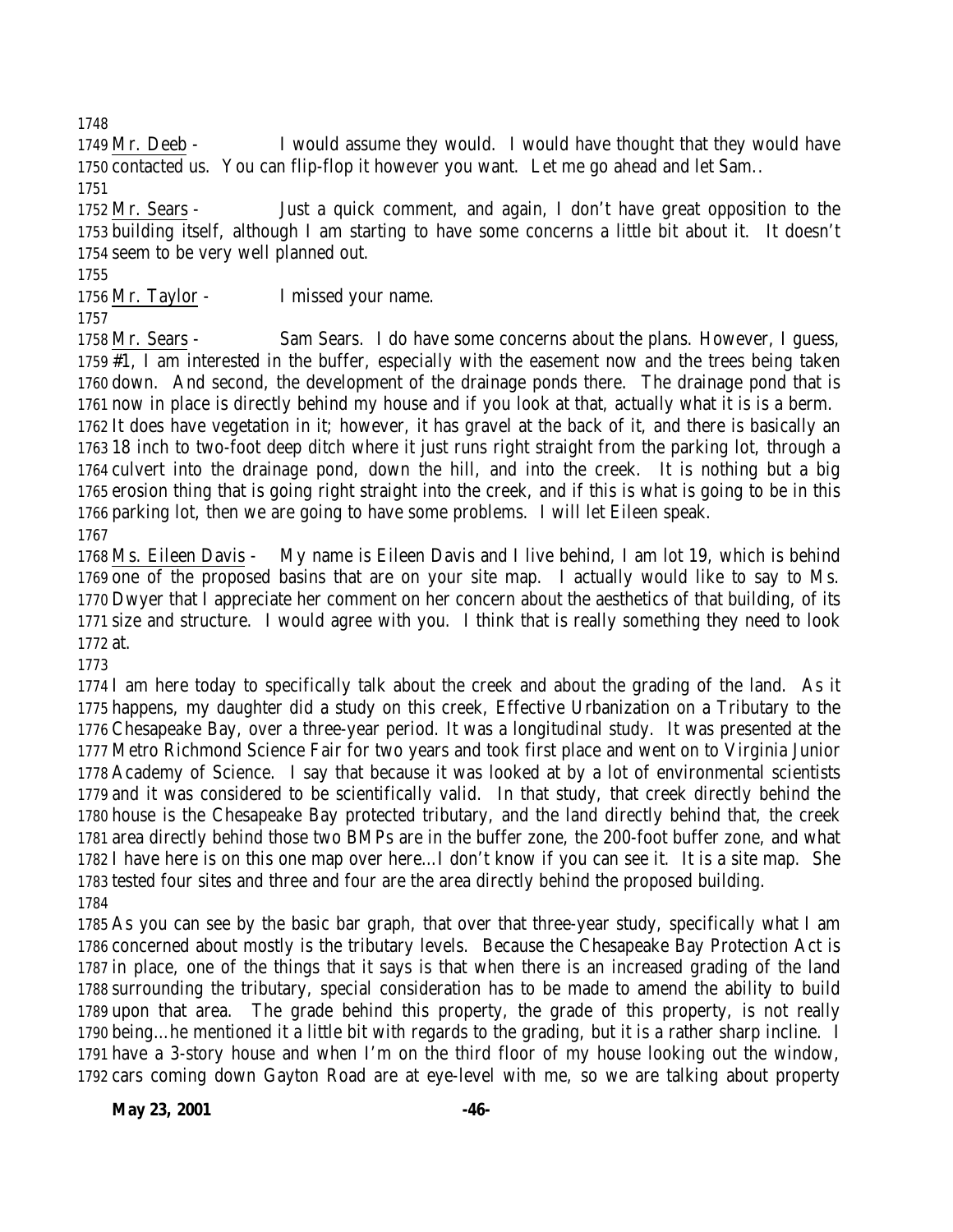that, that this piece of property goes from that amount of pitch from Gayton Road all the way down to the end of that property, and I share Mr. Sears' concern that those basins that are being put in, that the way the land is pitched, it is going to be an erosion issue, a serious erosion issue. I am concerned about the building of that whole area, with the disturbance of a very heavy forested treed area, now very, very heavily treed. As a matter of fact, right now in this season, we can't even see Gayton Road except at night you can see the lights. That is how heavily forested it is, and that would have to be severely disturbed in order for this building to take place. Basically the concerns are that a silt fence, I know, was always used in building. I am not an engineer. I am a registered nurse, so this is not my area of expertise, but the silt fence is, the pitch of the land, I am concerned is too steep to be controlled, that the amount of disturbance of this land can be controlled by a silt fence, and I would like for someone who knows about these things to take a hard look at the impact. I am also concerned about the increased lack of impervious surfaces. When they build those buildings and the parking lots, all of the other areas and that water, rains and stuff, the way this land is pitched it is coming right at us and it is going to go right into our creek. There is absolutely no doubt about it. You don't have to be an engineer to see that that is going to happen, and as Mr. Sears has already told you, it is already happening behind his house. We have 100-year flood plain on that creek behind our house and there are some concerns by the residents that if all of this building is done on that land mass with that gray and that increased water, what are we going to have in terms of increased floods on that creek behind our property, which would spill over into our yards. We are also, we would like a review of compliance of how well this building is, the disturbance of this land would impact the Chesapeake Bay, the runoff into the creek, the potential for increased flooding for our residential area, and whether or not those basins that are being built would actually be effective, considering the way that land is graded. And, then on the sidebar, we would also, we are also concerned about the physical size of that entire, it is a rather extensive renovation, and if you look at that site map, it is in a rather narrow piece of property. It slopes around Gayton Road. I think that is it. Thank you. 

 Ms. Dwyer - Do we have anyone here who can speak to the environmental issues? 

 Mr. Perry - Hi. I stopped in for a different reason, but while I am here, I will address this. It appears as far as the RPA issue that this drain is not considered a perennial stream in accordance with the Chesapeake Bay guidelines. Therefore, as far as the required 100-foot setback RPA, it is not required to have the 100-foot buffer. I will double check on that when I get back. I apologize. I am just not familiar with this case, but I will check on that on behalf of the people that are concerned. With respect to the grading that was referred to, whenever you have steep slopes, highly erodible soils, there are requirements under the Chesapeake Bay Act, under the Resource Management Area, the RMA, to go ahead and provide storm water quality. In fact, the RMA properties are ski sloped and I need to check the highly erodible as well, but just looking very briefly at the plans, it is apparent that we do have storm water management that would be required by the two retention basins, so they probably met that provision, as well. With respect to the erosion control comments, obviously at this point in time, erosion control is not shown, but I can read you our comments and our comments were: BMPs should be used as sediment traps or basins during construction. This may allow the bi-pass diversion to be eliminated. So, just by that comment, it is obvious that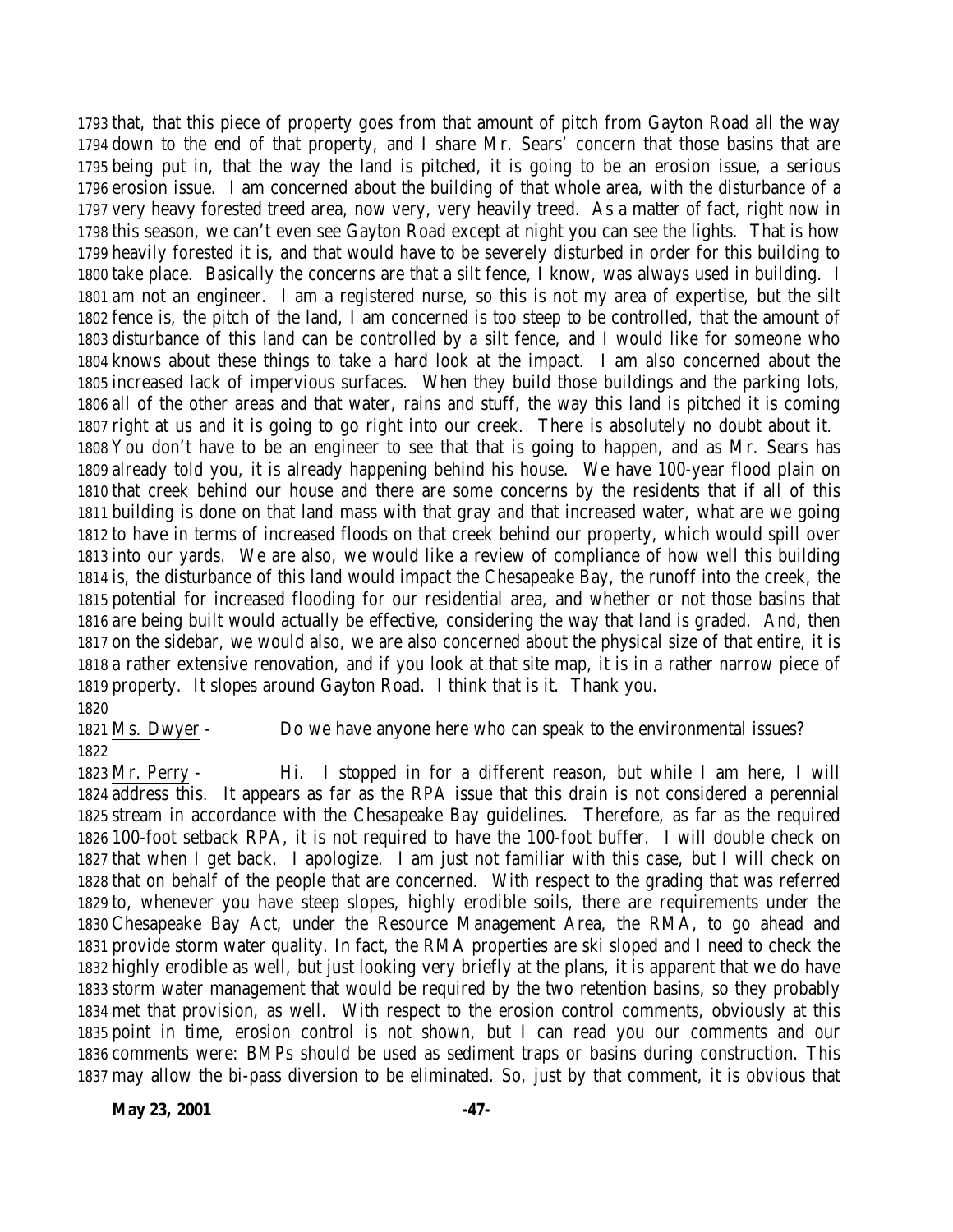we also consider on this site, that they will not just be using silt fence, that we will be using traps or basins to go ahead and catch sediment from the construction site and treat it prior to release. Again, for your benefit, this is a very preliminary plan. As far as the environmental division is concerned, we will get into a lot of the details on how the water is diverted to basins, how to protect the streams, how those BMPs are designed. I heard some folks talking about the slopes. You've got to understand that the bio-retention that they are referring to is actually underground. I mean it is landscaping. It is basically a vault that is built under the ground. Water collects and actually drops down through this, so you don't have the big basin slopes that you would, let's say, and normally you see sometimes in a subdivision when you have a BMP basin. So, it will be a little different with respect to that. Those are the things that we looked at and a lot more detail when the plan comes in. All I can tell you, if it makes you feel any better, we are very aggressive as far as the environmental concerns and controls are. Probably there are some developers and engineers here in the audience who could attest to that, and I can assure you that listening to your comments, we will give you the maximum protection that can be afforded. I will say this, not to patting ourselves on the back, but we go way beyond what the State and Federal requirements are, in many cases, on environmental control that probably does not make some people happy in the audience, but hopefully our citizens feel it is well warranted, so with that, I know it is a general comment, but I probably can't afford, without being too familiar with it. 

 Ms. Davis - I just have a general question. Again, I am a nurse and not an engineer. Would the amount of the building, in terms of square footage, between the drives that go out into the parking and the building, would that have any impact on the water level in that creek and would that prevent any kind of increased flooding risk to the homeowners that live along that line?

 Mr. Silber - Mr. Perry, and ma'am, I think there are enough issues here, considering the church has not met with the neighborhood, and there are drainage concerns, and there are a lot of questions, I would strongly recommend to the Commission that they consider deferring this instead of spending more time, when we have many things on the agenda still, and if we can maybe move on, I would certainly, unless the applicant objects, I would suggest the Commission consider deferring this.

 Mr. Taylor - Mr. Silber, I quite agree, and I am ready to move for a 30-day deferral at the request of the Commission to enable us to study the architectural aspects, the building materials and the designs, the Chesapeake Bay Protection, and we certainly want Mr. Perry to go a step beyond on the drainage, and the site layout. So, accordingly…

Mr. Vanarsdall - The applicant may want to defer it, if you want to ask him.

 Mr. Duncan - I reserved the right to a rebuttal and I'd like to take the opportunity to have that rebuttal, if I could. There have been a lot of issues raised and I think we have addressed them. The home owners may not be aware of it.

Mr. Taylor - Well, I can realize that, but I see so many loose ends that I was going to

**May 23, 2001 -48-**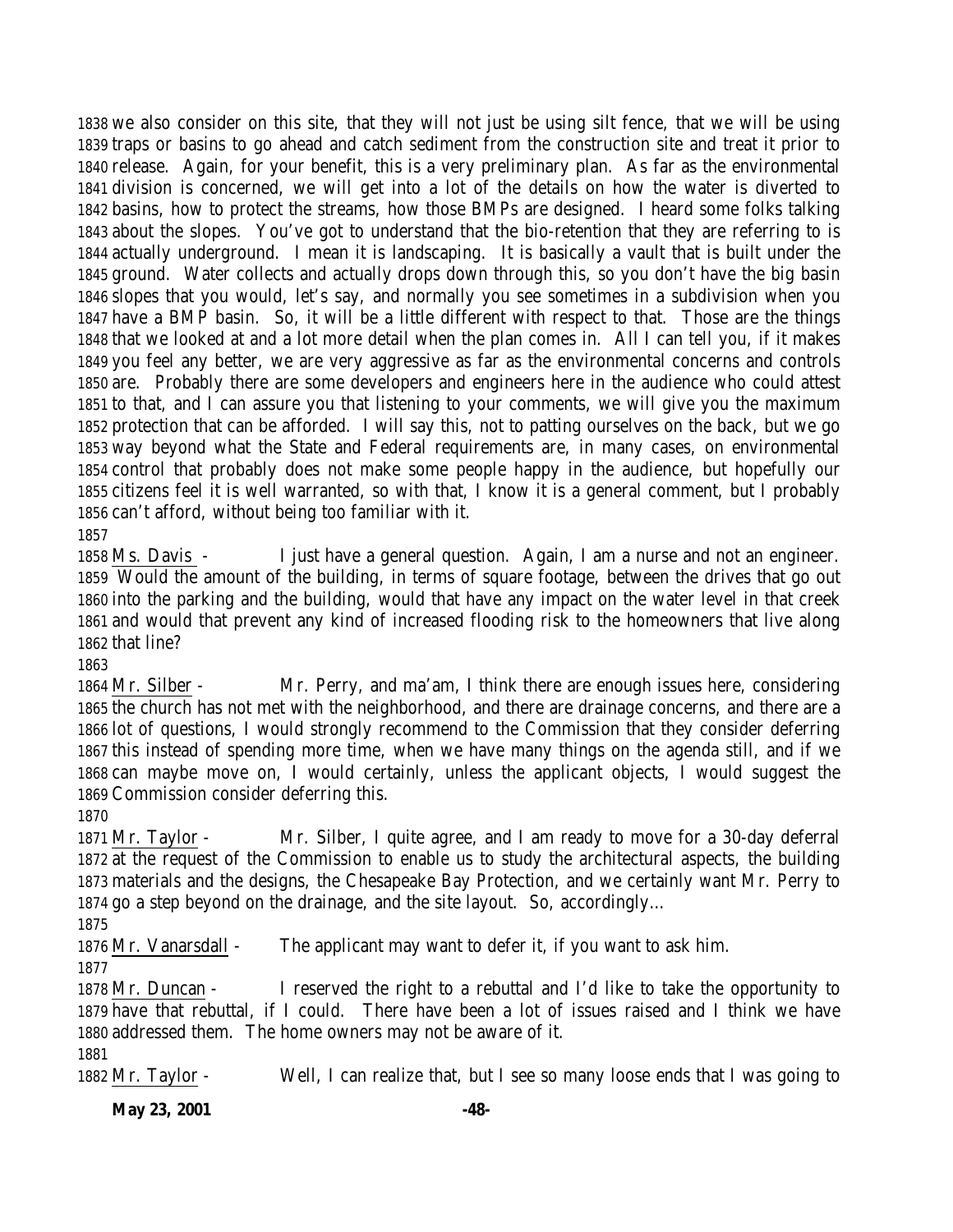offer a 30-day deferral at the request of the Commission, no expense to you, to give us a chance to review all of the different factors that I have discussed, and meet with the neighbors and give it a real good look. I am a registered engineer in Virginia and I have looked at it and I don't understand how complicated it is. I do understand the issues with architecture, with the building materials, with the Chesapeake Bay Protection, and I just think it would be good if we walked with Mr. Duncan with the staff and the church to just review where we are and satisfy everybody that all of the things that need to be considered are considered, and that we have reasonable assurances that this development that will be acceptable, beneficial, and something we can all be proud of. So, 30-days really just gives the opportunity to meet and discuss and go over these things, because I think now with all of the differences that we have, all of the issues that remain unanswered, there is no way that I think we can go ahead with this and approve it, nor do I think it is fair to disapprove it. It is just premature to really get into the details, and I think we are better able to do that in private sessions than we are taking the time of the Commission.

 Mr. Duncan - And I agree with you there and we are supportive of that. The only comment that we would make in rebuttal is that Mr. Sears had made a comment about the BMP. Well, there is no BMP on the site currently. What he is referring to is an old sediment trap that was removed during construction, and that is not what we are proposing to put on site. What we are proposing to put on site is bio-retention and we purposefully stayed closer to our side of the development and on our side of the easements to maintain that buffer. We are outside of the 100-year floodplain. We are outside of the wetlands limit plus 100 foot, and we've taken good efforts to maintain our creek, because we consider it ours, also. 

 Mr. Taylor - I completely agree with that and I think that time and consideration will result in a good design. This just gives us an opportunity to all get together and make sure that everybody's concerns are heard, they are responded to, and they are satisfied, and that will give us the opportunity to go over it both within the professional area, within the neighborhood, and allow me to take a look at it with the staff, and then we can bring it back and it will be a whole piece of proposal. So, with that, Mr. Chairman…

 Mr. Kaechele - Will the architects or the church take responsibility for setting up a meeting? With that, I guess, all of the neighbors that back up to this.

 Mr. Duncan - Well, speaking with the church representatives that we had here earlier that had to leave, he indicated he would contact us to sit down and discuss the relative issues both with engineers and (unintelligible).

Mr. Kaechele - We will have a formal meeting set up.

Mr. Duncan - I mean we are OK with that.

 Mr. Taylor - Do you want to do this at your request or the request of the Commission? One is 30 days and the other is 90 days.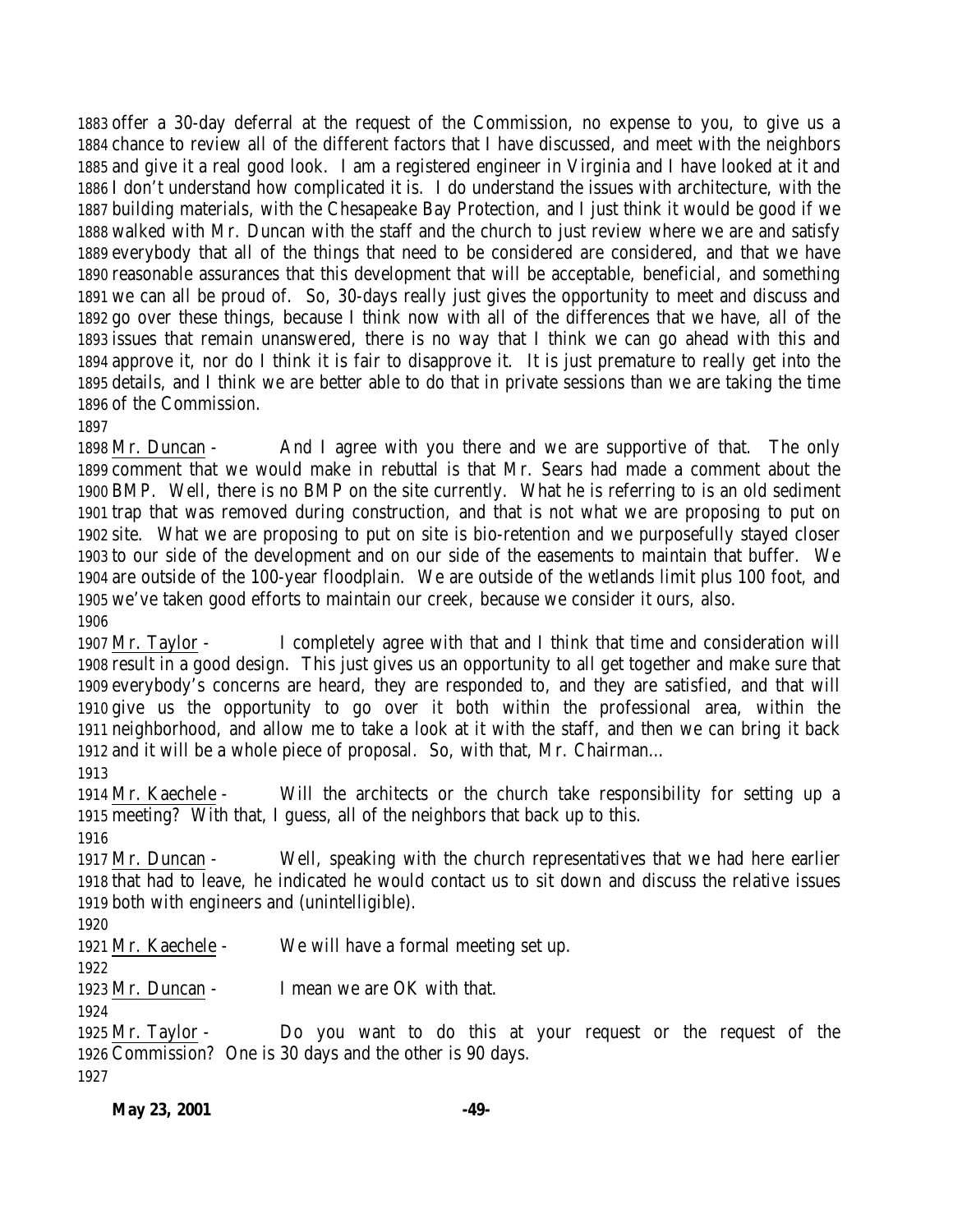| 1928 Mr. Duncan -                      | If the Commission feels so moved, that is fine.                                                      |
|----------------------------------------|------------------------------------------------------------------------------------------------------|
| 1929                                   |                                                                                                      |
| 1930 Mr. Vanarsdall -                  | So you are not in agreement with the deferment?                                                      |
| 1931                                   |                                                                                                      |
| 1932 Mr. Duncan -                      | Our preference would be for you guys to approve it, but I certainly see                              |
| 1933 the issues that are on the table. |                                                                                                      |
| 1934                                   |                                                                                                      |
| 1935 Mr. Vanarsdall -                  | You are in agreement with the deferment? That is all that I am asking                                |
| 1936 you.                              |                                                                                                      |
| 1937                                   |                                                                                                      |
| 1938 Mr. Duncan -                      | Yes. I believe so. Are you guys OK with that?                                                        |
| 1939                                   |                                                                                                      |
| 1940 Mr. Silber -                      | Also, when you meet with the neighborhood, you may want to have                                      |
|                                        | 1941 someone from our drainage division or Mr. Perry's environmental division there at the meeting   |
|                                        | 1942 to discuss the issues that have been brought up.                                                |
| 1943                                   |                                                                                                      |
| 1944 Mr. Taylor $-$                    | What I would most say there, Mr. Duncan, is to get in touch with myself                              |
|                                        | 1945 or Mr. Wilhite and we will set up a chain of meetings and probably he and I will attend several |
|                                        | 1946 of them. Some will probably be meeting with us and some with the community with a view          |
|                                        | 1947 toward bringing everybody together. So, Mr. Chairman, I move to defer this case for 30 days     |
| 1948 at the request of the Commission. |                                                                                                      |
| 1949                                   |                                                                                                      |
| 1950 Mr. Jernigan -                    | Second.                                                                                              |
| 1951                                   |                                                                                                      |
|                                        |                                                                                                      |
| 1952 Mr. Archer -                      | Motion by Mr. Taylor and second by Mr. Jernigan. All in favor of the                                 |
|                                        | 1953 motion say aye. All opposed say no. The ayes have it. It is deferred until June 27, 2001.       |
| 1954                                   |                                                                                                      |
|                                        | 1955 The Planning Commission deferred POD-35-01, Gayton Baptist Church - North Gayton Road           |
|                                        | 1956 (POD-98-90 Revised) to its meeting on June 27, 2001.                                            |
| 1957                                   |                                                                                                      |
| 1958 PLAN OF DEVELOPMENT               |                                                                                                      |
| 1959                                   |                                                                                                      |
| POD-26-99                              | William J. Schmidt & Associates for Chestnut                                                         |
| <b>Chestnut Grove Assisted</b>         | Grove, LLC: Request for approval of a plan of                                                        |
| <b>Living Facility</b>                 | development, as required by Chapter 24, Section 24-                                                  |
|                                        | 106 of the Henrico County Code to construct a two-                                                   |
|                                        | story, 73,510 square foot, 78 unit, assisted living                                                  |

**May 23, 2001 -50-**

1961 Mr. Archer - All right. Is there anyone here in opposition to the Chestnut Grove

sewer. **(Brookland)**

facility. The 3.919 acre site is located at 9010 Woodman Road, approximately 200 feet north of Parham Road on the west side of Woodman Road on parcels 51-A-98 and 99. The zoning is R-6C, General Residence District (Conditional). County water and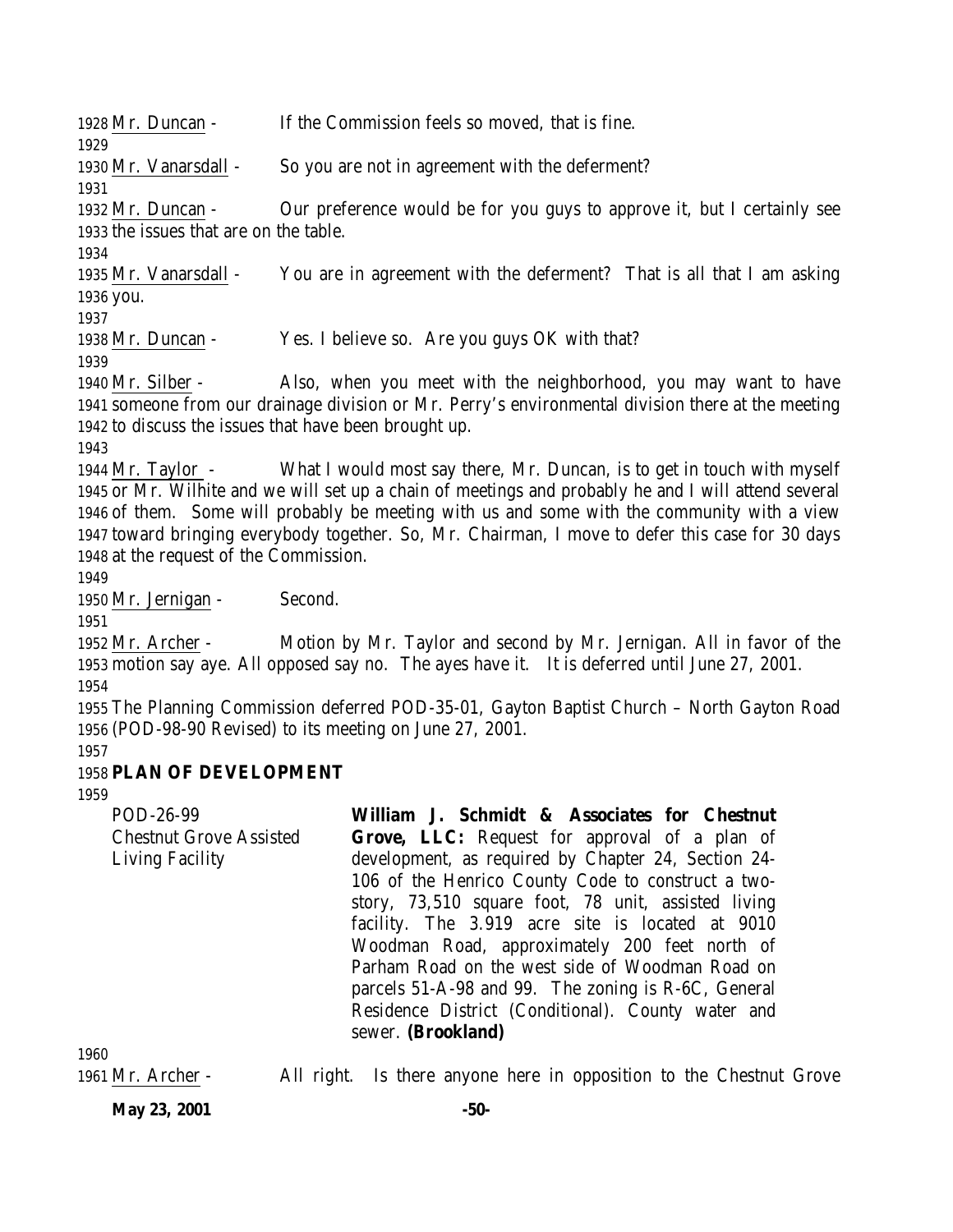Assisted Living Facility? It is POD-26-99. Mr. McGarry - You have opposition. Mr. Archer- OK. Thank you, Mr. McGarry. Go right ahead, sir. Mr. McGarry - The Planning Commissioner for this district and the staff have met and are satisfied that the proffers can be met and annotation #4 was added to the plan. The applicant is aware of this and is in agreement. The building layout, the location of the kitchen as it relates to the dumpster is something that is not the optimum but staff is willing to accept the dumpster location shown on the plan. We do have a gate detail, which we requested. It is a very tight site. Anyway, staff can recommend approval of the plan, subject to the four annotations on the plans, the standard conditions for this type of development, and the additional conditions Nos. 23 through 29 with No. 9A Amended. I'd be happy to answer any questions. Mr. Archer - OK. Any questions for Mr. McGarry? Mr. Vanarsdall - Mr. McGarry, where did you say you found a place for the dumpster? Mr. McGarry - We have not found a place for it. We felt it was best served right where it is shown, because it relates so well to the kitchen area and the other common areas. Mr. Vanarsdall - When you and I last talked, you were looking over there on the left and said that wasn't a good place. 1988 Mr. McGarry - No. Mr. Vanarsdall - So, it will be screened so that you can't see it. Mr. McGarry - We do have a (unintelligible) screen for it and there will be wooden gates. Mr. Vanarsdall - There's going to be a brick wall there or something? Mr. McGarry - I believe there is a masonry wall around there. Is that correct (speaking to applicant)? Yes, it is. Mr. Archer - Mr. McGarry, is there an addendum item on this case? Mr. McGarry - I'm not sure that there was. I plan to present No. 9 amended at the appropriate time. Mr. Archer - Thank you, sir. Are there any further questions for Mr. McGarry? Mr. Vanarsdall, would you like to make a motion?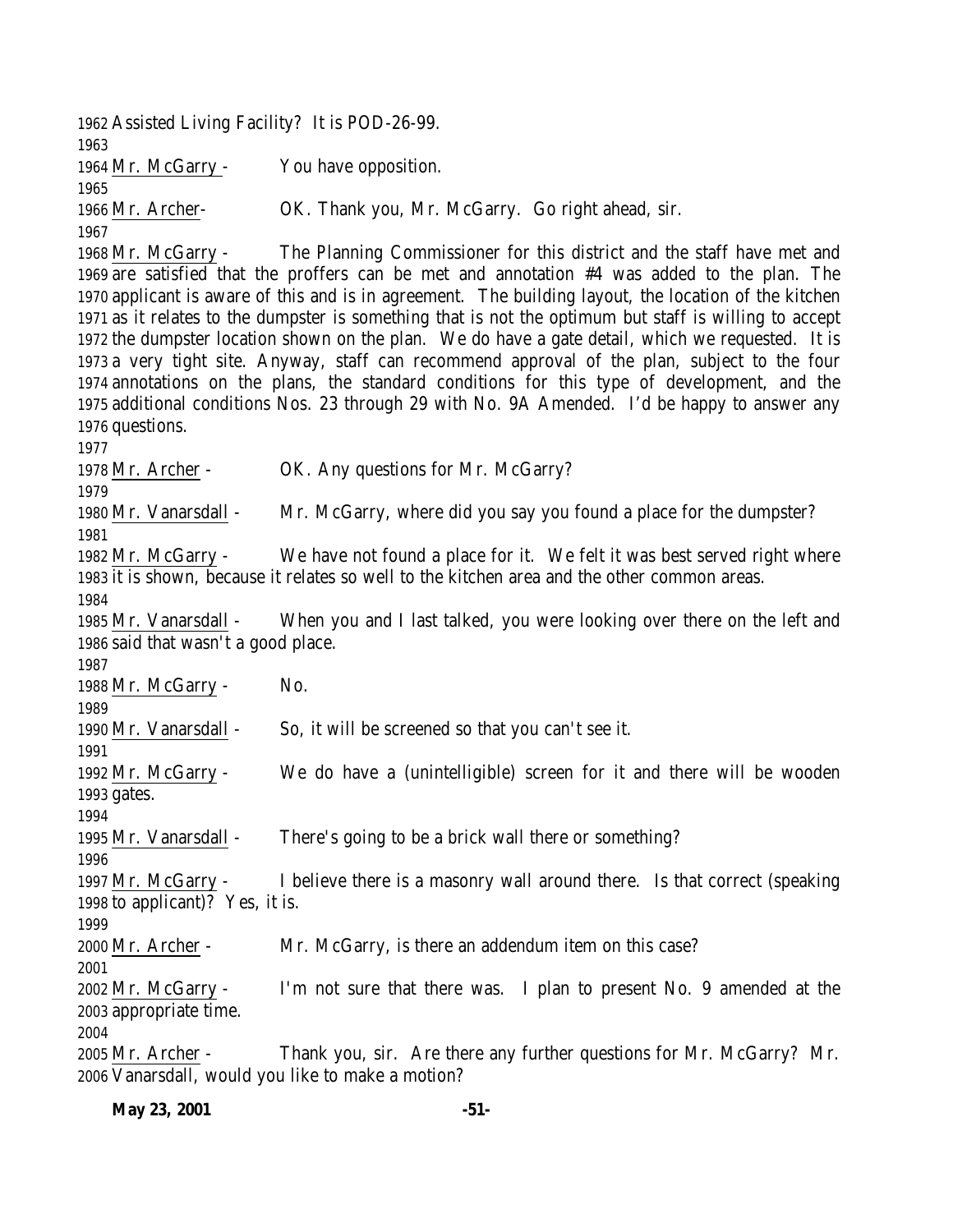| May 23, 2001                                | $-52-$                                                                                                                                                     |
|---------------------------------------------|------------------------------------------------------------------------------------------------------------------------------------------------------------|
| 2050 Mr. Vanarsdall -<br>2051 Ms. Thacker - | We will look into that, now that we know that.<br>Okay. That will be fine.                                                                                 |
| 2049                                        |                                                                                                                                                            |
| 2048 Ms. Thacker -                          | Well, they still pick it up on Parham Road and they wake you up.                                                                                           |
| 2047                                        |                                                                                                                                                            |
| 2045 Mr. Vanarsdall -                       | On the original rezoning case, we have hours on the dumpster that trash<br>2046 won't be picked up at three o'clock in the morning. I can assure you that. |
| 2044                                        |                                                                                                                                                            |
|                                             | 2043 doctors, and ambulances and all. I know how it is working in a hospital.                                                                              |
|                                             | 2042 at Parham Road and they also pick up there. And they have visitors coming and going,                                                                  |
| 2041 Ms. Thacker -                          | Yes. And they pick up trash at three o'clock in the morning, BFI, down                                                                                     |
| 2040                                        |                                                                                                                                                            |
| 2039 Mr. Vanarsdall -                       | You are concerned about the traffic.                                                                                                                       |
| 2038                                        |                                                                                                                                                            |
|                                             | 2037 concerned for our safety and all with this project going up. I lived at this address since 1956.                                                      |
|                                             | 2036 and take them back to the home. Now they have electric locks and they can't get out. We are                                                           |
|                                             | 2035 and get them. The patients didn't realize where they were. The nurses would come get them                                                             |
|                                             | 2034 built that the patients would get out and come in our homes and then they would have to come                                                          |
|                                             | 2033 and the people coming in. We have Parham Road Rehabilitation near me, and when they first                                                             |
|                                             | 2032 and this joins my land down Salua Drive. We are considering the traffic and the lights at night                                                       |
| 2031 Ms. Thacker -                          | I'm Mary Baldwin Thacker, retired from Richmond Memorial Hospital,                                                                                         |
| 2030                                        |                                                                                                                                                            |
| 2029 Mr. Archer -                           | All right. We will now here from the opposition.                                                                                                           |
| 2028                                        |                                                                                                                                                            |
| 2026<br>2027 Mr. Vanarsdall -               | All right.                                                                                                                                                 |
| 2025 Mr. Schmidt -                          | All of it.                                                                                                                                                 |
| 2024                                        |                                                                                                                                                            |
| 2023 Mr. Vanarsdall -                       | How much time?                                                                                                                                             |
| 2022                                        |                                                                                                                                                            |
| 2021 Mr. Schmidt -                          | Yes, please.                                                                                                                                               |
| 2020                                        |                                                                                                                                                            |
| 2019 rebuttal time?                         |                                                                                                                                                            |
| 2018 Mr. Vanarsdall -                       | Mr. Schmidt, you have some opposition, do you want to reserve some                                                                                         |
| 2017                                        |                                                                                                                                                            |
| 2016 Mr. Schmidt -                          | I'm William Schmidt, the engineer on the project.                                                                                                          |
| 2015                                        |                                                                                                                                                            |
| 2014 Mr. Archer -                           | Is the applicant present?                                                                                                                                  |
| 2013                                        |                                                                                                                                                            |
| 2012 Mr. Vanarsdall -                       | Oh, I'm sorry. We need to hear from the applicant first.                                                                                                   |
| 2010 Ms. Dwyer -<br>2011                    | Wait a minute, we have opposition.                                                                                                                         |
| 2009                                        |                                                                                                                                                            |
| 2008 Mr. Vanarsdall -                       | I move POD-26-99                                                                                                                                           |
| 2007                                        |                                                                                                                                                            |
|                                             |                                                                                                                                                            |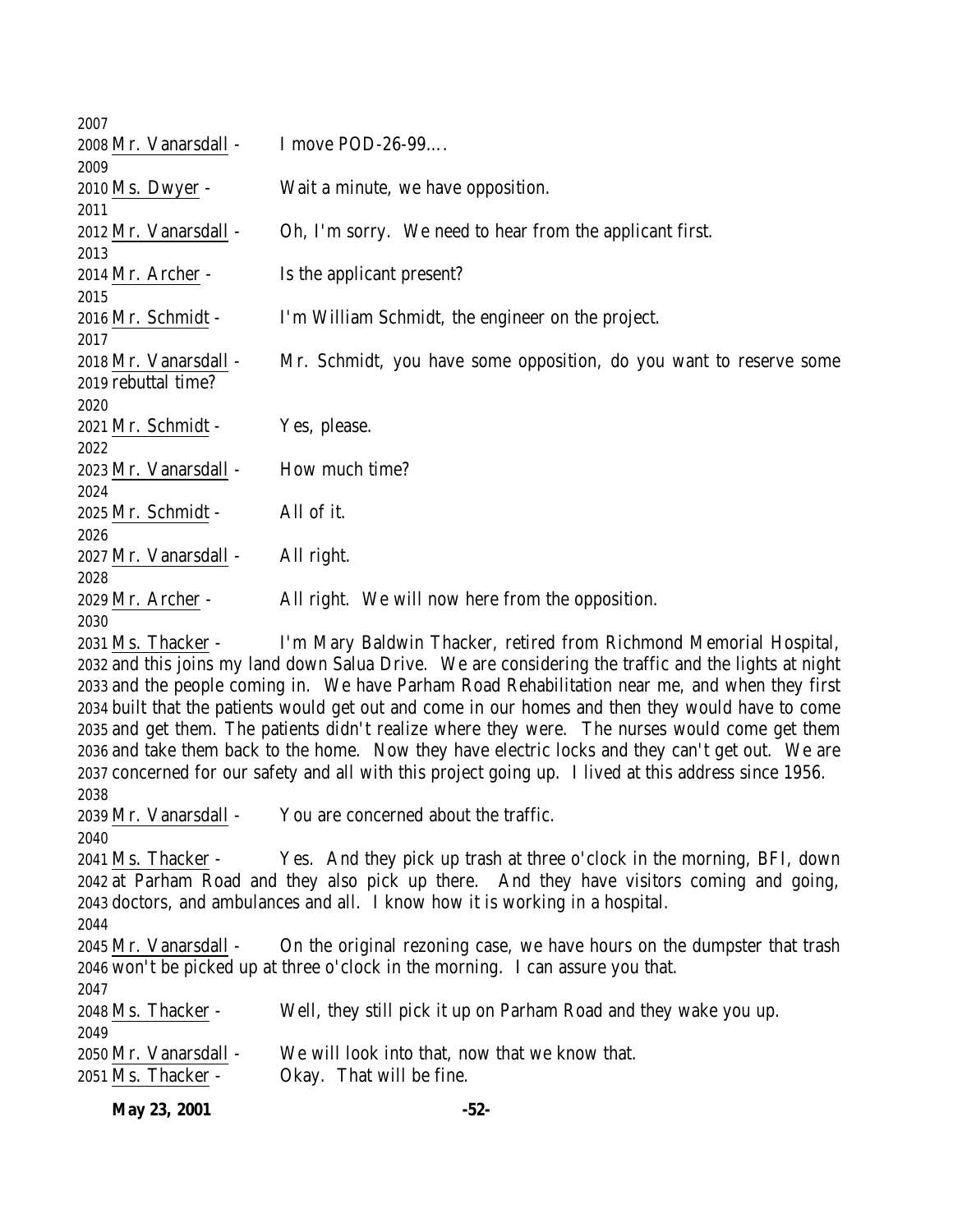Ms. Dwyer - Is there some fencing? Ms. Thacker - So far it is bare, but they said they will put an eight-foot wall there. But it is like a beer joint, kids in those woods and painting profanity on those trees. Mr. Vanarsdall - There will be a wall there, yes, ma'am. Ms. Thacker - Okay. Mr. Silber - The access to this property would be off of Woodman Road. Ms. Thacker - It backs up to my land on Salua Drive. And living by yourself, it gives you an uneasy feeling, these people coming into a nursing home with visitors and all. My husband died eight years ago. Ms. Dwyer - Mr. Vanarsdall, it looks like a fair amount of space between the entry drive and the property line, and there's going to be a fence, is there landscaping or wooded area in that section between the Lauderdale subdivision and… Ms. Thacker - Just what I've put there but the vines have taken that over right now until I can get it completed. Mr. Vanarsdall - What about that, Mr. McGarry? Mr. McGarry - There is, I believe, a seven-foot masonry way adjacent to Laurel Dell. All the trees between the building and the property line that are all four inches. Mr. Vanarsdall - We are going to bring it back for landscaping too. Ms. Dwyer - Is it a solid wall, or is it a decorative wall? Mr. McGarry - Solid, masonry wall. Mr. Archer - Are there any other questions for Ms. Thacker? Thank you, ma'am. Is there anyone else in opposition? I think Mr. Schmidt wanted some rebuttal time. Mr. Schmidt - First of all, this is not a nursing home facility it is assisted living. All traffic entering onto the property would be off Woodman Road. As pointed out, they are using a solid eight-foot-tall serpentine type fence along the line with the subdivision. It is set back to leave some of the existing vegetation there. So, it is a double screening of it. Mr. Taylor - When you say setback, do you mean set back from the property line along there? Mr. Schmidt - Yes.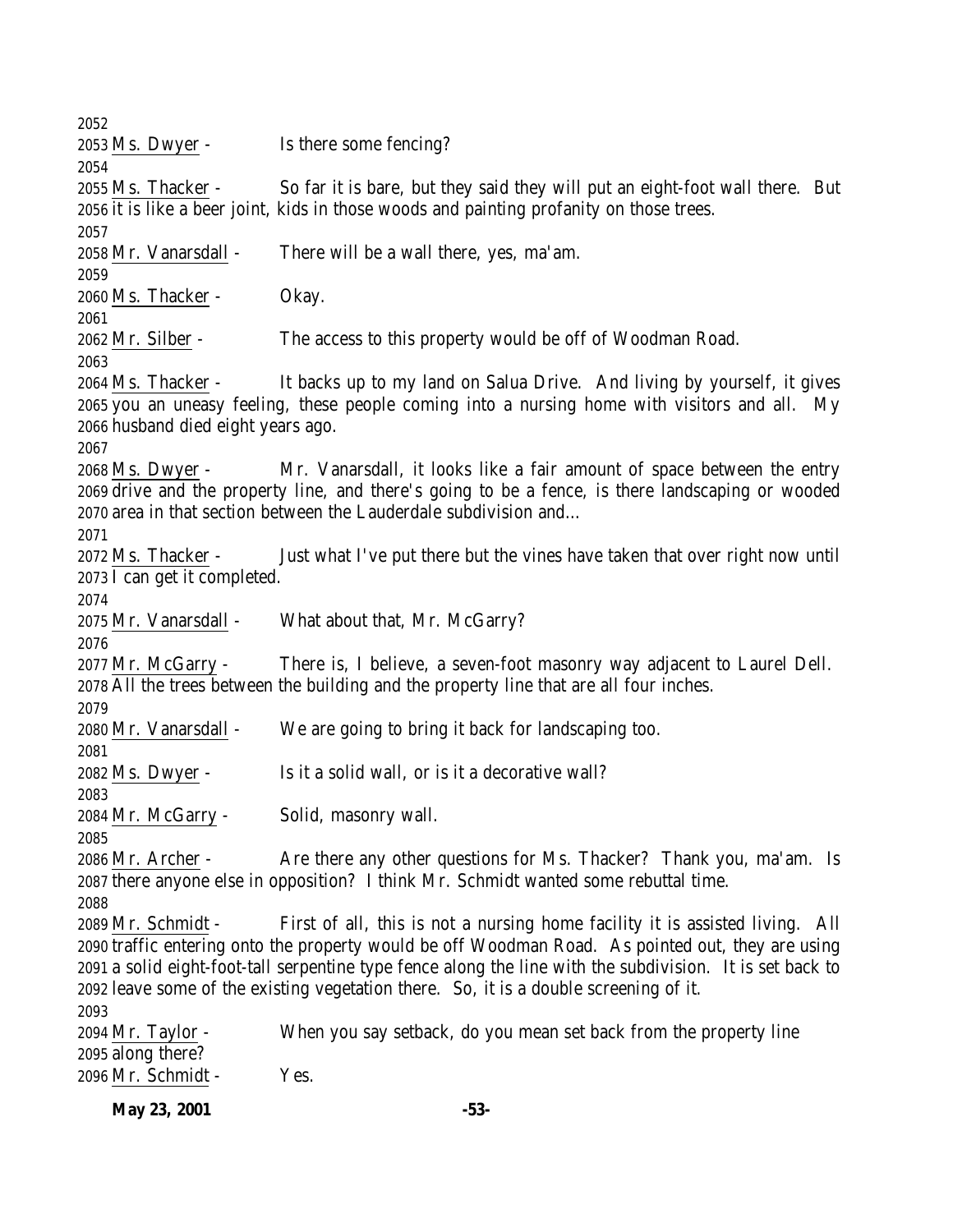| 2097                                                |                                                                                                       |
|-----------------------------------------------------|-------------------------------------------------------------------------------------------------------|
| 2098 <u>Mr. Taylor</u> -                            | That really doesn't show too well on this drawing.                                                    |
| 2099                                                |                                                                                                       |
| 2100 Mr. Schmidt -                                  | I know it doesn't.                                                                                    |
| 2101                                                |                                                                                                       |
| 2102 Mr. Taylor -                                   | What distance will that set back be between your property line and the                                |
| 2103 serpentine wall?                               |                                                                                                       |
| 2104                                                |                                                                                                       |
| 2105 Mr. Schmidt -                                  | Approximately, five feet.                                                                             |
| 2106<br>2107 Mr. Taylor -                           | Will there be landscaping on the neighbor's side of the wall?                                         |
| 2108                                                |                                                                                                       |
| 2109 Mr. Schmidt -                                  | Yes. The existing vegetation we are trying to keep, but we want to                                    |
| 2110 move it back a little so that we can build it. |                                                                                                       |
| 2111                                                |                                                                                                       |
| $2112$ Mr. Taylor -                                 | And what would you say is the distance from that wall to your building,                               |
|                                                     | 2113 and I'm not exactly sure which house we are talking about, but what is that approximately, in    |
|                                                     | 2114 terms of feet? It looks from the scale to be about 150 to 200 feet.                              |
| 2115                                                |                                                                                                       |
| 2116 Mr. Schmidt -                                  | It's 86 feet from the property line to the nearest corner of the building.                            |
|                                                     | 2117 Now the wall has to be hand installed. So, no vegetation, other than shrubs, bramble, briers     |
| 2118 are removed to build it.                       |                                                                                                       |
| 2119                                                |                                                                                                       |
| $2120$ Ms. Dwyer -                                  | Will a person be able to go around the ends of the decorative wall to get                             |
| 2121 to this neighborhood if they were so inclined? |                                                                                                       |
| 2122                                                |                                                                                                       |
| 2123 Mr. Schmidt -                                  | If they were so inclined, you can get around anything.                                                |
| 2124                                                |                                                                                                       |
| 2125 Ms. Dwyer -                                    | Well, I mean, in other words, the fencing is not continuous, it's a                                   |
|                                                     | 2126 serpentine wall that is adjacent to the Laurel Dell subdivision but then nothing else continues, |
|                                                     | 2127 wraps around your property to permit someone to enter.                                           |
| 2128                                                |                                                                                                       |
| 2129 Mr. Schmidt -                                  | Its main intent is a buffer from the subdivision and not as a protective                              |
| 2130 barrier, so to speak.                          |                                                                                                       |
| 2131                                                |                                                                                                       |
| 2132 Ms. Dwyer -                                    | Is it a brick wall?                                                                                   |
| 2133                                                |                                                                                                       |
| 2134 Mr. Schmidt -                                  | Yes, it is a block wall, serpentine type.                                                             |
| 2135                                                |                                                                                                       |
| 2136 Mr. Taylor -                                   | How high?                                                                                             |
| 2137                                                |                                                                                                       |
| 2138 Mr. Schmidt -                                  | Eight feet.                                                                                           |
| 2139                                                |                                                                                                       |
| 2140 Ms. Dwyer -                                    | That's a nice wall.                                                                                   |
| 2141 Mr. Schmidt -                                  | Concrete block.                                                                                       |
|                                                     |                                                                                                       |

**May 23, 2001 -54-**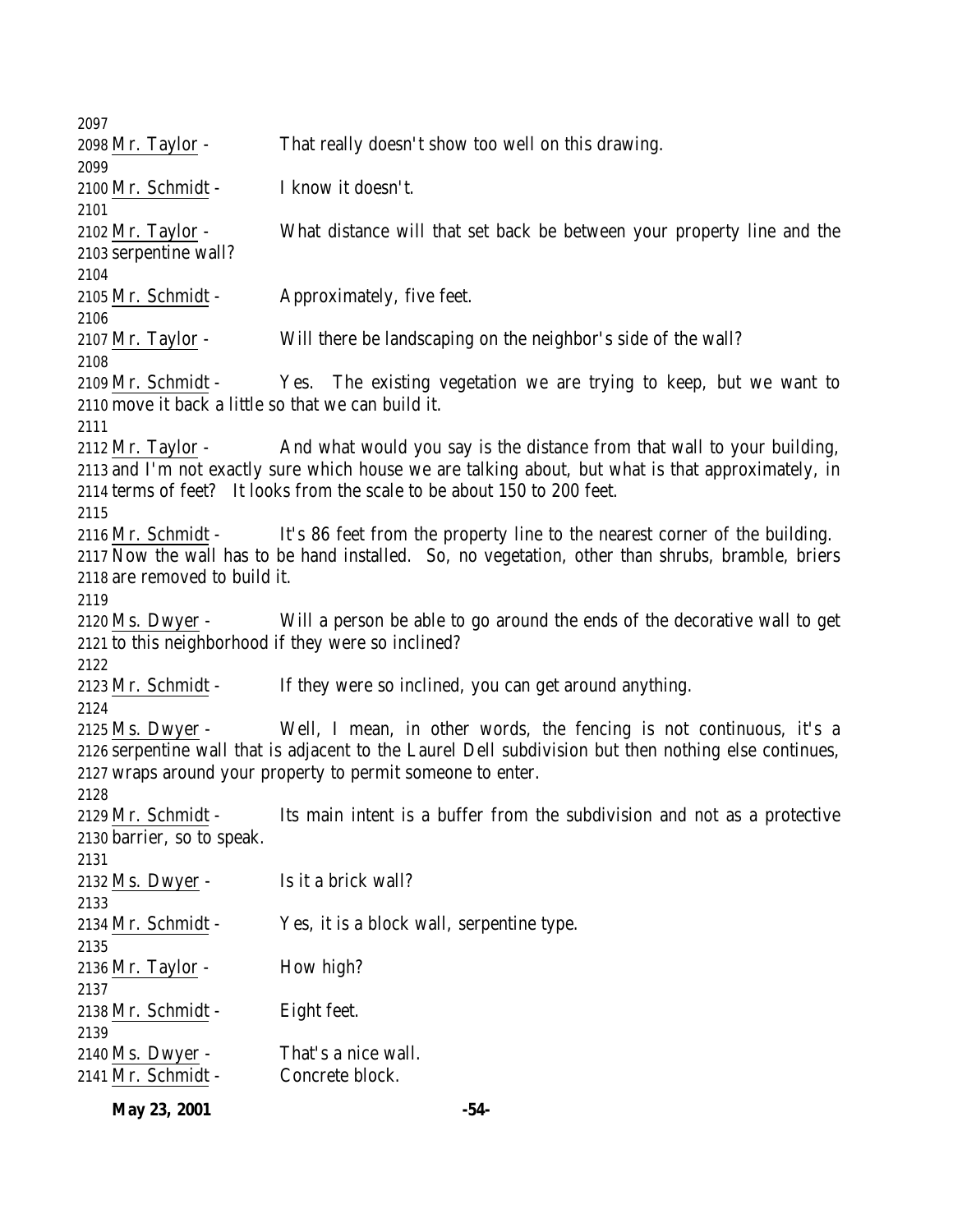Ms. Dwyer - A concrete block wall. Mr. Taylor - That is going to end at a corner there, but will that wall continue to go east back up to Woodman Road? Mr. Schmidt - No. 2150 Mr. Taylor - It stops right there. Mr. Schmidt - It's only up against the subdivision property. Mr. Taylor - Okay. There's no small turn back, it just ends. Will there be any other kind of a fence, such as a split rail fence or some other kind of a fence to prevent unauthorized access? Mr. Schmidt - No. Mr. Taylor - Okay. Thank you. Mr. Archer - All right. Are there any further questions? Thank you, Mr. Schmidt. Mr. Vanarsdall. Mr. Vanarsdall - I move that POD-26-99, Chestnut Grove Assisted Living Facility, be approved with the conditions Nos. 23 through 29 and I would like to add Nos. 9 and 11 amended, and the annotations on the plans and the standard conditions for developments of this type. And remind you of the proffers of the zoning case to control the hours of the dumpster. Ms. Dwyer - Second. Mr. Archer - The motion was made by Mr. Vanarsdall and seconded by Ms. Dwyer. All in favor say aye…all opposed say nay. The motion carries. The Planning Commission approved POD-26-99, Chestnut Grove Assisted Living Facility, subject to the standard conditions attached to these minutes for developments of this type, the annotations on the plans and the following additional conditions: 9. **AMENDED** - A detailed landscaping plan shall be submitted to the Planning Office for review and Planning Commission approval prior to the issuance of any occupancy permits. 11. **AMENDED** - Prior to the approval of an electrical permit application and installation of the site lighting equipment, a plan including depictions of light spread and intensity diagrams, and fixture specifications and mounting height details shall be submitted for Planning Office review and Planning Commission approval. 23. The developer shall provide fire hydrants as required by the Department of Public

**May 23, 2001 -55-**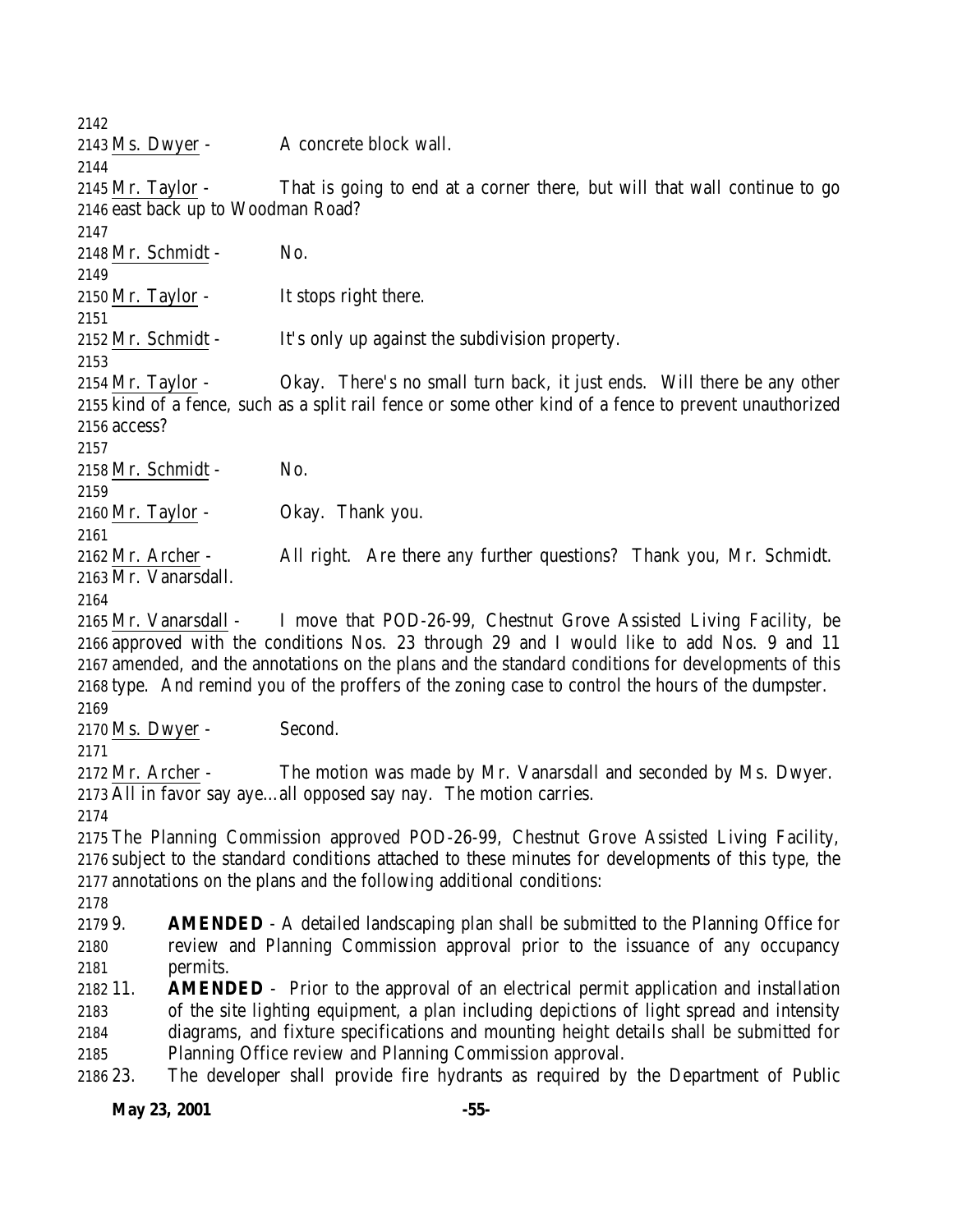- 2187 Utilities and Division of Fire.
- 2188 24. The proffers approved as a part of zoning case C-51C-98 shall be incorporated in this 2189 approval.
- 2190 25. Any necessary off-site drainage and/or water and sewer easements must be obtained in 2191 a form acceptable to the County Attorney prior to final approval of the construction 2192 plans.
- 2193 26. Deviations from County standards for pavement, curb or curb and gutter design shall be 2194 approved by the County Engineer prior to final approval of the construction plans by 2195 the Department of Public Works.
- 2196 27. Insurance Services Office (ISO) calculations must be included with the plans and 2197 approved by the Department of Public Utilities prior to the issuance of a building 2198 permit.
- 2199 28. Approval of the construction plans by the Department of Public Works does not 2200 establish the curb and gutter elevations along the Henrico County maintained right-of-2201 way. The elevations will be set by Henrico County.
- 
- 2202 29. The conditions of variance A-60-2000 shall be met.

2203

## 2204 **PLAN OF DEVELOPMENT**

## 2205 **(Deferred from the April 25, 2001, Meeting)**

2206

POD-31-01 Trigon - Blue Cross and Blue Shield - Phase 1B and Master Plan - Staples Mill Road & W. Broad Street (POD-168-85 Revised)

**Draper Aden Associates for Trigon: Request for approval of a** revised plan of development and master plan, as required by Chapter 24, Section 24-106 of the Henrico County Code to construct a three-level parking deck, a future 308,000 square foot, four-story office building, and remodeling of the existing 265,000 square foot, four-story office building and northern parking area. The total building area is 573,000 square feet. The 27.18 acre site is located at 2015 Staples Mill Road on parcels 115-A-27, 28 and 29 and N-2003-20 (City of Richmond). The zoning is B-3, Business District and B-3C, Business District (Conditional). County water and sewer. **(Brookland)**

2207

2208 Mr. Archer - Is there opposition to POD-31-01, Trigon - Blue Cross and Blue Shield? 2209 No opposition. Mr. Strauss.

2210

2211 Mr. Strauss - Thank you, Mr. Chairman. The approval of the Master Plan and Phase 1B parking deck was deferred at our last meeting in order to allow the Department of Public Works and the traffic engineer and VDOT time to complete their review of the traffic study and drainage design revisions. I can report to you this morning that this review is complete.

2215 Both agencies can now recommend approval. I would like to point out that the reference to the 2216 revised plan on the addendum is incorrect. The plan in your original packet is indeed the 2217 correct revised plan.

2218

2219 Mr. Archer - So, the addendum items does not apply at all.

**May 23, 2001 -56-**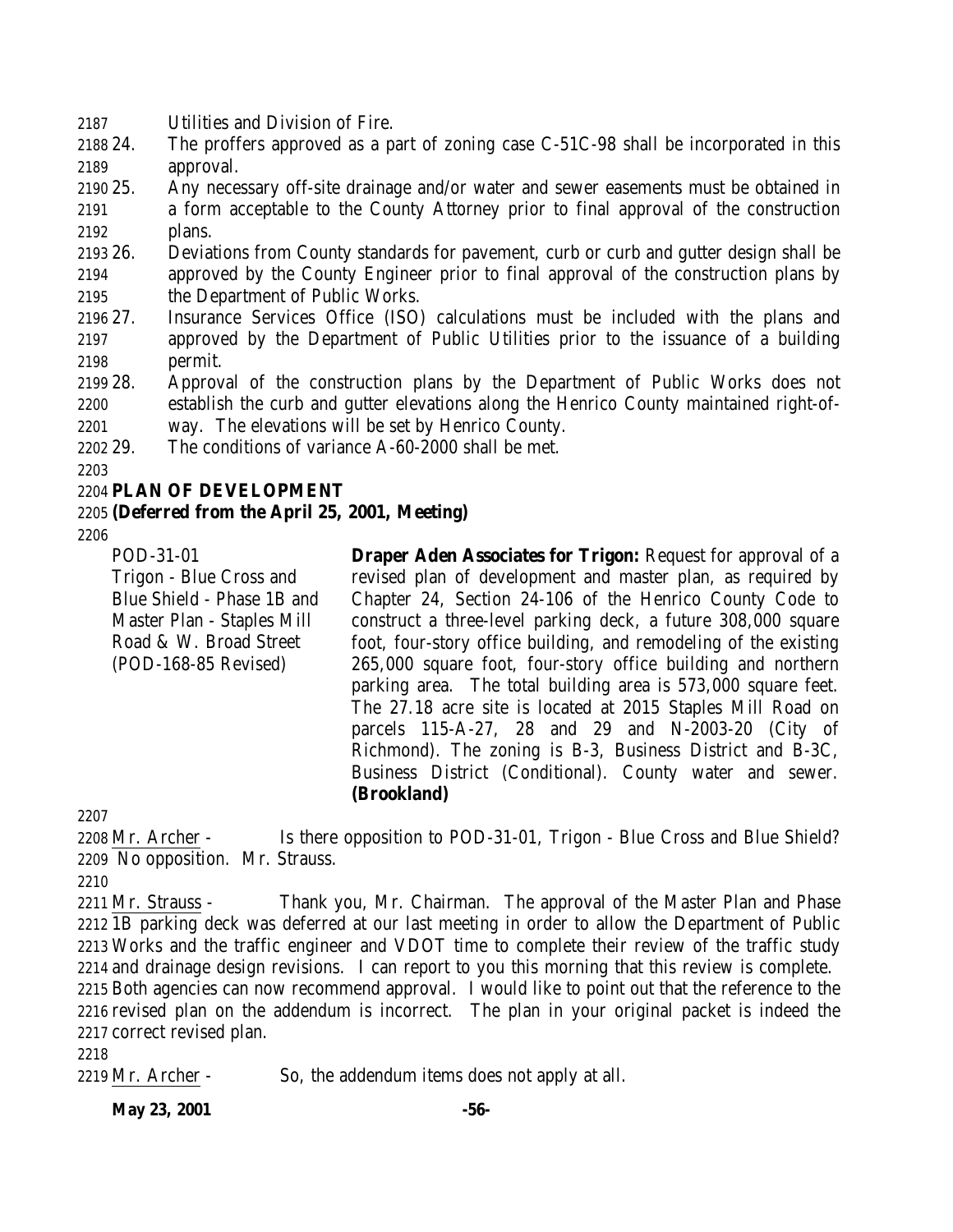2221 Mr. Strauss - Right. That was just a typo. Your original plan was the correct plan that we are approving today. The conditions in the addendum are indeed the correct recommendations. Staff is in agreement, the applicant is here, if need be. I'll answer any questions you may have.

2226 Mr. Archer - Are there any questions of Mr. Strauss from the Commission? No questions. There was no opposition, was there? All right. Mr. Vanarsdall.

 Mr. Vanarsdall - Before I make a motion, I'm going to continue the theme that I did before when this came before us. I think this is a very much improvement, not necessarily an improvement of what's there, but I'm very please that Trigon has decided to continue right on this corner and not somewhere else. This is sort of a gateway to Staples Mill Road. And keeping on down Staples Mill, the Holiday Inn has already renovated from top to bottom and as we come down, Heilig Meyers, who used to have its headquarters farther down has now fill that building with another company. The shopping center across the street has finally paved their parking lot and striped it, and so I see good things about this. And the good thing about having Trigon/Blue Cross as a neighbor in the district, it is a first class company, as I said before. They are going to keep the property first class and we won't know the place, as we see it now, when they finish with it. And I know that people like Mr. Strauss is going to see that the landscaping is done. But if you ever pass the present building, they keep their landscaping very tidy.

 Mr. Strauss - There is No. 9 amended so it will come back to the Commission. 

 Mr. Vanarsdall - Thank you for helping me on it Jim. Having said that, I recommend POD-31-01, Trigon - Blue Cross/Blue Shield, be approved. And on the addendum, approved with the annotations on the plans for developments of this type, and then on our addendum 2248 dated this morning, the  $23<sup>rd</sup>$ , we have No. 9 amended and Nos. 23 through 33. We are not going to bring back the lighting because it can't spill over into the neighborhood. And I don't want to out Ukrop's. Ukrop's made a very nice place behind this building. Capitol One is occupying some of it now. They may not move. This is one of those perfect examples of bringing back an older part of the County.

Mr. Taylor - I will second that motion.

 Mr. Archer - The motion was made by Mr. Vanarsdall and seconded by Mr. Taylor. All in favor say aye…all opposed say nay. The motion carries.

 The Planning Commission approved POD-31-01, Trigon - Blue Cross -Blue Shield - Phase 1B and Master Plan (POD-168-85 Revised), subject to the standard conditions for developments of this type, the annotations on the plan and the following additional conditions:

 9. **AMENDED** - A detailed landscaping plan shall be submitted to the Planning Office for review and Planning Commission approval prior to the issuance of any occupancy

**May 23, 2001 -57-**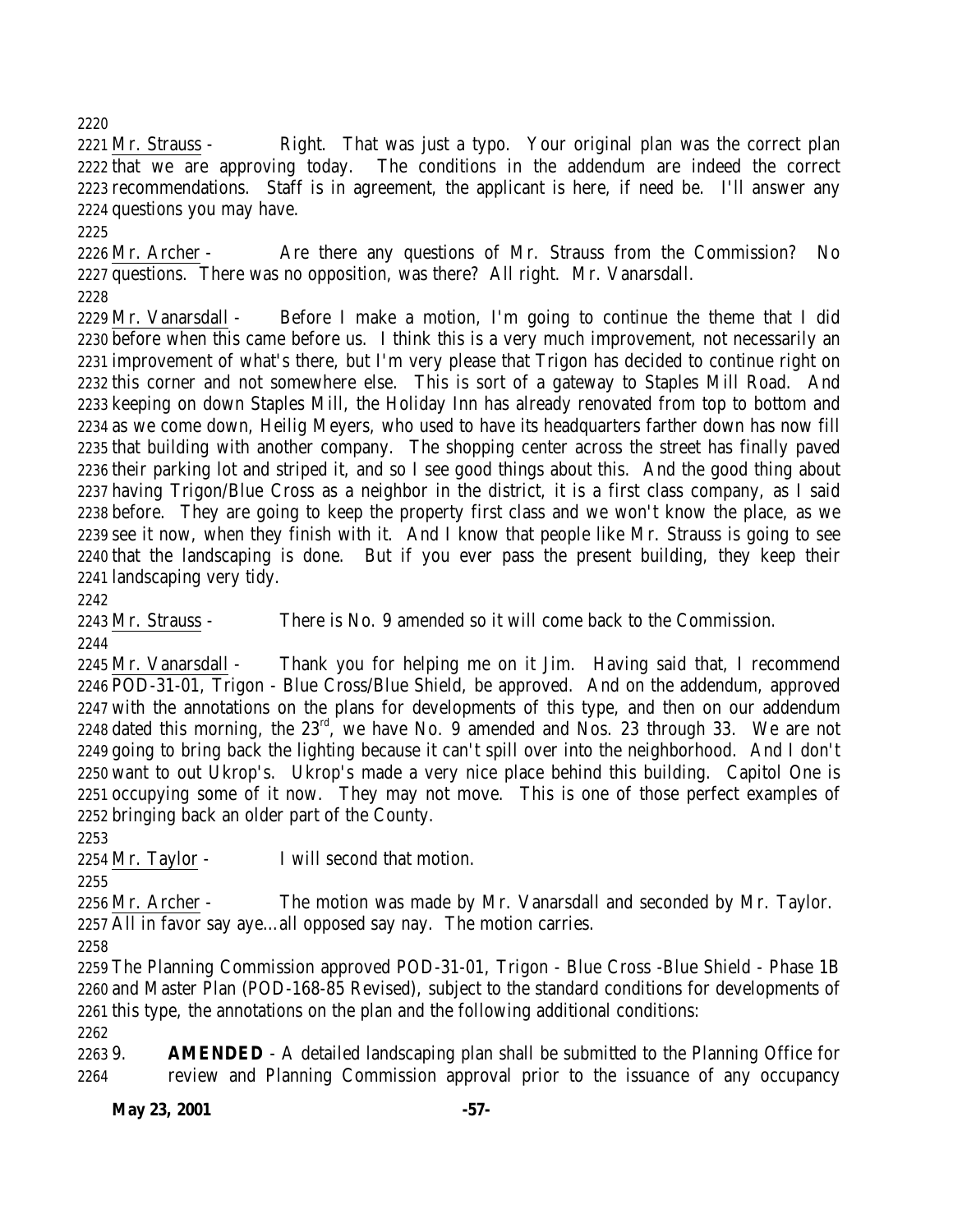permits.

 23. The easements for drainage and utilities as shown on approved plans shall be granted to the County in a form acceptable to the County Attorney prior to any occupancy permits being issued. The easement plats and any other required information shall be submitted to the County Real Property Agent at least sixty (60) days prior to requesting occupancy permits.

 24. The developer shall provide fire hydrants as required by the Department of Public Utilities and Division of Fire.

- 25. Any necessary off-site drainage and/or water and sewer easements must be obtained in a form acceptable to the County Attorney prior to final approval of the construction plans.
- 26. Deviations from County standards for pavement, curb or curb and gutter design shall be approved by the County Engineer prior to final approval of the construction plans by the Department of Public Works.
- 27. Storm water retention, based on the 50-10 concept, shall be incorporated into the drainage plans.
- 28. Insurance Services Office (ISO) calculations must be included with the plans and approved by the Department of Public Utilities prior to the issuance of a building permit.
- 29. Approval of the construction plans by the Department of Public Works does not establish the curb and gutter elevations along the Henrico County maintained right-of-way. The elevations will be set by Henrico County.
- 30. Approval of the construction plans by the Department of Public Works does not establish the curb and gutter elevations along the Virginia Department of Transportation maintained right-of-way. The elevations will be set by the contractor and approved by the Virginia Department of Transportation.
- 31. A notice of completion form, certifying that the requirements of the Virginia Department of Transportation entrances permit have been completed, shall be submitted to the Planning Office prior to any occupancy permits being issued.
- 32. The applicant shall provide evidence that all approvals required by the City of Richmond have been obtained, prior to approval of the final construction plans.
- 33. Loading doors shall remain closed at all times except while loading or unloading.

## 

## **SUBDIVISION**

Four Mile Run (May 2001 Plan) **TIMMONS for Pendragon Development Company:** The 86.31 acre site is located approximately 0.33 mile north of intersection of New Market Road (Route 5) and Four Mile Run Parkway on parcel 238-A-31. The zoning is R-2AC, One-Family Residence District (Conditional) and ASO (Airport Safety Overlay) District. County water and sewer **(Varina) 171 167 Lots**

 

Mr. Archer - Is there anyone in the audience in opposition to Four Mile Run

**May 23, 2001 -58-**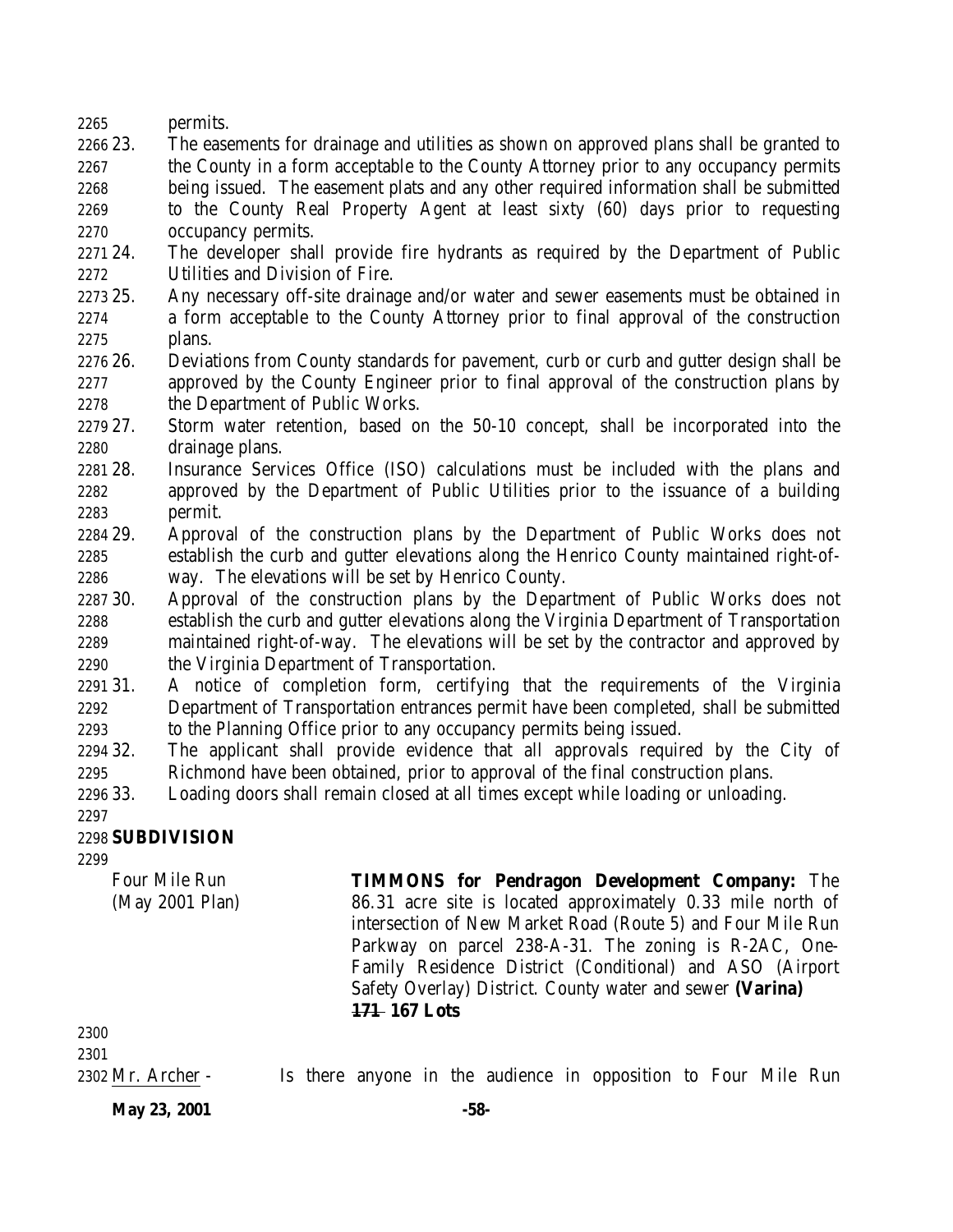subdivision? No opposition. Good morning, Ms. News. 

 Ms. News - The Commission saw a version of this plan last year, which was eventually withdrawn by the applicant because he was unable to secure permission to access this property through an adjacent parcel, which he did not own. The applicant has now submitted a new plan which redesigns the access to connect to property he is already developing. There were several concerns with this plan which have either been addressed by the applicant or which will be addressed prior to final approval in accordance with the conditions recommended in your agenda and in the addendum. The addendum also indicates that the approval has been reduced from 171 lots to 167 lots. Several lots were lost in redesign to provide increased setbacks to RPAs and wetlands as required by the Department of Public Works.

 Additionally, several of the lots have very tight buildable areas, and staff has concerns that the applicant may have trouble fitting a house and proffered driveways, which must extend to the rear of the house, on these lots. Staff has identified several questionable lots and will require a plan showing a dwelling and drive situated on these lots prior to final approval. The applicant understands he may lose additional lots if the homes can't be accommodated. 

 A large Virginia Power easement exists within the development. In addition to maintaining proffered buffers, the applicant will be required to provide evidence that Virginia Power has approved facilities in their easement prior to construction plan approval. Of particular concern to Virginia Power is the grading of the road crossing in relationship to their overhead power lines, which they will need to review and approve. With that said, staff recommends approval of revised plan No. 2, which was just handed to you, subject to the standard conditions for subdivisions served by public utilities, and the additional conditions in your agenda and in your addendum. I'll be happy to answer any questions.

 Mr. Archer - Thank you, Ms. News. Questions for Ms. News from the Commission? 

 Ms. Dwyer - I'm looking at the lots that are adjacent to the easement. Will those lots actually own the easement, or land that's subject to the easement?

 Ms. News - Yes, ma'am. Their property line extends to the center of the easement and then there's a 35-foot proffered buffer that runs adjacent to the easement and all of that is their property.

Ms. Dwyer - The buildable area begins at that 35-foot buffer line.

 Ms. News - Yes, it does. The proffers specifically address that. We have indicated that the applicant needs to be careful when they place houses on these sites because they are not allowed to disturb any trees over three inches in that buffer. So, obviously, you can't put a house directly on the line if there is a 12-inch tree sitting there. They are going to have to work with the site.

Ms. Dwyer - Who will review that and at what stage in the process will that be

**May 23, 2001 -59-**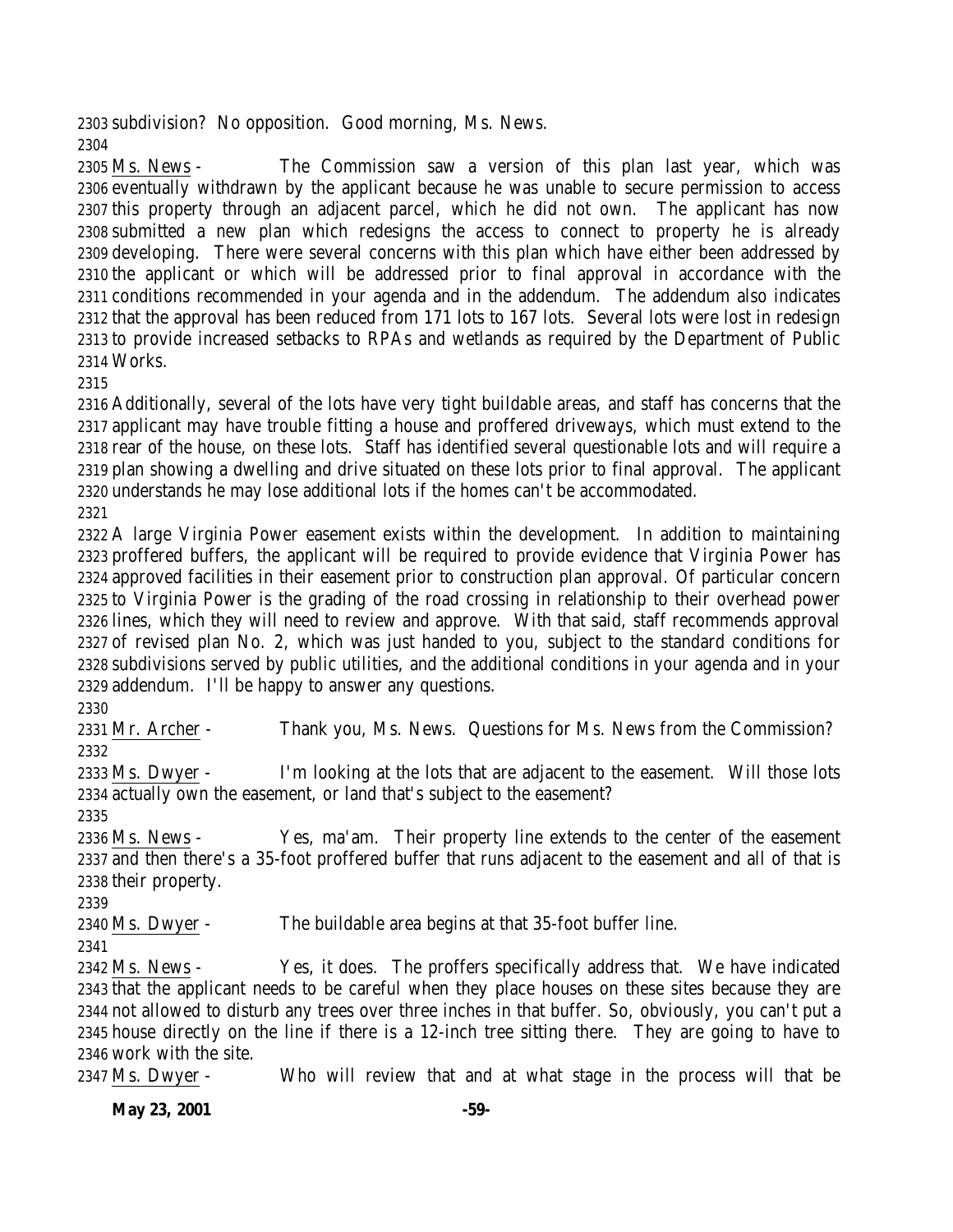reviewed by the County? Ms. News - When a building permit is submitted for the homes. It's normally when the house site is reviewed. Ms. Dwyer - We need to be particularly careful and make sure that the houses don't encroach in that buffer. Ms. News - Yes. They've got this same situation on previous subdivision sections that have been approved with the same proffer. Mr. Silber - This is a situation, Ms. Dwyer, that when the zoning came up staff had suggested that we get some buffer in addition to the minimum rear yard setback, so that you won't have a situation where you walk out your back door and you are immediately in this required 35-foot buffer that you can't touch. So, it creates some challenging design concerns when you have a situation like this. Ms. Dwyer - But in this case, it looks like the buildable area is adjacent to that buffer, so there is no additional rear yard setback. Mr. Silber - Correct. We weren't successful in getting that. Ms. News - The proffer along I-295 does have that situation. They specifically address getting 35 feet of saved trees plus the rear yard setback, which is much more desirable. Ms. Dwyer - In this case, we don't have that. A good example of why we should. Mr. Jernigan - Ms. News, when I spoke to you earlier, the Virginia Power situation, there was debris in the easements. Ms. News - Yes, the applicant and Virginia Power have been working on previous subdivisions, the Sections A, B, C and D, which are above this subdivision. Dominion Power has maintained that there is some unauthorized grading and filling in their easement. And they are working with the developer and there is actually some pending litigation, to my understanding. They have also indicated that the developer has begun to remove some of this material. That's why it's a particular concern to make sure that they approve everything in there because the way it's graded on their easement, causes some conflict with the overhead power lines and equipment. 2387 Mr. Jernigan - Did you say it's in litigation? Ms. News - Yes, that's my understanding. The applicant is here if you need any further information. Mr. Vanarsdall - Ms. News, did you say that there are 167 lots now?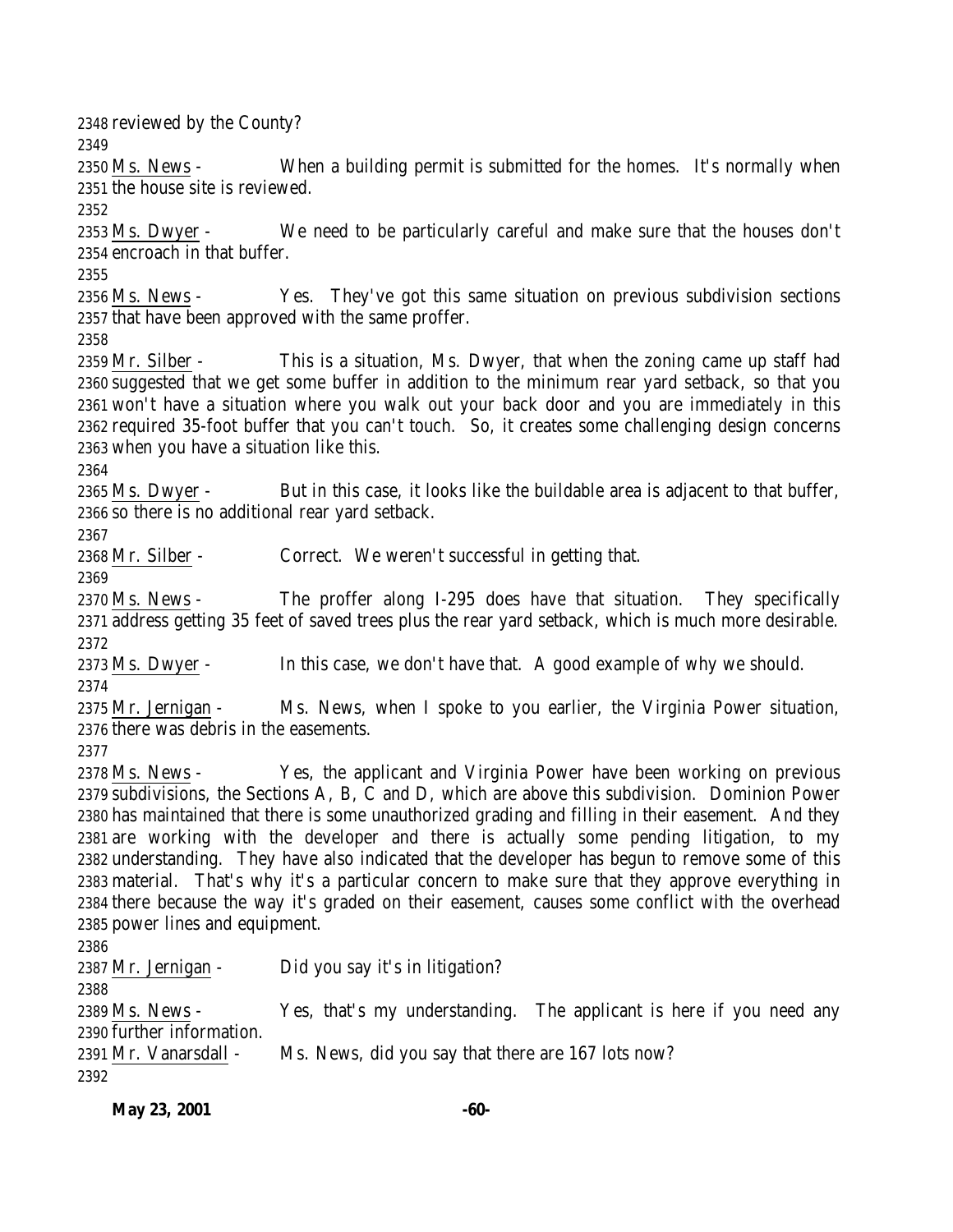Ms. News - Yes. Originally, they had 171 lots but when they had to change the design - the Public Works Department is requiring the rear yard setback now adjacent to RPAs and wetlands, so that you do have a backyard when you come out of your house - and that caused them, when they redesigned, to lose some lots.

 Mr. Jernigan - They have three lots on here that they are going to have to show drawings for.

2401 Ms. News - There are actually several lots. The lots that I have clouded are the ones I consider questionable at absolute minimums. And I've noted it as an annotation on the plan which lots we want to see buildable areas. They also have to do some defining of the actual wetland boundaries. It is my understanding that with the final construction plans, they will be looking at that closely. So, we may have some additional changes. So, when the final approval plans come in with the buildable areas, at that point we will be taking a closer look at everything.

Mr. Jernigan - And the staff is okay with this?

2411 Ms. News - Yes.

 Ms. Dwyer - I have just one question for my edification. As I look at Four Mile Run, I don't see stub roads that might have been nice to have, now that I look at this intersection. Is that something that was an oversight earlier, or is there something that prevented that earlier? 

 Ms. News - There are some stub roads planned with the original section. There is actually a stub road that comes in just below this subdivision. But, you are right, there are several cul-de-sacs there that did not stub through. I can't say why they didn't but they've got one directly below it and then directly above it. As a matter of fact, the one that's directly to the south of the subdivision was the one they were trying to connect to last year, and were planning on purchasing that property but were not successful in doing that. It may still be on the table.

| 2424                                 |                                                                                    |
|--------------------------------------|------------------------------------------------------------------------------------|
| 2425 Ms. Dwyer -                     | This is still A-1, this undeveloped piece?                                         |
| 2426                                 |                                                                                    |
| 2427 Ms. News -                      | Yes, it is.                                                                        |
| 2428                                 |                                                                                    |
| 2429 Ms. Dwyer -                     | So, they still may be able to get a connection through there?                      |
| 2430                                 |                                                                                    |
| 2431 Ms. News -                      | Correct. They have actually got several stubs from this property also,             |
|                                      | 2432 heading that way. I guess their intention is to try to develop that property. |
| 2433                                 |                                                                                    |
| 2434 Mr. Archer -                    | All right. Are there any further questions of Ms. News? Thank you,                 |
| 2435 ma'am. All right. Mr. Jernigan. |                                                                                    |
| 2436                                 |                                                                                    |
| 2437 Mr. Jernigan -                  | Well, Mr. Chairman, I make a motion to approve Four Mile Run                       |
|                                      |                                                                                    |

**May 23, 2001 -61-**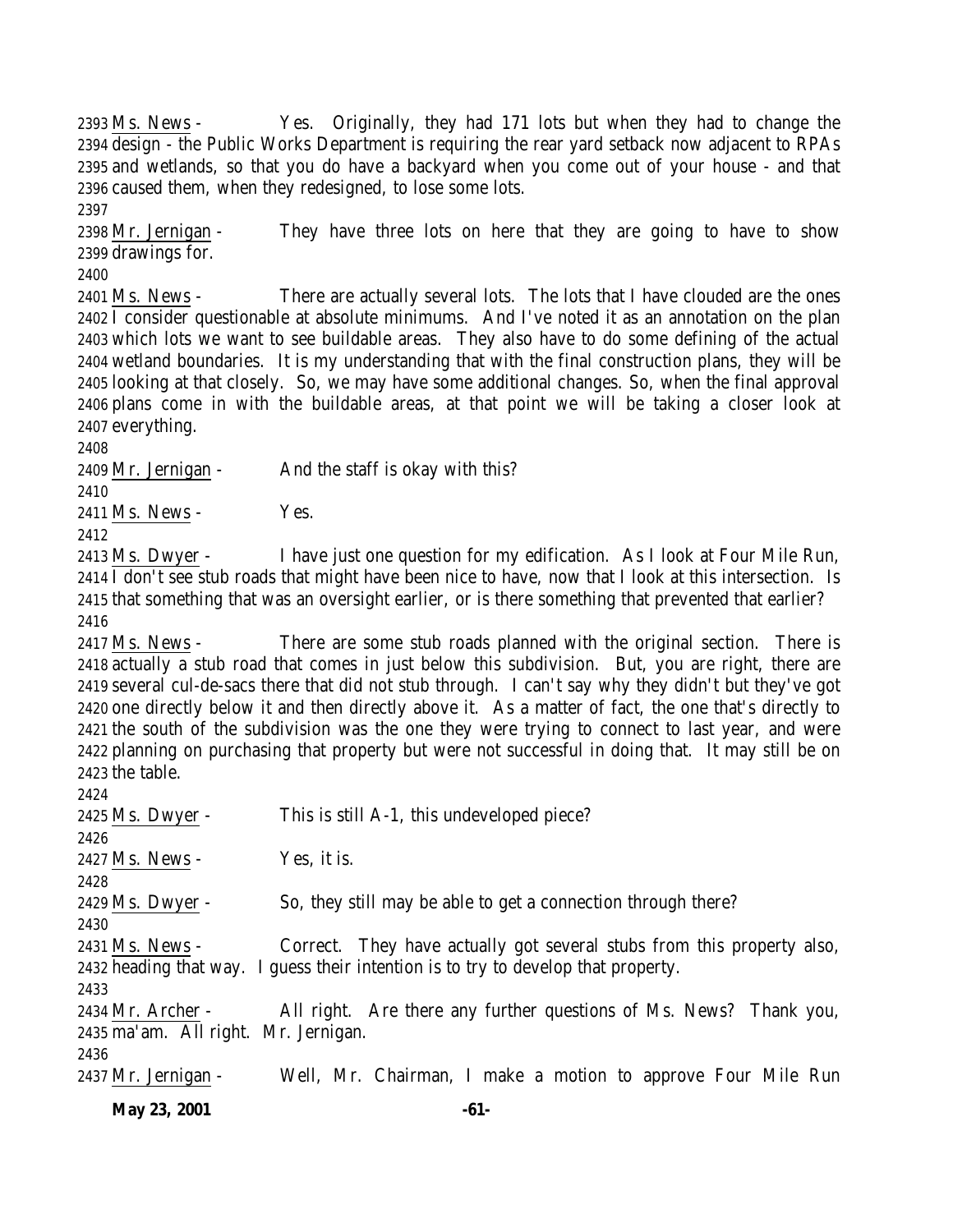subdivision plan with standard conditions for subdivisions served by public utilities and the following additional conditions Nos. 12 through 17 and Nos. 18 and 19 listed on the addendum.

Mr. Vanarsdall - Second.

 Mr. Archer - The motion was made by Mr. Jernigan and seconded by Mr. Vanarsdall. All in favor say aye…all opposed say nay. The motion carries.

 The Planning Commission granted conditional approval to subdivision Four Mile Run (May 2001 Plan) subject to the standard conditions attached to these minutes for subdivisions served by public utilities, the annotations on the plan and the following additional conditions:

 12. Prior to construction plan approval, the developer shall furnish a letter from Dominion Virginia Power stating that this proposed development does not conflict with its facilities.

 13. The detailed plant list and specifications for the landscaping to be provided within the 35-foot-wide landscape buffer along I-295 and along Dominion Power's easement, and within the common areas shall be submitted to the Planning Office for review and approval prior to recordation of the plat.

 14. Prior to final approval, a draft of the covenants and deed restrictions for the maintenance of the common area by a homeowners association shall be submitted to the Planning Office for review. Such covenants and restrictions shall be in form and substance satisfactory to the County Attorney and shall be recorded prior to recordation of the subdivision plat.

 15. A maximum of 50 lots may be recorded on a single point of access, inclusive of Four Mile Run Sections A, B, C and D.

- 16. Prior to construction plan approval, revised construction plans showing installation of required sidewalk along Four Mile Run Drive and King Elder Drive shall be submitted to the Planning Office for review and approval.
- 17. The developer shall provide signage, the wording and location as deemed appropriate by the Director of Public Works, which addresses the possible future extension of any street.

 18. Water quality requirements must be addressed, as acceptable to the Director of Public Works, prior to final plan approval.

19. The proffers as part of zoning case C-67C-97 shall be incorporated in this approval.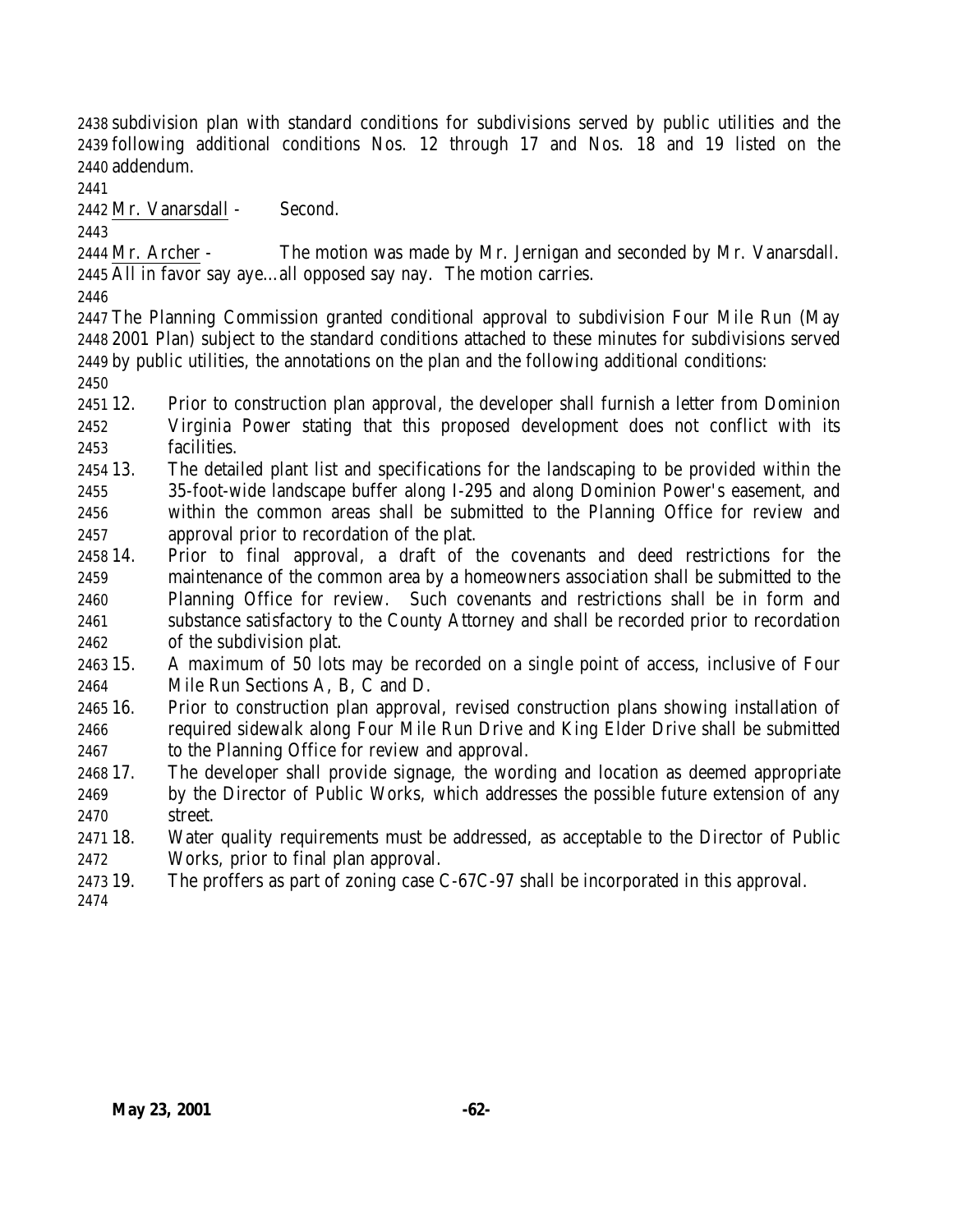### **LANDSCAPE & LIGTING PLAN**

LP/POD-79-99 Rainbow Station - Three Chopt Road

**K. Earl Johnson:** Request for approval of a landscape and lighting plan, as required by Chapter 24, Sections 24-106 and 24-106.2 of the Henrico County Code. The 3.68 acre site is located approximately 235 feet east of the intersection of Three Chopt Road and Church Road on parcel 57-A-66. The zoning is B-1, Business District and B-1C, Business District (Conditional) and O-1C, Office District (Conditional). **(Three Chopt)**

 Mr. Archer - Is there opposition to this landscape and lighting plan, LP/POD-79-99, Rainbow Station? No opposition. Mr. James Strauss.

2481 Mr. Strauss - Thank you, Mr. Chairman. The staff has reviewed this landscape and lighting plan and can recommend approval as annotated. The applicant has discussed staff's annotations and is in general agreement with those annotations. There are two concerns at this point. Staff was made aware of some neighborhood opposition late yesterday and that was in the form of a phone call. I have not received any further information on the aspects of that opposition, except for the fact that it is concerning the buffer at the back end of the site. The applicant has informed me that they have an opening date and would like to have the site landscaped and we would certainly like to promote that, and we certainly understand that. At this point, not having opposition present to elaborate on their concerns, staff would suggest that the Commission could approve in a phased manner, the front end of the site, which we all are in agreement with, with the exception of adding an annotation to add evergreen shrub material along the parking area, at the front of the site. That would be an additional annotation to the plan. Beyond that, we will be reviewing the back half of the site with respect to any concern about the buffer that may be out there, either administratively or by the Commission at our next meeting. I think that might be a reasonable solution to the issue that we have before us today. So, with that, I'll be happy to answer questions you may have. And the applicant, Mr. Earl Johnson is here.

 Mr. Archer - Mr. Strauss, did the caller indicate what the opposition was, or did you say they didn't?

 Mr. Strauss - The Planning Commissioner, Mr. Taylor, also received a phone call. What I heard is that they had not heard directly from the applicant and they did have a concern about the back of the site, with respect to the saved tree area and the buffer. That was the extent of the conservation we had. I asked him if he would write a letter and fax or e-mail it to me and I did not receive a letter, as of this morning.

 Mr. Taylor - Mr. Chairman, Mr. Don Owens who is the, I guess, the adjacent rear neighbor, called us and expressed some concern about the plantings behind the facility and there is a child care center and the noise in the proximity of their backyard. Mr. Owens was not able to be here today and he talked to me about seeing if we could resolved this issue this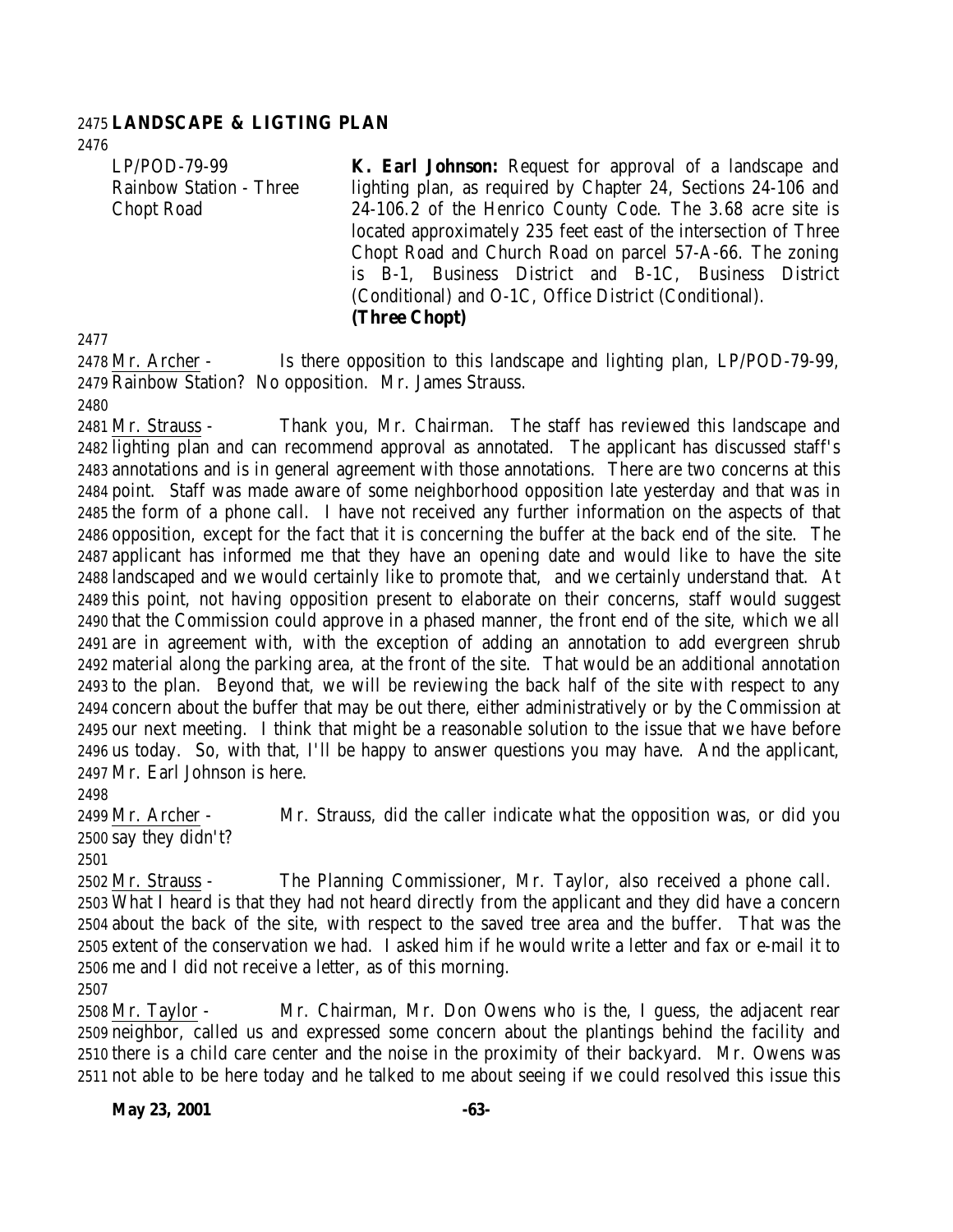morning. So, I would like to see if we can hear from Mr. Johnson and get this resolved. Ms. Dwyer - What exactly is the issue, Mr. Taylor? Mr. Taylor - The issue seems to be the landscaping between the back of the facility and the adjacent neighbors. Mr. Vanarsdall - Behind the building you mean? Mr. Taylor - Yes. Mr. Kaechele - Can we read proffer No. 1 on the zoning case because that would address….. Mr. Strauss - It will take me a second to retrieve the file, but I can do that. Mr. Kaechele - If we are meeting that, I think that's what the neighbors had agreed too. Ms. Johnson - I think in conjunction with Mr. Kaechele's comments, this issue was dealt with in great length in our rezoning. Mr. Archer - Pardon me, ma'am. Can we have your name, for the record, please? Ms. Johnson - I'm sorry. I'm Gail Johnson and I'm the owner and operator of the facility in question. We dealt with this issue at length and met with the neighbors at length in the rezoning issues with the Planning Commission back in the summer of 1999. I guess Mr.

 Owens is correct in the fact that we have not had any conversations recently and from my understanding that's because we had already resolved the issue. So, the fact that it isn't up yet is because we have been waiting on the Planning Commission. We have cleaned out the brush that is on our side of the fence to make it safe for the children and the only thing that has been removed from the plantings that were there, which was just shrub brush, with the idea that we will be planting, that the cover that was specified in the proffer that Mr. Kaechele represented. We have a grand opening scheduled June 23 and if this is delayed until the next Planning Commission, we will look awfully muddy for all of our guests to come see us. I would just ask if we can do anything that we can do today to allow us to look pretty for the public on our grand opening I think that would make us all very happy. We can do whatever it takes, though, to work with our neighbors. I think that's what we have tried in the rezoning issue, and I'll be more than happy to meet with the neighbors again and to resolved whatever it is, administratively, working with the staff, if that is possible just to kind of resolve this issue. We don't want to set up a long-term dispute for sure. 

 Ms. Dwyer - I think I'm still not clear what the problem is. It sounds like, according to the applicant, they worked all of this out at zoning and that they are complying with that. Mr. Strauss, is it not enough trees, is it not the right type of trees, what exactly is the neighbor's concern.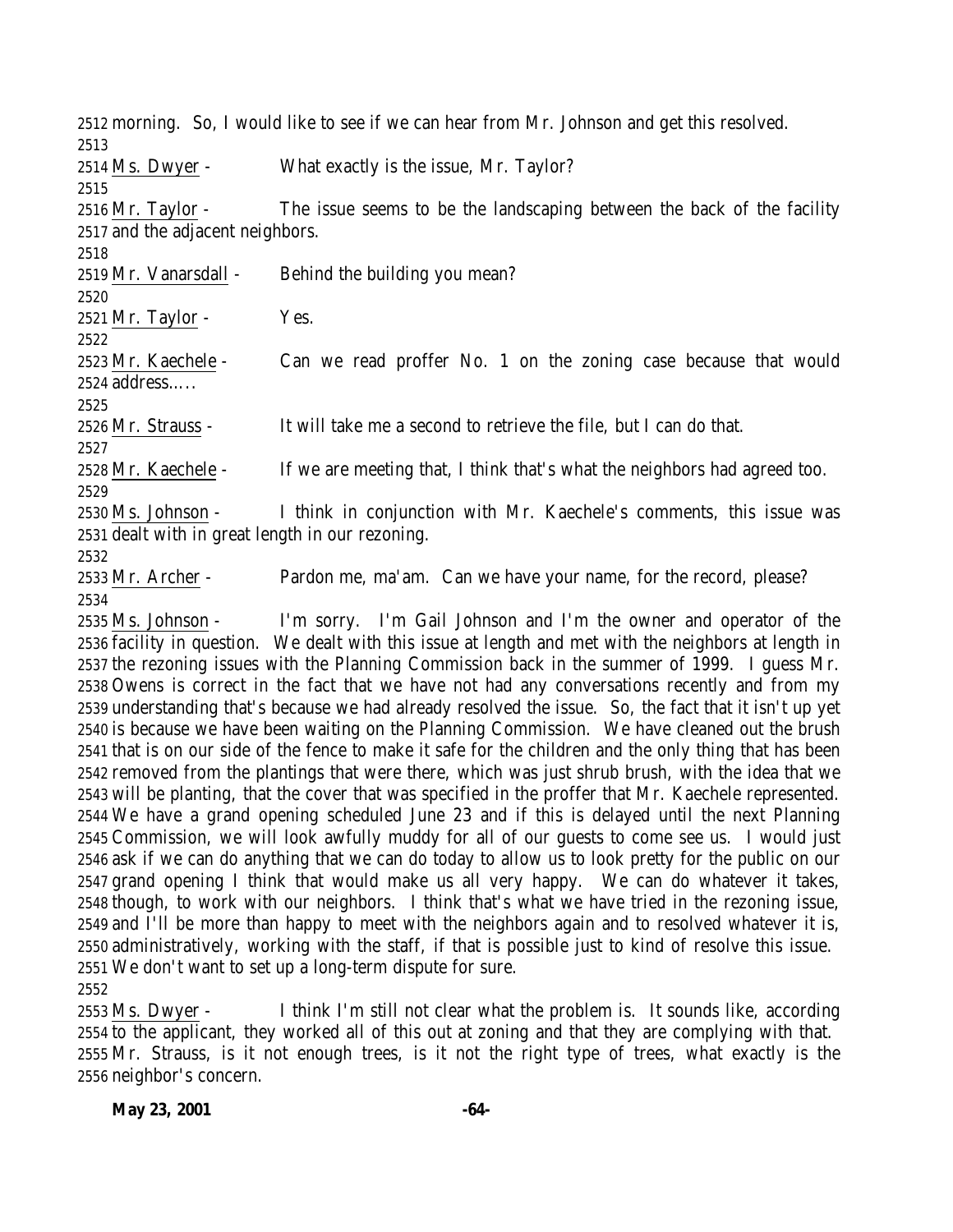Mr. Strauss - I wish I could be more specific, but I have not received any specifics. 

 Mr. Taylor - Commissioner Dwyer, I guess, Mr. Owens gave a call this morning and said he could not be here.

2562 Mr. Vanarsdall - Is this Mr. Hugh Owens?

 Mr. Taylor - Mr. Don Owen, I think is the adjacent neighbor. And he was concern simply that we would provide some mechanism, some means to insure that there is some vegetation between the two and he thought of Leyland cypress or a number of different shrubs and I told him given that this is the landscaping plan, we could defer this but the applicant has requested us not to defer this, at my request, to give us enough time to work it out. And I am willing to work with them with their acceptance of putting some trees in there and Mr. Strauss' recommendation as to what trees to go in there so that they can go ahead with their grand opening.

 Mr. Strauss - If I could interject, there was some question about the proffers. There is one paragraph in proffer No. 2, associated with the zoning case. The southwest corner of the above referenced 25-foot buffer shall be supplemented with up to 25 Leyland Cypress at least six feet in height, unless otherwise approved at the time of plan of development review. The plan does show those Leyland Cypresses. They are not installed yet because we don't have an approved plan. But, that may alleviate the concerns of the neighbors if they were installed. So, I think that there is a genuine attempt on the applicant to follow through with the proffers of this case.

| 2581                  |                                                                         |
|-----------------------|-------------------------------------------------------------------------|
| 2582 Mr. Vanarsdall - | Maybe they want more coverage.                                          |
| 2583                  |                                                                         |
| 2584 Mr. Strauss -    | They can't see the effects of what the installation is at this point.   |
| 2585                  |                                                                         |
| 2586 Ms. Dwyer -      | But it is on the plan.                                                  |
| 2587                  |                                                                         |
| 2588 Mr. Strauss -    | Yes.                                                                    |
| 2589                  |                                                                         |
| 2590 Ms. Dwyer -      | So, as far as I can tell there is no problem, is that right?            |
| 2591                  |                                                                         |
| 2592 Mr. Taylor -     | Well, the only problem is it's not there yet, and I think if we just go |
| .                     |                                                                         |

 ahead with this that we will be okay. If it is not okay, I think we will just try to get a few more things in there so that it is okay. So, I'm willing to go ahead and move, Mr. Chairman, for approval for the landscaping plan, LP/POD-79-99, Rainbow Station on Three Chopt Road, subject to the standard conditions for landscape and lighting plan and the annotations on the plan.

 Mr. Jernigan - Second. Mr. Archer - The motion was made by Mr. Taylor and seconded by Mr. Jernigan. All

**May 23, 2001 -65-**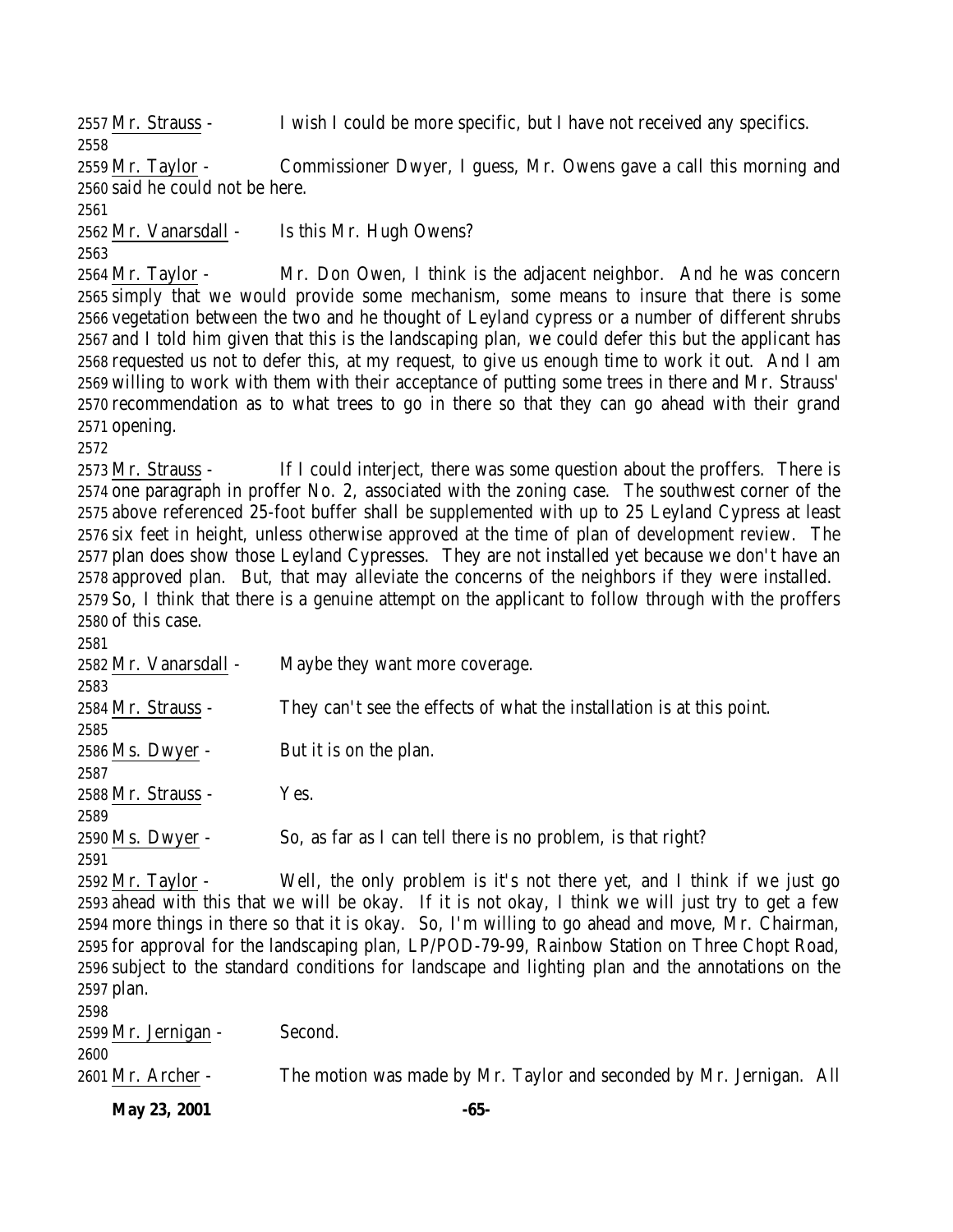in favor say aye…all opposed say nay. The motion carries.

Mr. Vanarsdall - And don't you want to make sure that something about this is done?

 Mr. Taylor - Well, I think it is already on the plan and it's proffered so I assume that it will be done.

 Mr. Kaechele - Mr. Owens in lot 21 or 22, do we know which lot he is in? We may have met in his home and these plans were all worked out prior to zoning and he may not recall all of the details but I think they were addressed.

 Mr. Taylor - What I would do, sir, I will call Mr. Owens relative to the meeting today because he called me at six o'clock this morning and told me he was concerned about this but he had to be out of town. I told him that I would try to work to make sure there's a happy ending. I have met with the Johnson's. I think we have done everything except plant the trees. And if we plant the trees and a little bit more, I will take care of Mr. Owen and if there is anything that we need to do, we agreed to meet and resolve it.

 Ms. Johnson - Please do because we have a long term relationship as neighbors here and we certainly don't want to start out on the wrong foot. So, hear from me, that I will try our best to make Mr. Owen happy.

 The Planning Commission approved the landscape and lighting plan for LP/POD-79-99, Rainbow Station, subject to the standard conditions attached to these minutes for landscape and lighting plans and the annotations on the plan. 

# **PLAN OF DEVELOPMENT & TRANSITIONAL BUFFER DEVIATION**

POD-37-01 Truliant Federal Credit Union - Cox and Westerre Roads

**Hankins & Anderson, Inc. and DEI, Inc. for T. Walter Brashier and Truliant Federal Credit Union:** Request for approval of a plan of development, as required by Chapter 24, Sections 24-106 and 24.106.2 of the Henrico County Code to a one-story, 3,500 square foot facility with future expansion of 1,600 square feet. The 1.57 acre site is located on the northeast corner of Cox Road and Westerre Parkway, approximately 670 feet south of intersection of W. Broad Street (U.S. Route 250) and Cox Road on parcels 47-A-42, 43, 43A, and part of 47-A-55. The zoning is B-2C, Business District (Conditional). County water and sewer. **(Three Chopt)**

 Mr. Silber - There is also an addendum with some additional conditions for your consideration on this case.

 Mr. Archer - Thank you, Mr. Secretary. Is there anyone in opposition to POD-37-01, Truliant Federal Credit Union? No opposition. Ms. Goggin.

**May 23, 2001 -66-**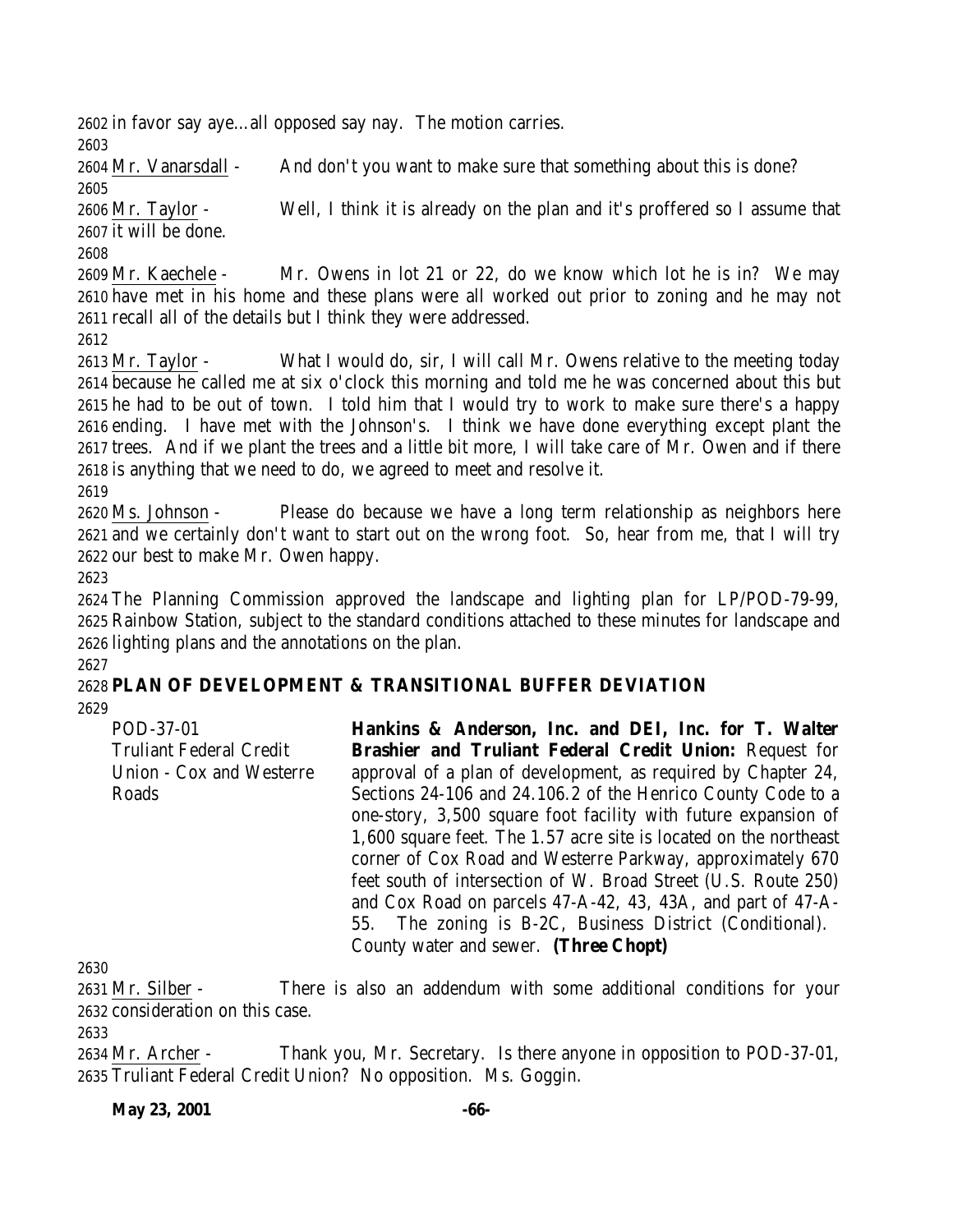Ms. Goggin - Good morning. The applicant Truliant Federal Credit Union has worked with the Police and the Planning Department to address landscaping, buffering and safety concerns. Truliant's north property line is, as you can tell, they are against a strip zoned A-1, which would require them to have a 25-foot transitional buffer. That strip that is zoned A-1 is currently a drive way being used by an adjacent business. There is also an existing sewer easement through their north property line. The developer requested and staff is supporting a requests from a 25-foot to a 10-foot transitional buffer planting deviation. So, they have the space, they have 25 feet, but between the sewer easement and the fact that the A-1 property doesn't exactly need to be protected or buffered from the business, staff supports that. Just for your information, to meet the 10-foot transitional buffer requirement, the staff would still be required to plant five large trees, one small tree and 59 shrubs in that space. So, it would still be pretty buffered. The applicant has addressed all of the Police comments and concerns. Kim Vann is here and she can illustrate on them some more. Some examples, include the elimination of two, four-foot walls that could be used to hide behind. And they agreed to fence in the gazebo area to limit access and discourage loitering. The applicant has also agreed that all of their entrances, other than the main entrance, should be for emergency exit only and has moved the ATM so that it is located within the main structure while it is still accessible from a car. The architect has also stated that he would submit plans so that the Police planner can review the design and give comments. I do have a color rendering of the site. Unfortunately, the architecturals submitted in your packet was colored, and when it was copied black and white it became dark. This is the corner of the building (referring to rendering on the screen). The applicant is going for a park-like setting. Between the proffers and the applicant, it should be a nice building. I would be glad to address any questions that the Commission may have about this project. As I previously mentioned, Kim Vann is here. Staff does recommend approval subject to the annotations on the plans, the standard conditions for developments of this type and the additional conditions Nos. 23 through 34 in the addendum. 

 Mr. Archer - Thank you, Ms. Goggin. Are there any questions by the Commission? 

 Mr. Taylor - I have one question, Mr. Chairman, and that is, relative to the gazebo and Ms. Vann's thoughts. I recognized that we reduced the wall, but I understand that the thought is in reducing that wall to reduce the amount of cover we provide to somebody who is not exactly our friend. One of the thoughts is to put a black metal fence in there. In looking at the details, on that particular one, my thought would be that that would be so visible from Westerre Parkway that I would prefer that we stick with the original concept of a masonry wall, but reduce the height to eliminate the cover aspect but not introduce another color in that black wire fence. I think architecturally, because of the prominence of that façade alone Westerre, architecturally, that just appeals to me more than a metal fence. 

 Ms. Vann - For clarification, the architect hasn't stated what color wrought iron fence it would be. It would be something to match the building and the architecture wouldn't necessarily be the black standard wrought iron fence that we have a tendency to see. If I understand what you are referring to, initially by the patio area. It was done to eliminate any headlights coming onto Cox Road. And with working with Ms. Goggin and understanding some of the language in the proffer, if I am stating this correctly, I understood that a brick wall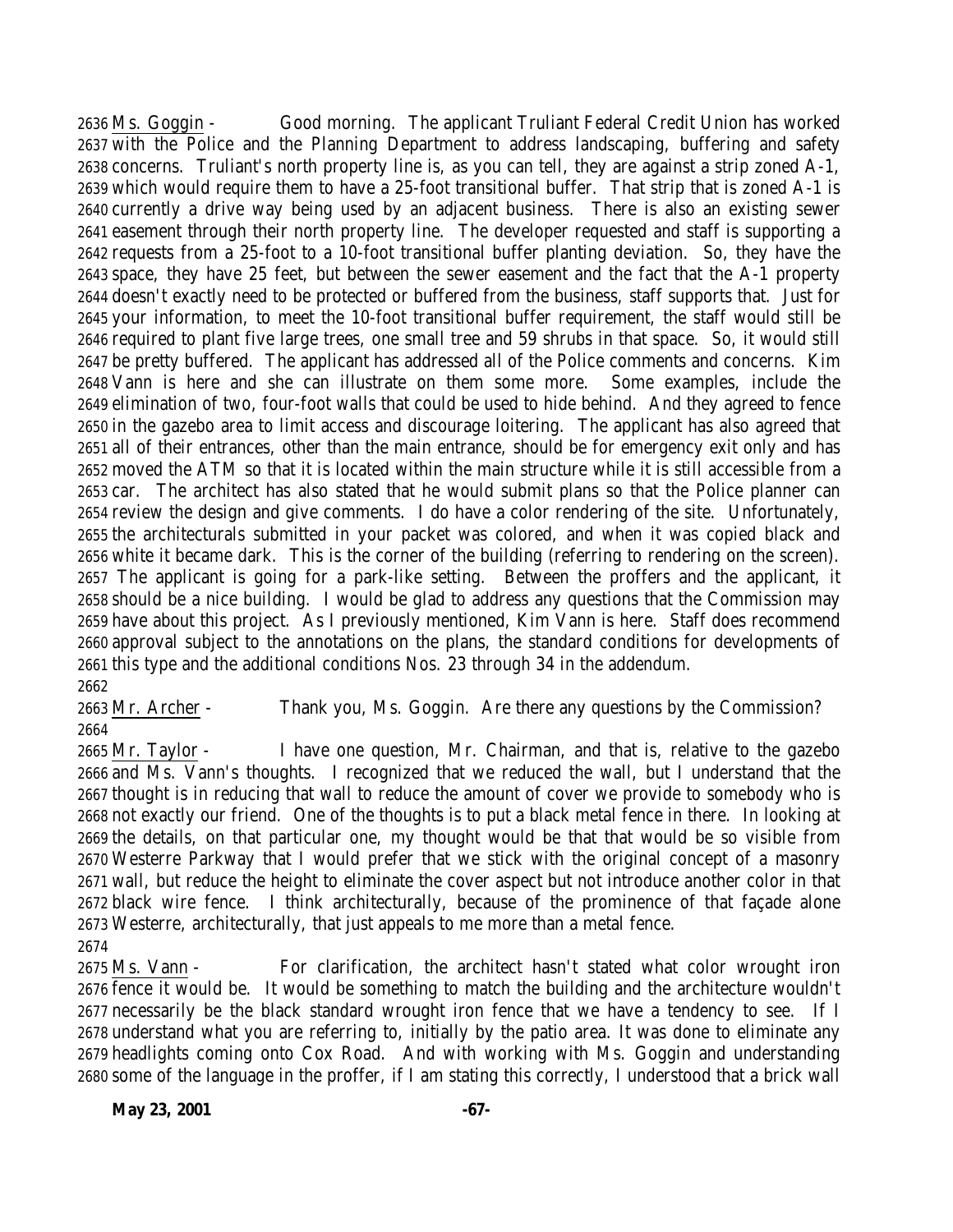doesn't actually have to be there. The landscaping can supplement it to eliminating any headlights onto Cox Road and a landscaping would be done a distance away from that patio area. Mainly, along the buffer area along Cox Road. That is my understanding. 

 Mr. Taylor - You are saying that we can eliminate either fence. Ms. Vann - Well, we would eliminate the brick wall along the patio area. Mr. Taylor - And you would not put a metal fence in there? Ms. Vann - What the architect has agreed to, to try to address some of my concerns with the patio/gazebo area, is to fence in the patio and gazebo with some type of fencing that would not necessarily, she said, a black wrought iron but some type of fencing that would be decorative because that's his whole scheme here. It's a very decorative building and it would not be a brick wall. Mr. Taylor - That is my concern. Where a small brick wall would not offer cover, that would be one thing, that it would be just planted would be another or it would be a combination of the two would be even another. But I think the aesthetics are in favor of that kind of a treatment rather than a metal fence. Ms. Vann - I would be comfortable with a combination, using the lower level brick at the bottom. Mr. Taylor - I don't want to introduce any cover for the enemy, but by the same token, we want it to look nice as people are driving down the road. That's the only comment that I have. Mr. Kaechele - Can't they get cover in the gazebo itself? Isn't that a concern? Ms. Goggin - With Kim's help and the architect's agreement, the patio area would be fenced in to limit access. So, if you wanted to go in that patio area, you would have to get a bank employee to let you in. It will be locked. Obviously, if you are strong and healthy you could probably just jump over the fence, but normal people would otherwise have to get permission to go in there. 2717 Mr. Kaechele - I agree with Mr. Taylor, I think the brick is much more consistent with the area. Mr. Taylor - With that, Mr. Chairman, I move approval of POD-37-01, Truliant Federal Credit Union at Cox and Westerre Roads, subject to the annotations on the plan, the standard conditions for developments of this type, and conditions Nos. 23 through on the addendum. Mr. Vanarsdall - Second.

**May 23, 2001 -68-**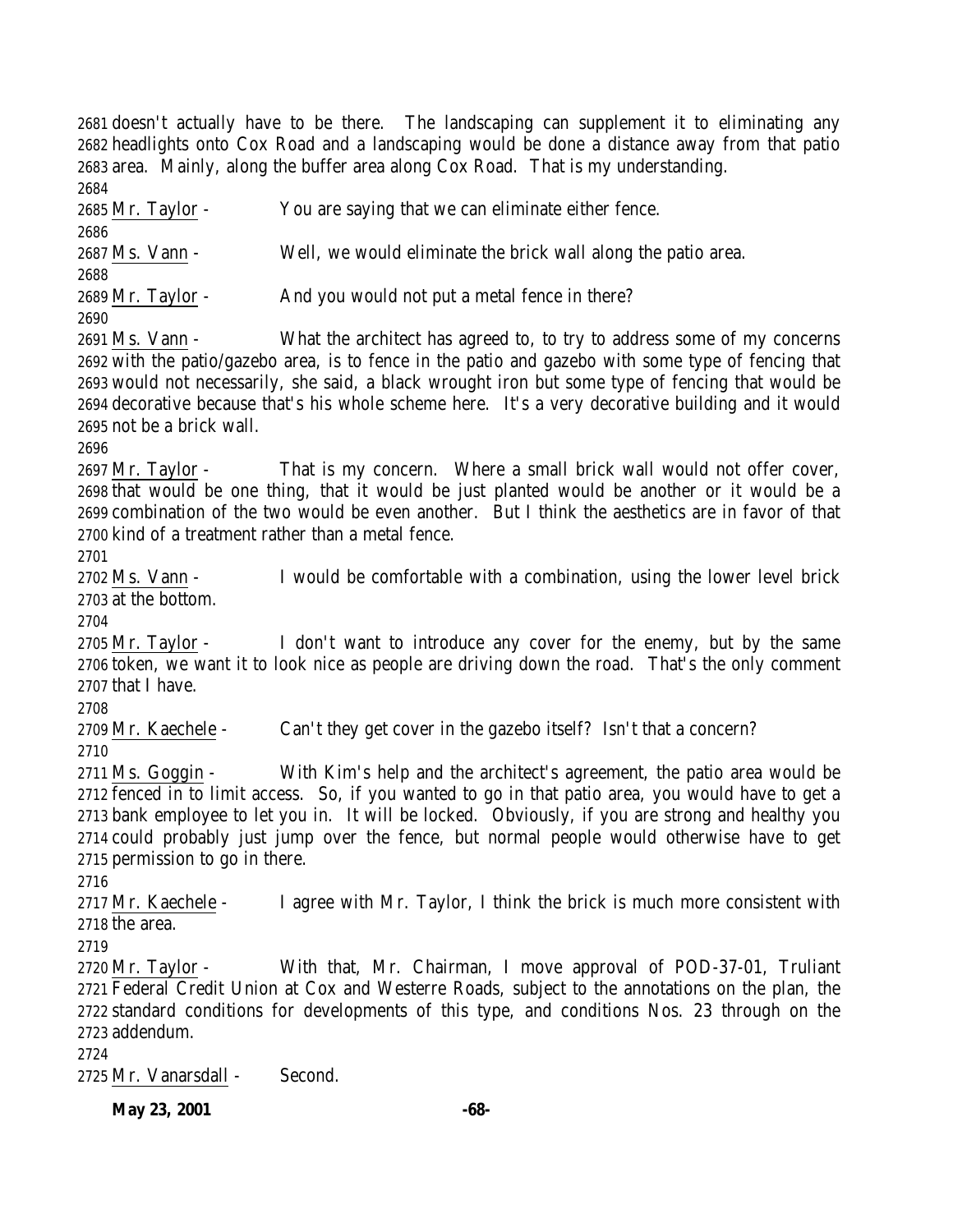2727 Mr. Archer - The motion was made by Mr. Taylor and seconded by Mr. Vanarsdall. All in favor say aye…all opposed say nay. The motion carries.

 The Planning Commission approved POD-37-01, Truliant Federal Credit Union, subject to the standard conditions attached to these minutes, the annotations on the plans, and the following additional conditions:

- 23. The easements for drainage and utilities as shown on approved plans shall be granted to the County in a form acceptable to the County Attorney prior to any occupancy permits being issued. The easement plats and any other required information shall be submitted to the County Real Property Agent at least sixty (60) days prior to requesting occupancy permits.
- 24. The developer shall provide fire hydrants as required by the Department of Public Utilities and Division of Fire.
- 25. A standard concrete sidewalk shall be provided along the north side of Westerre parkway and on the east side of Cox Road.
- 26. Employees shall be required to use the parking spaces provided at the rear of the building(s) as shown on the approved plans.
- 27. Outside storage shall not be permitted.
- 28. A 25-foot planting strip along the north side of Westerre parkway and a 35-foot planting strip to along the east side of Cox Road shall be shown on the approved plans.
- The details shall be included with the required landscape plans for review and approval.
- 29. The proffers approved as a part of zoning case C-63C-98 shall be incorporated in this approval.
- 30. Any necessary off-site drainage and/or water and sewer easements must be obtained in a form acceptable to the County Attorney prior to final approval of the construction plans.
- 31. Deviations from County standards for pavement, curb or curb and gutter design shall be approved by the County Engineer prior to final approval of the construction plans by the Department of Public Works.
- 32. In the event of any traffic backup which blocks the public right-of-way as a result of congestion caused by the drive-up teller facilities, the owner/occupant shall close the drive-up teller facilities until a solution can be designed to prevent traffic backup.
- 33. Insurance Services Office (ISO) calculations must be included with the plans and approved by the Department of Public Utilities prior to the issuance of a building permit.
- 34. Approval of the construction plans by the Department of Public Works does not establish the curb and gutter elevations along the Henrico County maintained right-of-way. The elevations will be set by Henrico County.
-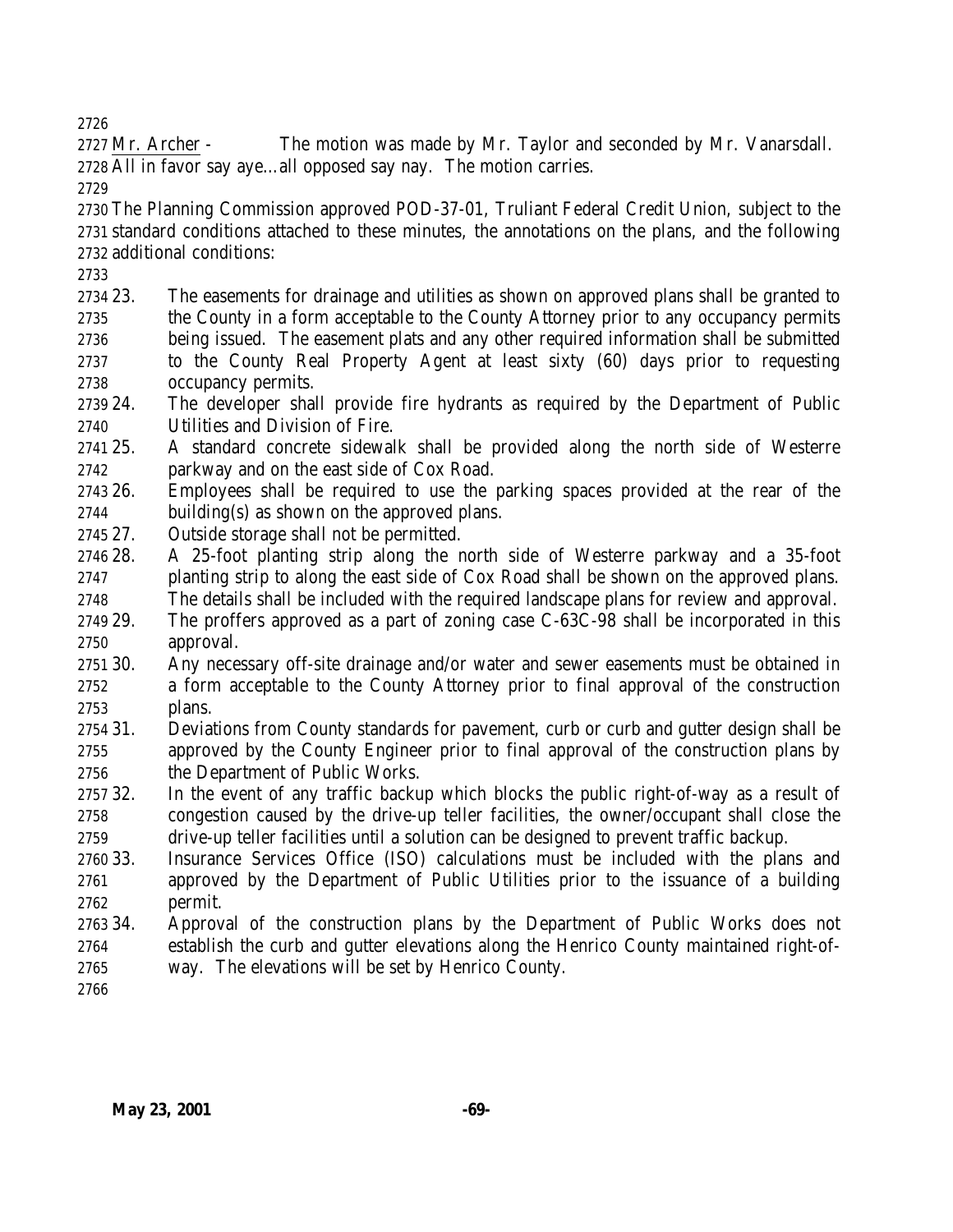Andover Hills (May 2001 Plan)

**Foster & Miller, P. C. for Forrest G. Urban and William Johnson:** The 17.92 acre site is located on Meadowview Road off Pemberton Road and proposed Mayland Drive near Pemberton Road on parcel 58-3-C-4 thru 10, 58-3-D-1 thru 7, 58-3-E-6 thru 11, 58-3-F-1 thru 5 and part of 58-2-A-3A and 4B. The zoning is R-5AC, General Residence District (Conditional). County water and sewer **(Three Chopt) 60 Lots**

2770 Mr. Archer - Is there anyone in the audience in opposition to subdivision Andover Hills (May 2001 Plan)? No opposition. Mr. Strauss.

 Mr. Strauss - Thank you, Mr. Chairman. The staff has worked extensively with the applicant since the preparation of the agenda, and we have received a revised plan, which addresses the need for storm drainage and water quality issues. There will be storm water detention (referring to rendering) until such time as the new stream and restoration program is in effect. Until that time, lots 9, 10, and 11 in block C are to be held in reserve until the new program is in place. The staff has also added two additional conditions on page 10 of your addendum, conditions Nos. 18 and 19. At this point, the staff is in agreement and can make a recommendation of approval this morning, and the applicant is here to assist with any questions you may have.

2783 Mr. Archer - Are there any questions of Mr. Strauss from the Commission? No questions. Mr. Taylor, do you need to hear from the applicant?

 Mr. Taylor - Well, Mr. Chairman, I think Mr. Johnson has been so patient perhaps he would like to come up and say a few words on his behalf.

 Mr. Johnson - I'm Bill Johnson, the applicant. The only thing I have is to correct the name from Andover Hill to Andover Hills.

2792 Mr. Taylor - And I also understand, from talking to him, that this will have the new curbs, which are the wide curbs. That question had come up before. With that, Mr. Chairman, I move approval of subdivision Andover Hills (May 2001 Plan) subject to the annotations on the plans, the standard conditions for subdivisions served by public utilities, and additional conditions Nos. 12 through 19.

Ms. Dwyer - Second.

 Mr. Archer - The motion was made by Mr. Taylor and seconded by Mr. Taylor. All in favor say aye…all opposed say nay. The motion carries.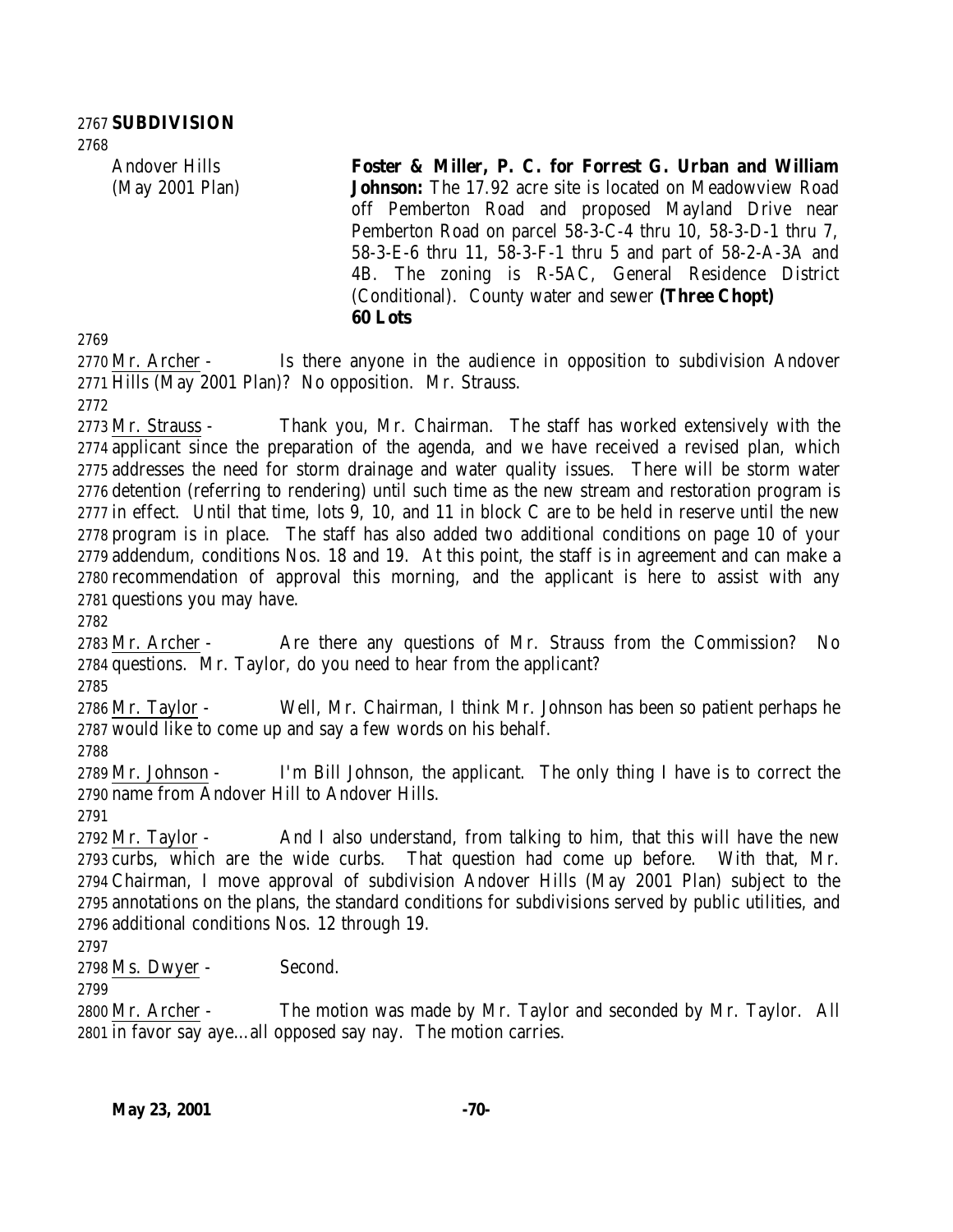The Planning Commission granted conditional approval to Andover Hills (May 2001 Plan) subject to the standard conditions attached to these minutes for subdivisions served by public utilities, the annotations on the plans and the following additional conditions:

12. Each lot shall contain at least 5,625 square feet exclusive of floodplain areas.

- 13. Prior to requesting final approval, the engineer shall furnish the Planning Staff a plan showing a dwelling situated on Lot 1 (Block D) and Lot 48 (Block C) to determine if the lot design is adequate to meet the requirements of Chapter 24, of the Henrico County Code.
- 14. The limits and elevation of the 100 year frequency flood shall be conspicuously noted on the plat and construction plans and labeled "Limits of 100-Year Floodplain." Dedicate floodplain as a "Varible Width Drainage & Utilities Easement."
- 15. The detailed plant list and specifications for the landscaping to be provided with the 20- foot-wide planting strip easement along Mayland Drive shall be submitted to the Planning Office for review and approval prior to recordation of the plat.
- 16. And necessary off-site drainage easements must be obtained prior to final approval of the construction plans by the Department of Public Works.
- 17. Prior to requesting the final approval, a draft of the covenants and deed restrictions for the maintenance of the common area by a homeowners association shall be submitted to the Planning Office for review. Such covenants and restrictions shall be in form and substance satisfactory to the County Attorney and shall be recorded prior to recordation of the subdivision plat.
- 18. A reasonable and practicable easement to permit maintenance of all structures abutting a zero lot line shall be designated on the subdivision plan to be recorded and incorporated into each deed transferring title to the property.
- 19. The developer shall provide signage, the wording and location as deemed appropriate by the Director of Public Work, which address the possible future extension of any street.
- 

## **SUBDIVISION**

Keaton Estates (May 2001 Plan) **Foster & Miller, P. C. for James E. Keaton:** The 2.413 acre site is located on the northeast corner of Birch Brook Road and Wistar Road on parcels 71-A-28 and 71-5-C-6. The zoning is R-2, One-Family Residence District. County water and sewer **(Brookland) 4 Lots**

 Mr. Archer - Is there anyone in the audience in opposition to subdivision Keaton Estates? We have opposition. Go ahead, Ms. Goggin.

 Ms. Goggin - The applicant, Foster & Miller, has addressed the issues that staff have has with the proposed subdivision with the exception of encompassing "lot B2" as a part of the subdivision. Foster & Miller have not demonstrated why the lot should not be included in this conditional subdivision. Inclusion of this parcel would allow the County to receive the appropriate amount of right-of-way on the north side of Wistar Road as well as public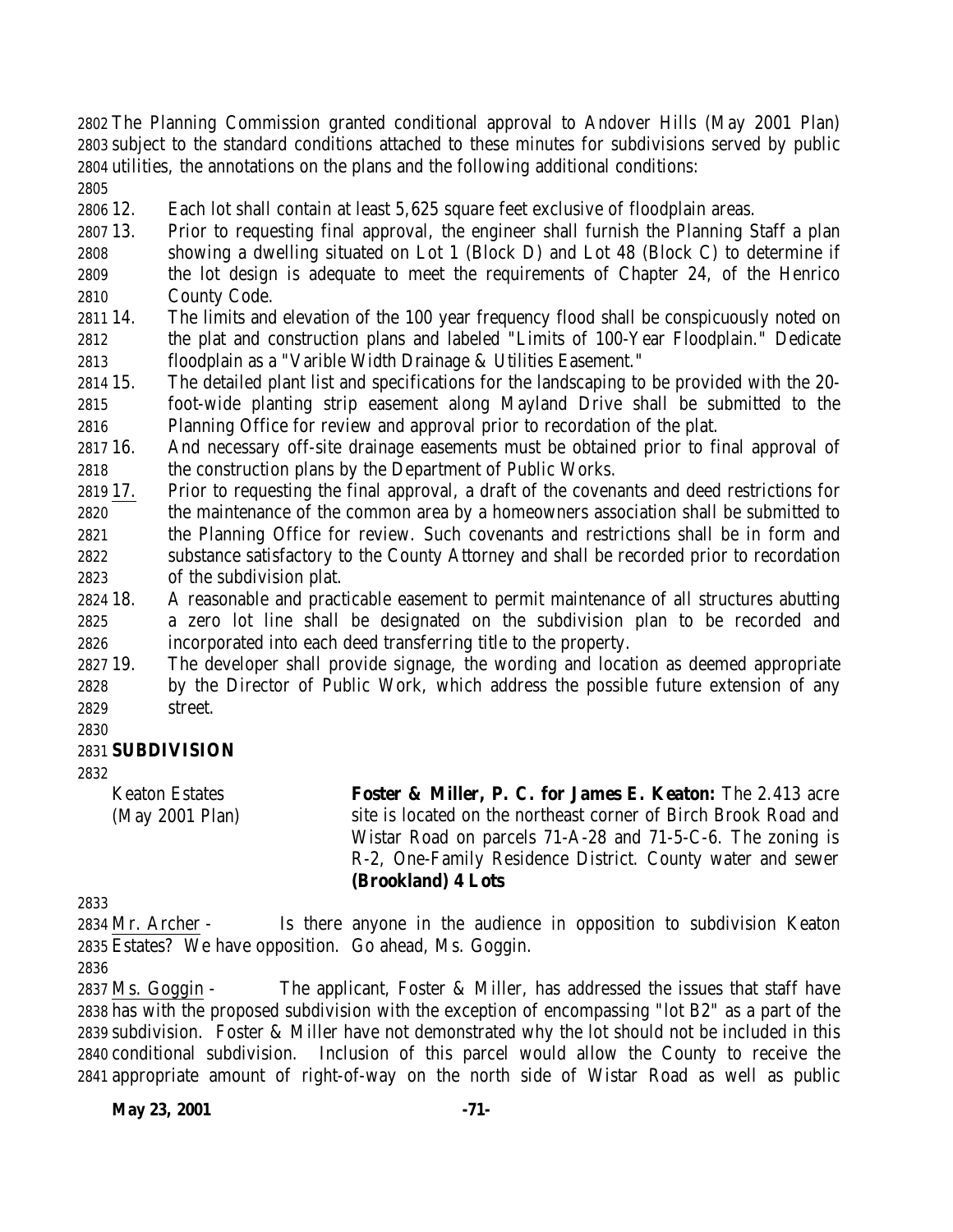improvements. These improvements would include escrow of curb and gutter at such time that the road is improved. For your information, Wistar is planned for an ultimate build out for a four-lane undivided road. Staff is recommending approval of this subdivision with the standard conditions for subdivisions served by public utilities, the annotations on the plan and additional conditions Nos. 12, 13, and 14 on the agenda and my revised recommendation is on page 11 of your addendum.

| 2849 Mr. Archer -       | Are there any questions of Ms. Goggin by the Commission?             |
|-------------------------|----------------------------------------------------------------------|
| 2850                    |                                                                      |
| 2851 Ms. Dwyer -        | So, you think "B2" should be included?                               |
| 2852                    |                                                                      |
| 2853 Ms. Goggin -       | Yes, ma'am. Just minimum lot size, minimum lot width in that "B2"    |
| 2854 would be included. |                                                                      |
| 2855                    |                                                                      |
| 2856 Mr. Archer -       | Mr. Vanarsdall, would you like to hear from the applicant?           |
| 2857                    |                                                                      |
| 2858 Mr. Vanarsdall -   | Oh, yes. He's already move down here and has got himself I position. |
| 2859                    |                                                                      |
| 2860 Mr. Mistr -        | I'm Spud Mistr from Foster & Miller. I'm representing the applicant. |
| $- - -$                 | $\blacksquare$                                                       |

 We applied for this subdivision for three lots, which all face Birch Brook Drive. The request was not for a four-lot subdivision. We prefer to keep it as a three-lot subdivision. What the staff has recommended to be the fourth lot is the existing house which they are negotiating to sell and it likely will be sold before we record this subdivision. It's sort of unprecedented for me for staff to add land to a subdivision that the owner does not request and we would respectfully submit that condition No. 14 be deleted.

 Mr. Vanarsdall - All right, Mr. Silber, do you want to add some light on that? 

 Mr. Silber - Yes, sir. I think that staff position is that there is one parcel of land that is under review for consideration for subdivision and it's being sectioned into several parts and ends up being four parts, why not make one of those, that being B2, one of the lots of the subdivision. It makes it straighter from a real estate standpoint of keeping track of lot divisions and lot parcels and it also provides for an opportunity for proper public facilities, in this case being road widening, so that we can get the proper roads that we need in this area. To leave it out, seems like it doesn't seem to make a lot of sense.

| 2877                |                                                                 |
|---------------------|-----------------------------------------------------------------|
| 2878 Mr. Jernigan - | But, how can you add that in if they don't own it?              |
| 2879                |                                                                 |
| 2880 Mr. Silber -   | From my understanding, they do own it, it's one parcel of land. |
| 2881                |                                                                 |
| 2882 Mr. Jernigan - | Do you own lot B2 now?                                          |
| 2883                |                                                                 |
|                     | <b>NITI</b> II TO THE T                                         |

 Mr. Mistr - No, I don't. The developer owns it but he is contracting to sell it. It is for sell as a separate parcel. And I don't know if there is any requirement. If you have 100 acres, and you want to put 25 in a subdivision, it's no requirement to add the other 75 into

**May 23, 2001 -72-**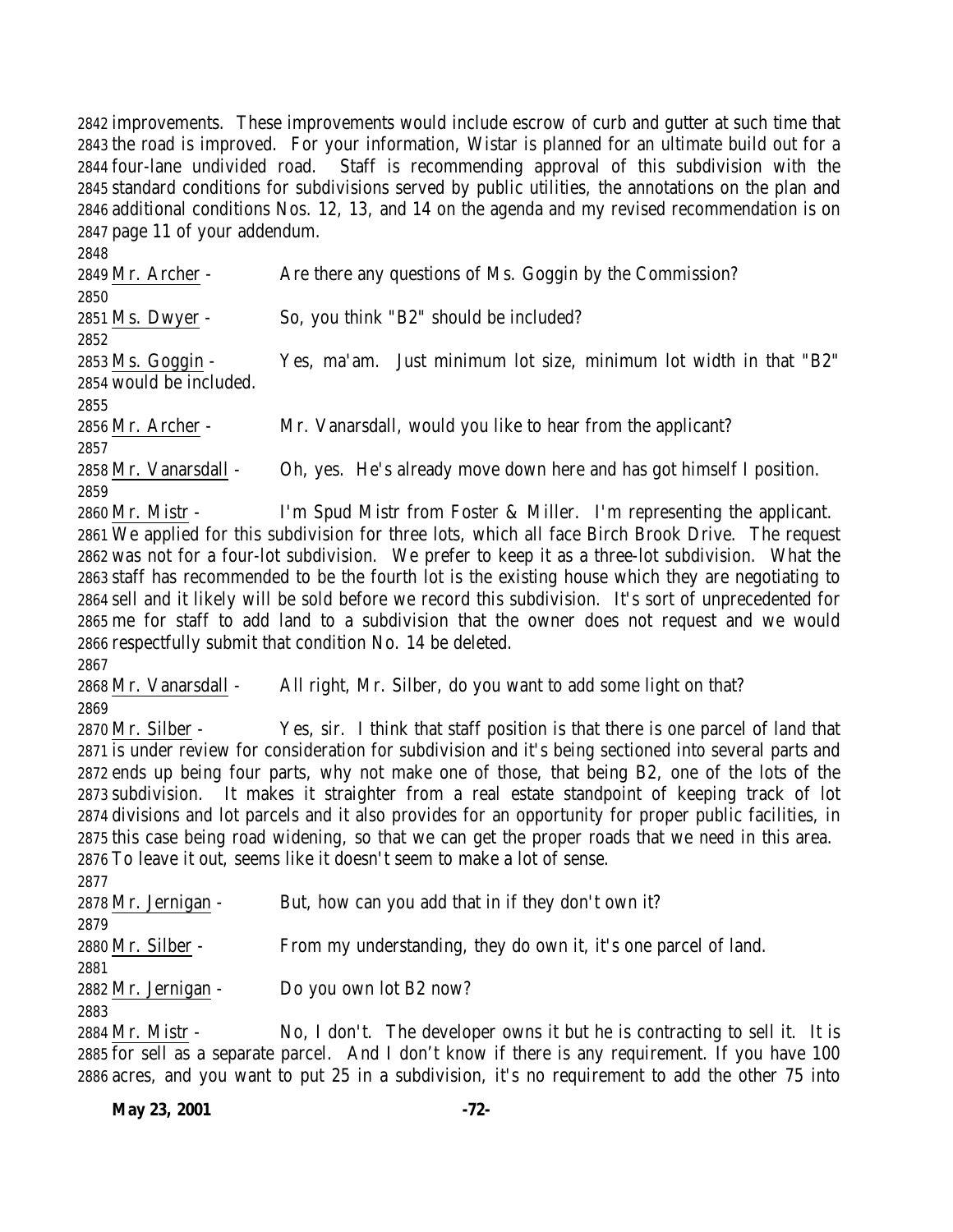your subdivision, and this is the same case. Just because you own a larger tract of land, it doesn't mean that you have to subdivide all of it to subdivide part of it. Or, it's never been the case before in Henrico County that I'm aware of. 

 Mr. Silber - I think, Mr. Mistr, it has been the practice of this department that when there is a division of property and there is one small piece being left out, it is always our recommendation that it be made a part of the subdivision. If you take 100 acres and you are subdividing 25, and you have 75 that's not a part of it, we are not going to take the 75 and make that a lot. But, in this case, when you are sectioning this off and you are leaving a piece of property that's about the size of a lot it would make sense to make that a part of the subdivision. It's a staff's recommendation.

 Mr. Mistr - I understand that, and the staff has recommended before, but the Commission has not agreed to that recommendation before to my knowledge. The developer does not want to incorporate that light into the subdivision.

 Ms. Dwyer - Was the whole parcel submitted? Mr. Mistr - No, ma'am it was not. Mr. Kaechele - So, the 2.43 acres is only the three lots? Mr. Mistr - I don't remember the acreage on that. No. The request was for, it's like 54,000 square feet, it's about 1.1 acre was the request for the three lots. It's three, 18,000 square-foot lots and it's just a shade over that. Mr. Kaechele - All right, but the 2.413 includes B-2 then. Mr. Mistr - I don't think that was a part of the request. Mr. Kaechele - Well, it's a part of what this description is here. Mr. Mistr - I believe that was changed by the staff. Mr. Silber - Mr. Mistr, you said that the parcel B-2, that property owner, which is the property owner of this entire tract. That property does not want to make this a lot. For what reason does he not want to make this a lot? Mr. Mistr - He is negotiating to sell it at this point in time. 2927 Ms. Dwyer - And what difference does that make? Mr. Mistr - Well, I guess we could defer this and he could sell it and we could come back and then he could subdivide what he has left. I mean, it's just a matter, you know, the

order we do this in. I think he has a perfect right to subdivide three lots.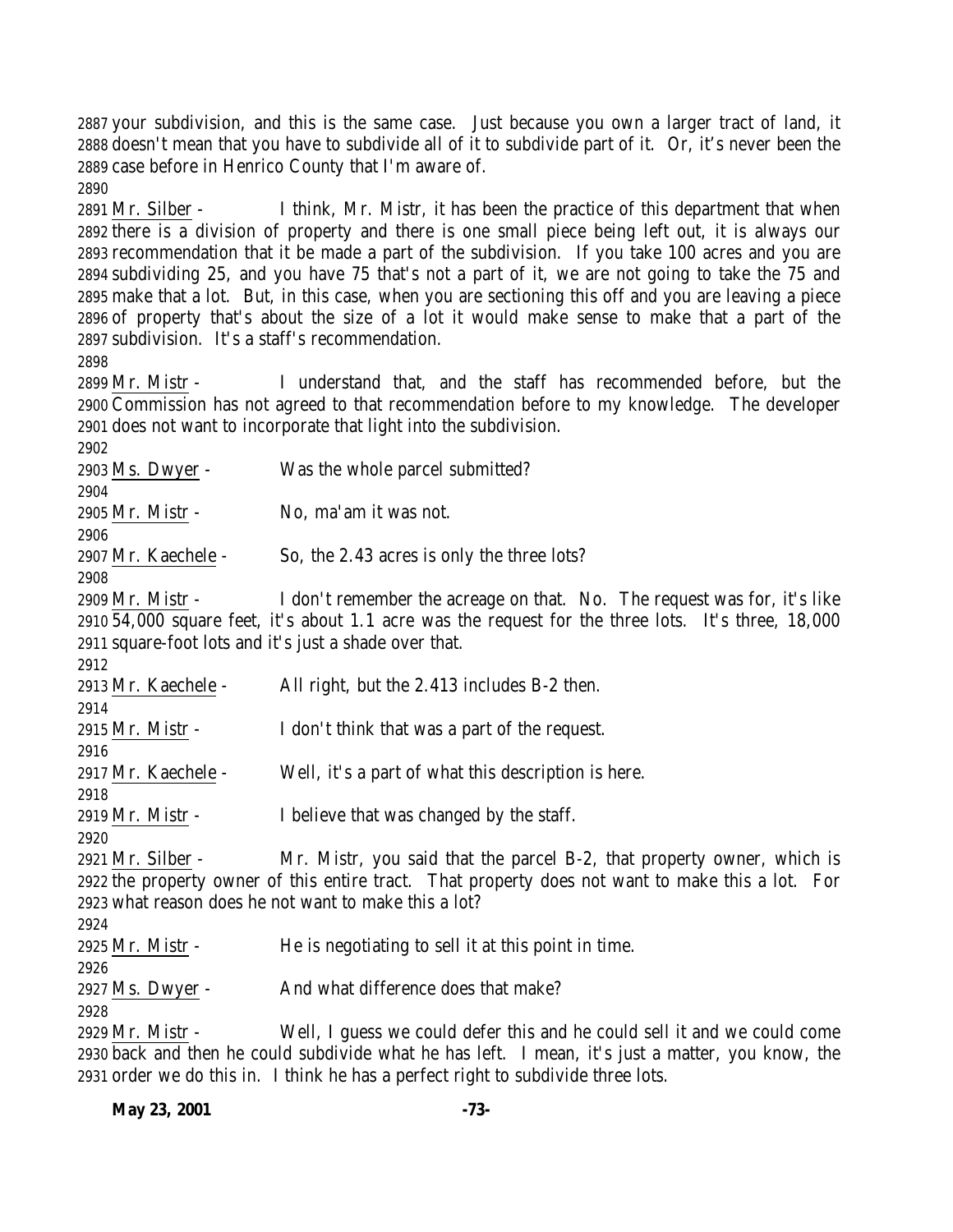Mr. Silber - Mr. Mistr is correct. If he came forward he could split this piece of property one time and create two parcels and then come back and file subdivision for the three parcels that front on Birch Brook. But, in the view of staff, it makes more sense to deal with the division of land in a logical fashion, divide pieces of land, create lots and ownership. And in this case it seems like instead of skirting the subdivision regulations and splitting it once, and then coming in with three lots it's best to go ahead and take the parcel as a whole, carve it into four parts and give each of them a lot number. 

 Mr. Vanarsdall - I would feel better about it if you would defer it until he sells it. Does what Mr. Silber said makes any sense to you, Spud? 

 Mr. Mistr - What he said is exactly true but we are going through paper work for the developer and for me and for the staff for something that we know what the result is going to be in the end. I don't see any need for all of us to come back here again, you know, for the same thing that we can approve today.

 Mr. Vanarsdall - Well, I'll go ahead and recommend approval according to what the staff has then, if you want to do that.

 Mr. Mistr - Well, suppose he sells the lot before he records the subdivision? I'll request a deferral until he sells the lot, if that's better, but I think we are just going through a lot of motions.

 Mr. Vanarsdall - All right. I recommend Keaton Estates be deferred until June 27, 2001, at the applicant's request.

Ms. Dwyer - Second.

 Mr. Archer - The motion was made by Mr. Vanarsdall and seconded by Ms. Dwyer. All in favor say aye…all opposed say nay. The motion carries.

 At the request of the applicant, the Planning Commission deferred Keaton Estates (May 2001 Plan) to the June 27, 2001, meeting.

 Mr. Jernigan - While there are not too many people here let me ask a question because I'm learning something too. Let's say that there are 12 acres in there and you don't want to use but six of them, do you have to use 12?

| 2969                  |                                                     |
|-----------------------|-----------------------------------------------------|
| 2970 Mr. Silber -     | No.                                                 |
| 2971                  |                                                     |
| 2972 Mr. Vanarsdall - | It depends on the situation.                        |
| 2973                  |                                                     |
| 2974 Ms. Dwyer -      | In this case, what's being left is basically a lot. |
| 2975                  |                                                     |
| 2976 Mr. Jernigan -   | Well, that could be subdivided into two lots.       |
|                       |                                                     |

**May 23, 2001 -74-**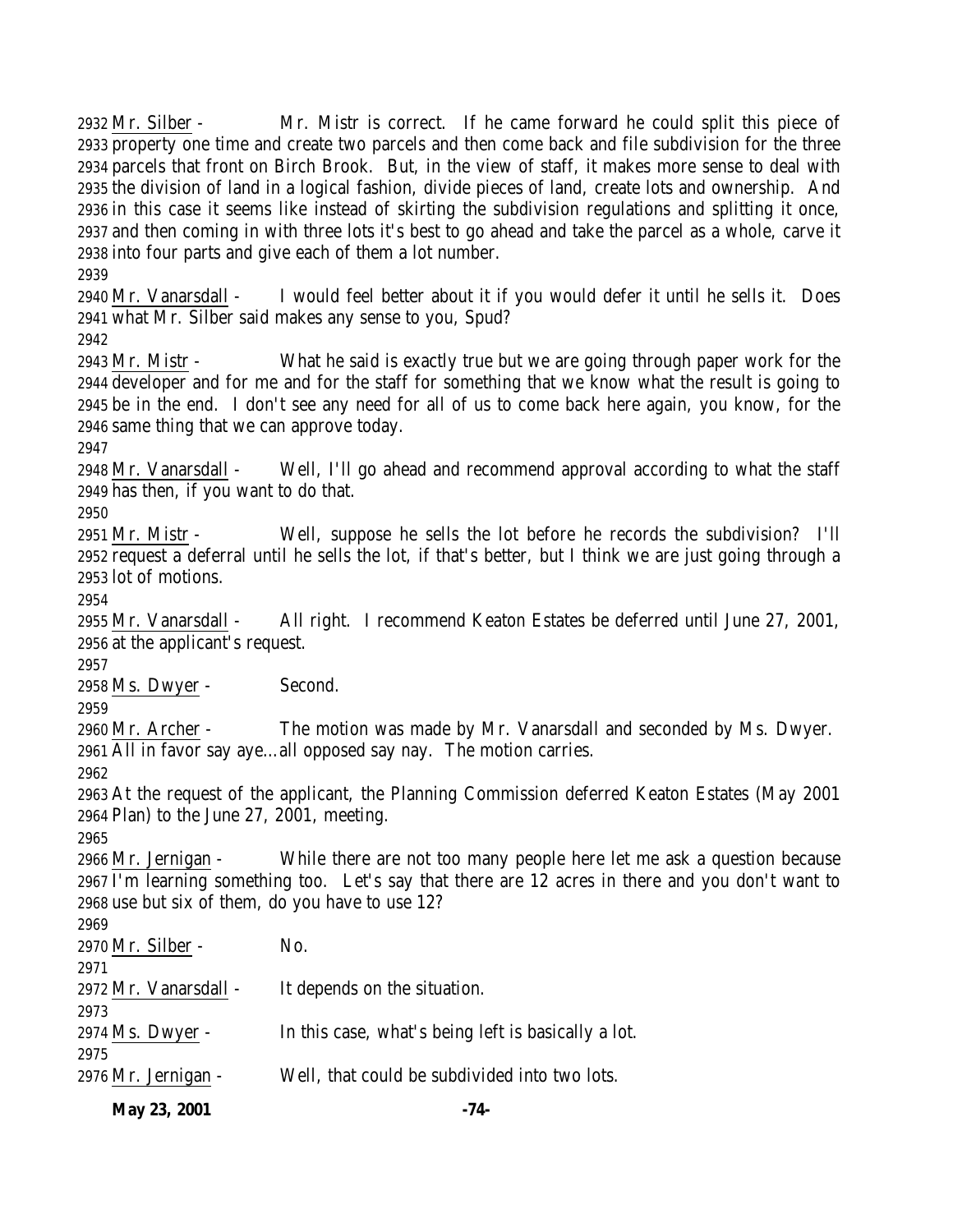Mr. Silber - No, I don't think that could be.

 Ms. Dwyer - I think that's staff's point. That's the difference between 100 acres and taking 25. In this case, we are dealing with a much smaller acreage and what's being left is essentially a lot. Although, possibly it could be two lots but depending on the access, depending on the, you know, just looking at the shape of it. Essentially, you are leaving only one lot, and so staff is saying as long as you will be leaving one lot why not make it a part of the subdivision. Is that right, Mr. Silber?

 Mr. Silber - Yes, that's correct, Mrs. Dwyer. Mr. O'Kelly - Mr. Jernigan, maybe I can answer your question. Mr. Vanarsdall - We can't hear you, Dave.

 Mr. O'Kelly - Under the definition of subdivision as a condition of properties with three or more lots, tracts of parcels land along with the subdivision requirements. So, you can divide the property whether it's 100 acres or (unintelligible) one time into two pieces and make that third division (unintelligible). (His microphone was not transmitting to the recorder)

 Mr. Silber - I think legally you could probably sell that lot under metes and bounds and then the description will say will become lot 2B of this subdivision in the future and would have the same result, I would think.

Mr. Mistr - But if you sell that lot it won't be in the subdivision.

 Mr. O'Kelly - You can divide it once into two pieces and sell one off but in the future when you make another division that remaining parcel must comply with the subdivision ordinance requirements.

Mr. Jernigan - Okay.

 Mr. Silber - I believe that concludes the number of plans and cases that we have. We do have a substantial in accord consideration for the Forest Lodge site. It's in the Brookland district and the presentation will be made by Audrey Anderson.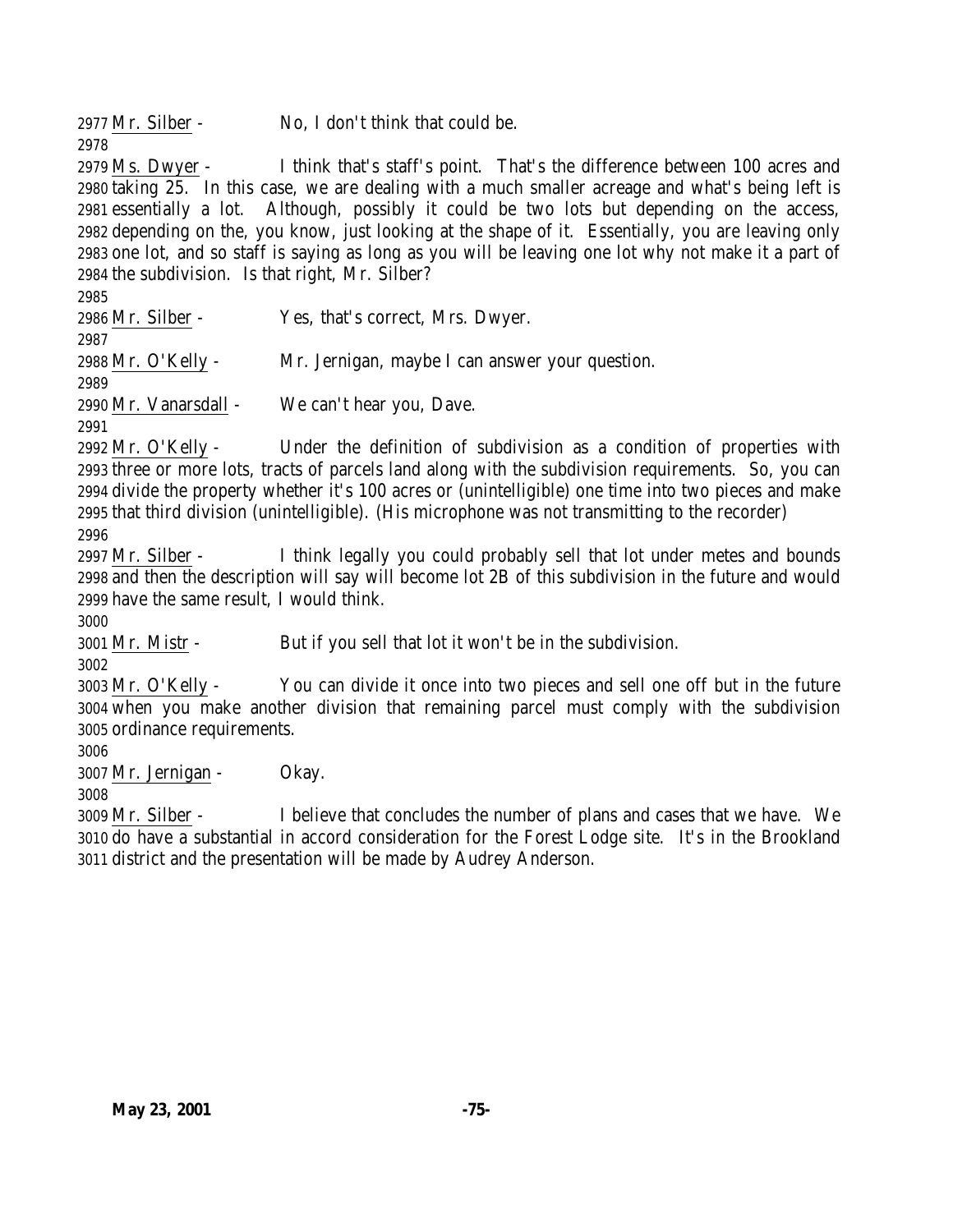## **RESOLUTION: Forest Lodge Site - Substantially In Accord with the County of Henrico Comprehensive Plan (Presented by Audrey Anderson) Brookland District**

Mr. Archer - Good afternoon, Ms. Anderson.

 Ms. Anderson - I just want to say, first of all, good afternoon to everyone. I would like to make just a few introductory comments on the significance of this site. What we are looking at is a relocation of the Forest Lodge Copula, it's called. The original lodge is historically significant as an example of 19th Century architecture. The hotel itself was demolished in 1992 and the cupola and some of the columns from the hotel are the only remaining fragments of the hotel. The original site of the hotel as shown on this slide was at the northwest intersection of Mountain Road and the RFP Railroad, it was called at that time and the CSX Railroad today. The cupola was the top floor of the tower that was positioned over the main entrance to the Forest Lodge Hotel. It was designed as a belvedere type, which was used to look over a pleasant view and in the situation of the hotel it was on a 1000 acre site that was designed with a lot of landscaping, beautiful gardens, and that type of thing, and the belvedere was used to look over that view. The Division of Recreation & Parks wishes to restore and locate the copula and some of the columns on the parcel in question as part of the County's historic resources. The structure is a 20 x 20 foot frame structure and it was donated to the County with the requirement that it be moved to a County-owned location. The structure is currently resting on temporary framing on the Walkerton's site at the eastern edge of the Cultural Arts Center parking lot. On the vicinity map, as I just pointed out, the proposed Forest Lodge site is located in the Brookland district at the northwest intersection of Old Washington Highway and Mountain Road. The site is approximately 1.9 acres and it consists of parcel 31-A-62. The site characteristics are suitable for the proposed use. The zoning on this site is R-2, One-Family Residence District and the proposed facility is permitted in this zoning district. The topography on this site is mainly flat. It's slightly sloping along the stream that runs through the parcel. The land use on this site is recommended predominantly for Environmental Protection Area with a small part of the lot at the southwest corner being recommended for Office development. Although, the plan does not designate this site for a public use, the proposed use supports a number of the historic and cultural goals of the Plan that are designed to generally protect the cultural integrity of the County and guide development in the vicinity of these historic resources. Based upon the staff's review of this site for the proposed use, we have concluded that the proposed improvements will create a cultural activity that is not in conflict with or a significant departure from the Goals, Objectives and Policies of the Plan. The staff, therefore, recommends that the Planning Commission approve the resolution finding the proposed Forest Lodge site substantially in accord with the comprehensive plan. That ends my report and I'll be glad to answer any questions you might have. Mr. Kaechele - Has the County owned this site for some time, or do we have to obtain

 this site? 

```
3055 Ms. Anderson - It is County-owned property at this point.
3056
```
**May 23, 2001 -76-**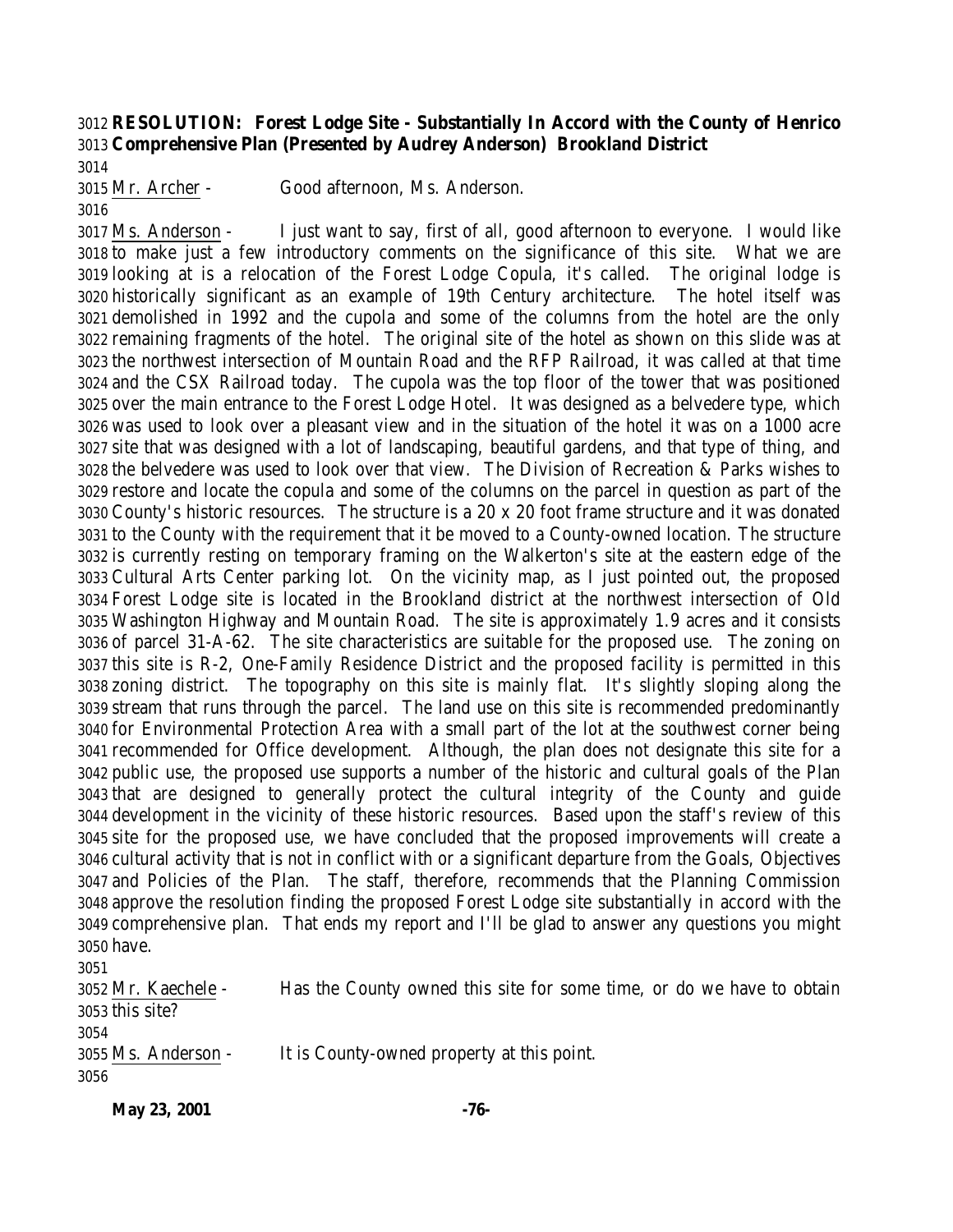Mr. Kaechele - We acquired it for some reason? Have we had it for a while? I'm not aware of this. Ms. Anderson - As far as I know, yes. The County has owned it for a while. Mr. Silber - We can find out when it was obtained. It is my understanding that it wasn't really obtained. We have had it for some time, as far as I know. Mr. Kaechele - I never knew we owned that. Ms. Dwyer - I assume the cupola has a roof and so it will be weatherproof to that extent. Ms. Anderson - Yes. Ms. Dwyer - How will the columns be worked into the design? Ms. Anderson - The columns, as far as the plans that they have, would surround the copula on all four sides. It's a 20 x 20 square and it would have brick pavers. Leslie is going to put it up on the screen. Ms. Dwyer - I'm just curious how the columns would be incorporated and how they would be protected from the weather because they wouldn't be under the roof they would just be out there in the sun and rain and snow. Ms. Anderson - In the open, yes, and I'm assuming as part of the restoration, they will put some type of preservatives on it. The roof right now has a tarp type of covering over it to protect the cupola from weather and that type of thing at this point. Ms. Dwyer - It looks like there is something on top of the columns. I can't read what it says. Mr. Taylor - It's not shown on the other drawings, though. Mr. Archer - It could be something just connecting them together. Ms. Anderson - Are you asking me if it is a canopy over it? Ms. Dwyer - Well, maybe it's just a beam or something that comes across the columns. Mr. Silber - The thing that runs along the columns, that's not a roof structure, is it? Mr. McGarry - It appears to be a beam to stabilize all of the columns. 

**May 23, 2001 -77-**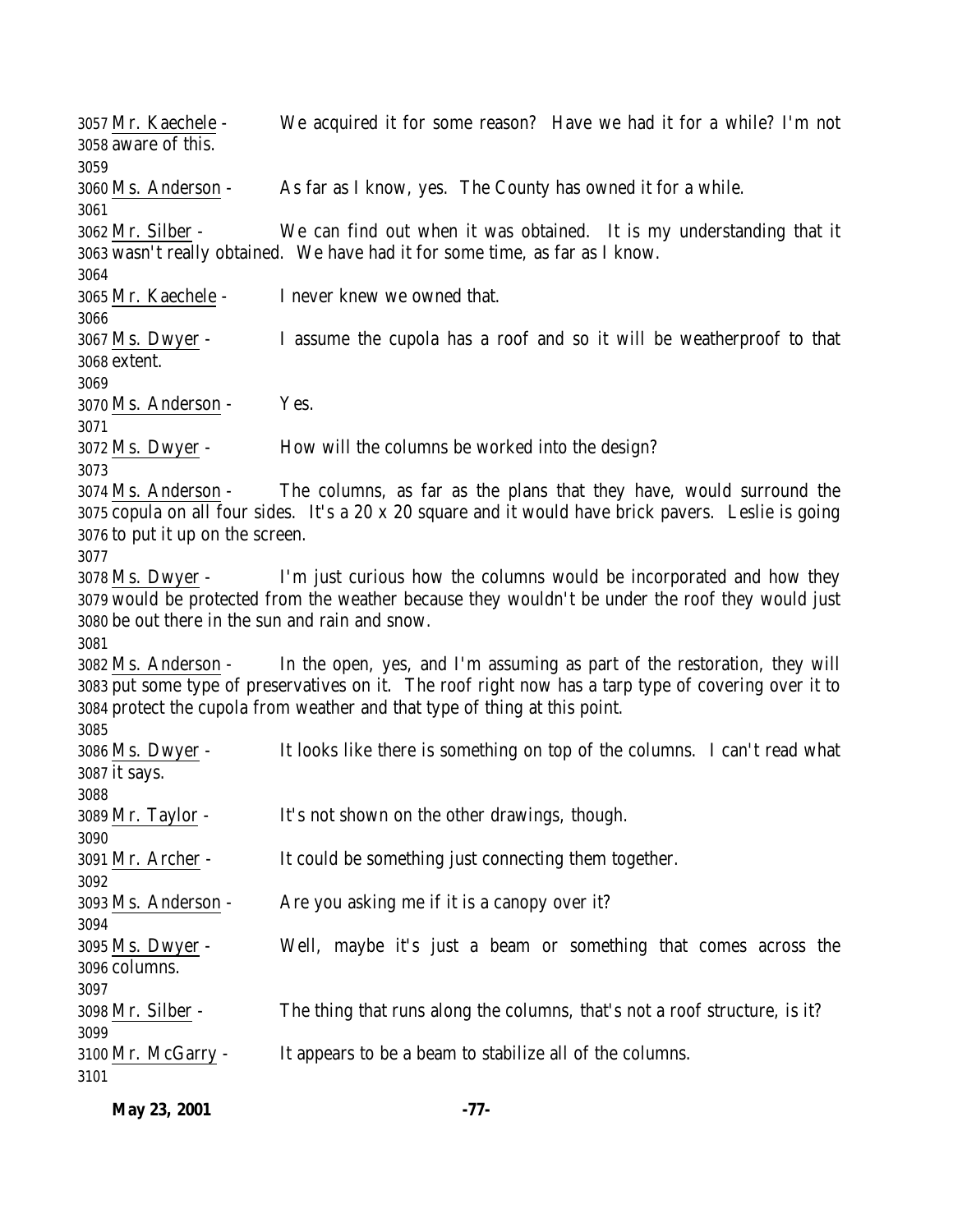Mr. Archer - So they all will be in a straight line, in other words, right? Mr. Silber - Yes. Mr. Archer - They might be support beams. Ms. Dwyer - Sometimes when water collects on the top of something like that it rots so I assume that's probably part of the purpose of it too. Ms. Anderson - It will look very nice when they are done with it. Ms. Dwyer - So, is a belvedere a cupola that is essentially a room that you can look out of? It's a large cupola? Ms. Anderson - That's right. This one is designed, as you can see in the plan, with windows on all four sides. And this particular one is a single-story room that they use to just look out over the grounds. Ms. Dwyer - Well, we have a piece of history anyway. Mr. Archer - All right, is there anymore discussion on this item? Mr. Vanarsdall - It's an ugly old corner now, isn't it? I move that the Henrico County Planning Commission find that the proposed Forest Lodge site be substantially in accord with the County's Comprehensive Plan after being reviewed and researched by staff. Mr. Taylor - Second. Mr. Archer - The motion was made by Mr. Vanarsdall and seconded by Mr. Taylor. All in favor say aye…all opposed say nay. The motion carries. Mr. Vanarsdall - I move that the Planning Commission adjourn. Mr. Silber - We do not have any minutes, but just in the form of an announcement. There is going to be a work session, perhaps you all know about it by now, on May 30, 2001. And I believe it is starting at 8:30 a.m. and it should go most of the day, maybe to about 2:30 p.m. or 3:00 p.m. to talk about the Comprehensive Revitalization Study and proposed ordinance amendments. Have you all received any letters yet? Mr. Archer - I've haven't been notified. Mr. Vanarsdall - I didn't receive anything. But, I know about it because John told us and I put it on the calendar. It's 9:00 a.m. to 2:30 p.m. at the Cultural Arts Center. Mr. Archer - The meeting has already been adjourned. Do I hear a second?

**May 23, 2001 -78-**